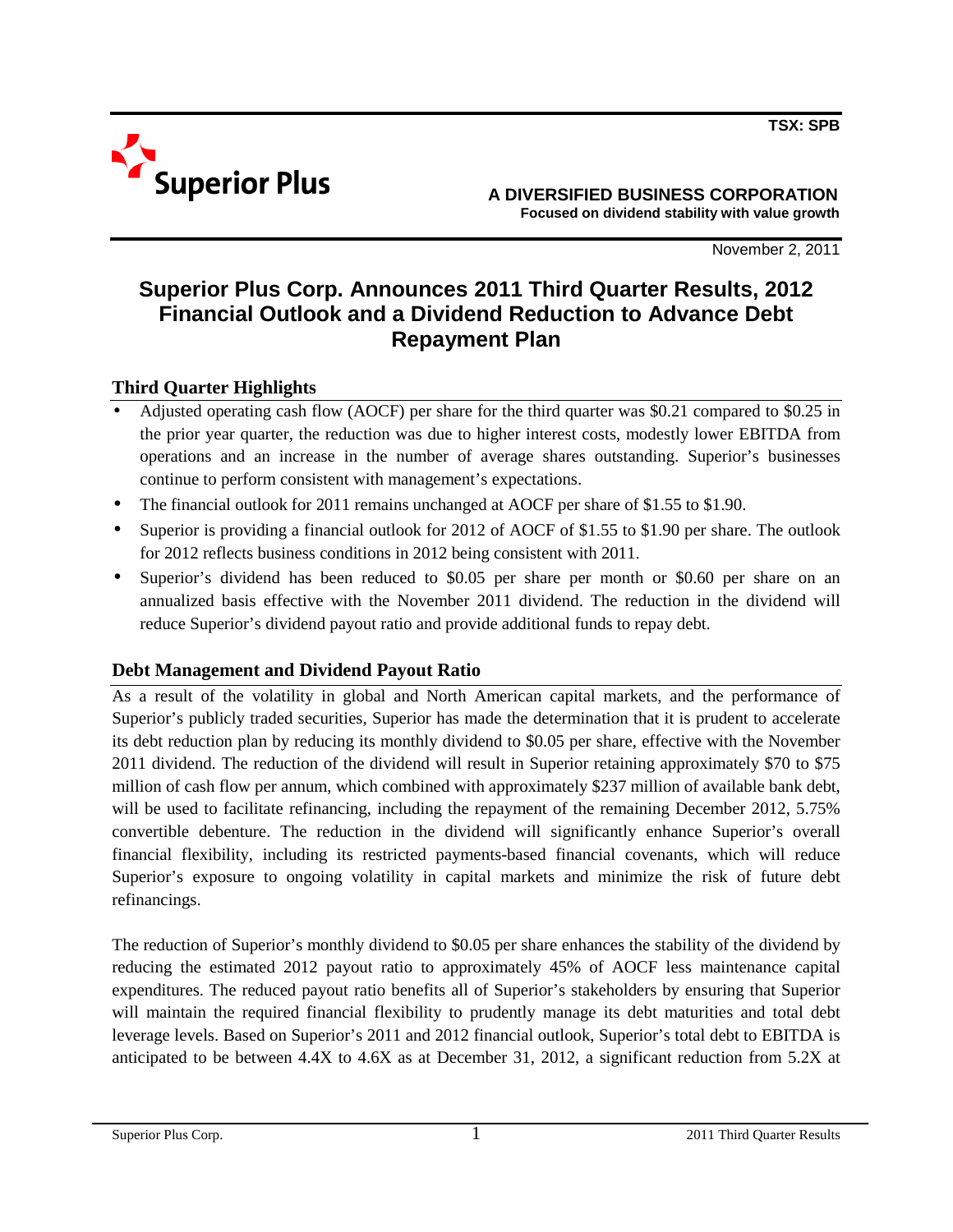September 30, 2011. Further improvement is expected on an on-going basis. Details are further highlighted in the "Debt Management Summary" table below.

Superior expects to retain \$70 to \$75 million in cash flow per annum which, in combination with funds available through the syndicated bank facility, will provide Superior with approximately \$150 million to \$170 million of room under its restricted payments financial covenants as at December 31, 2012. This is sufficient to allow for the retirement of the remaining 2012 Debentures without reliance on access to the capital markets.

Grant Billing, Chairman and Chief Executive Officer stated, "Our businesses continue to perform as expected with improved operating performance compared to 2010. The decision to reduce the dividend was made after careful consideration, and is prudent in order to provide our shareholders with a stable dividend which is supported by an estimated 2012 payout ratio of approximately 45% while providing sufficient free cash flow to advance our debt repayment plan. In reaching the decision to reduce the dividend, Superior considered current capital market dynamics, including the market value of Superior's equity and debt securities, the ongoing uncertainty with respect to the European and U.S. sovereign debt issues, and recently reduced growth expectations for Canada and the U.S., all of which directly or indirectly have an impact on Superior's ability to access capital on terms that are acceptable for all of our stakeholders. Although our businesses continue to perform consistent with our expectations and there are no structural changes to our businesses, the reduction in the dividend will provide Superior's shareholders and other stakeholders with increased stability and certainty over the long-term."

| <b>Debt Management Summary</b> <sup>(1)</sup>                              |          |
|----------------------------------------------------------------------------|----------|
| 2012 financial outlook AOCF per share – mid-point $(2)$                    | \$1.72   |
| Maintenance capital expenditures                                           | (0.20)   |
| Capital lease obligation repayments                                        | (0.15)   |
| Cash flow available for dividends and debt repayment before growth capital | \$1.37   |
| Port Edward's 2012 one-time environmental expenditures and related         | (0.10)   |
| Other growth capital expenditures                                          | (0.10)   |
| Proceeds from dividend reinvestment program                                | 0.10     |
| Estimated 2012 free cash flow available for dividend and debt repayment    | \$1.27   |
| Dividends (annualized)                                                     | \$(0.60) |
| Cash flow available for debt repayment per share                           | \$0.67   |
| Cash flow available for debt repayment gross (millions of dollars)         | \$74.0   |
| Dividend per share (annualized)                                            | \$0.60   |
| Calculated payout ratio before growth capital                              | 44%      |

(1) All amounts per share unless otherwise indicated.<br>(2) See "2012 Einensial Outlook" for additional data is

See "2012 Financial Outlook" for additional details including assumptions, definitions and risk factors.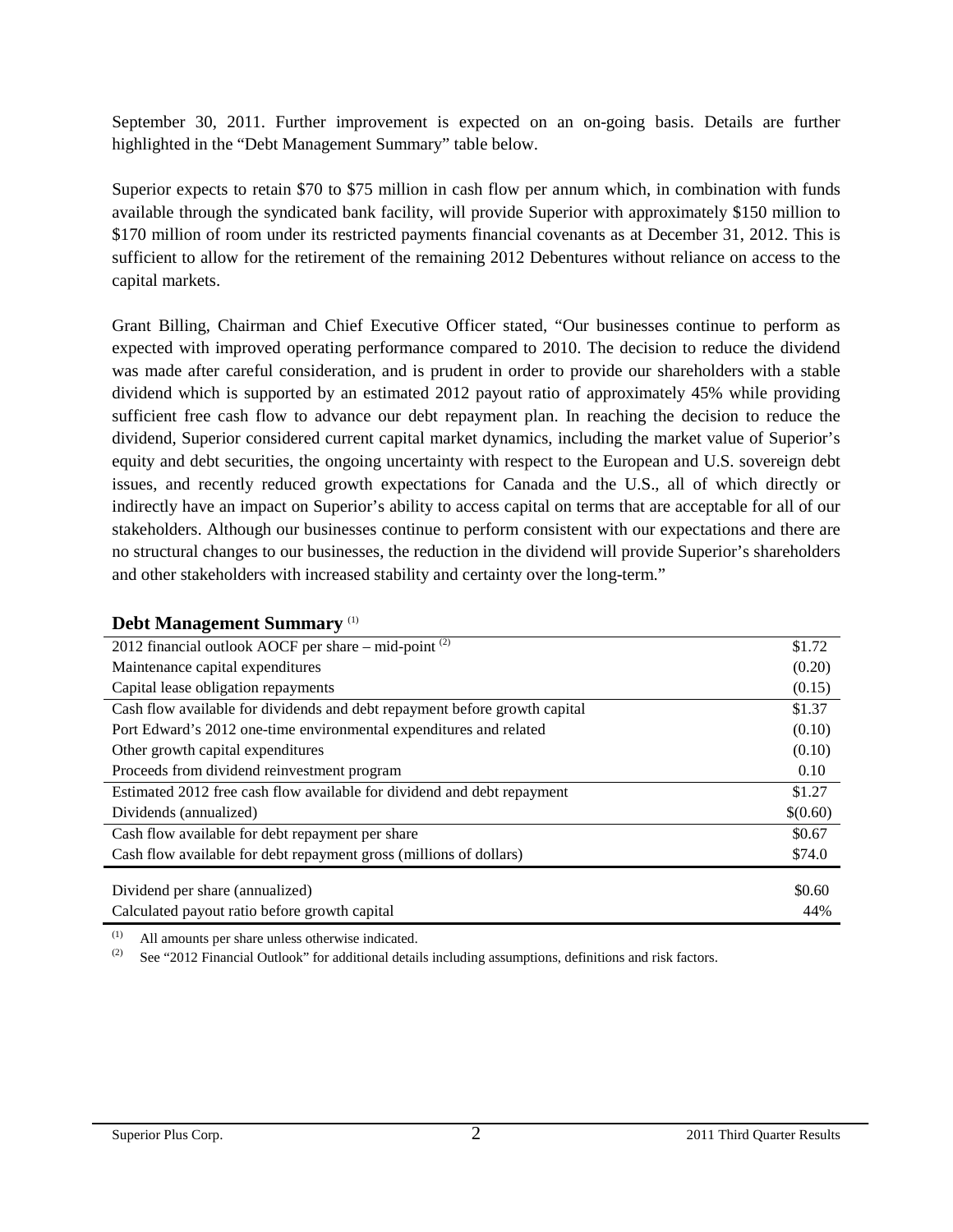# **Third Quarter Financial Summary** (1)

|                                                                       | Three months ended<br>September 30, |         | Nine months ended<br>September 30, |         |  |
|-----------------------------------------------------------------------|-------------------------------------|---------|------------------------------------|---------|--|
| (millions of dollars except per share amounts)                        | 2011                                | 2010    | 2011                               | 2010    |  |
| Revenue                                                               | 845.0                               | 769.1   | 2,882.2                            | 2,526.2 |  |
| Gross profit                                                          | 178.5                               | 172.4   | 592.9                              | 555.9   |  |
| EBITDA from operations $(2)$                                          | 45.4                                | 45.8    | 185.1                              | 161.4   |  |
| Interest                                                              | (20.5)                              | (18.5)  | (59.8)                             | (52.0)  |  |
| Cash income tax recovery (expense)                                    | 0.1                                 | (0.5)   | (0.1)                              | (0.9)   |  |
| Corporate costs                                                       | (1.5)                               | (0.4)   | (8.6)                              | (8.1)   |  |
| Adjusted operating cash flow $(2)$                                    | 23.5                                | 26.4    | 116.6                              | 100.4   |  |
|                                                                       |                                     |         |                                    |         |  |
| Adjusted operating cash flow per share, basic and diluted $(2)(3)(4)$ | \$0.21                              | \$0.25  | \$1.07                             | \$0.96  |  |
| Dividends paid per share                                              | \$0.30                              | \$0.405 | \$0.97                             | \$1.215 |  |

(1) Superior's 2010 financial results have been restated in accordance with International Financial Reporting Standards (IFRS). See Superior's Third Quarter Management's Discussion and Analysis for additional details.

<sup>(2)</sup> EBITDA from operations and adjusted operating cash flow are key performance measures used by management to evaluate the performance of Superior. These measures are defined under "Non-IFRS Financial Measures" in Superior's 2011 Third Quarter Management's Analysis and Discussion.

<sup>(3)</sup> The weighted average number of shares outstanding for the three months ended September 30, 2011 is 109.5 million (2010) – 106.6 million) and for the nine months ended September 30, 2011 is 108.8 million (2010 – 104.9 million).

 $(4)$  For the three and nine months ended September 30, 2011 and 2010, there were no dilutive instruments.

# **Segmented Information**

|                                           | Three months ended September 30, Nine months ended September 30, |      |       |       |
|-------------------------------------------|------------------------------------------------------------------|------|-------|-------|
| (millions of dollars)                     | 2011                                                             | 2010 | 2011  | 2010  |
| <b>EBITDA</b> from operations:            |                                                                  |      |       |       |
| <b>Energy Services</b>                    | 8.1                                                              | 10.7 | 87.1  | 69.6  |
| <b>Specialty Chemicals</b>                | 30.2                                                             | 26.9 | 80.7  | 72.9  |
| <b>Construction Products Distribution</b> | 7.1                                                              | 8.2  | 17.3  | 18.9  |
|                                           | 45.4                                                             | 45.8 | 185.1 | 161.4 |

# **Energy Services**

- EBITDA from operations for the third quarter was \$8.1 million compared to \$10.7 million in the prior year quarter, as improved results at the fixed-price energy services business were offset by reduced contributions from the Canadian propane and U.S. refined fuels business. The third quarter is typically the weakest quarter for the energy services business, particularly the Canadian propane and the U.S. refined fuels business as a result of the absence of heating based volumes during this quarter.
- The Canadian propane business generated gross profit of \$45.4 million in the third quarter compared to \$43.1 million in the prior year quarter. Canadian propane distribution sales volumes were 5 million litres or 2% greater than the prior year quarter, as an increase in industrial volumes offset modest volume reductions in all other lines of business. The increase in industrial volumes is due to strong oil field volumes. Agricultural volumes were impacted by dryer conditions relative to the prior year which resulted in reduced crop drying demand.
- Canadian propane sales volumes were not significantly impacted by weather during the current quarter due to the seasonal nature of heating based volumes.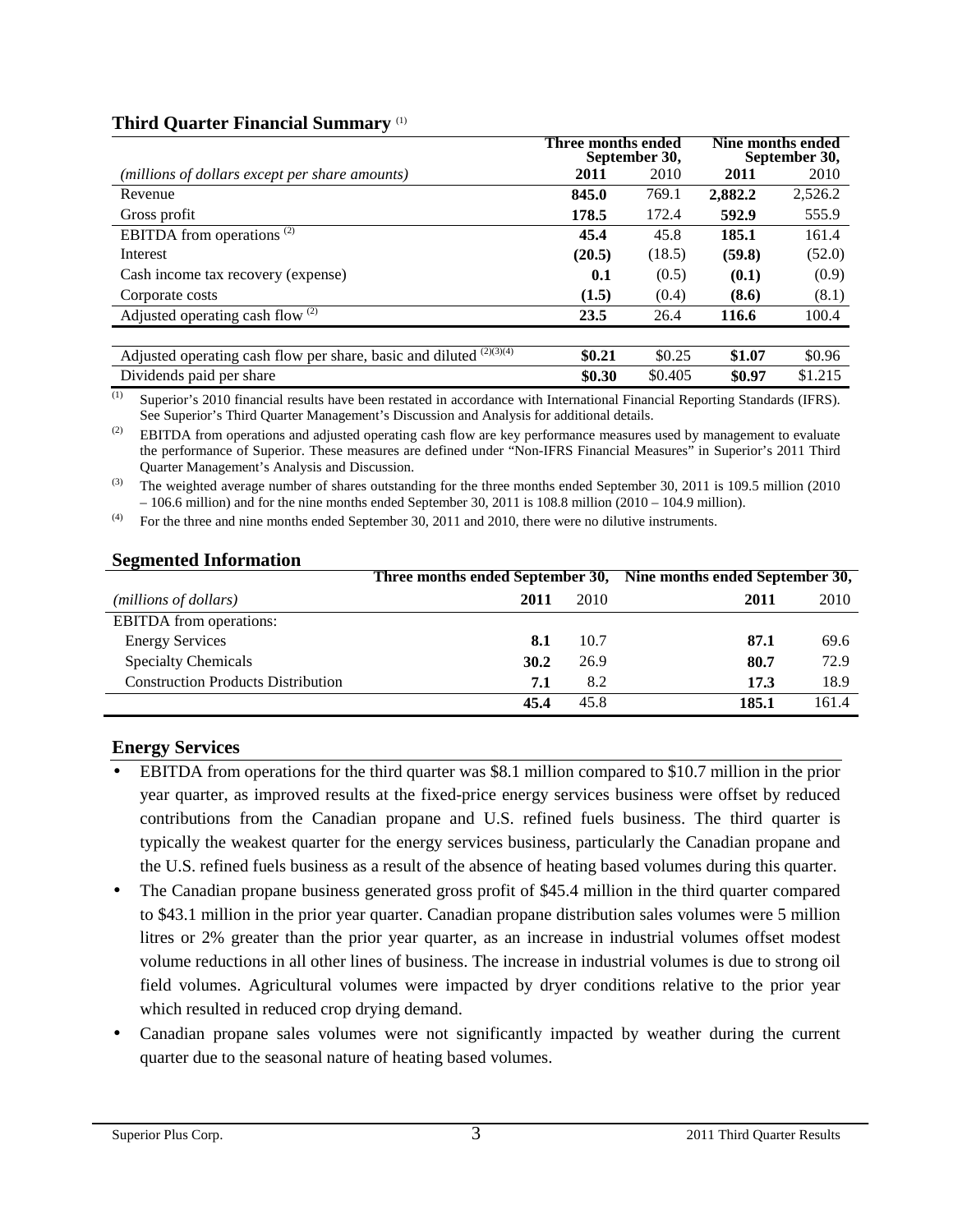- Canadian propane average sales margins were 19.0 cents per litre in the third quarter compared to 18.4 cents per litre in the prior year quarter. The increase in average sales margins was due to the reclassification of customer credits previously included as a reduction of operating costs, offset in part, by a higher proportion of lower margin industrial volumes.
- The U.S. refined fuels business generated gross profits of \$15.7 million in the third quarter compared to \$18.2 million in the prior year quarter. The reduction in gross profits is due principally to reduced sales volumes as a result of high supply costs which negatively impacted customer demand. Sales volumes were not significantly impacted by weather during the current quarter due to the seasonal nature of heating based volumes.
- U.S. refined fuels average sales margins were 4.6 cents per litre in the quarter, compared to 5.0 cents per litre in the prior year quarter. Sales margins were impacted by seasonally high supply cost compared to the prior year quarter.
- During the third quarter, the U.S. refined fuels business completed two tuck-in acquisitions totaling \$8.8 million.
- The fixed-price energy services business generated gross profits of \$9.5 million compared to \$6.9 million in the prior year quarter. Higher natural gas gross profits came from improved pricing on contract renewals, increased transportation revenues and lower load balancing costs.
- The supply portfolio management business generated gross profits of \$1.9 million in the third quarter compared to \$2.5 million in the comparative period as market trading opportunities throughout the quarter were consistent with the prior quarter.
- Operating expenses were \$73.8 million in the quarter compared to \$70.4 million in the prior year quarter. The increase in operating expenses is due principally to increased allowance for bad debts at the Canadian propane business due to prior issues associated with an ERP upgrade, the reclassification of customer credits to gross profit and general inflationary increases, offset by a onetime reduction in the risk reserve related to the fixed-price energy services business.
- Superior expects EBITDA from operations for its Energy Services business for 2011 to be between \$125 and \$145 million, an increase from the outlook provided in the second quarter of 2011 of EBITDA from operations of \$120 to \$140 million. The Energy Services business continues to perform consistent with management expectations.

# **Specialty Chemicals**

- EBITDA from operations for the third quarter was \$30.2 million compared to \$26.9 million in the prior year quarter due to improved chemical sales volumes and higher average realized selling prices.
- Chloralkali sales volumes benefited from the incremental contribution of the Port Edwards chloralkali facility which was operating at higher operating rates throughout the current year quarter compared to the prior year quarter due to ongoing strong demand. The facility expansion was completed in the fourth quarter of 2009 and continued process debottlenecking has supported operating levels modestly above the original design capacity. Additionally, average realized selling prices were higher than the prior year period due to improved sales mix and strong supply demand fundamentals.
- Sodium chlorate gross profits were higher than the prior year quarter due to a 2% increase in sales volumes as a result of improved North American demand. Additionally, average realized sodium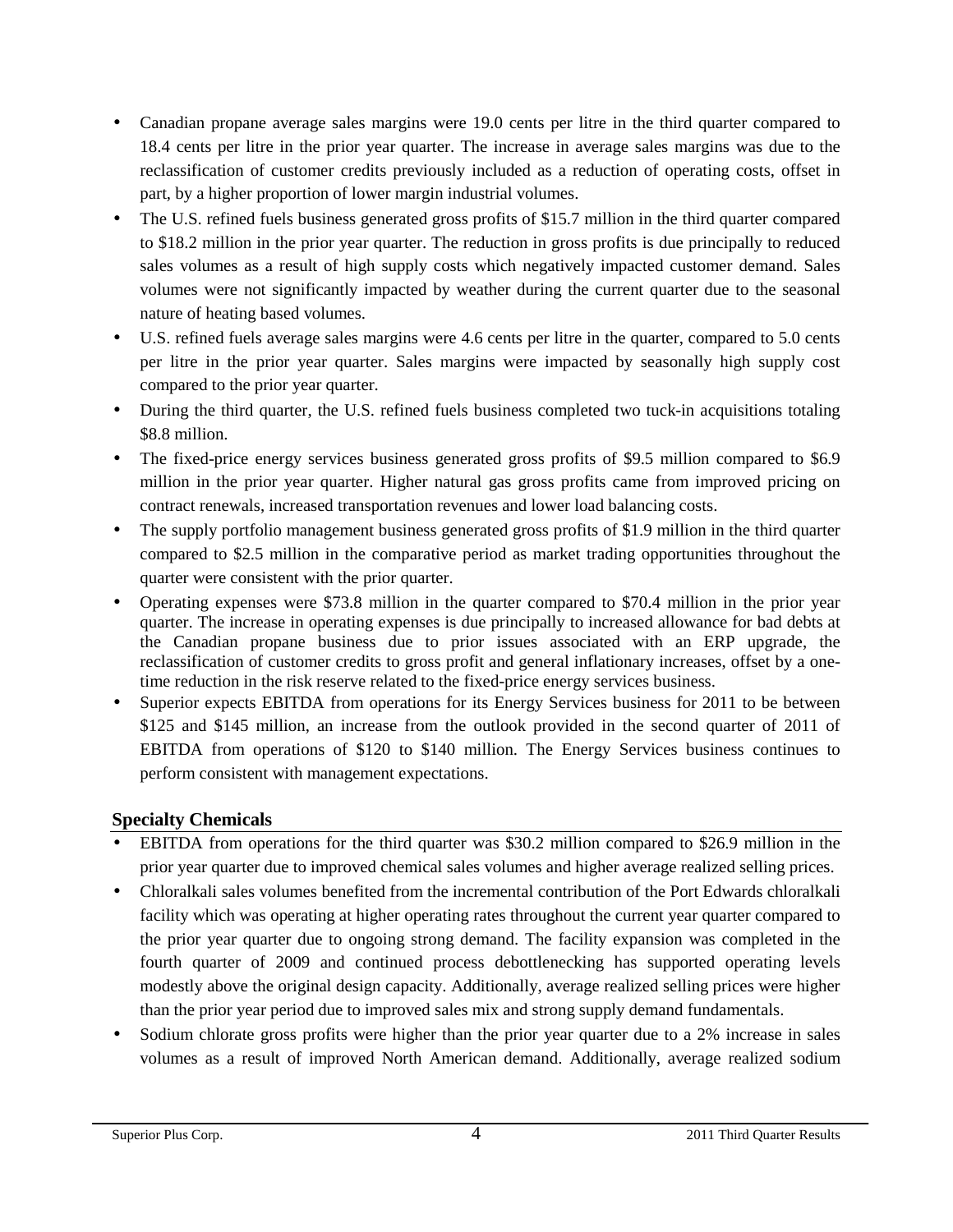chlorate selling prices were modestly higher than the prior year as improved market conditions were partially offset by the appreciation of the Canadian dollar on U.S.-denominated sales.

- Operating expenses were higher than the prior year due to the timing of maintenance related expenses and general inflationary increases.
- Superior expects EBITDA from operations for its Specialty Chemicals business for 2011 to be between \$105 and \$120 million, an increase from the outlook provided in the second quarter of 2011 of EBITDA from operations of \$100 to \$115 million. Superior continues to see a stable market for sodium chlorate as a result of strong pulp market fundamentals. Superior also expects continued improvement in chloralkali sales volumes and pricing due to improved North American chemical demand and the full year impact of the expanded Port Edwards facility.

# **Construction Products Distribution**

- EBITDA from operations for the third quarter was \$7.1 million compared to \$8.2 million in the prior year quarter.
- Construction Products Distribution's results were \$1.1 million lower than the prior year quarter due to ongoing weakness in the residential and commercial construction markets which resulted in reduced sales volumes of both gypsum and commercial and industrial insulation. Overall sales margins were lower than the prior year due to ongoing competitive pressures and a weaker sales mix.
- Construction Products Distribution continues to focus on optimizing its supply chain management and negotiating with suppliers to minimize the impact of a difficult operating environment on gross margins.
- Volumes and gross profit in select U.S. regions benefitted from the introduction of the full interiors product line into markets that were previously acoustical ceiling focused. This strategy will continue to be assessed on a branch-by-branch basis as market conditions allow.
- Operating expenses were \$2.0 million lower than the prior year. The decrease in expense was due principally to \$3.1 million of restructuring costs incurred in the prior year, offset by general inflationary cost increases.
- Superior expects EBITDA from operations for its Construction Products Distribution Business Services business for 2011 to be between \$15 and \$25 million, as compared to the outlook provided in the second quarter of 2011 of \$27 to \$37 million. The reduction in the outlook is due to principally to sustained competitive pressures which continue to negatively impact gross margins and profitability. Excluding the impact of ongoing competitive pressures, Superior's assessment of the overall construction markets is generally consistent with the second quarter with no significant improvement expected for some time.

# **Corporate Related**

• Total interest expense for the third quarter was \$20.5 million compared to \$18.5 million in the prior year quarter. Interest expense was higher in the current year quarter due to higher average debt levels and higher average effective interest rates.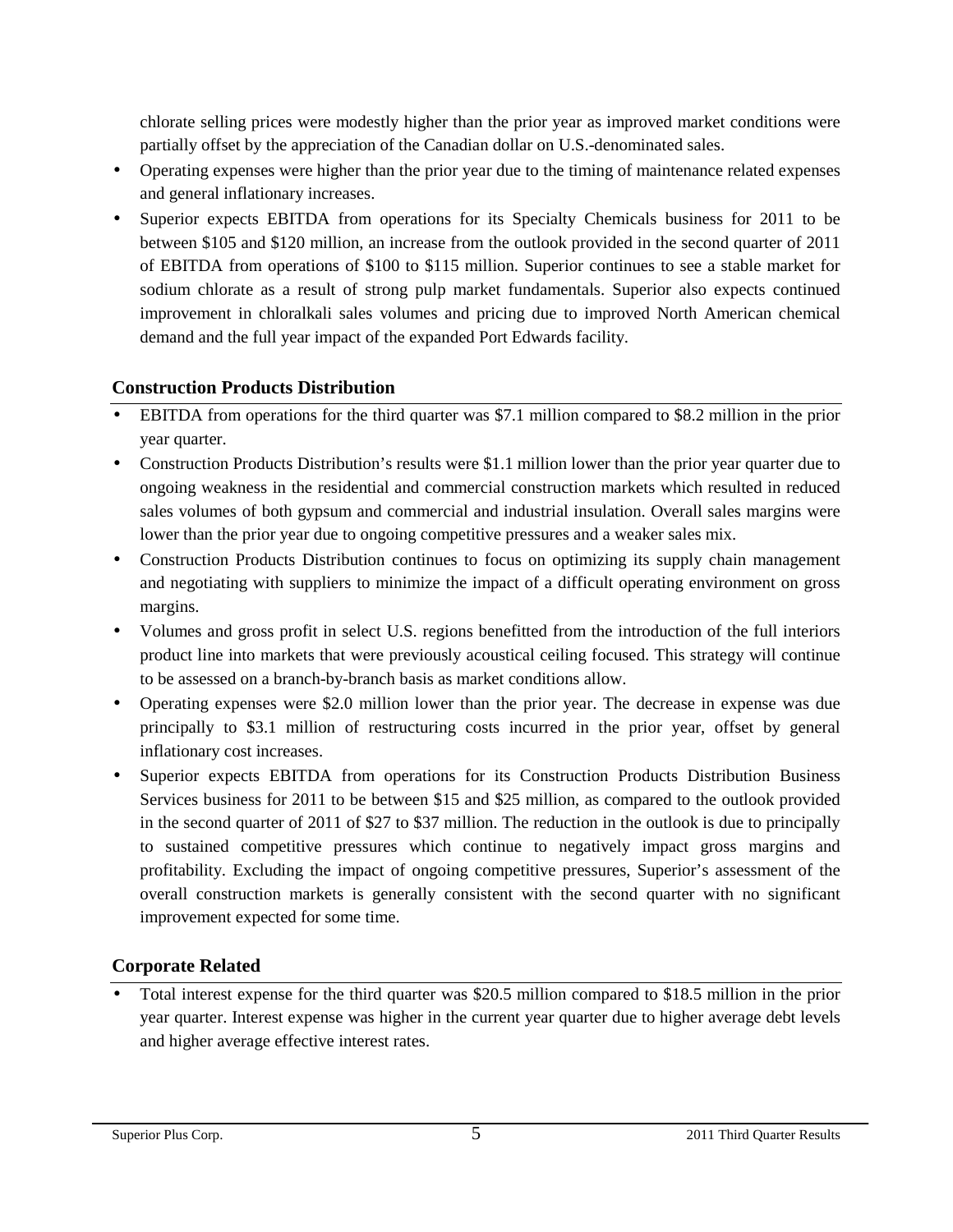- Corporate costs were \$1.5 million in the current quarter, lower than historical levels due to reduced costs associated with Superior's long-term incentive plan as a result of the reduction in the value of Superior's share price.
- Superior's dividend re-investment program (DRIP) generated proceeds of \$7.0 million during the third quarter (\$23.4 million year-to-date). Proceeds from the DRIP will be used to reduce existing debt levels and fund existing and future accretive growth opportunities. The DRIP provides Superior's shareholders with the opportunity to reinvest their cash dividends in the future growth of the business at a 5% discount to the market price of Superior's common shares.
- Superior's total debt (including convertible debentures) to Compliance EBITDA was 5.2X as at September 30, 2011, compared to 6.1X as at December 31, 2010. Superior continues to make progress on reducing its total leverage through a combination of improved EBITDA and debt reduction.
- On September 12, 2011, DBRS lowered Superior LP's senior secured credit rating to BB(high) from BBB(low) and lowered Superior LP's senior unsecured rating to BB(low) from BB(high). The trend for both ratings was changed to stable from negative.
- On October 4, 2011, Superior completed the issue of \$75.0 million, 7.50% convertible debentures which mature on October 31, 2016. Superior also announced that effective November 7, 2011, the proceeds from the \$75.0 million, 7.50% current debenture issue would be used to redeem \$75.0 million of Superior's existing \$175.0 million convertible debenture issue which is due on December 31, 2012.

|                                                | 2011 Outlook    | 2011 Outlook    |
|------------------------------------------------|-----------------|-----------------|
| (millions of dollars except per share amounts) | Current $(1)$   | Prior           |
| <b>EBITDA</b> from operations:                 |                 |                 |
| <b>Energy Services</b>                         | 125-145         | $120 - 140$     |
| <b>Specialty Chemicals</b>                     | 105-120         | 100-115         |
| <b>Construction Products Distribution</b>      | $15 - 25$       | 27-37           |
| Adjusted operating cash flow per share         | $$1.55 - $1.90$ | $$1.55 - $1.90$ |

# **2011 Financial Outlook Summary**

The assumptions, definitions, risk factors and explanation of the 2011 and 2012 Financial Outlook (as detailed below) are discussed in Superior's 2011 Third Quarter Management's Discussion and Analysis.

# **2012 Financial Outlook**

Superior's financial outlook for 2012 has been set at AOCF per share of \$1.55 to \$1.90. The 2012 outlook assumes business conditions in 2012 to be consistent with 2011. For additional details on the assumptions underlying the 2012 Financial Outlook see Superior's 2011 Third Quarter Management's Discussion and Analysis.

# **2011 Third Quarter Results**

Superior's 2011 Third Quarter Management's Discussion and Analysis is attached and is also available on Superior's website at: www.superiorplus.com under the Investor Relations section.

# **Conference Call**

Superior will be conducting a conference call and webcast for investors, analysts, brokers and media representatives to discuss the 2011 Third Quarter Results at 8:30 a.m. MDT on Thursday, November 3,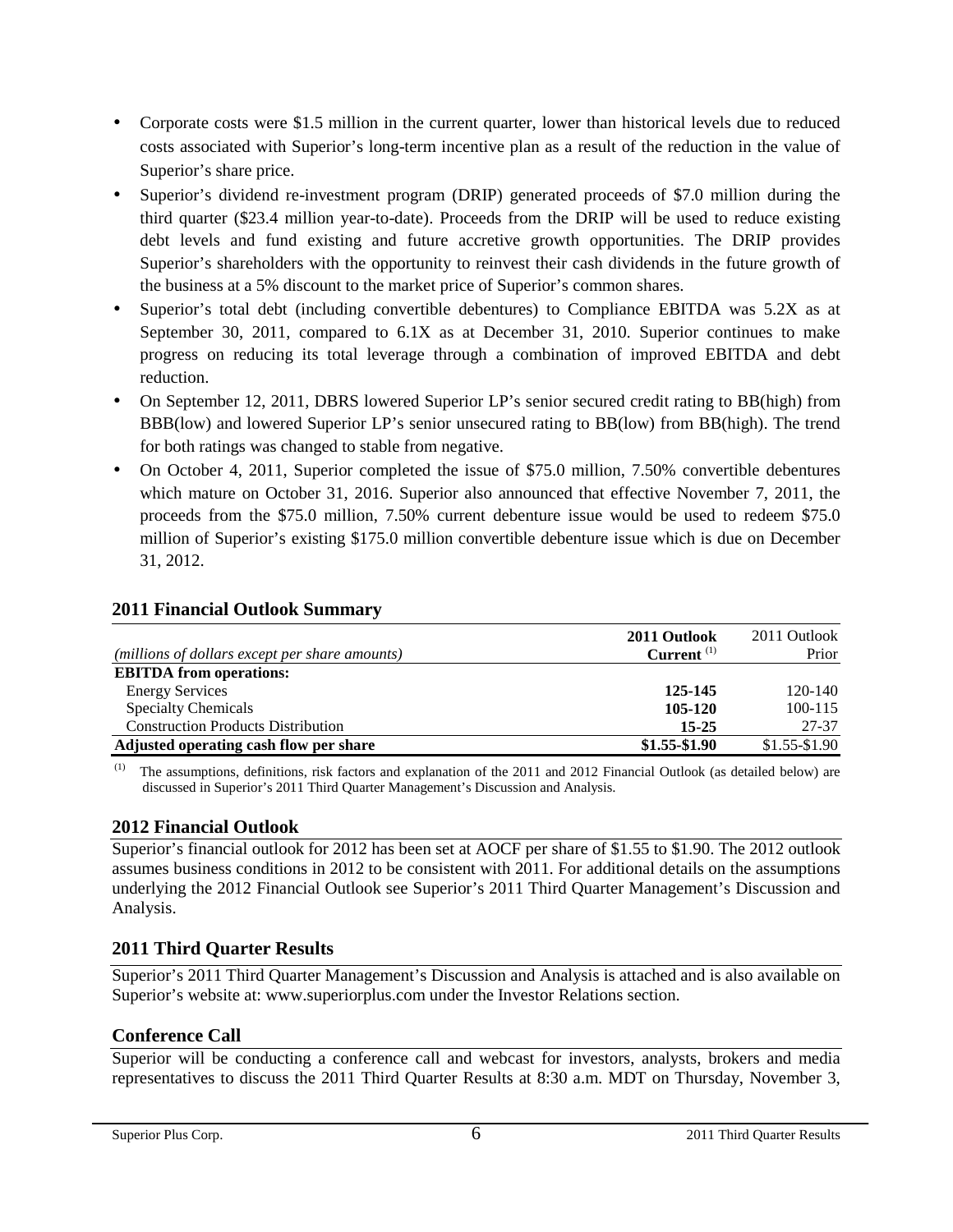2011. To participate in the call, dial: 1-877-240-9772. An archived recording of the call will be available for replay until midnight, Saturday, December 3, 2011. To access the recording, dial: 1-800-408-3053 and enter pass code 7585178 followed by the # key. Internet users can listen to the call live, or as an archived call, on Superior's website at: www.superiorplus.com.

# **2011 Investor Day**

Superior is pleased to announce its upcoming Annual Investor Day on Friday, November 18, 2011, at the King Edward Hotel in Toronto. A detailed update on Superior's current operations, short and long-term growth opportunities and financial position will be presented, in addition to introducing Luc Desjardins, Superior's new President and Chief Executive Officer. Members of the professional investment community are invited to attend. Additional details of the event can be found on Superior's website at www.superiorplus.com.

# **Forward Looking Information**

Certain information included herein is forward-looking, within the meaning of applicable Canadian securities laws. Forward-looking information includes, without limitation, statements regarding the future financial position and debt repayment, business strategy, market conditions, budgets, litigation, projected costs, capital expenditures, financial results, adjusted operating cash flow, EBITDA from operations, taxes and plans and objectives of or involving Superior and Superior Plus LP. Forward-looking information is often, but not always, identified by the use of words such as "anticipate", "believe", "expect", "plan", "intend", "forecast", "target", "project", "guidance", "may", "will", "should", "could", "estimate", "predict" or similar words suggesting future outcomes or language suggesting an outlook. Forward-looking information in this press release, including the attached 2011 Third Quarter Management's Discussion and Analysis, includes but is not limited to, consolidated and business segment outlooks, product production, expected EBITDA from operations, expected AOCF, expected AOCF per share, expected leverage ratios and debt repayment, debt management summary, future capital expenditures, future economic conditions, business strategy and objectives, dividend strategy, payout ratio, future dividend payments, future cash flows, anticipated taxes, benefits and synergies resulting from corporate and asset acquisitions, commodity prices and costs, expected life of facilities and statements regarding the future financial position of Superior and Superior Plus LP. Superior believes the expectations reflected in such forward-looking information are reasonable but no assurance can be given that these expectations will prove to be correct and such forward-looking statements should not be unduly relied upon.

Forward-looking information is based on various assumptions. Those assumptions are based on information currently available to Superior, including information obtained from third party industry analysts and other third party sources, the historic performance of Superior's businesses, and such assumptions include anticipated financial performance, current business and economic trends, the amount of future dividends paid by Superior, business prospects, availability and utilization of tax basis, regulatory developments, currency, exchange and interest rates, trading data, cost estimates, our ability to obtain financing on acceptable terms, and the other assumptions set forth under the "Outlook" sections contained in the attached 2011 Third Quarter Management's Discussion and Analysis. Readers are cautioned that the preceding list of assumptions is not exhaustive.

Forward-looking information is not a guarantee of future performance. By their very nature, forwardlooking information involve inherent risks and uncertainties, both general and specific, and risks that predictions, forecasts, projections and other forward-looking information will not be achieved, some of which are described herein and in the attached 2011 Third Quarter Management's Discussion and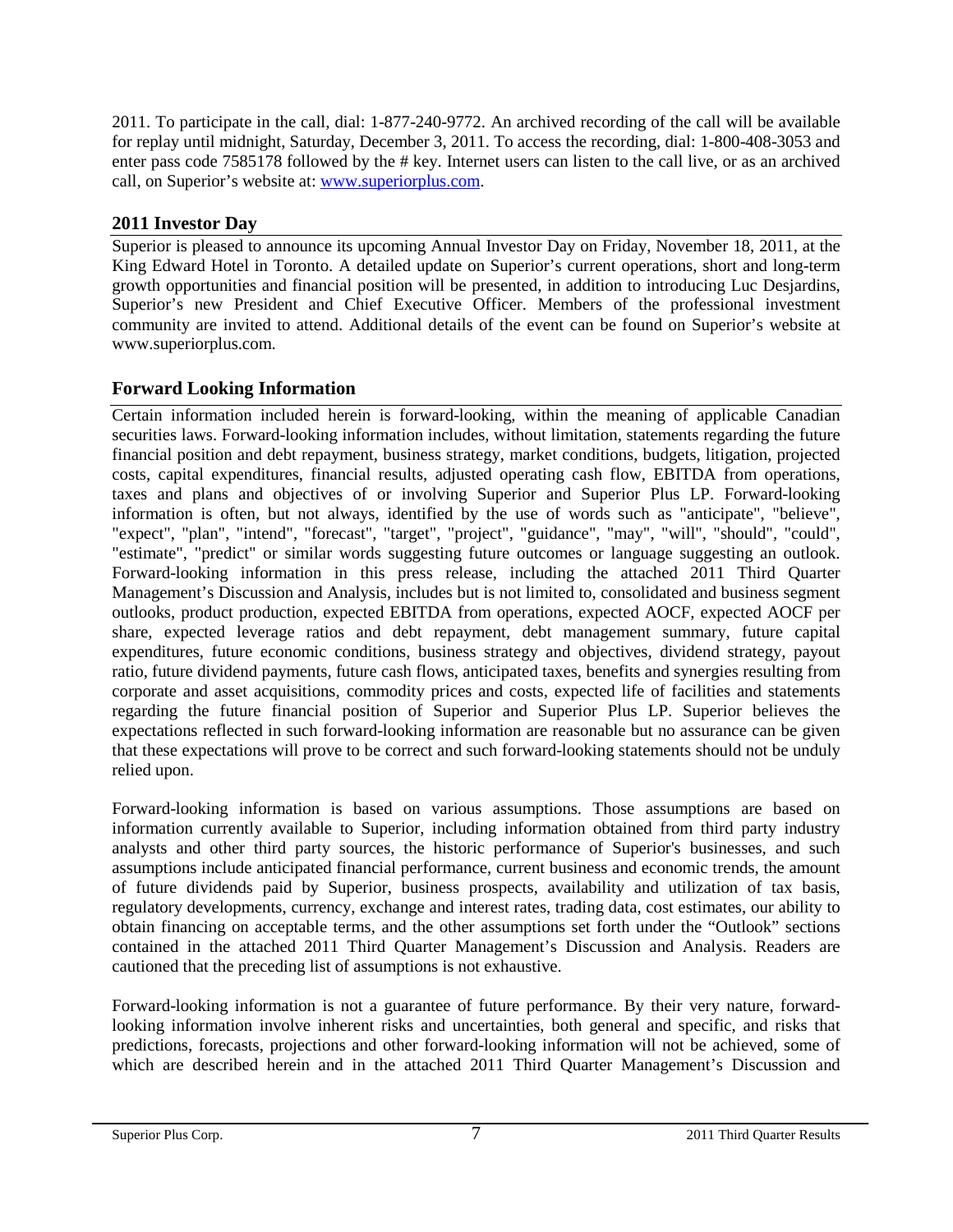Analysis. Such risks and uncertainties may cause Superior's or Superior Plus LP's actual performance and financial results in future periods to differ materially from any projections of future performance or results expressed or implied by such forward-looking information. We caution readers not to place undue reliance on this information as a number of important factors could cause the actual results to differ materially from the beliefs, plans, objectives, expectations and anticipations, estimates and intentions expressed in such forward-looking information. These risks and uncertainties include but are not limited to the risks referred to under the section entitled "Risk Factors to Superior", in the attached 2011 Third Quarter Management's Discussion and Analysis, the risks associated with the availability and amount of the tax basis and the risks identified in Superior's 2010 Annual Information Form under the heading "Risk Factors".

Readers are cautioned that the foregoing lists of factors that may affect future results is not exhaustive. When relying on our forward-looking information to make decisions with respect to Superior, investors and others should carefully consider the foregoing factors and other uncertainties and potential events. Forward-looking information is provided for the purpose of providing information about management's expectations and plans about the future. Reliance on such information may not be appropriate for other purposes, such as making investment decisions. Any forward-looking information is made as of the date hereof and, except as required by law, Superior does not undertake any obligation to publicly update or revise such information to reflect new information, subsequent or otherwise. For more information about Superior, visit our website at www.superiorplus.com or contact:

| <b>Wayne Bingham</b> | <b>Executive Vice-President and Chief Financial Officer</b>                                                                                                              |
|----------------------|--------------------------------------------------------------------------------------------------------------------------------------------------------------------------|
|                      | E-mail: whingham@superiorplus.com                                                                                                                                        |
|                      | Phone: (403) 218-2951 / Fax: (403) 218-2973                                                                                                                              |
| <b>Jay Bachman</b>   | Vice-President, Investor Relations and Treasurer<br>E-mail: jbachman@superiorplus.com<br>Phone: (403) 218-2957 / Fax: (403) 218-2973<br>Toll Free: 1-866-490-PLUS (7587) |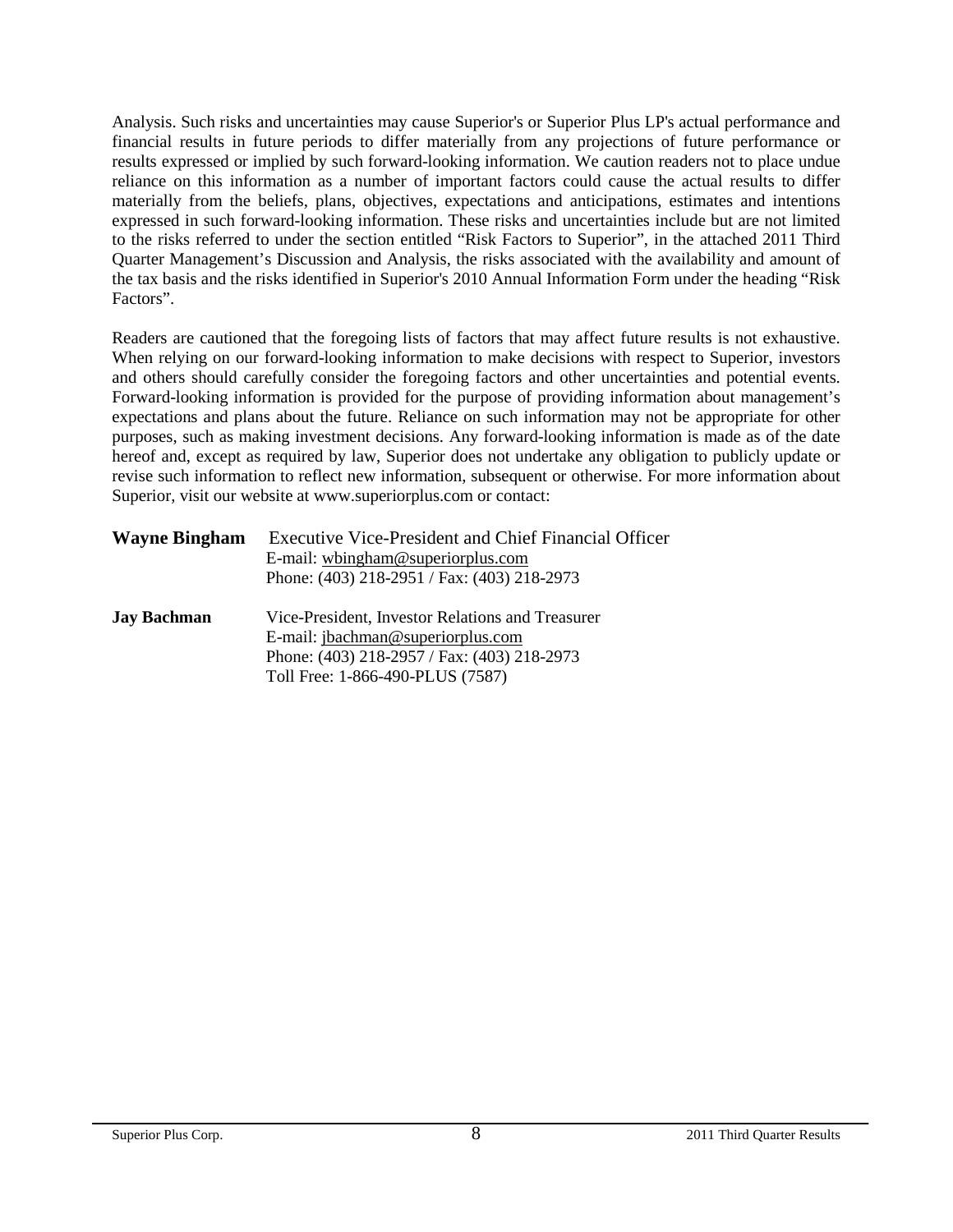## **Management's Discussion and Analysis of 2011 Third Quarter Results November 2, 2011**

The following Management's Discussion and Analysis (MD&A) is a review of the financial performance and position of Superior Plus Corp. (Superior) as at September 30, 2011 and for the three and nine months ended September 30, 2011 and 2010. The information in this MD&A is current to November 2, 2011. This MD&A should be read in conjunction with Superior's audited consolidated financial statements and notes to those statements as at September 30, 2011 and for the year ended December 31, 2010, its December 31, 2010 MD&A and its unaudited condensed consolidated financial statements as at and for the three and nine months ended September 30, 2011.

On January 1, 2011, Superior adopted International Financial Reporting Standards (IFRS) for Canadian publicly accountable enterprises. Prior to the adoption of IFRS, Superior followed Canadian Generally Accepted Accounting Principles (GAAP). While IFRS has many similarities to GAAP, some of our accounting policies have changed as a result of our transition to IFRS. The most significant accounting policy changes that have had an impact on the results of our operations are discussed within the applicable sections of this MD&A, and in more detail in the Adoption of IFRS section of this MD&A. Superior unaudited condensed consolidated financial statements as at September 30, 2011 and the three and nine months ended September 30, 2011 and 2010 were prepared in accordance with IFRS.

The accompanying unaudited condensed consolidated financial statements of Superior have been prepared by and are the responsibility of Superior's management. Superior's unaudited condensed consolidated financial statements have been prepared in accordance with *International Accounting Standard 34 Interim Financial Reporting* as issued by the International Accounting Standards Board (IASB). Dollar amounts in this MD&A are expressed in Canadian dollars and millions except where otherwise noted.

## **Overview of Superior**

Superior is a diversified business corporation. Superior holds 100% of Superior Plus LP (Superior LP), a limited partnership formed between Superior General Partner Inc. (Superior GP) as general partner and Superior as limited partner. Superior owns 100% of the shares of Superior GP. The cash flow of Superior is solely dependent on the results of Superior LP and is derived from the allocation of Superior LP's income to Superior by means of partnership allocations. Superior, through its ownership of Superior LP, has three operating segments: the Energy Services segment which includes a Canadian propane distribution business, a U.S. refined fuels distribution business, a fixed-price energy services business and a supply portfolio management business; the Specialty Chemicals segment; and the Construction Products Distribution segment.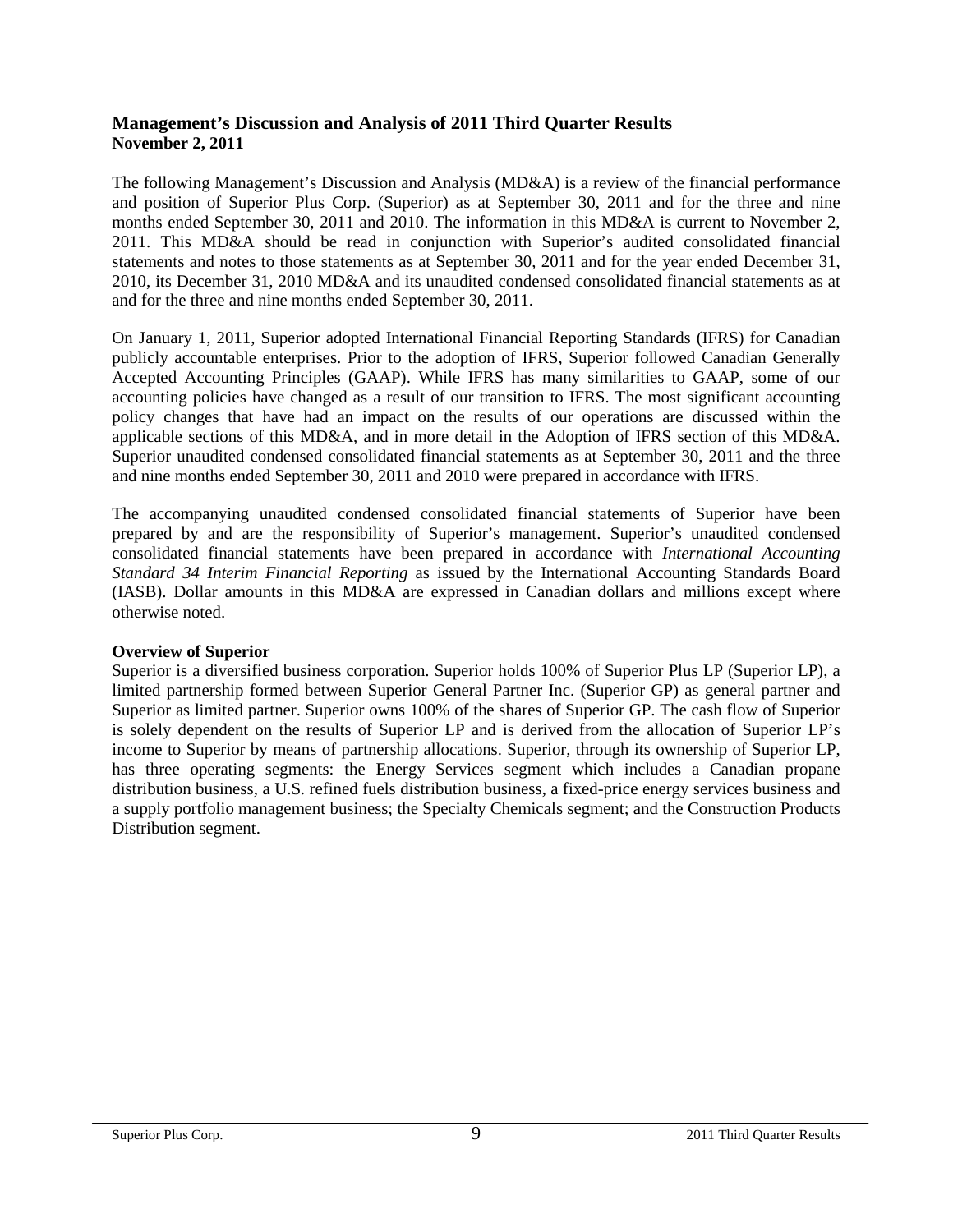# **Third Quarter Results**

## **Summary of Adjusted Operating Cash Flow (1)**

|                                                | Three months ended | September 30, |        | Nine months ended<br>September 30, |
|------------------------------------------------|--------------------|---------------|--------|------------------------------------|
| (millions of dollars except per share amounts) | 2011               | 2010          | 2011   | 2010                               |
| EBITDA from operations: $(2)$                  |                    |               |        |                                    |
| <b>Energy Services</b>                         | 8.1                | 10.7          | 87.1   | 69.6                               |
| <b>Specialty Chemicals</b>                     | 30.2               | 26.9          | 80.7   | 72.9                               |
| <b>Construction Products Distribution</b>      | 7.1                | 8.2           | 17.3   | 18.9                               |
|                                                | 45.4               | 45.8          | 185.1  | 161.4                              |
| Interest                                       | (20.5)             | (18.5)        | (59.8) | (52.0)                             |
| Cash income tax (expense) recovery             | 0.1                | (0.5)         | (0.1)  | (0.9)                              |
| Corporate costs                                | (1.5)              | (0.4)         | (8.6)  | (8.1)                              |
| Adjusted operating cash flow $^{(2)}$          | 23.5               | 26.4          | 116.6  | 100.4                              |
|                                                |                    |               |        |                                    |

Adjusted operating cash flow per share <sup>(2)</sup>, basic <sup>(3)</sup> and diluted <sup>(4)</sup>  $\text{\$0.21}$   $\text{\$0.25}$   $\text{\$1.07}$   $\text{\$0.96}$ 

(1) Superior has restated its 2010 results in accordance with IFRS, see "Adoption of IFRS" for the impact of IFRS on Superior's 2010 results.

<sup>(2)</sup> EBITDA and adjusted operating cash flow are not IFRS measures. See "Non-IFRS Financial Measures."

<sup>(3)</sup> The weighted average number of shares outstanding for the three months ended September 30, 2011, is 109.5 million (2010) – 106.6 million) and for the nine months ended September 30, 2011, is 108.8 million (2010 – 104.9 million).

 $^{(4)}$  For the three and nine months ended September 30, 2011 and 2010, there were no dilutive instruments.

#### **Adjusted Operating Cash Flow Reconciled to Cash Flow from Operating Activities** (1)

|      | $\sim$                                          |        | -<br>Three months ended | Nine months ended |               |  |
|------|-------------------------------------------------|--------|-------------------------|-------------------|---------------|--|
|      |                                                 |        | September 30,           |                   | September 30, |  |
|      | (millions of dollars)                           | 2011   | 2010                    | 2011              | 2010          |  |
|      | Net cash flow from operating activities         | 113.2  | 8.0                     | 275.3             | 125.2         |  |
| Add: | Increase (decrease) in non-cash working capital | (69.3) | 36.4                    | (98.8)            | 24.8          |  |
|      | Other expenses                                  |        | 1.0                     |                   | 3.3           |  |
|      | Non cash interest expense                       | 1.7    | 1.6                     | 5.0               | 5.0           |  |
|      | Less: Income taxes (expense) recovery           | 0.1    | (0.5)                   | (0.1)             | (0.9)         |  |
|      | Finance costs recognized in net earnings        | (22.2) | (20.1)                  | (64.8)            | (57.0)        |  |
|      | <b>Adjusted operating cash flow</b>             | 23.5   | 26.4                    | 116.6             | 100.4         |  |

(1) See the Unaudited Condensed Consolidated Financial Statements for net cash flows from operating activities and changes in non-cash working capital.

Third quarter adjusted operating cash flow was \$23.5 million, a decrease of \$2.9 million or 11% from the prior year quarter. The decrease in adjusted operating cash flow was due to lower operating results at Energy Services and Construction Products Distribution along with higher interest costs offset in part by higher operating results at Specialty Chemicals. Adjusted operating cash flow was \$0.21 per share, compared to \$0.25 per share in the prior year quarter due to an 11% decrease in adjusted operating cash flow and a 3% increase in the weighted average number of shares outstanding. The average number of shares outstanding increased in 2011 as a result of shares issued from Superior's Dividend Reinvestment Program and Optional Share Purchase Plan (DRIP).

Adjusted operating cash flow for the nine months ended September 30, 2011 was \$116.6 million, an increase of \$16.2 million or 16% compared to the prior year period. The increase in adjusted operating cash flow was due to increased EBITDA from operations of Energy Services and Specialty Chemicals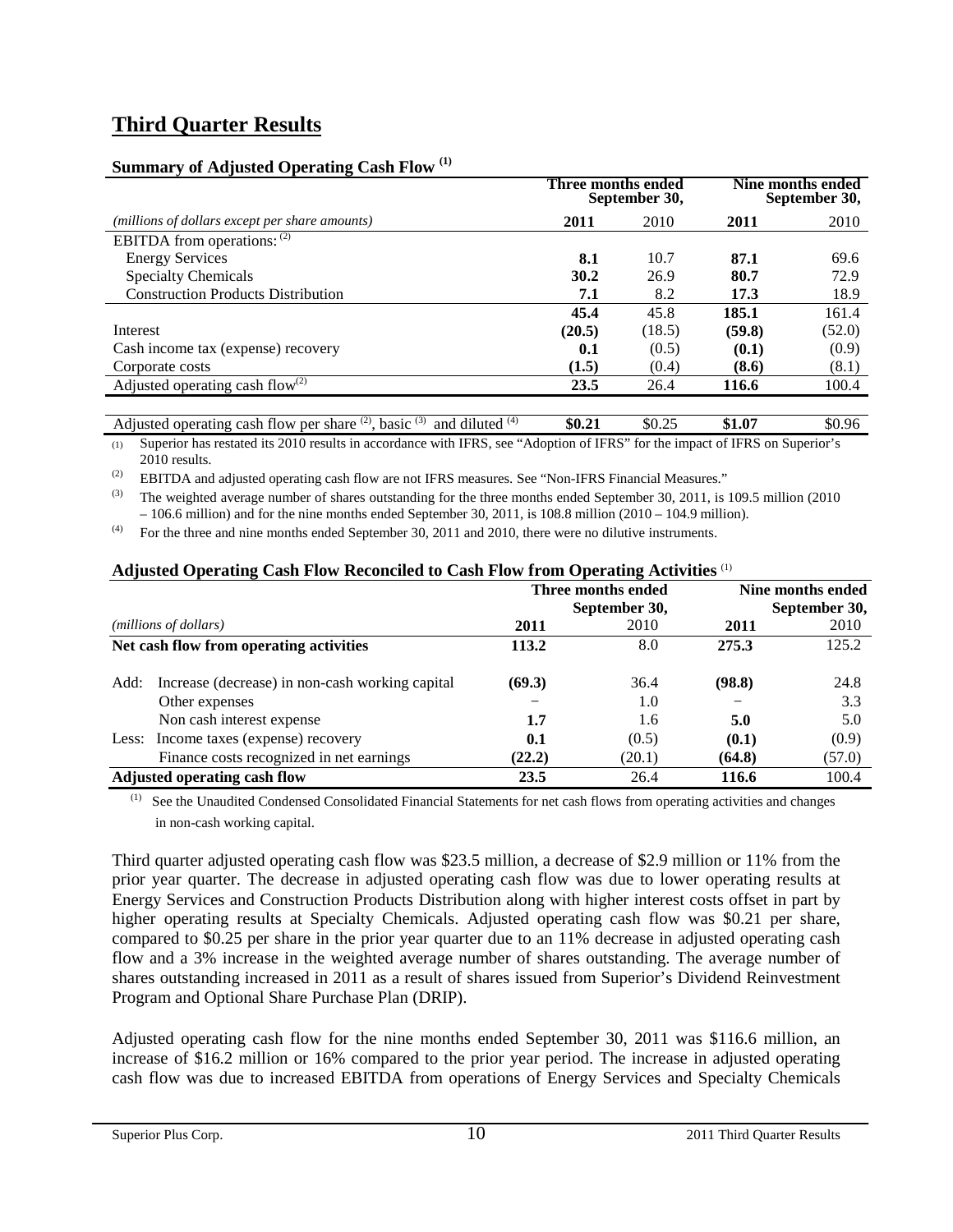offset in part by higher interest costs. Adjusted operating cash flow per share was \$1.07 per share for the nine months ended September 30, 2011, an increase of \$0.11 per share or 16% due to the increase in adjusted operating cash flow as noted above offset in part by a 4% increase in the weighted average number of shares outstanding. The average number of shares outstanding increased in 2011 as a result of shares issued from the DRIP.

Net losses for the third quarter were \$113.4 million, compared to net losses of \$13.8 million in the prior year quarter. Net losses were impacted by higher operating costs, interest costs, impairment of intangible assets and goodwill and \$38.7 million in unrealized losses on financial instruments in the current quarter, compared to unrealized gains of \$1.2 million in the prior year quarter. The change in the unrealized gains and losses on financial instruments was due principally to losses in the current quarter on Superior's foreign currency financial derivatives compared to gains in the prior year as a result of fluctuations in the spot and forward price for U.S. dollars. Net losses for the quarter were impacted by a \$78.0 million intangible and goodwill impairment charge due to continued weakness in Superior's Construction Products Distribution segment and an asset write off of \$3.4 million at U.S refined fuels due to flooding damage and an explosion at one of its branches. Revenues of \$845.0 million were \$75.9 million higher than the prior year quarter due principally to higher Energy Services revenue as a result of higher sales volumes and commodity prices along with higher Specialty Chemicals revenue. Gross profit of \$178.5 million was \$6.1 million higher than the prior year quarter due principally to higher Energy Services and Specialty Chemicals gross profits. Total income tax for the third quarter was a recovery of \$19.7 million compared to income tax expenses of \$7.8 million in the prior year quarter. The income tax recovery in 2011 was impacted by the impairment of intangibles along with increased losses on derivative financial instruments.

Net losses for the nine months ended September 30, 2011 were \$71.2 million, compared to net losses of \$19.8 million in the prior year period. Net losses were impacted by higher operating costs, impairment of intangible assets and goodwill and higher interest costs offset in part by higher gross profits and lower unrealized losses on financial instruments. Net losses were impacted by \$10.0 million in unrealized losses on financial instruments in the current period, compared to unrealized losses of \$31.2 million in the prior year period. The change in unrealized losses on financial instruments was due principally to reduced losses on Energy Services natural gas financial derivatives compared to the prior year as a result of fluctuations in the spot price for natural gas. Net losses for the quarter were also impacted by \$78.0 million in intangible and goodwill impairment charges due to continued weakness in Superior's Construction Products Distribution segment and an asset write off of \$3.4 million at U.S refined fuels due to flooding damage and a fire at one of its branches. Revenues of \$2,882.2 million were \$356.0 million higher than the prior year period due principally to higher Energy Services revenue as a result of the full period contribution of the acquisition of Griffith Holdings Inc. (Griffith), higher commodity prices and increased sales volumes and higher Specialty Chemicals revenue due to increased sales volumes and pricing. Gross profit of \$592.9 million was \$37.0 million higher than the prior year period due to improved gross profit at Energy Services due to higher sales volumes and contribution from the acquisition Griffith along with higher Specialty Chemicals gross profits. Total income tax recovery for the nine months ended September 30, 2011 was \$6.7 million compared to an income tax recovery of \$14.6 million in the prior year period. The income tax recovery in 2011 was impacted by lower net earnings before taxes due to the impairment of intangibles offset by higher operating results.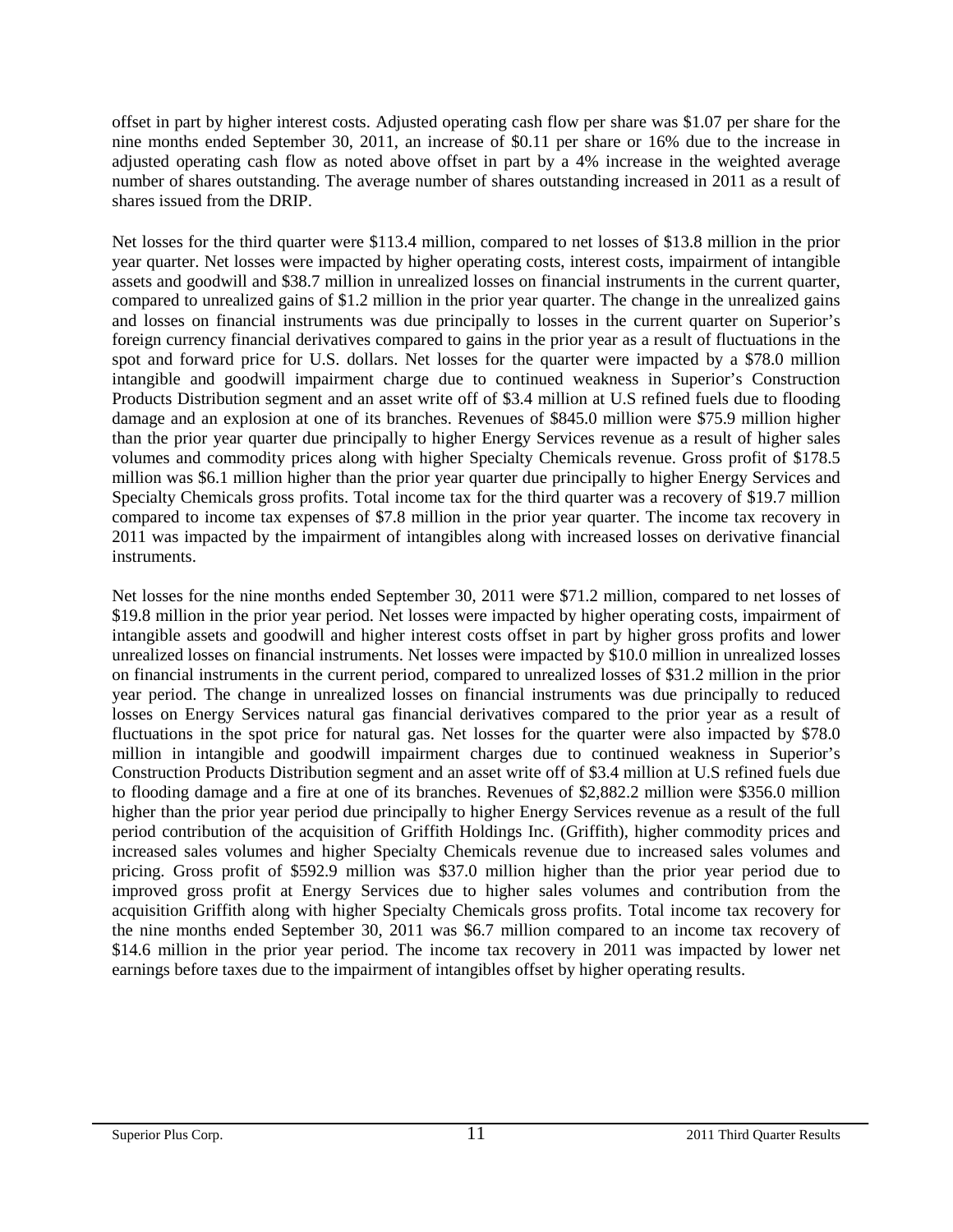#### **Energy Services**

| Energy Services' condensed operating results for 2011 and 2010 are provided in the following table. |         |                    |           |                   |  |  |  |
|-----------------------------------------------------------------------------------------------------|---------|--------------------|-----------|-------------------|--|--|--|
|                                                                                                     |         | Three months ended |           | Nine months ended |  |  |  |
|                                                                                                     |         | September 30,      |           | September 30,     |  |  |  |
| (millions of dollars)                                                                               | 2011    | $2010^{(2)}$       | 2011      | $2010^{(2)}$      |  |  |  |
| $Revenue^{(1)}$                                                                                     | 522.6   | 454.6              | 1,958.5   | 1,636.0           |  |  |  |
| Cost of sales <sup><math>(1)</math></sup>                                                           | (440.3) | (373.5)            | (1,633.1) | (1,333.1)         |  |  |  |
| Gross profit                                                                                        | 82.3    | 81.1               | 325.4     | 302.9             |  |  |  |
| Less: Cash operating and administration $costs^{(1)}$                                               | (74.2)  | (70.4)             | (238.3)   | (233.3)           |  |  |  |
| <b>EBITDA</b> from operations                                                                       | 8.1     | 10.7               | 87.1      | 69.6              |  |  |  |

Energy Services' condensed operating results for 2011 and 2010 are provided in the following table.

(1)In order to better reflect the results of its operations, Superior has reclassified certain amounts for purposes of this management's discussion analysis to present its results as if it had accounted for various transactions as accounting hedges. See "Reconciliation of Divisional Segmented Revenue and Cost of Sales to EBITDA" for detailed amounts.

(2) Superior has restated its 2010 results in accordance with IFRS, see "Adoption of IFRS" for the impact of IFRS on Superior's 2010 results.

Revenues for the third quarter of 2011 were \$522.6 million, an increase of \$68.0 million from revenues of \$454.6 million in 2010. The increase in revenues is primarily due to higher commodity prices and increased sales volumes. Total gross profit for the third quarter of 2011 was \$82.3 million, an increase of \$1.2 million or 1% over the prior year quarter. The increase in gross profit is due to higher sales volumes, higher gross margins and favourable market conditions within Canadian Propane distribution and Fixedprice energy services businesses. A summary and detailed review of gross profit is provided below.

#### **Gross Profit Detail**

|                                 | Three months ended<br>September 30, |      | <b>Nine months ended</b><br>September 30, |       |
|---------------------------------|-------------------------------------|------|-------------------------------------------|-------|
| (millions of dollars)           | 2011                                | 2010 | 2011                                      | 2010  |
| Canadian propane distribution   | 45.4                                | 43.1 | 160.7                                     | 153.0 |
| U.S. refined fuels distribution | 15.7                                | 18.2 | 99.8                                      | 89.0  |
| Other services                  | 9.8                                 | 10.4 | 29.4                                      | 31.2  |
| Supply portfolio management     | 1.9                                 | 2.5  | 8.7                                       | 8.5   |
| Fixed-price energy services     | 9.5                                 | 6.9  | 26.8                                      | 21.2  |
| Total gross profit              | 82.3                                | 81.1 | 325.4                                     | 302.9 |

#### *Canadian Propane Distribution*

Canadian propane distribution gross profit for the third quarter was \$45.4 million, an increase of \$2.3 million or 5% from 2010, due to higher sales volumes and gross margins. Residential and commercial sales volumes in 2011 were lower than the prior year quarter due to customer conservation efforts. Average weather across Canada for the quarter, as measured by degree days, was 22% warmer than the prior year and 13% warmer than the five-year average. However, heating related volumes in the second and third quarters are not materially impacted by average weather due to the seasonality of Canadian propane distributions operations. Industrial volumes increased by 15 million litres or 11%, due to an increased oilfield services demand and favourable contribution from sales initiatives. Automotive propane volumes declined by 3 million litres or 11%, due to the continued structural decline in this end-use market.

Average propane sales margins for the third quarter increased slightly to 19.0 cents per litre from 18.4 cents per litre in the prior year quarter. The increase in average margins compared to the prior year quarter is principally due to the reclassification of \$2.0 million in customer credits previously included within operating costs offset in part by sales mix.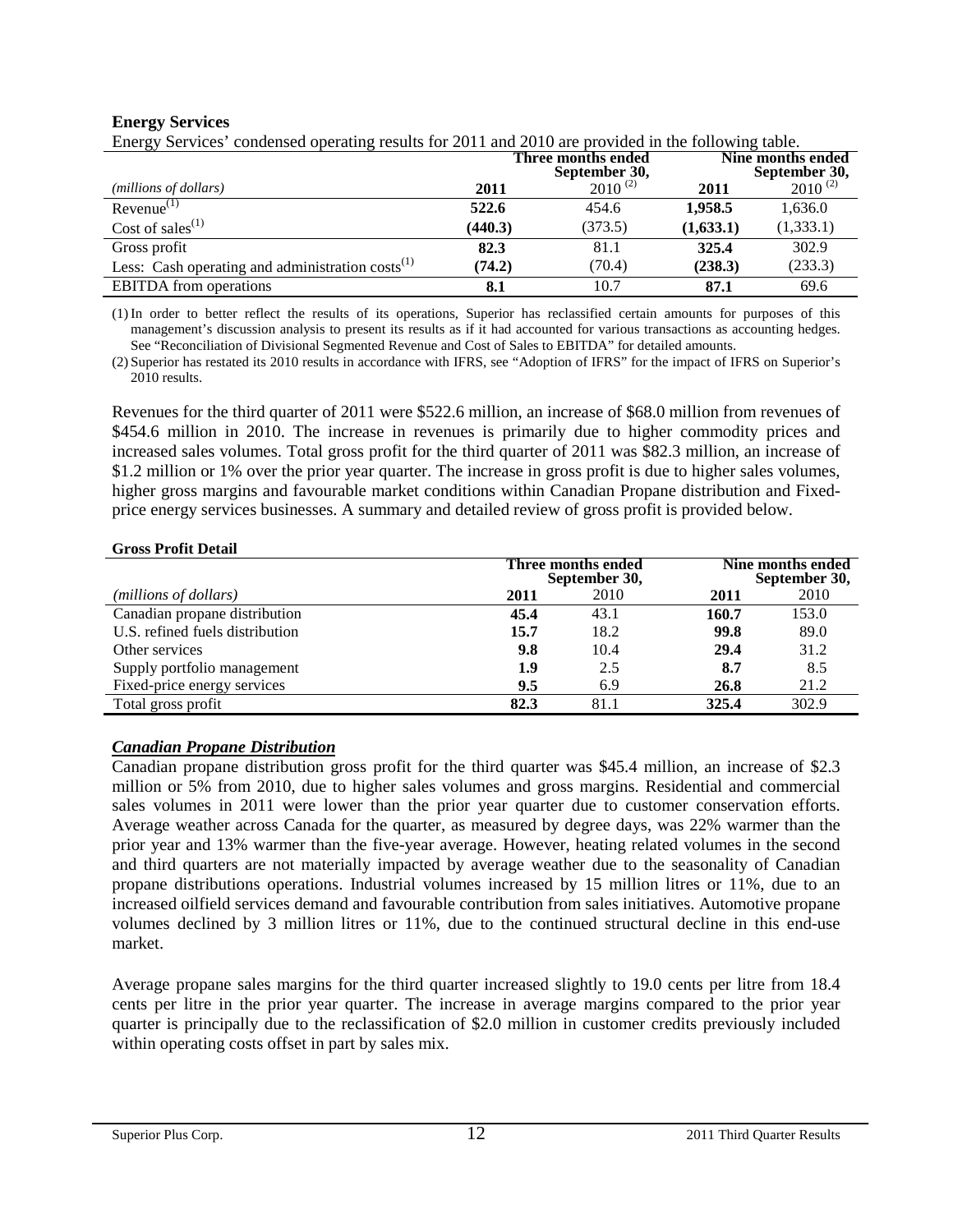| Volumes by End-Use Application <sup>(1)</sup> |                                 |      | Volumes by Region <sup>(2)</sup> |      |      |  |
|-----------------------------------------------|---------------------------------|------|----------------------------------|------|------|--|
| Three months ended September 30,              |                                 |      | Three months ended September 30, |      |      |  |
| (millions of litres)                          | 2011                            | 2010 | (millions of litres)             | 2011 | 2010 |  |
| Residential                                   | 16                              | 17   | Western Canada                   | 130  | 131  |  |
| Commercial                                    | 37                              | 39   | Eastern Canada                   | 87   | 85   |  |
| Agricultural                                  |                                 | 11   | Atlantic Canada                  | 22   | 18   |  |
| Industrial                                    | 154                             | 139  |                                  |      |      |  |
| Automotive                                    | 25                              | 28   |                                  |      |      |  |
|                                               | 239                             | 234  |                                  | 239  | 234  |  |
| Volumes by End-Use Application <sup>(1)</sup> |                                 |      | Volumes by Region <sup>(2)</sup> |      |      |  |
|                                               | Nine months ended September 30, |      | Nine months ended September 30,  |      |      |  |
|                                               |                                 |      |                                  |      |      |  |
| (millions of litres)                          | 2011                            | 2010 | (millions of litres)             | 2011 | 2010 |  |
| Residential                                   | 88                              | 87   | Western Canada                   | 520  | 470  |  |
| Commercial                                    | <b>190</b>                      | 178  | Eastern Canada                   | 337  | 323  |  |
| Agricultural                                  | 36                              | 38   | Atlantic Canada                  | 80   | 70   |  |
| Industrial                                    | 560                             | 486  |                                  |      |      |  |
| Automotive                                    | 63                              | 74   |                                  |      |      |  |

#### **Canadian Propane Distribution Sales Volumes**

(1) **Regions**: Western Canada region consists of British Columbia, Alberta, Saskatchewan, Manitoba, Northwest Ontario, Yukon and Northwest Territories; Eastern Canada region consists of Ontario (except for Northwest Ontario) and Quebec; and Atlantic Canada consists of New Brunswick, Newfoundland & Labrador, Nova Scotia and Prince Edward Island.

#### *U.S. Refined Fuels Distribution*

U.S. refined fuels gross profit for the third quarter was \$15.7 million, a decrease of \$2.5 million from the prior year quarter. The decrease in gross profit is due to lower sales volumes offset in part by higher gross margins. Sales volumes of 344 million litres, decreased by 19 million litres or 5% as compared to the prior year quarter. The decrease in sales volumes was primarily due to lower commercial volumes as a result of competitive pressures and loss of some larger customers and the impact of higher commodity prices. Colder weather as measured by heating degree days for the third quarter was 36% warmer than the prior year however, heating related volumes in the second and third quarters are not materially impacted by average weather due to the seasonality of U.S. refined fuels operations. Average U.S. refined fuels sales margins of 4.6 cents per litre decreased from the 5.0 cents per litre in the prior year quarter. The decrease in sales margins is due to competitive pressures driven by seasonally higher supply costs as compared to prior years.

| Volumes by End-Use Application <sup>(1)</sup> |                                  |       | Volumes by Region $(2)$          |                                 |       |
|-----------------------------------------------|----------------------------------|-------|----------------------------------|---------------------------------|-------|
|                                               | Three months ended September 30, |       | Three months ended September 30, |                                 |       |
| (millions of litres)                          | 2011                             | 2010  | (millions of litres)             | 2011                            | 2010  |
| Residential                                   | 27                               | 27    | <b>Northeast United States</b>   | 344                             | 363   |
| Commercial                                    | 190                              | 210   |                                  |                                 |       |
| Wholesale                                     | 127                              | 126   |                                  |                                 |       |
|                                               | 344                              | 363   |                                  | 344                             | 363   |
| Volumes by End-Use Application $(1)$          |                                  |       | Volumes by Region <sup>(2)</sup> |                                 |       |
|                                               | Nine months ended September 30,  |       |                                  | Nine months ended September 30, |       |
| (millions of litres)                          | 2011                             | 2010  | (millions of litres)             | 2011                            | 2010  |
| Residential                                   | 246                              | 224   | <b>Northeast United States</b>   | 1,301                           | 1,203 |
| Commercial                                    | 673                              | 652   |                                  |                                 |       |
| Wholesale                                     | 381                              | 327   |                                  |                                 |       |
|                                               | 1.301                            | 1.203 |                                  | 1.301                           | 1.203 |

#### U.S. Refined Fuels Distribution Sales Volumes

(1) **Volume**: Volume of heating oil, propane, diesel and gasoline sold (millions of litres).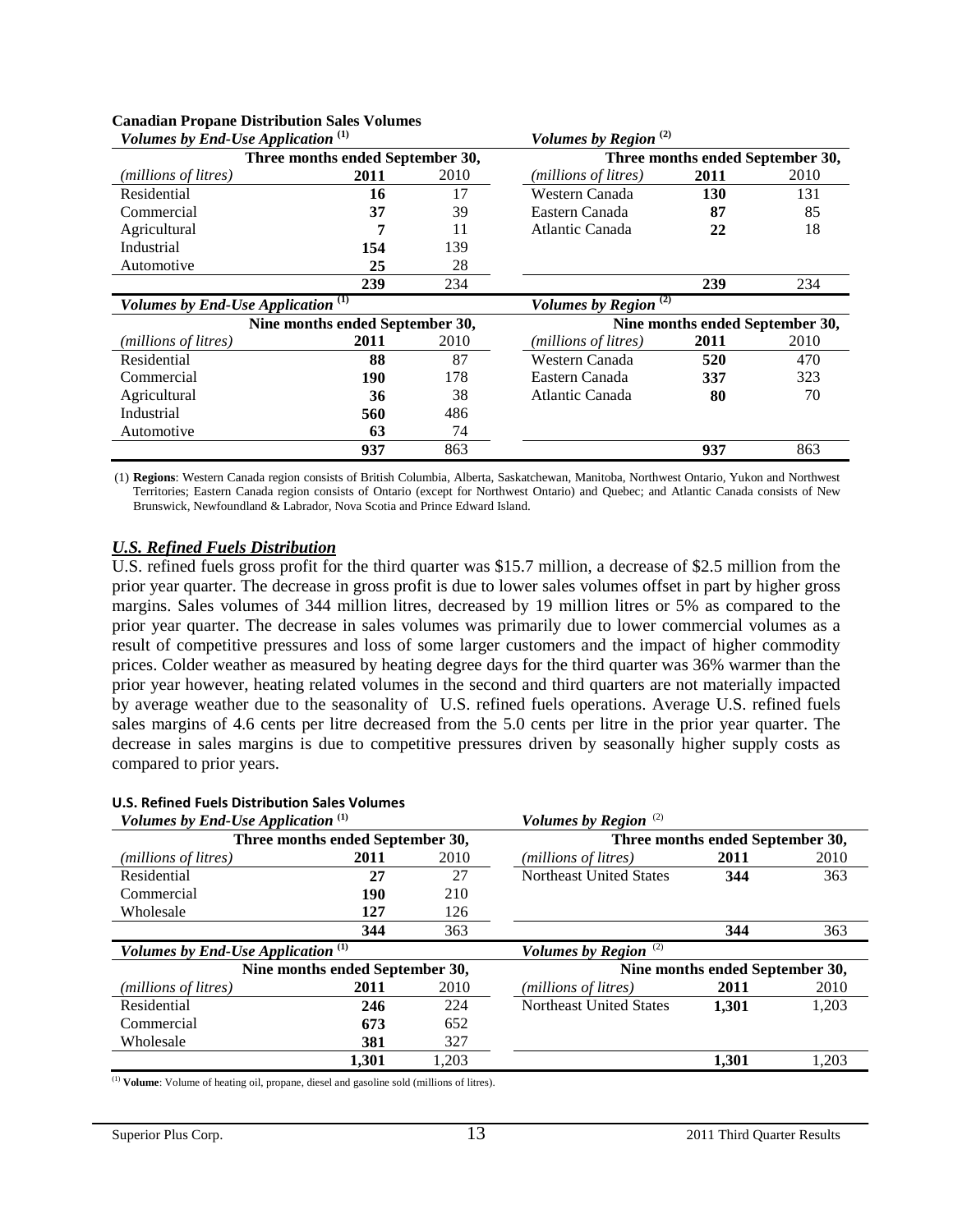(2) **Regions**: Northeast United States region consists of Pennsylvania, Connecticut, New York, and Rhode Island.

#### *Other Services*

Other services gross profit was \$9.8 million in the third quarter, a decrease of \$0.6 million or 6% from the prior year quarter. The decrease in other services gross profit is due to lower customer demand.

#### *Supply Portfolio Management*

Supply portfolio management gross profits were \$1.9 million in the third quarter, a decrease of \$0.6 million from the prior year quarter due to reduced market related opportunities and lower sales volume.

#### *Fixed-Price Energy Services*

#### **Fixed-Price Energy Services Gross Profit**

|                                         | Three months ended September 30, 2011 |                                      |                        | Three months ended September 30, 2010 |                                      |                                       |
|-----------------------------------------|---------------------------------------|--------------------------------------|------------------------|---------------------------------------|--------------------------------------|---------------------------------------|
| (millions of dollars except volume and  | <b>Gross</b>                          |                                      |                        | Gross                                 |                                      |                                       |
| per unit amounts)                       | <b>Profit</b>                         | Volume                               | Per Unit               | Profit                                | Volume                               | Per Unit                              |
| Natural Gas <sup>(1)</sup>              | 7.8                                   | 5.1 G.I                              | 152.9 $\mathcal{C}/GJ$ | 5.9                                   | 6.9 GJ                               | $85.5 \text{ }\mathcal{C}/\text{GJ}$  |
| Electricity <sup>(2)</sup>              | 1.7                                   | 176.5 KWh                            | 1.00 $\mathcal{C}/KWh$ | 1.0                                   | 86.2 KWh                             | $1.16 \ \text{e/KWh}$                 |
| Total                                   | 9.5<br>6.9                            |                                      |                        |                                       |                                      |                                       |
|                                         |                                       |                                      |                        |                                       |                                      |                                       |
|                                         |                                       | Nine months ended September 30, 2011 |                        |                                       | Nine months ended September 30, 2010 |                                       |
| (millions of dollars except volume and  | Gross                                 |                                      |                        | Gross                                 |                                      |                                       |
| per unit amounts)                       | <b>Profit</b>                         | Volume                               | Per Unit               | Profit                                | Volume                               | Per Unit                              |
| Natural Gas <sup>(1)</sup>              | 22.3                                  | 16.2 GJ                              | 137.7 $\mathcal{C}/GJ$ | 18.5                                  | 21.1 GJ                              | $87.7 \text{ } \mathcal{C}/\text{GJ}$ |
| Electricity <sup><math>(2)</math></sup> | 4.5                                   | 439.7 KWh                            | 1.02 $\phi$ /KWh       | 2.7                                   | 233.4 KWh                            | $1.16 \text{ }\mathcal{C}/KWh$        |
| Total                                   | 26.8                                  |                                      |                        | 21.2                                  |                                      |                                       |

(1) Natural gas volumes and per unit amounts are expressed in millions of gigajoules (GJ).

 $^{(2)}$  Electricity volumes and per unit amounts are expressed in millions of kilowatt hours (KWh).

Fixed-price energy services gross profit was \$9.5 million in the third quarter, an increase of \$2.6 million (38%) from \$6.9 million in the prior year quarter. Natural gas gross profit was \$7.8 million, an increase of \$1.9 million from the prior year quarter due to higher margins offset in part by lower volumes. Gross profit per unit was 152.9 cents per gigajoules (GJ), an increase of 67.4 cents per GJ (79%) from the prior year quarter. The increase in natural gas gross margin was due to increased residential renewal margins, higher transportation revenue, lower transportation costs and lower charges associated with load balancing. Sales volumes of natural gas were 5.1 million GJ, 1.8 million GJ (26%) lower than the prior year quarter due a continued decline in residential volumes as a result of focusing marketing efforts towards the commercial segment. Electricity gross profit in the third quarter of 2011 was \$1.7 million, an increase of \$0.7 million or 70% from the prior year quarter due to the aggregation of additional commercial customers in the Ontario market and higher customer demand. Fixed-price energy services continues to grow in the newly entered Pennsylvania electricity market due to successfully launching a residential electricity offering that is being sold to existing heating oil and propane customers.

#### *Operating costs*

Cash operating and administrative costs were \$73.8 million in third quarter of 2011, an increase of \$3.4 million or 5% from the prior year quarter. The increase in expenses was primarily due to a higher bad debt expense provision associated with Canadian Propane Distribution's system upgrade (see "System Upgrade") and the reclassification of \$2.0 million in customer credits from operating costs to gross profits offset in part by a one-time \$3.0 million reduction in Fixed-price energy services risk reserve allowance.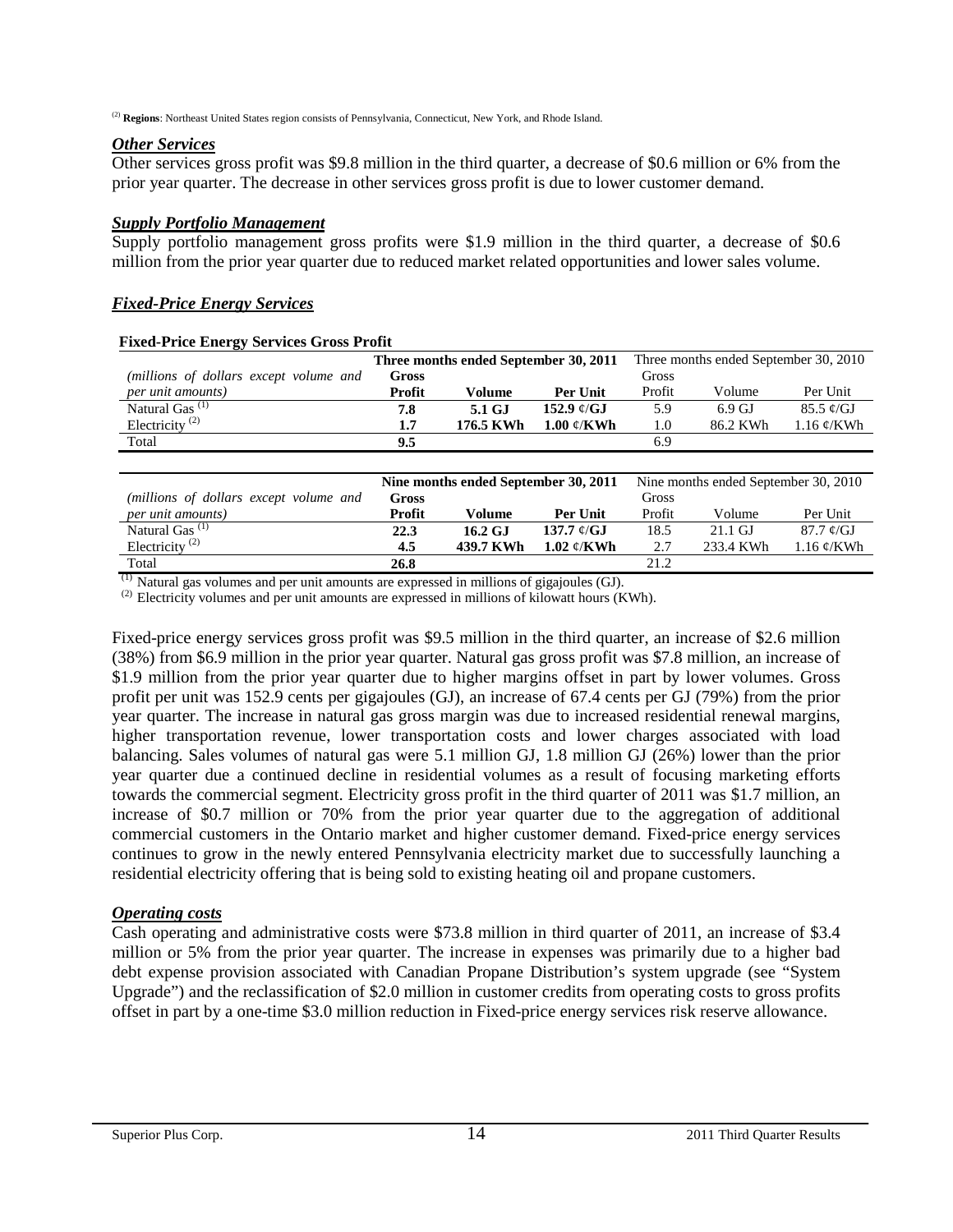# *System Upgrade*

During the second quarter of 2010, Superior's Canadian propane distribution business upgraded their JD Edwards enterprise system to the most recent version in order to enhance efficiencies and core business functions. As a result of the upgrade, Superior experienced complications with processing certain sales transactions and producing accurate invoices which delayed customer collections. The delay in customer collections has resulted in increased past due receivables which Superior has provided for through an increase to the allowance for doubtful accounts during the third quarter of 2011 of \$3.0 million (Nine months ended September 30, 2011 - \$4.7 million). Early in the second quarter of 2011 Superior resolved the remaining technical issues associated with the system upgrade and the system is now fully operational. Superior expects to collect any remaining past due accounts receivable balances during the fourth quarter of 2011.

## **U.S. refined fuels asset impairments**

During the third quarter, U.S. refined fuels incurred asset impairments of \$3.4 million due to flooding in Montoursville, Pennsylvania which caused damage to building, tanks and equipment and due to a fire at one of its locations in Mumford, New York which also damaged buildings, tanks and equipment. These interruptions will not impact U.S. refined fuels operations and management is working with our insurance providers in order to get the facilities repaired.

#### **Outlook**

Energy Services' expects EBITDA from operations for 2011 to be between \$125 million and \$145 million. Energy Services' previous outlook as provided in the 2011 second quarter Management's Discussion and Analysis was \$120 million to 140 million. The increase in the 2011 outlook is primarily related to the contribution of strong year to date results. Significant assumptions underlying its current outlook are:

- Average temperatures across Canada and the northeast United States are expected to be consistent with the recent five-year average;
- Total propane and U.S. refined fuels-related sales volumes in 2011 compared to 2010 are anticipated to increase due to colder than average weather experienced during the first half of 2011, anticipated average weather during the fourth quarter of 2011, economic improvement, and sales and marketing initiatives;
- Wholesale propane, and U.S. refined fuels-related prices are not anticipated to significantly impact demand for propane, refined fuels and related services;
- Supply portfolio management market opportunities are expected to return to historic levels for the remainder of 2011;
- Fixed price energy services is expected to be able to access sales channel agents on acceptable contract terms and expects gross profit to increase from 2010 levels. The financial benefit from entering the retail electricity and natural gas markets in the northeast U.S. in 2011 is expected to be offset by reduced residential customer revenues due to the exit of the B.C. residential natural gas market in 2010 and lack of volatility in the price of natural gas; and
- The commercial electricity market in Ontario is expected to provide growth opportunities in 2011.

In addition to the significant assumptions detailed above, refer to "Risk Factors to Superior" for a detailed review of significant business risks affecting Energy Services' businesses.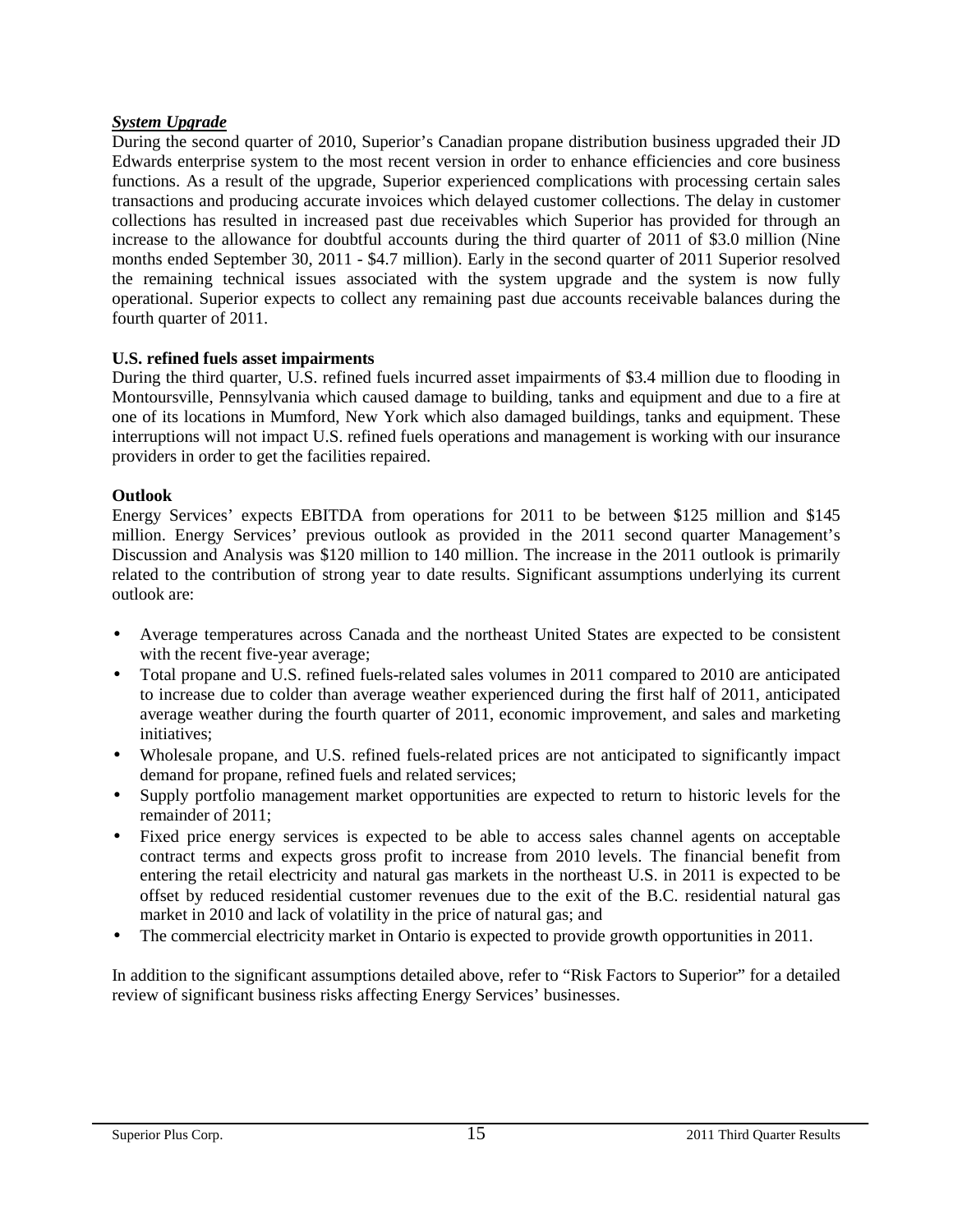## **Specialty Chemicals**

Specialty Chemicals' condensed operating results for 2011 and 2010 are provided in the following table.

| (millions of dollars except per metric tonne<br>$(MT)$ amounts) |           |       | Three months ended<br>September 30, |       |           | Nine months ended<br>September 30, |              |           |  |
|-----------------------------------------------------------------|-----------|-------|-------------------------------------|-------|-----------|------------------------------------|--------------|-----------|--|
|                                                                 | 2011      |       | $2010^{(2)}$                        |       | 2011      |                                    | $2010^{(2)}$ |           |  |
|                                                                 | \$ per MT |       | \$ per MT                           |       | \$ per MT |                                    |              | \$ per MT |  |
| Chemical Revenue $(1)$                                          | 134.2     | 681   | 124.4                               | 658   | 390.7     | 668                                | 353.1        | 651       |  |
| Chemical Cost of Sales <sup>(1)</sup>                           | (73.4)    | (372) | (68.3)                              | (361) | (219.0)   | (374)                              | (192.0)      | (354)     |  |
| <b>Chemical Gross Profit</b>                                    | 60.8      | 309   | 56.1                                | 297   | 171.7     | 294                                | 161.1        | 297       |  |
| Less: Cash operating and administrative                         |           |       |                                     |       |           |                                    |              |           |  |
| $costs^{(1)}$                                                   | (30.6)    | (155) | (29.2)                              | (154) | (91.0)    | (156)                              | (88.2)       | (162)     |  |
| <b>EBITDA</b> from operations                                   | 30.2      | 154   | 26.9                                | 143   | 80.7      | 138                                | 72.9         | 135       |  |
| Chemical volumes sold (thousands of MTs)                        | 197       |       | 189                                 |       | 585       |                                    | 542          |           |  |

(1) In order to better reflect the results of its operations, Superior has reclassified certain amounts for purposes of this management's discussion analysis related to derivative financial instruments, non-cash amortization and foreign currency translation losses/gains related to U.S.-denominated working capital. See "Reconciliation of Divisional Segmented Revenue and Cost of Sales to EBITDA" for detailed amounts.

(2) Superior has restated its 2010 results in accordance with IFRS, see "Adoption of IFRS" for the impact of IFRS on Superior's 2010 results.

Chemical revenue for the third quarter of \$134.2 million was \$9.8 million or 8% higher than the prior year quarter primarily as a result of increased sodium chlorate and chloralkali/potassium sales volumes and higher sodium chlorate and chloralkali/potassium pricing. Third quarter gross profit of \$60.8 million was \$4.7 million higher than the prior year quarter due to increased sodium chlorate and chloralkali/potassium gross profits. Sodium chlorate sales volumes increased by 2,500 tonnes or 2% compared to the prior year quarter due to higher demand from North America as a result of increased demand for pulp. Sodium chlorate gross profits were higher than the prior year quarter due to increased realized pricing on contract renewals and higher realized gains on U.S. dollar foreign currency forward contracts. Chloralkali/potassium gross profits were higher than the prior year quarter as a result of increased sales volumes and higher gross margins. Chloralkali/potassium sales volumes increased by 4,500 tonnes or 7% compared to the prior year quarter due to continued strong demand and increased production at Port Edwards. Gross margins were higher than the prior year quarter due to higher caustic pricing for some products.

Cash operating and administrative costs of \$30.6 million were \$1.4 million or 5% higher than the prior year quarter due to higher wages and timing of maintenance expenditures.

## **Outlook**

Specialty Chemicals' expects EBITDA from operations for 2011 to be between \$105 million and \$120 million. Specialty Chemicals' previous outlook as provided in the 2011 second quarter Management's Discussion and Analysis was \$100 million to \$115 million. The increase in the 2011 outlook is primarily due to strong year to date results and increased contributions from the Port Edwards facility. Significant assumptions underlying the current outlook are:

- Supply and demand fundamentals for sodium chlorate are expected to remain strong for the remainder of 2011, resulting in increased sales volumes as compared to 2010. Pricing is expected to remain consistent or slightly improved as compared to 2010 levels;
- Chloralkali revenues in 2011 are expected to increase due to higher selling prices and higher sales volumes and favourable product mix from the Port Edwards facility; and
- Average plant utilization will approximate 95% in 2011.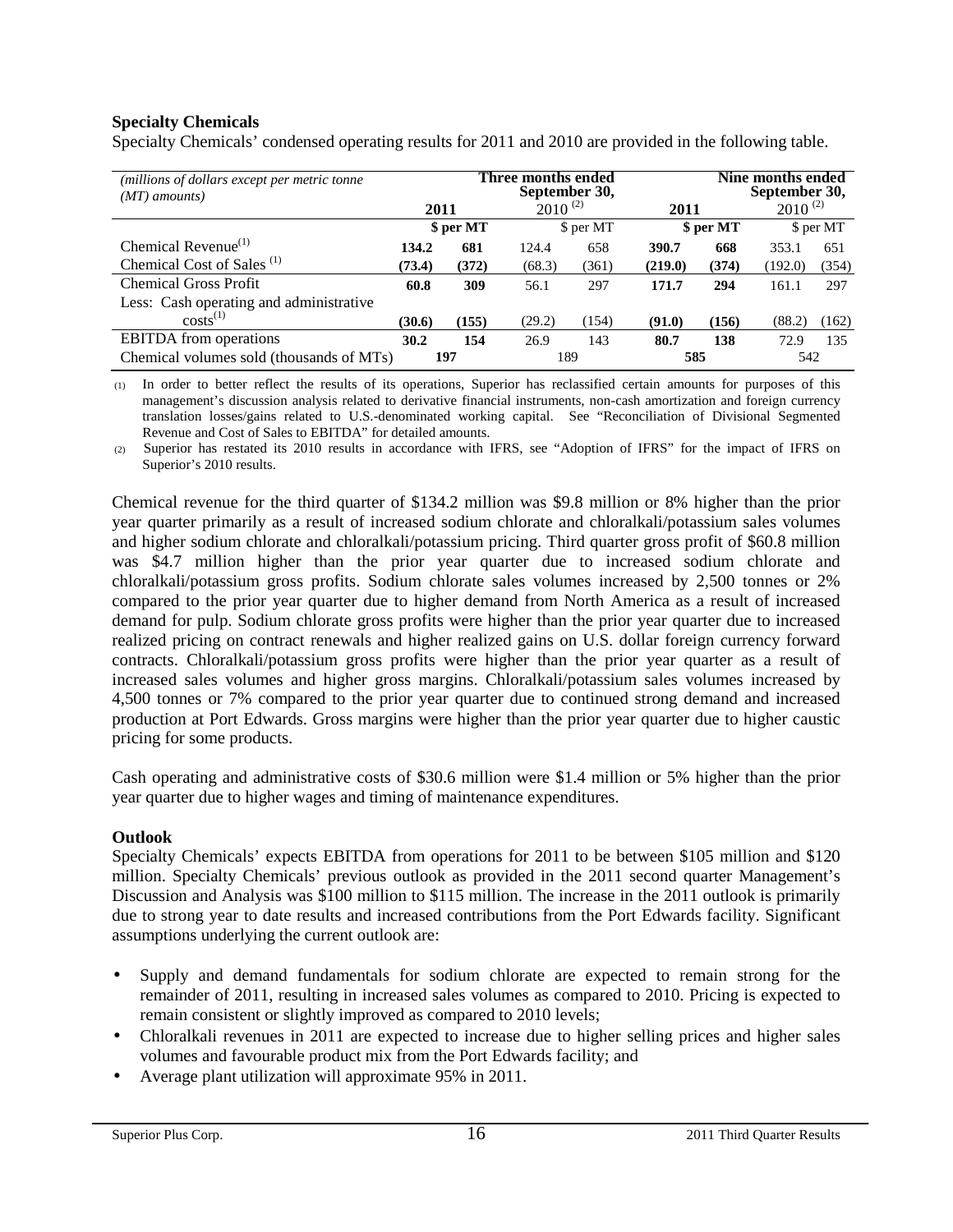In addition to the significant assumptions detailed above, refer to "Risk Factors to Superior" for a detailed review of the significant business risks affecting Superior's Specialty Chemicals' segment.

## **Construction Products Distribution**

Construction Products Distribution's condensed operating results for 2011 and 2010 are provided in the following table.

|                                                             | Three months ended |               | Nine months ended<br>September 30, |              |  |
|-------------------------------------------------------------|--------------------|---------------|------------------------------------|--------------|--|
|                                                             |                    | September 30, |                                    |              |  |
| ( <i>millions of dollars</i> )                              | 2011               | $2010^{(3)}$  | 2011                               | $2010^{(3)}$ |  |
| Revenue                                                     |                    |               |                                    |              |  |
| Gypsum Specialty Distribution (GSD) revenue $(1)(2)$        | 131.2              | 128.5         | 364.3                              | 366.2        |  |
| Commercial and Industrial Insulation (C&I) revenue $^{(2)}$ | 58.1               | 61.7          | 169.4                              | 170.6        |  |
| Cost of sales                                               |                    |               |                                    |              |  |
| GSD cost of sales <sup><math>(2)</math></sup>               | (101.4)            | (97.9)        | (282.5)                            | (283.3)      |  |
| C&I cost of sales <sup><math>(2)</math></sup>               | (43.2)             | (44.5)        | (124.2)                            | (125.1)      |  |
| Gross profit                                                | 44.7               | 47.8          | 127.0                              | 128.4        |  |
| Less: Cash operating and administrative costs               | (37.6)             | (39.6)        | (109.7)                            | (109.5)      |  |
| <b>EBITDA</b> from operations                               | 7.1                | 8.2           | 17.3                               | 18.9         |  |

(1) In order to better reflect the results of its operations, Superior has reclassified certain amounts for purposes of this management's discussion analysis to present its results as if it had accounted for various transactions as accounting hedges. See "Reconciliation of Divisional Segmented Revenue and Cost of Sales to EBITDA" for detailed amounts.

- (2) Certain reclassifications of 2010 amounts have been made to conform to current presentation. Specifically, for the three and nine months ended September 30, 2010, \$128.5 million and \$366.2 million have been reclassified to GSD revenue from distribution and direct sales revenue to provide comparative presentation of Construction Products Distribution's revenue, respectively. For the three and nine months ended September 30, 2010, \$61.7 million and \$170.6 million have been reclassified to C&I revenue from distribution and direct sales revenue to provide comparative presentation of Construction Products Distribution revenue, respectively. For the three and nine months ended September 30, 2010, \$97.9 million and \$283.3 million have been reclassified to GSD cost of sales from distribution and direct cost of sales to provide comparative presentation of Construction Products Distribution's cost of sales, respectively. For the three and nine months ended September 30, 2010, \$44.5 million and \$125.1 million have been reclassified to C&I cost of sales from distribution and direct cost of sales to provide comparative presentation of Construction Products Distribution's cost of sales, respectively.
- (3) Superior has restated its 2010 results in accordance with IFRS, see "Adoption of IFRS" for the impact of IFRS on Superior's 2010 results.

GSD and C&I revenues of \$189.3 million for the third quarter of 2011 were \$0.9 million (1%) lower than the prior year quarter. The slight decrease in revenue was due to lower C&I demand and pricing offset in part by higher GSD revenue from some Canadian based regions and from the expansion of the GSD product line into existing U.S. based branches.

Gross profit of \$44.7 million in the third quarter was \$3.1 million lower than the prior year quarter, due principally to the impact of lower pricing as a result of continued difficult market conditions, sales mix and competitive pressures offset in part by higher gross margins due to contribution from the U.S. GSD expansion and ongoing impact of the implementation of a strategic procurement strategy. Sales margins and average selling prices continue to be challenged as a result of ongoing competitive pressures, supplier price increases and slow economic activity.

Cash operating and administration costs were \$37.6 million in the third quarter, a decrease of \$2.0 million or 5% from the prior year quarter. The decrease in expenses was primarily due to the \$3.1 million of restructuring and system conversion costs which were incurred in the prior year quarter offset in part by higher employee costs, higher professional fees and losses on the translation of U.S. denominated net working capital.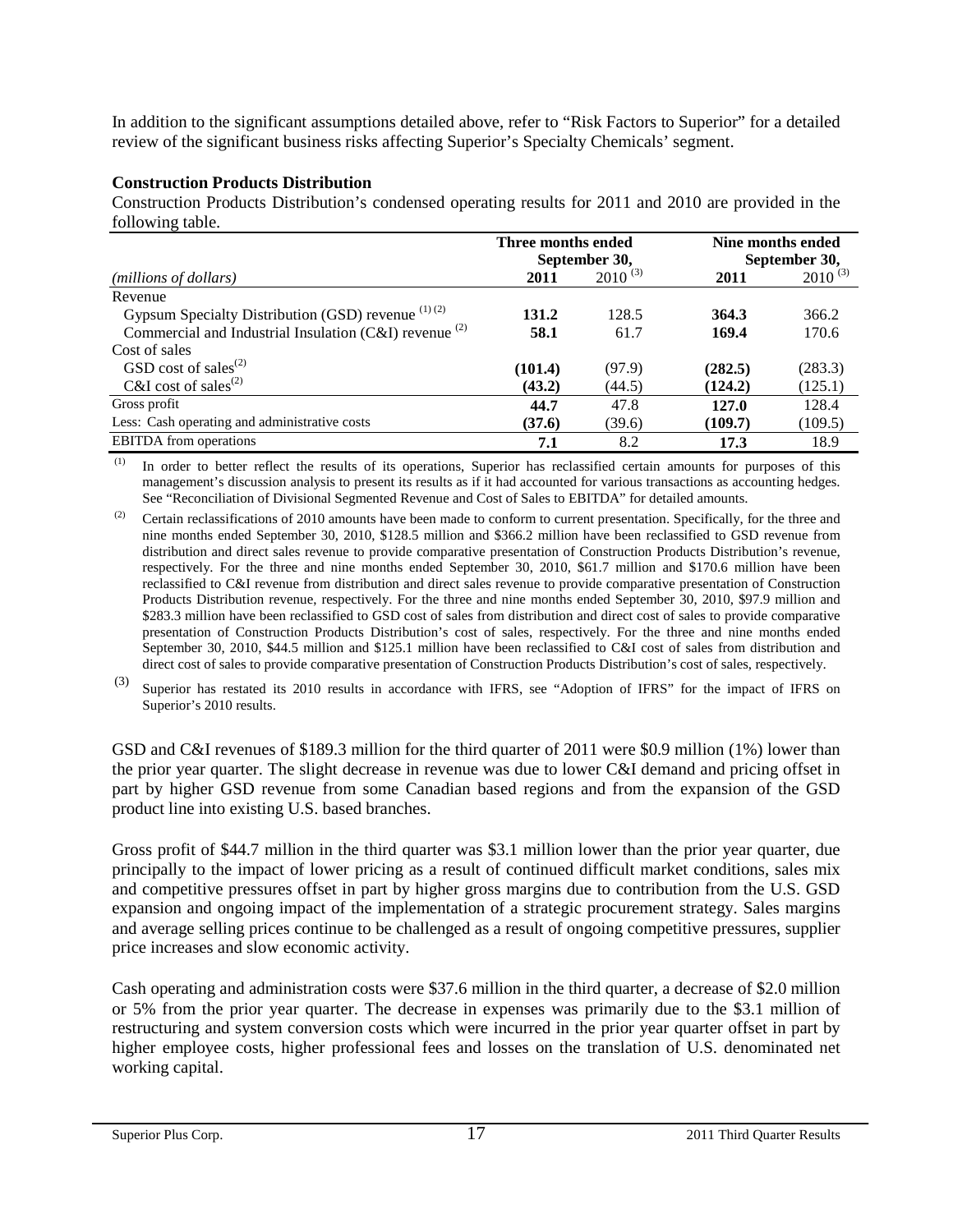#### **Intangible and goodwill impairments**

During the third quarter, Construction Products Distribution performed a detailed impairment review of its intangible assets and goodwill. This calculation was performed due a reduction in the near term and medium term forecast for the segment which resulted in indications of impairment. As a result of a detailed cash flow evaluation, Construction Products Distribution recorded an impairment charge of \$78.0 million to intangible assets and goodwill.

### **Outlook**

Construction Products Distribution expects EBITDA from operations for 2011 to be between \$15 million and \$25 million, which have been reduced from guidance provided in the 2011 second quarter Management's Discussion and Analysis of \$27 million and \$37 million due to ongoing and enhanced competitive pressures and reductions to both Canadian and U.S. gross domestic product growth estimates. Significant assumptions underlying its current outlook are:

GSD and C&I sales revenues are expected to decline from 2010 levels due to market conditions which are expected to be similar to those experienced during the first three quarter of 2011.

In addition to the Construction Products Distribution segment's significant assumptions detailed above, refer to "Risk Factors to Superior" for a detailed review of the significant business risks affecting Superior's Construction Products Distribution segment.

|                                                    | Three months ended |               | Nine months ended |               |  |
|----------------------------------------------------|--------------------|---------------|-------------------|---------------|--|
|                                                    |                    | September 30, |                   | September 30, |  |
| ( <i>millions of dollars</i> )                     | 2011               | 2010          | 2011              | 2010          |  |
| Efficiency, process improvement and growth related | 3.5                | 1.1           | 10.9              | 13.2          |  |
| Other capital                                      | 5.5                | 5.3           | 12.7              | 11.3          |  |
|                                                    | 9.0                | 6.4           | 23.6              | 24.5          |  |
| Acquisition of Griffith                            |                    | 0.1           |                   | 142.7         |  |
| Acquisition of Burnaby Assets (Burnaby)            |                    |               |                   | 17.8          |  |
| Other acquisitions                                 | 8.8                |               | 13.7              | 0.3           |  |
| Proceeds on disposition of capital                 | (0.6)              | (0.7)         | (2.2)             | (2.5)         |  |
| Total net capital expenditures                     | 17.2               | 5.8           | 35.1              | 182.8         |  |
| Investment in finance leases                       | <b>3.9</b>         | 1.0           | 8.1               | 10.1          |  |
| Total expenditures                                 | 21.1               | 6.8           | 43.2              | 192.9         |  |

#### **Consolidated Capital Expenditure Summary**

Efficiency, process improvement and growth related expenditures were \$3.5 million in the third quarter compared to \$1.1 million in the prior year quarter. These were incurred primarily in relation to Energy Services' purchases of rental assets, system upgrades and truck related expenditures. Other capital expenditures were \$5.5 million in the third quarter compared to \$5.3 million in the prior year quarter, consisting primarily of required maintenance and general capital across all of Superior's segments. During the third quarter U.S. refined fuels completed the acquisition of a small propane distributor for \$6.0 million and a small heating oil distributor for \$2.8 million. Proceeds on the disposal of capital were \$0.6 million in the third quarter and consisted of Superior's disposition of surplus tanks, cylinders and other assets. During the third quarter Superior entered into new leases with capital equivalent value of \$3.9 million primarily related to delivery vehicles for the Energy Services and Construction Products Distribution segments.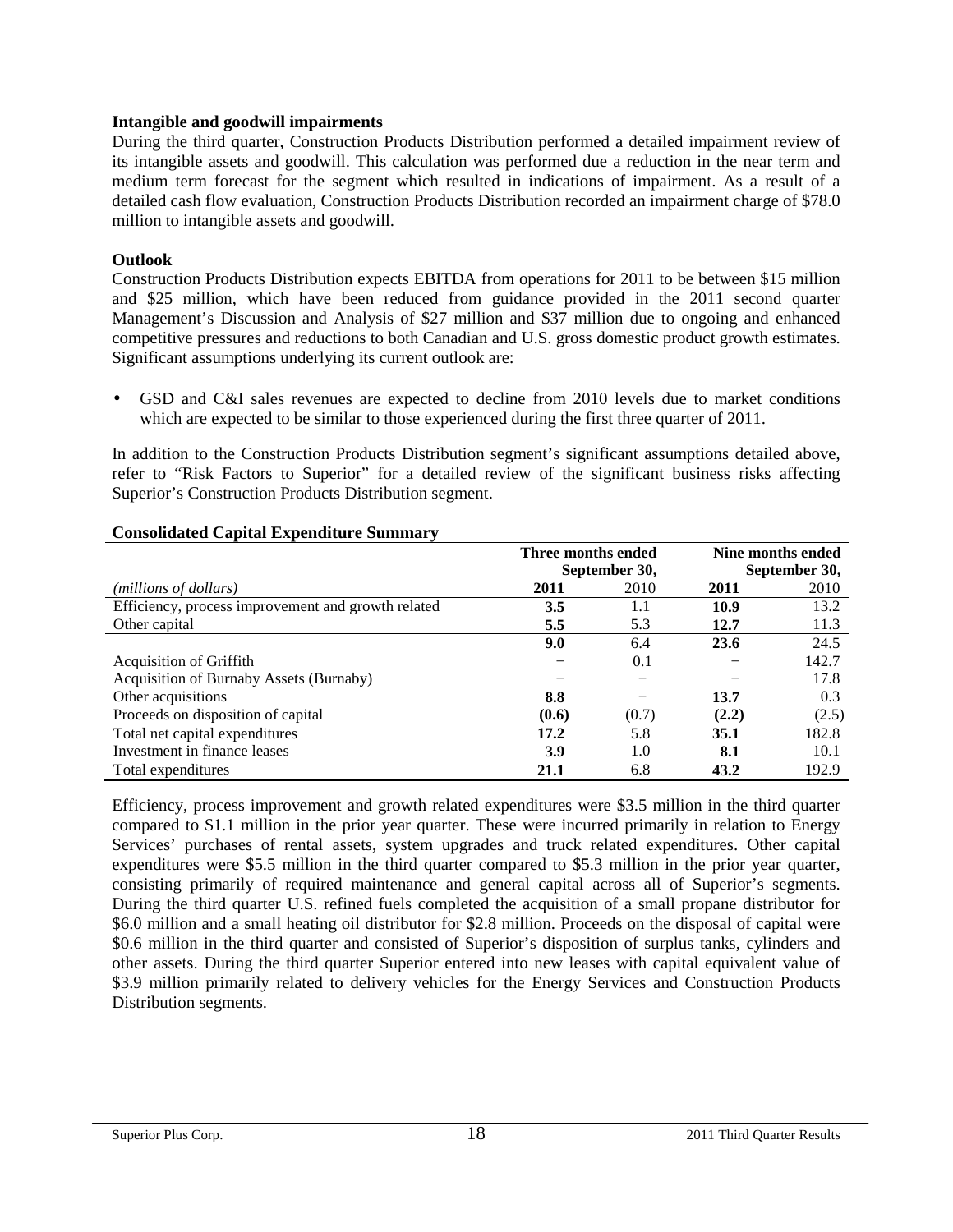## **Corporate and Interest Costs**

Corporate costs for the third quarter were \$1.5 million, compared to \$0.4 million in the prior year quarter. Corporate costs increased primarily due to the \$2.8 million in gains from the one-time unwind of some of Superior's foreign currency forward contracts during the prior year quarter offset in part by a \$1.7 million reduction in employee long term incentive compensation costs due to the recent decline in Superior share price and lower professional and consulting fees.

Interest expense on borrowings for the third quarter was \$10.7 million, a decrease of \$0.3 million from the prior year quarter due to lower average borrowings. See "Liquidity and Capital Resources" discussion for further details on the change in average debt levels.

Interest on Superior's convertible unsecured subordinated debentures ("Debentures" which includes all series of convertible unsecured subordinated debentures) was \$9.8 million for the third quarter of 2011, \$2.3 million higher than the prior year quarter of \$7.5 million. The increase in debenture interest is primarily due to the issuance of \$150.0 million, 6.00% convertible debentures on December 23, 2010 for general corporate purposes.

#### **Taxation**

Total income tax recovery for the third quarter was \$19.7 million, and consists of \$0.1 million in cash income tax recovery and \$19.6 million in deferred income tax recovery, compared to a total income tax expense of \$7.8 million in the prior year quarter, which consisted of \$0.5 million in cash income tax expense and a \$7.3 million deferred income tax expense.

Cash income tax recovery for the third quarter was \$0.1 million and consisted of income tax recovery in the U.S. of \$0.1 million (2010 Q3 - \$0.5 million of U.S. cash tax expense). Deferred income tax recovery for the third quarter was \$19.6 million (2010 Q3 - \$7.3 million deferred income tax expense), resulting in a corresponding net deferred income tax asset of \$263.7 million as at September 30, 2011. Deferred income taxes for the third quarter were impacted by unrealized gains and losses on derivative financial instruments and an increase in operating results.

## **Consolidated Outlook**

Superior outlook for cash flow from operations for 2011 to remain unchanged between \$1.55 and \$1.90 per share, consistent with Superior's previous financial outlook as provided in the 2011 second quarter Management's Discussion and Analysis. Superior's consolidated adjusted operating cash flow outlook is dependent on the operating results of its three operating segments. See the discussion of operating results by segment for additional details on Superior's 2011 guidance.

Superior expects adjusted operating cash flow for 2012 to be between \$1.55 and \$1.90 per share. The outlook for 2012 reflects business conditions being similar to those of 2011, inclusive of the detailed assumptions for Superior's three operating segments for 2011. See the discussion of operating results by segment for additional details on the assumptions by business segment.

In addition to the operating results of Superior's three operating segments, significant assumptions underlying Superior's current 2011 outlook are:

- The economic recovery in Canada and the United States is expected to continue with slow growth through the fourth quarter of 2011 with similar growth expected for 2012
- Superior is expected to continue to attract capital and obtain financing on acceptable terms;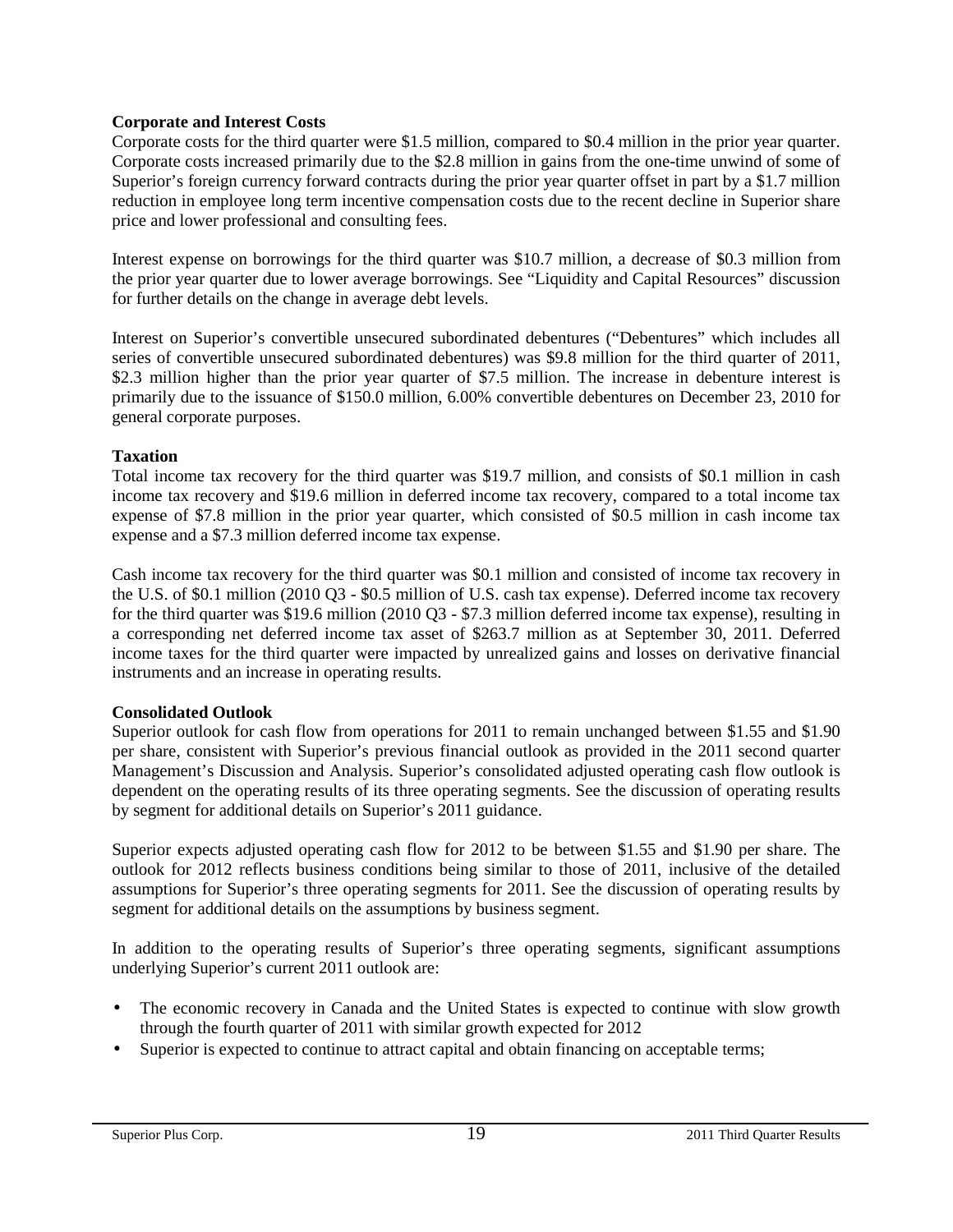- The foreign currency exchange rate between the Canadian and US dollar is expected to be US\$0.97 per Canadian dollar in 2011 and at par with the US dollar in 2012 on all unhedged foreign currency transactions;
- Financial and physical counterparties are expected to continue fulfilling their obligations to Superior;
- Regulatory authorities are not expected to impose any new regulations impacting Superior;
- Superior's average interest rate on floating-rate debt is expected to remain at current levels;
- The consolidated outlook for 2011 and 2012 includes the impact of the DRIP; and
- Canadian and U.S. based cash taxes are expected to be minimal in 2011 and 2012 and have been based on existing statutory income tax rates.

In addition to Superior's significant assumptions detailed above, refer to the section "Risk Factors to Superior" for a detailed review of Superior's significant business risks.

## **Liquidity and Capital Resources**

Superior's revolving syndicated bank facility (Credit Facility), term loans and finance lease obligations (Borrowings) before deferred financing fees totaled \$672.0 million as at September 30, 2011, a decrease of \$68.0 million from December 31, 2010. Overall Borrowings decreased as compared to year end due to lower net working capital requirements offset in part by funding requirements for finance lease repayments, dividends payments and net capital expenditures.

On June 20, 2011, Superior completed an extension of its Credit Facility with ten lenders and increased the size of the facility from \$450 million to \$615 million. The secured revolving credit facility matures on June 27, 2014 and can be expanded up to \$750 million. Financial covenant ratios were unchanged with Consolidated Secured Debt to Consolidated EBITDA ratio and Consolidated Debt to Consolidated EBITDA ratio of 3.0x and 5.0x, respectively. Additionally, in conjunction with the extension of the syndicated credit facility, Superior has terminated its accounts receivable securitization program which provided up to \$130 million of additional credit on a seasonally adjusted basis. See "Summary of Cash Flows" for details on Superior's sources and uses of cash.

As at September 30, 2011, Debentures (before deferred issue costs) issued by Superior totaled \$638.4 million which was consistent with the \$637.8 million outstanding as at December 31, 2010. See Note 15 to the Unaudited Condensed Consolidated Financial Statements for additional details on Superior's **Debentures** 

As at September 30, 2011, approximately \$270.0 million was available under the Credit Facility which Superior considers sufficient to meet its net working capital funding requirements, expected capital expenditures and refinancing requirements.

Consolidated net working capital was \$295.0 million as at September 30, 2011, a decrease of \$104.8 million from net working capital of \$399.8 million as at December 31, 2010. The decrease in net working capital was primarily due to impact of the seasonal reduction in net working capital requirements at Energy Services and significant collections of past due accounts receivable related to the System Upgrade (refer to "System Upgrade" for additional details) at Canadian propane distribution. Lower net working capital levels at Specialty Chemicals were due to a prepayment of approximately \$10.8 million from a large customer. Superior's net working capital requirements are financed from revolving term bank credit facilities.

In May 2010, Superior reestablished its DRIP, commencing with the payment of the May 2010 dividend. The DRIP provides Shareholders with the opportunity to reinvest their cash dividends at a 5% discount to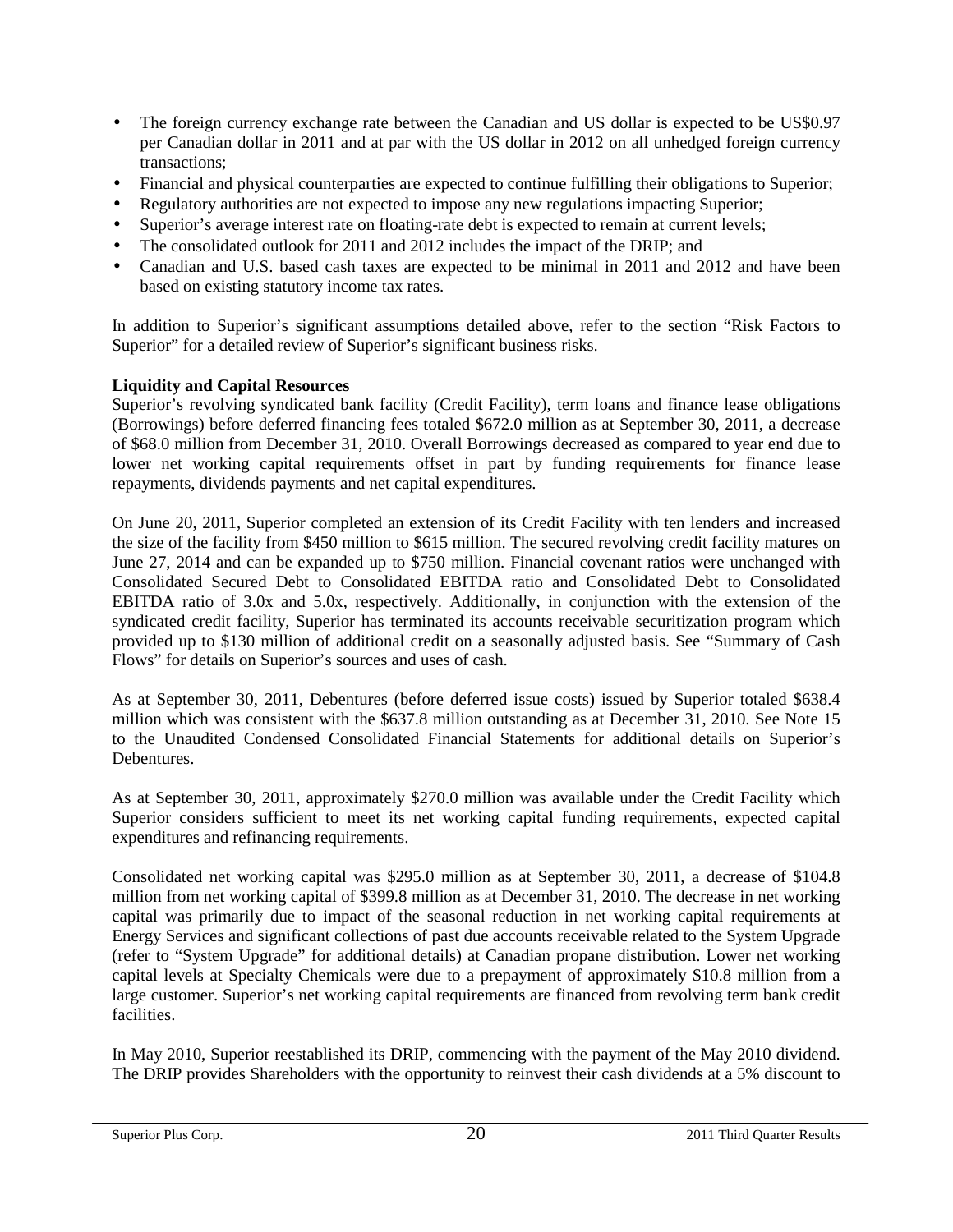the market price of Superior's shares. Proceeds received from the DRIP were \$6.9 million (Three months ended September 30, 2010 - \$6.9 million) and \$23.4 million (Nine months ended September 30, 2010 - \$8.4 million) for the three and nine months ended September 30, 2011, respectively.

As at September 30, 2011, when calculated in accordance with the Credit Facility, the Consolidated Secured Debt to Compliance EBITDA ratio was 2.1 to 1.0 (December 31,  $2010 - 2.6$  to 1.0) and the Consolidated Debt to Compliance EBITDA ratio was 2.6 to 1.0 (December 31, 2010 – 3.2 to 1.0). For both of these covenants all outstanding Convertible Debentures are not considered. These ratios are within the requirements contained in Superior's debt covenants, which restrict its ability to pay dividends. In accordance with the Credit Facility, Superior must maintain a Consolidated Secured Debt to Compliance EBITDA ratio of not more than 3.0 to 1.0 and not more than 3.5 to 1.0 as a result of acquisitions. In addition, Superior must maintain a Consolidated Debt to Compliance EBITDA ratio of not more than 5.0 to 1.0, excluding convertible unsecured subordinated debentures. Distributions (including payments to Debenture holders) cannot exceed Compliance EBITDA less cash income taxes, plus \$35.0 million on a trailing twelve month rolling basis.

As at September 30, 2011 proceeds of \$nil million (December 31, 2010 – \$90.1 million) had been raised under the accounts receivable securitization program. During the month of June of 2011, Superior terminated the accounts receivable securitization program. (See Note 13 to the Unaudited Condensed Consolidated Financial Statements).

On March 8, 2011, Standard and Poor's lowered both Superior and Superior LP's long-term corporate credit rating to BB- from BB and reduced the secured debt rating to BB+ from BBB-. The outlook rating for both Superior and Superior LP remains stable and the credit rating on Superior's unsecured debt is unchanged at BB-. On September 12, 2011, DBRS lowered Superior LP's senior secured rating to BB (high) from BBB(low) and lowered Superior LP's senior unsecured rating to BB (low) from BB (high). The trend for both ratings has been changed to stable from negative.

At September 30, 2011, Superior had an estimated defined benefit pension solvency deficiency of approximately \$38.0 million (December 31, 2010 - \$23.7 million) and a going concern solvency deficiency of approximately \$21.3 million (December 31, 2010 - \$17.7 million). Funding requirements required by applicable pension legislation are based upon going concern and solvency actuarial assumptions. These assumptions differ from the going concern actuarial assumptions used in Superior's financial statements. Superior has sufficient liquidity through existing revolving term bank credits and anticipated future operating cash flow to fund this deficiency over the prescribed funding period.

In the normal course of business, Superior is subject to lawsuits and claims. Superior believes the resolution of these matters will not have a material adverse effect, individually or in the aggregate, on Superior's liquidity, consolidated financial position or results of operations. Superior records costs as they are incurred or when they become determinable.

# **Shareholders' Capital**

The weighted average number of shares outstanding during the third quarter was 109.5 million shares, an increase of 2.9 million shares compared to the prior year quarter due to the issuance of 3,072,702 common shares over the past twelve months and the resulting impact on weighted average number of shares outstanding. The following table provides a detailed breakdown of the common shares issued over the last twelve months: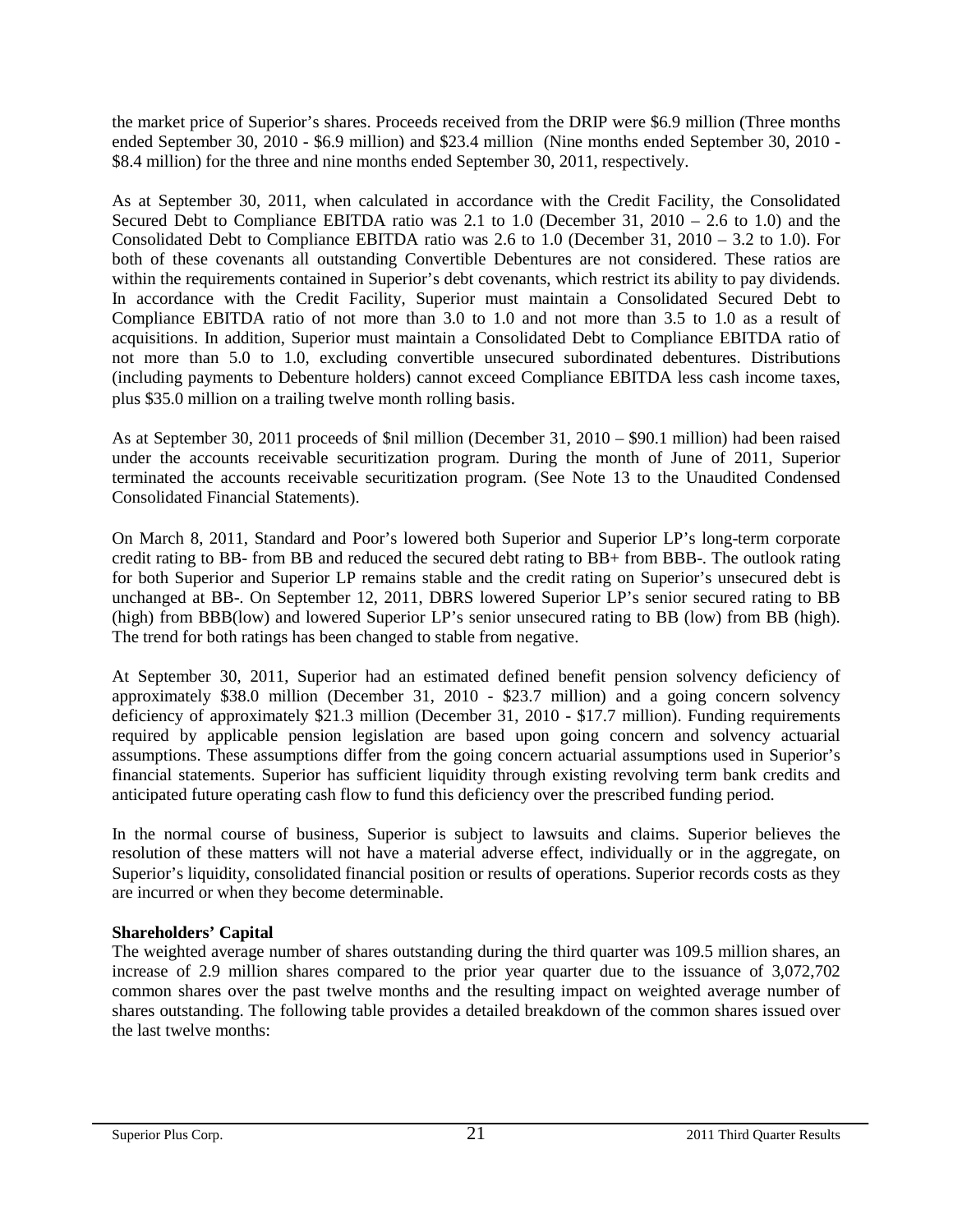|                                                 |                   |              | Issued               |
|-------------------------------------------------|-------------------|--------------|----------------------|
|                                                 |                   | Issuance     | Number of            |
|                                                 | Closing           | Price per    | <b>Common Shares</b> |
|                                                 | Date              | <b>Share</b> | (Millions)           |
| As at September 30, 2010                        |                   |              | 106.8                |
| Issuance of common shares under Superior's DRIP | October 15, 2010  |              |                      |
|                                                 | through September |              |                      |
|                                                 | 15, 2011          | \$10.49      | 3.1                  |
| As at September 30, 2011                        |                   |              | 109.9                |

As at November 2, 2011, June 30, 2011 and December 31, 2010, the following common shares and securities convertible into common shares were outstanding:

|                                          | <b>November 2, 2011</b><br><b>Convertible</b> |               | <b>September 30, 2011</b><br><b>Convertible</b> |               | December 31, 2010<br>Convertible |               |
|------------------------------------------|-----------------------------------------------|---------------|-------------------------------------------------|---------------|----------------------------------|---------------|
| (millions)                               | <b>Securities</b>                             | <b>Shares</b> | <b>Securities</b>                               | <b>Shares</b> | <b>Securities</b>                | <b>Shares</b> |
| Common shares outstanding <sup>(1)</sup> |                                               | 110.2         |                                                 | 109.9         |                                  | 107.7         |
| 5.75% Debentures $(2)$                   | \$174.9                                       | 4.9           | \$174.9                                         | 4.9           | \$174.9                          | 4.9           |
| 5.85% Debentures <sup>(3)</sup>          | \$75.0                                        | 2.4           | \$75.0                                          | 2.4           | \$75.0                           | 2.4           |
| 7.50% Debentures $(4)$                   | \$69.0                                        | 5.3           | \$69.0                                          | 5.3           | \$69.0                           | 5.3           |
| 5.75% Debentures $(5)$                   | \$172.5                                       | 9.1           | \$172.5                                         | 9.1           | \$172.5                          | 9.1           |
| $6.00\%$ Debentures $^{(6)}$             | \$150.0                                       | 9.9           | \$150.0                                         | 9.9           | \$150.0                          | 9.9           |
| Shares outstanding and issuable          |                                               |               |                                                 |               |                                  |               |
| upon conversion of Debentures            |                                               | 141.8         |                                                 | 141.5         |                                  | 139.3         |

(1) Common shares outstanding as at November 2, 2011, includes 332,752 common shares issued under Superior's DRIP program during the month of October.

 $^{(2)}$  Convertible at \$36.00 per share.

 $^{(3)}$  Convertible at \$31.25 per share.

 $^{(4)}$  Convertible at \$13.10 per share.

 $(5)$  Convertible at \$19.00 per share.

 $^{(6)}$  Convertible at \$15.10 per share.

#### **Dividends Paid to Shareholders**

Superior's dividends paid to its shareholders are dependent on its cash flow from operating activities with consideration for changes in working capital requirements, investing activities and financing activities of Superior. See "Summary of Adjusted Operating Cash Flow" and "Summary of Cash Flows" for additional details on the sources and uses of Superior's cash flow.

Dividends declared to shareholders in the third quarter were \$32.9 million (before DRIP proceeds of \$6.9 million) or \$0.30 per share, a decrease of \$10.2 million as compared to the third quarter of 2010 due to the revision of Superior's dividend rate to \$0.10 per share per month effective with the March 2011 dividend payment. On November 2, 2011, Superior announced that the monthly dividend has been reduced to \$0.05 per share or \$0.60 per share on an annualized basis which decreased from the prior level of \$0.10 per share per month or \$1.20 per share on an annualized basis effective with Superior's November 2011 dividend. Superior has made the determination that it is prudent to accelerate its debt reduction plan by reducing its monthly dividend. See Superior's "Debt Management and Dividend Payout Ratio" section for further details. Dividends to shareholders are declared at the discretion of Superior.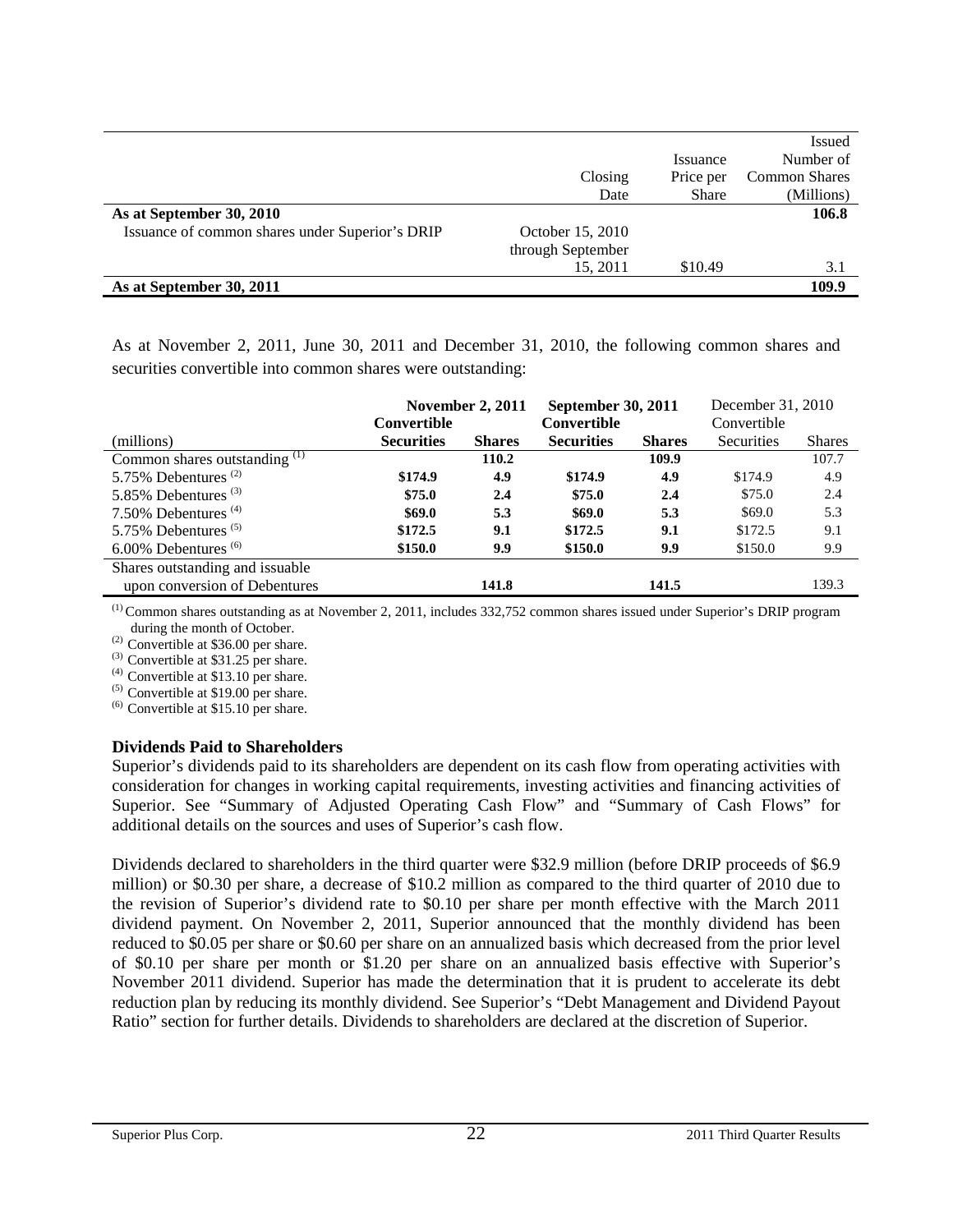#### **Debt Management and Dividend Payout Ratio**

As a result of the volatility in global and North American capital markets, and the performance of Superior's publicly traded securities, Superior has made the determination that it is prudent to accelerate its debt reduction plan by reducing its monthly dividend to \$0.05 per share, effective with the November 2011 dividend. The reduction of the dividend will result in Superior retaining approximately \$70 to \$75 million of cash flow per annum, which combined with approximately \$270 million of available bank debt, will be used for general debt repayment and refinancing purposes, including the repayment of the remaining December 2012, 5.75% convertible debenture (2012 Debentures). The reduction in the dividend will significantly enhance Superior's overall financial flexibility, including its restricted payments-based financial covenant, which will reduce Superior's exposure to ongoing volatility in capital markets and minimize the risk of future debt refinancings.

The reduction of Superior's monthly dividend to \$0.05 per share enhances the stability of the dividend by reducing Superior estimated 2012 payout ratio to approximately 45% of AOCF less maintenance capital expenditures. The reduced payout ratio benefits all of Superior's stakeholders by ensuring that Superior will maintain the required financial flexibility to prudently manage its debt maturities and total debt leverage levels. Based on Superior's 2011 and 2012 financial outlook, Superior's total debt to EBITDA is anticipated to be between 4.4X to 4.6X as at December 31, 2012, a significant reduction from 5.2X at September 30, 2011. Details are further highlighted in the "Debt Management Summary" table below.

Superior expects to retain \$70 to \$75 million in cash flow per annum which, in combination with funds available through the syndicated bank facility, will provide Superior with approximately \$150 million to \$170 million of room under its various restricted payments financial covenants. This is sufficient to allow for the retirement of the remaining 2012 Debentures without reliance on access to the capital markets.

| всю гланадентент о анници у                                                |          |
|----------------------------------------------------------------------------|----------|
| 2012 financial outlook AOCF per share – mid-point <sup>(2)</sup>           | \$1.72   |
| Maintenance capital expenditures                                           | (0.20)   |
| Capital lease obligation repayments                                        | (0.15)   |
| Cash flow available for dividends and debt repayment before growth capital | \$1.37   |
| Port Edward's 2012 one-time environmental expenditures and related         | (0.10)   |
| Other growth capital expenditures                                          | (0.10)   |
| Proceeds from dividend reinvestment program                                | 0.10     |
| Estimated 2012 free cash flow available for dividend and debt repayment    | \$1.27   |
| Dividends (annualized)                                                     | \$(0.60) |
| Cash flow available for debt repayment per share                           | \$0.67   |
| Cash flow available for debt repayment gross (millions of dollars)         | \$74.0   |
|                                                                            |          |
| Dividend per share (annualized)                                            | \$0.60   |
| Calculated payout ratio before growth capital                              | 44%      |

# **Debt Management Summary** (1)

All amounts per share unless otherwise indicated.

(2) See "2012 Financial Outlook" for additional details including assumptions, definitions and risk factors.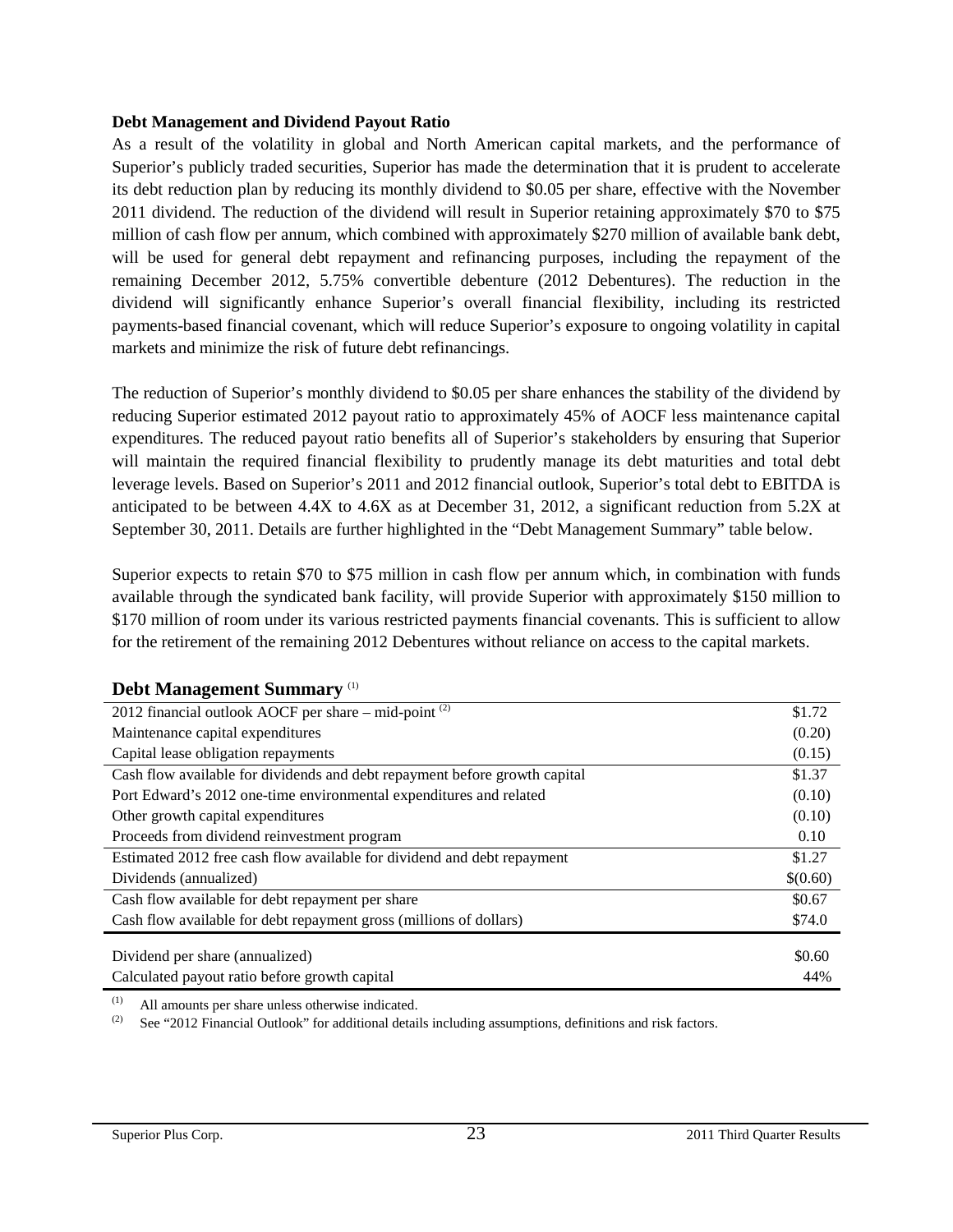#### **Subsequent Events**

On October 4, 2011, Superior completed the issuance of \$75,000,000 aggregate principal amount of 7.50% convertible unsecured subordinated debentures at a price of \$1,000 per Debenture. The Underwriters maintain an over-allotment option to purchase up to an additional \$11,250,000 aggregate principal amount of Debentures at the same price, exercisable in whole or in part at any time for a period of up to 30 days following October 4, 2011. The Debentures are listed on the Toronto Stock Exchange under the symbol "SPB.DB.G".

On October 4, 2011, Superior also announced that it has provided notice that it will redeem \$75 million principal amount of its previously issued 5.75% convertible subordinated debentures due December 31, 2012 on November 7, 2011. As previously announced, Superior will use the net proceeds from the Offering and funds from its bank facility to fund the redemption of the 2012 Debentures. The 5.75% convertible subordinated debentures will, in accordance with their terms, be redeemed at the redemption price of \$1,000 in cash per \$1,000 principal amount of 2012 Debentures plus accrued and unpaid interest up to but excluding the redemption date. The record date for the partial redemption is November 4, 2011.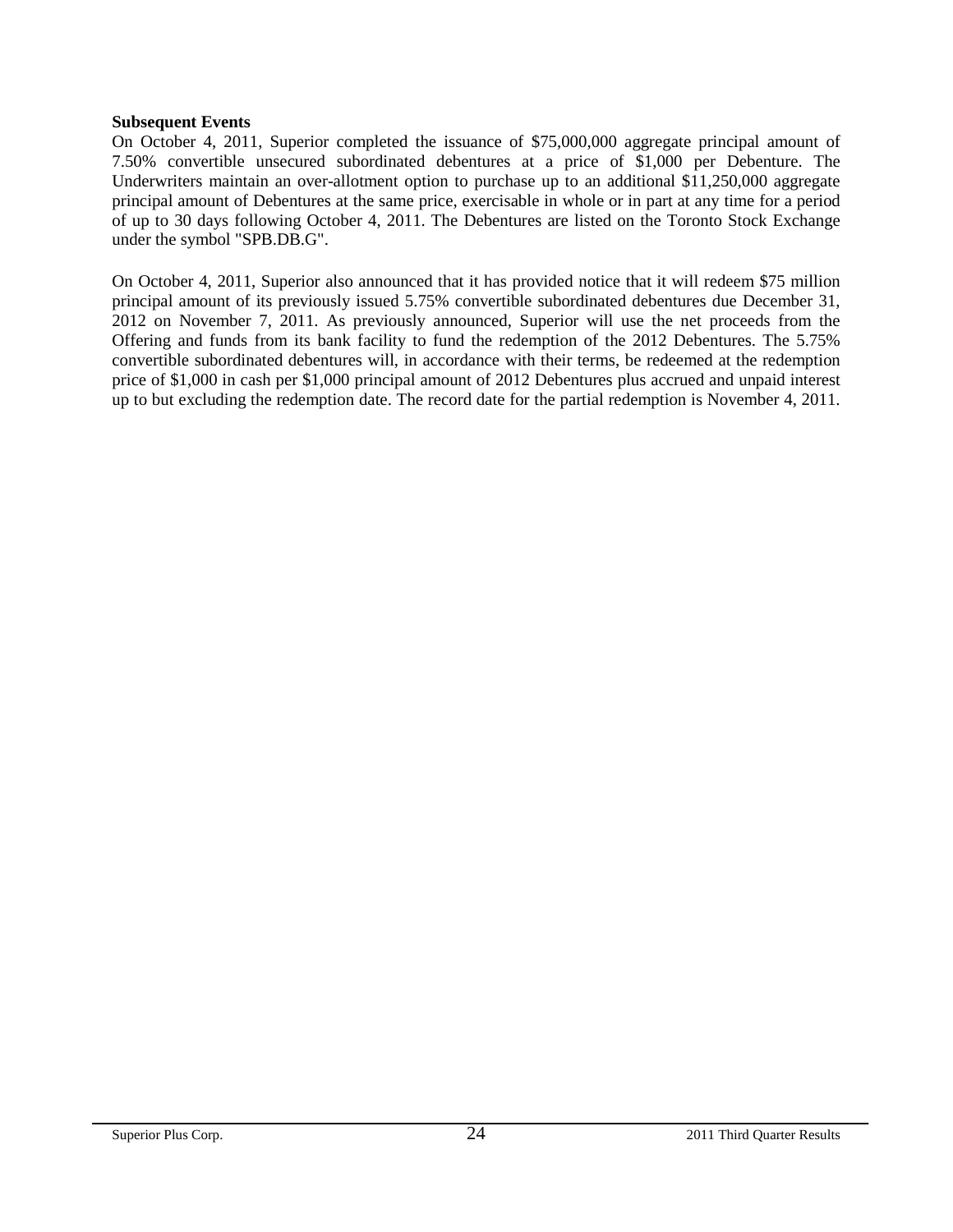Superior's primary sources and uses of cash are detailed below:

#### **Summary of Cash Flows** (1)

|                                                                           |        | Three months ended<br>September 30, |         | Nine months ended<br>September 30, |
|---------------------------------------------------------------------------|--------|-------------------------------------|---------|------------------------------------|
| (millions of dollars)                                                     | 2011   | 2010                                | 2011    | 2010                               |
| <b>Cash flows from operating activities</b>                               | 109.2  | 0.2                                 | 230.9   | 84.6                               |
| Investing activities:                                                     |        |                                     |         |                                    |
| Purchase of property, plant and equipment <sup>(2)</sup>                  | (9.0)  | (6.4)                               | (23.6)  | (24.5)                             |
| Proceeds on disposal of property, plant and equipment                     | 0.6    | 0.7                                 | 2,2     | 2.5                                |
| Acquisition of Griffith                                                   |        |                                     |         | (142.6)                            |
| Other acquisitions                                                        | (8.8)  |                                     | (13.7)  | (18.1)                             |
| Cash flows used in investing activities                                   | (17.2) | (5.7)                               | (35.1)  | (182.7)                            |
| Financing activities:                                                     |        |                                     |         |                                    |
| Net proceeds (repayment) of borrowings                                    | (61.9) | 33.0                                | 6.9     | (40.6)                             |
| Repayment of finance lease obligation                                     | (2.9)  | (3.3)                               | (10.8)  | (9.4)                              |
|                                                                           |        |                                     |         |                                    |
| Net proceeds (repayment) of accounts receivable<br>securitization program |        |                                     |         |                                    |
| Proceeds from the issuance of 5.75% convertible                           |        | (2.8)                               | (90.1)  | (10.1)                             |
| debentures                                                                |        |                                     |         | 172.5                              |
| Costs incurred for the issuance of 5.75% convertible                      |        |                                     |         |                                    |
| debentures                                                                |        |                                     |         | (6.9)                              |
| Issuance of common shares                                                 |        |                                     |         | 82.2                               |
| Proceeds from the dividend reinvestment plan                              | 7.0    | 6.9                                 | 23.4    | 8.4                                |
| Dividends paid to shareholders                                            | (32.9) | (43.1)                              | (105.6) | (127.7)                            |
| Increase (decrease) in non-cash financing working                         |        |                                     |         |                                    |
| capital                                                                   | 0.1    | 7.6                                 | (3.5)   | 8.5                                |
|                                                                           |        | (1.7)                               |         | 76.9                               |
| Cash flows from (used in) financing activities                            | (90.6) |                                     | (179.7) |                                    |
| Net increase (decrease) in cash and cash equivalents                      | 1.4    | (7.2)                               | 16.1    | (21.2)                             |
| Cash and cash equivalents, beginning of period                            | 23.2   | 10.6                                | 8.9     | 24.3                               |
| Effect of translation of foreign denominated cash and cash                |        |                                     |         |                                    |
| equivalents                                                               | 1.4    | (0.2)                               | 1.0     | 0.1                                |
| Cash and cash equivalents, end of period                                  | 26.0   | $\overline{3.2}$                    | 26.0    | $\overline{3.2}$                   |

 $(1)$ (1) See the Consolidated Statements of Cash Flows for additional details.<br>
See "Consolidated Capital Expenditure Summers" for additional details.

See "Consolidated Capital Expenditure Summary" for additional details.

#### **Financial Instruments – Risk Management**

Derivative and non-financial derivatives are used by Superior to manage its exposure to fluctuations in foreign currency exchange rates, interest rates and commodity prices. Superior assesses the inherent risks of these instruments by grouping derivative and non-financial derivatives related to the exposures these instruments mitigate. Superior's policy is not to use derivative or non-financial derivative instruments for speculative purposes. Superior does not formally designate its derivatives as hedges and, as a result, Superior does not apply hedge accounting and is required to designate its derivatives and non-financial derivatives as held for trading.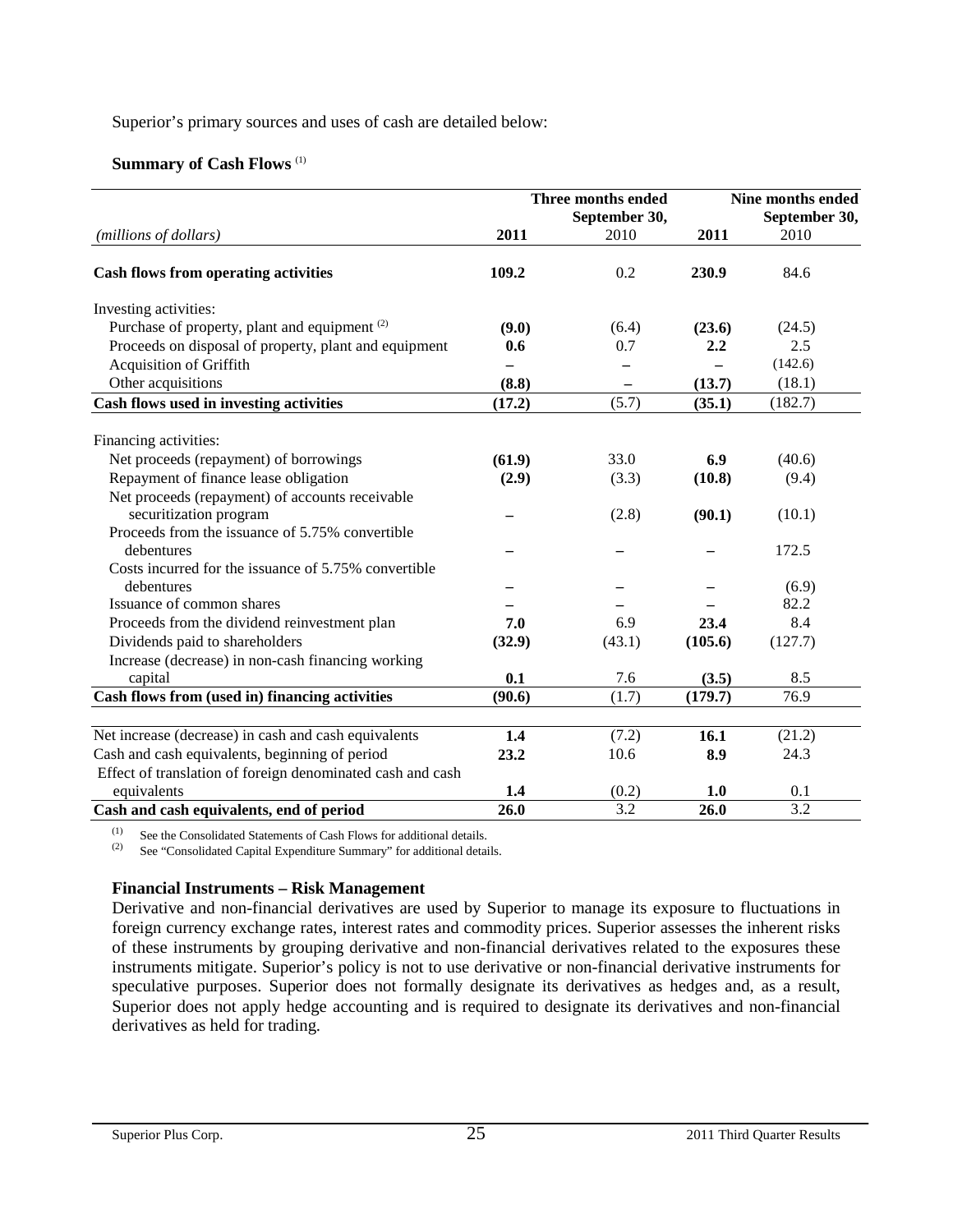Effective 2008, Energy Services entered into natural gas financial swaps primarily with Macquarie Cook Energy Canada Ltd. (formerly, Constellation Energy Commodities Group Inc.) for distributor billed natural gas business in Canada to manage its economic exposure of providing fixed-price natural gas to its customers. Additionally, Energy Services maintains its natural gas swap positions with seven additional counterparties. Energy Services monitors its fixed-price natural gas positions on a daily basis to evaluate compliance with established risk management policies. Superior maintains a substantially balanced fixedprice natural gas position in relation to its customer supply commitments.

Energy Services entered into electricity financial swaps with three counterparties to manage the economic exposure of providing fixed-price electricity to its customers. Energy Services monitors its fixed-price electricity positions on a daily basis to evaluate compliance with established risk management policies. Energy Services maintains a substantially balanced fixed-price electricity position in relation to its customer supply commitments.

Energy Services entered into various propane forward purchase and sale agreements with more than 20 counterparties to manage the economic exposure of its wholesale customer supply contracts. Energy Services monitors its fixed-price propane positions on a daily basis to monitor compliance with established risk management policies. Energy Services maintains a substantially balanced fixed-price propane gas position in relation to its wholesale customer supply commitments.

Specialty Chemicals has entered into fixed-price electricity purchase agreements to manage the economic exposure of certain of its chemical facilities to changes in the market price of electricity, in markets where the price of electricity is not fixed. Substantially all of the fair value with respect to these agreements is with a single counterparty.

Superior, on behalf of its operating divisions, entered into foreign currency forward contracts with twelve counterparties to manage the economic exposure of Superior's operations to movements in foreign currency exchange rates. Energy Services contracts a portion of its fixed-price natural gas, propane and heating oil purchases and sales in US dollars and enters into forward US dollar purchase contracts to create an effective Canadian dollar fixed-price purchase cost. Specialty Chemicals enters into US dollar forward sales contracts on an ongoing basis to mitigate the impact of foreign exchange fluctuations on sales margins on production from its Canadian plants that is sold in US dollars. Interest expense on Superior's US dollar debt is also used to mitigate the impact of foreign exchange fluctuations.

As at September 30, 2011, Energy Services had hedged approximately 100% of its US dollar natural gas and propane purchase (sales) obligations for the remainder of 2011. Overall Superior has hedged principally all of its estimated US dollar exposure for 2011 and approximately 90% for 2012. The estimated sensitivity on adjusted operating cash flow for Superior, including divisional US exposures and the impact on US-denominated debt with respect to a \$0.01 change in the Canadian to United States exchange rate for 2011 is \$0.1 million, respectively after giving effect to United States forward contracts for 2011, as shown in the table below. Superior's sensitivities and guidance are based on an anticipated average Canadian to US dollar foreign currency exchange rate for 2011 of 0.97 and for 2012 at par with the US dollar.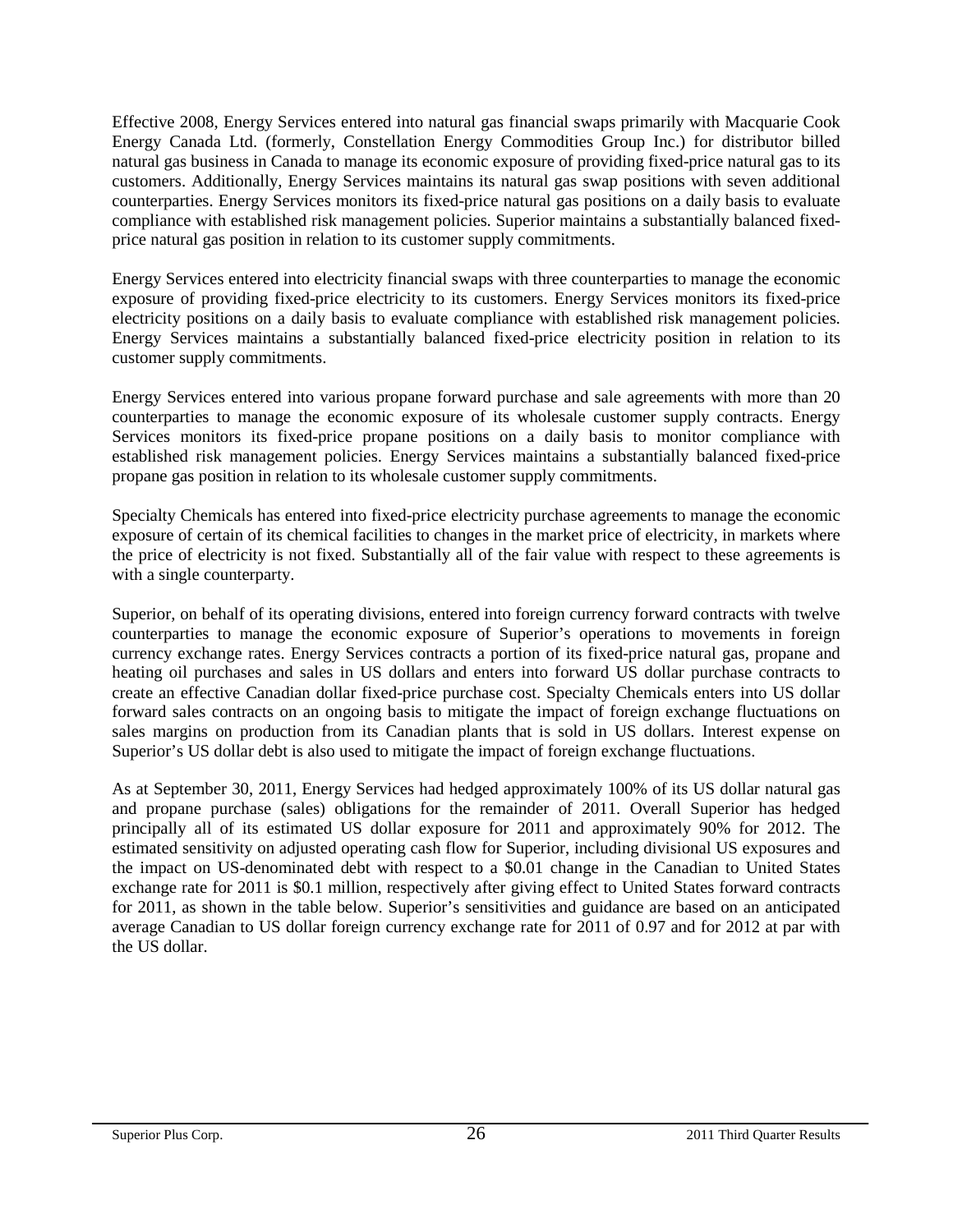|                                                          |       |       |       |       |       | 2016 and                 |              |
|----------------------------------------------------------|-------|-------|-------|-------|-------|--------------------------|--------------|
| (US\$ millions except exchange rates)                    | 2011  | 2012  | 2013  | 2014  | 2015  | <b>Thereafter</b>        | <b>Total</b> |
| Energy Services – US\$ forward purchases (sales) (1)     | 13.8  | 48.4  | 44.0  | 26.0  | 26.0  |                          | 158.2        |
| Construction Products Distribution – US\$ forward sales  | 4.5   | 24.0  | 24.0  | 12.0  | 12.0  | $\overline{\phantom{0}}$ | 76.5         |
| Specialty Chemicals – US\$ forward sales                 | 36.0  | 134.5 | 132.0 | 118.0 | 106.0 | $\overline{\phantom{0}}$ | 526.5        |
| Corporate – US\$ forward purchases                       | (5.2) |       |       |       |       |                          | (5.2)        |
| Net US \$ forward sales                                  | 49.1  | 206.9 | 200.0 | 156.0 | 144.0 |                          | 756.0        |
|                                                          |       |       |       |       |       |                          |              |
| Energy Services – Average US\$ forward sales rate (1)    | 1.05  | 1.05  | 1.06  | 1.01  | 1.01  |                          | 1.04         |
| <b>Construction Products Distribution – Average US\$</b> |       |       |       |       |       |                          |              |
| forward sales rate                                       | 1.06  | 1.06  | 1.07  | 1.00  | 1.00  |                          | 1.04         |
| Specialty Chemicals – US\$ forward sales rate            | 1.10  | 1.04  | 1.04  | 1.03  | 1.00  | -                        | 1.04         |
| Corporate – US\$ forward purchases                       | 1.00  |       |       |       |       |                          | 1.00         |
| Net average external US\$/Cdn\$ exchange rate            | 1.09  | 1.05  | 1.05  | 1.03  | 1.00  |                          | 1.04         |
|                                                          |       |       |       |       |       |                          |              |
| Specialty Chemicals – Euro forward sales                 | 1.20  |       |       |       |       |                          | 1.20         |
| Specialty Chemicals - Average Euro forward sales rate    | 1.40  |       |       |       |       |                          | 1.40         |

Fixed-price energy services is now sourcing its fixed-price natural gas requirements in Canadian dollars; as such, Fixedprice energy services will no longer be required to use US-dollar forward contracts to fix its Canadian dollar exposure.

Superior has interest rate swaps with four counterparties to manage the interest rate mix of its total debt portfolio and related overall cost of borrowing. Superior manages its overall liquidity risk in relation to its general funding requirements by utilizing a mix of short-term and longer-term maturity debt instruments. Superior reviews its mix of short-term and longer-term debt instruments on an on-going basis to ensure it is able to meet its liquidity requirements.

Superior utilizes a variety of counterparties in relation to its derivative and non-financial derivative instruments in order to mitigate its counterparty risk. Superior assesses the credit worthiness of its significant counterparties at the inception and throughout the term of a contract. Superior is also exposed to customer credit risk. Energy Services and Construction Products Distribution deal with a large number of small customers, thereby reducing this risk. Specialty Chemicals, due to the nature of its operations, sells its products to a relatively small number of customers. Specialty Chemicals mitigates its customer credit risk by actively monitoring the overall credit worthiness of its customers. Energy Services fixedprice energy services business has minimal exposure to customer credit risk as local natural gas and electricity distribution utilities have been mandated, for a nominal fee, to provide invoicing, collection and the assumption of bad debts risk for residential and small commercial customers. Fixed-price energy services actively monitor the credit worthiness of its direct bill industrial customers. All of Superior's business segments have credit risk policies in place in order to minimize credit exposures.

For additional details on Superior's financial instruments, including the amount and classification of gains and losses recorded in Superior's third quarter Consolidated Financial Statements, summary of fair values, notional balances, effective rates and terms, and significant assumptions used in the calculation of the fair value of Superior's financial instruments, see Note 17 to the Unaudited Condensed Consolidated Financial Statements.

## **Disclosure Controls and Procedures and Internal Controls Over Financial Reporting**

No changes have been made in Superior's internal control over financial reporting that have materially affected, or are reasonably likely to materially affect, Superior's internal control over financial reporting in the quarter ended September 30, 2011.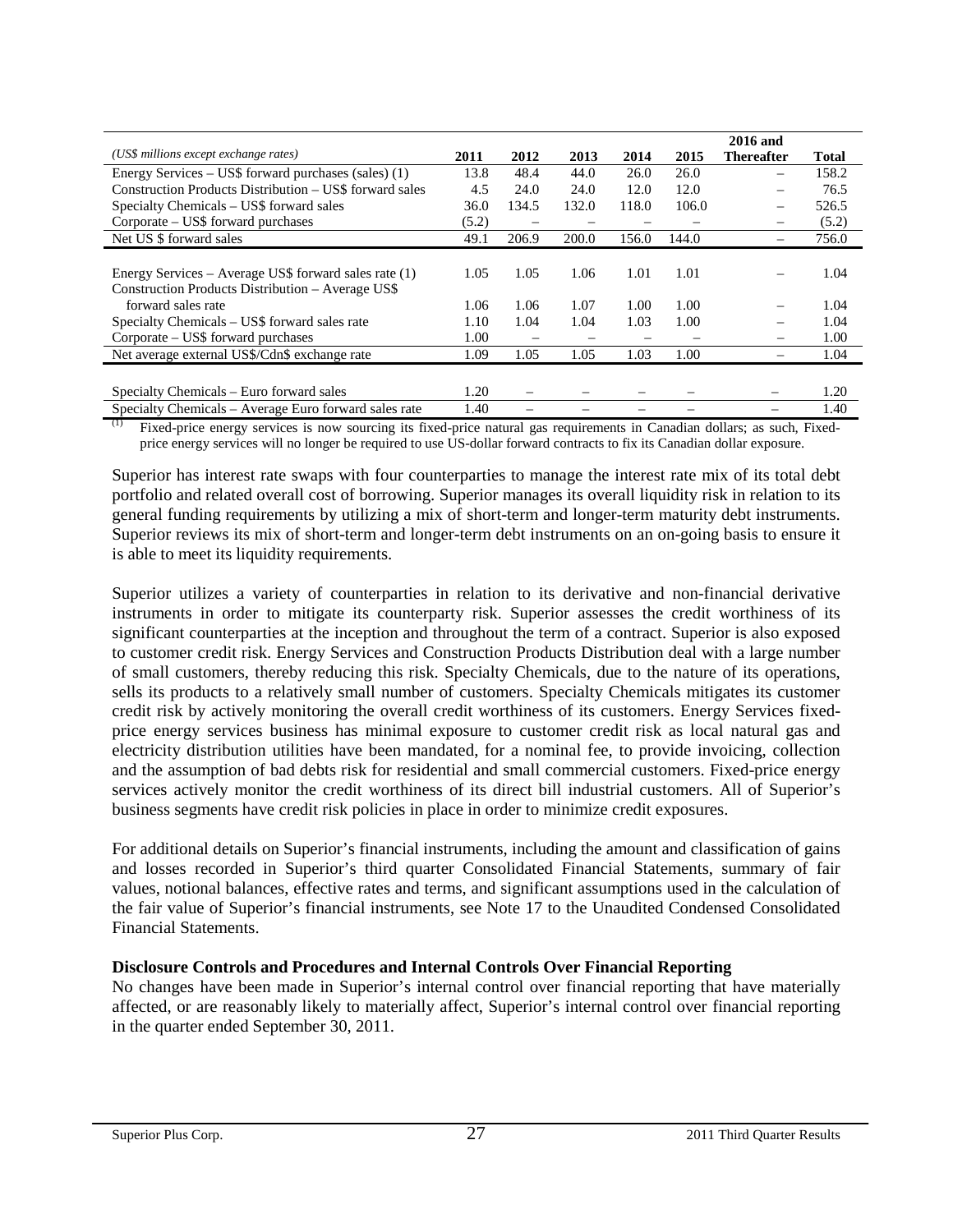During 2010, the Canadian propane distribution business completed a system upgrade of their JD Edwards enterprise system to the most recent version. Superior has experienced improvements in areas such as process efficiency and certain internal controls as a result of the upgrade. The Canadian propane distribution management team resolved all the significant technical invoicing issues with the JD Edwards enterprise system during the second quarter. Superior is focused on reducing any outstanding accounts receivable balances associated with the system conversion and expects accounts receivable levels to return to historical levels during the fourth quarter 2011.

## **Critical Accounting Policies and Estimates**

Superior's Unaudited Condensed Consolidated Financial Statements have been prepared in accordance with IFRS. The significant accounting policies are described in the unaudited Condensed Consolidated Financial Statements for the period ended September 30, 2011. Certain of these accounting policies, as well as estimates made by management in applying such policies, are recognized as critical because they require management to make subjective or complex judgments about matters that are inherently uncertain. Our critical accounting estimates relate to the allowance for doubtful accounts, employee future benefits, future income tax assets and liabilities, the valuation of derivatives and non-financial derivatives and asset impairments and the assessment of potential asset retirement obligations.

## **Adoption of IFRS**

The Accounting Standards Board of Canada (AcSB) announced plans in 2008 which require the convergence of GAAP with IFRS for publicly accountable enterprises, including Superior. The changeover date from GAAP to IFRS is for annual and quarterly financial statements relating to fiscal years beginning on or after January 1, 2011.

The initial adoption of IFRS has required Superior to review each of its accounting policies and determine whether or not a change is required or permitted under IFRS and whether any amended policy is required to be applied on a retrospective or prospective basis. This review was performed in accordance with IFRS 1 *First-time Adoption of International Financial Reporting Standards* which provides guidance for initial adoption, policy choice option and exemptions available.

IFRS accounting standards are similar to the conceptual framework of GAAP, although significant differences exist in certain matters of recognition, measurement and disclosure. The adoption of IFRS has had a material impact on Superior's consolidated balance sheets and statement of comprehensive income.

## **Transition to IFRS**

Superior has restated previously reported unaudited financial figures for 2010 under GAAP to reflect the impact of adopting IFRS. Superior's financial information has been compiled from the underlying IFRS basis of financial information included in the accompanying financial statements as at September 30, 2011 and for the three and nine months periods ended September 30, 2011 and 2010. See Note 29 to Superior's Unaudited Condensed Consolidated Financial Statements for the details on Superior's transition to IFRS.

Superior will continue to assess the impact of changes to IFRS on its opening balance sheet adjustments and other reporting periods. The actual adjustments recorded in Superior's opening balance sheet as at January 1, 2010 for the year ending December 31, 2011, may differ from those presented in the Unaudited Condensed Consolidated Financial Statements as a September 30, 2011 pending changes to IFRS accounting standards.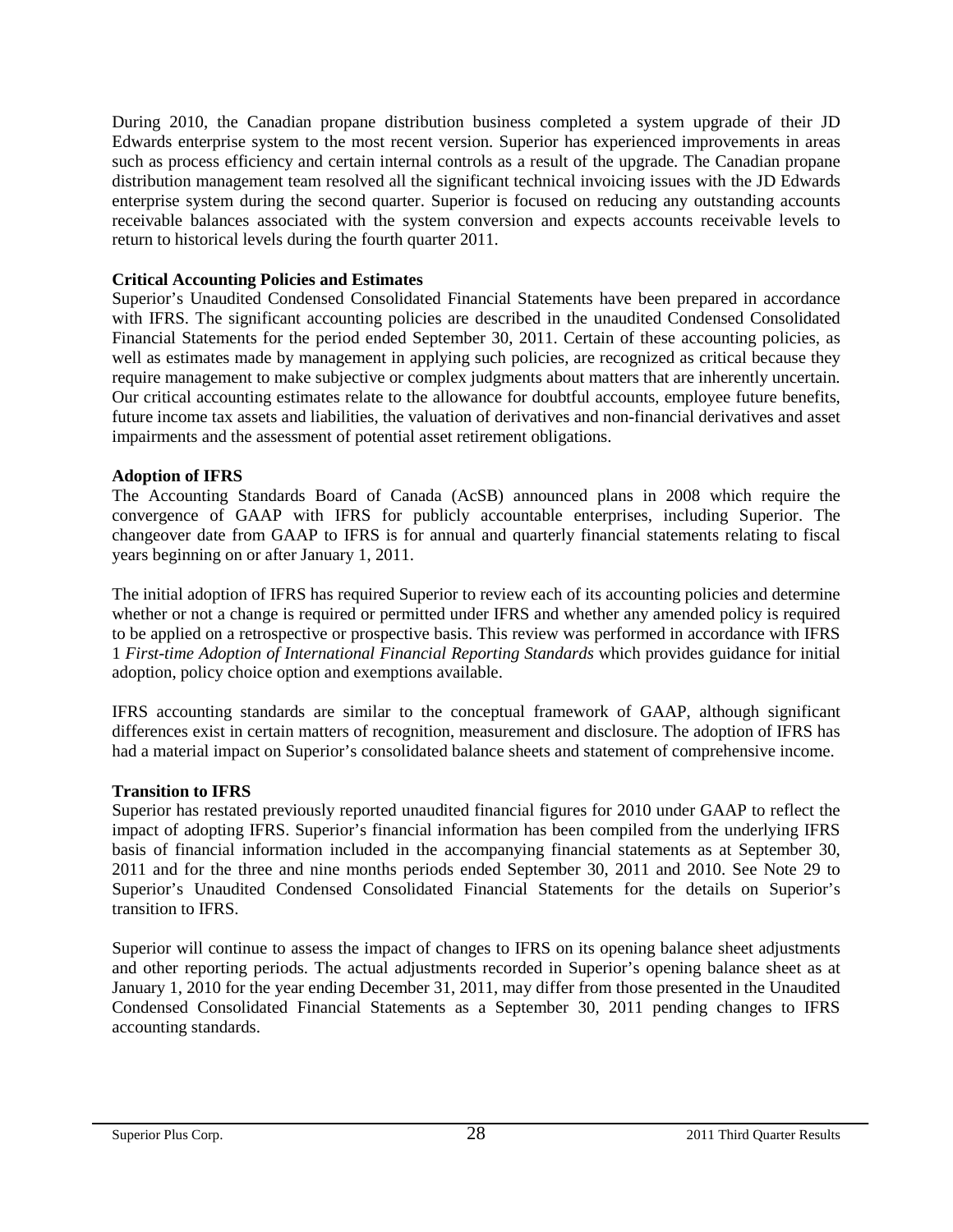#### **Reconciliation from GAAP to IFRS**

The following table reconciles Superior's audited financial information for the three and nine months ended September 30, 2010 under GAAP to that under IFRS. Superior has also provided additional analysis describing the reconciling items affecting AOCF for the period.

| Reconciliation of Net Earnings (Loss) for the Three and Nine Months Ended September 30, 2010 |             |                  |                               |             |                                                                   |  |  |  |  |
|----------------------------------------------------------------------------------------------|-------------|------------------|-------------------------------|-------------|-------------------------------------------------------------------|--|--|--|--|
| Three months ended September 30,                                                             |             |                  |                               |             |                                                                   |  |  |  |  |
| 2010                                                                                         | <b>GAAP</b> |                  | Adjustments Reclassifications | <b>IFRS</b> | <b>IFRS</b> Accounts                                              |  |  |  |  |
| (millions of dollars)                                                                        |             |                  |                               |             |                                                                   |  |  |  |  |
| Revenues                                                                                     | 767.0       | (1.5)            | 3.6                           | 769.1       | Revenues                                                          |  |  |  |  |
| Cost of products sold                                                                        | (571.1)     | 0.7              | (26.3)                        | (596.7)     | Cost of sales                                                     |  |  |  |  |
| Realized gains (losses) on derivative                                                        |             |                  |                               |             |                                                                   |  |  |  |  |
| financial instruments                                                                        | (19.9)      |                  | 19.9                          |             |                                                                   |  |  |  |  |
| Gross profit                                                                                 | 176.0       | (0.8)            | (2.8)                         | 172.4       |                                                                   |  |  |  |  |
| Operating and administrative costs                                                           | 148.8       | (5.4)            | 15.1                          | 158.5       | Selling, distribution<br>and administrative<br>costs              |  |  |  |  |
|                                                                                              |             | 1.0              |                               | 1.0         |                                                                   |  |  |  |  |
|                                                                                              |             |                  |                               |             | Other expenses                                                    |  |  |  |  |
| Deprecation of property, plant and                                                           | 11.3        | 2.9              |                               |             |                                                                   |  |  |  |  |
| equipment                                                                                    | 3.2         | 0.5              | (14.2)                        |             |                                                                   |  |  |  |  |
| Amortization of intangible assets                                                            |             |                  | (3.7)                         |             |                                                                   |  |  |  |  |
| Interest on revolving term bank credits                                                      |             |                  |                               |             | Finance expense                                                   |  |  |  |  |
| and term loan                                                                                | 9.8         | 1.3              | 9.0                           | 20.1        |                                                                   |  |  |  |  |
| Interest on convertible unsecured                                                            |             |                  |                               |             |                                                                   |  |  |  |  |
| subordinated debt                                                                            | 7.4         |                  | (7.4)                         |             |                                                                   |  |  |  |  |
| Accretion of convertible debenture and                                                       |             |                  |                               |             |                                                                   |  |  |  |  |
| borrowings issue costs                                                                       | 1.6         |                  | (1.6)                         |             |                                                                   |  |  |  |  |
| Unrealized losses (gains) on derivative                                                      |             |                  |                               |             | <b>Unrealized losses</b><br>(gains) on derivative                 |  |  |  |  |
| financial instruments                                                                        | (1.2)       |                  |                               | (1.2)       | financial instruments                                             |  |  |  |  |
|                                                                                              | 180.9       | $\overline{0.3}$ | (2.8)                         | 178.4       |                                                                   |  |  |  |  |
| Net earnings (loss) before income taxes                                                      | (4.9)       | (1.1)            |                               | (6.0)       | Net earnings (loss)<br>before income taxes<br>Income tax recovery |  |  |  |  |
| Income tax recovery (expense)                                                                | 0.9         |                  | (8.7)                         | (7.8)       | (expense)                                                         |  |  |  |  |
| <b>Net Earnings (Loss)</b>                                                                   | (4.0)       | (1.1)            | (8.7)                         |             | (13.8) Net Earnings (Loss)                                        |  |  |  |  |

**Reconciliation of Net Earnings (Loss) for the Three and Nine Months Ended September 30, 2010**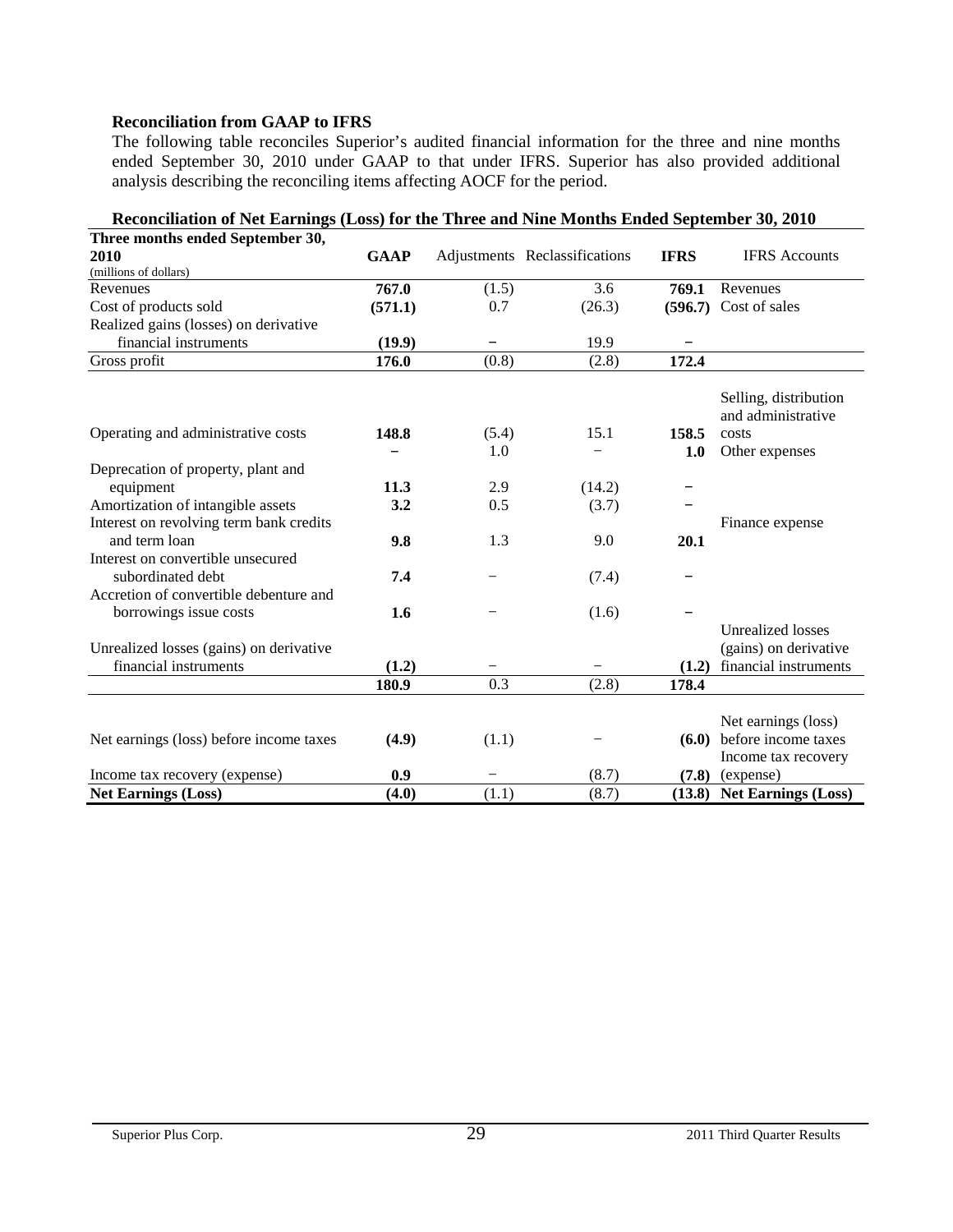| Nine months ended September 30,         |             |               |                               |              |                                                                                |
|-----------------------------------------|-------------|---------------|-------------------------------|--------------|--------------------------------------------------------------------------------|
| 2010                                    | <b>GAAP</b> |               | Adjustments Reclassifications | <b>IFRS</b>  | <b>IFRS</b> Accounts                                                           |
| (millions of dollars)                   |             |               |                               |              |                                                                                |
| Revenues                                | 2,520.0     | (0.1)         | 6.3                           | 2,526.2      | Revenues                                                                       |
| Cost of products sold                   | (1,899.4)   | (1.9)         | (69.0)                        |              | $(1,970.3)$ Cost of sales                                                      |
| Realized gains (losses) on derivative   |             |               |                               |              |                                                                                |
| financial instruments                   | (58.5)      | —             | 58.5                          |              |                                                                                |
| Gross profit                            | 562.1       | (2.0)         | (4.2)                         | 555.9        |                                                                                |
| Operating and administrative costs      | 462.1       | (16.9)<br>3.3 | 53.6                          | 498.8<br>3.3 | Selling, distribution<br>and administrative<br>costs<br>Other expenses         |
| Deprecation of property, plant and      |             |               |                               |              |                                                                                |
| equipment                               | 28.5        | 10.1          | (38.6)                        |              |                                                                                |
| Amortization of intangible assets       | 16.3        | 1.6           | (17.9)                        |              |                                                                                |
| Interest on revolving term bank credits |             |               |                               |              | Finance expense                                                                |
| and term loan                           | 29.8        | 3.5           | 23.7                          | 57.0         |                                                                                |
| Interest on convertible unsecured       |             |               |                               |              |                                                                                |
| subordinated debt                       | 20.2        |               | (20.2)                        |              |                                                                                |
| Accretion of convertible debenture and  |             |               |                               |              |                                                                                |
| borrowings issue costs                  | 4.9         |               | (4.9)                         |              |                                                                                |
| Unrealized losses (gains) on derivative |             |               |                               |              | <b>Unrealized</b> losses<br>(gains) on derivative                              |
| financial instruments                   | 31.2        |               |                               | 31.2         | financial instruments                                                          |
|                                         | 593.0       | 1.6           | (4.3)                         | 590.3        |                                                                                |
| Net earnings (loss) before income taxes | (30.9)      | (3.6)         | 0.1                           | (34.4)       | Net earnings (loss)<br>before income taxes<br>Income tax recovery<br>(expense) |
| Income tax recovery (expense)           | 17.5        |               | (2.9)                         | 14.6         |                                                                                |
| <b>Net Earnings (Loss)</b>              | (13.4)      | (3.6)         | (2.8)                         | (19.8)       | <b>Net Earnings (Loss)</b>                                                     |

In the above table, any amounts under IFRS adjustments represents changes made to GAAP information due to the adoption of IFRS. See Note 29 to Superior's Unaudited Condensed Consolidated Financial Statements as at and for the three and nine months ended September 30, 2011 for details of these changes.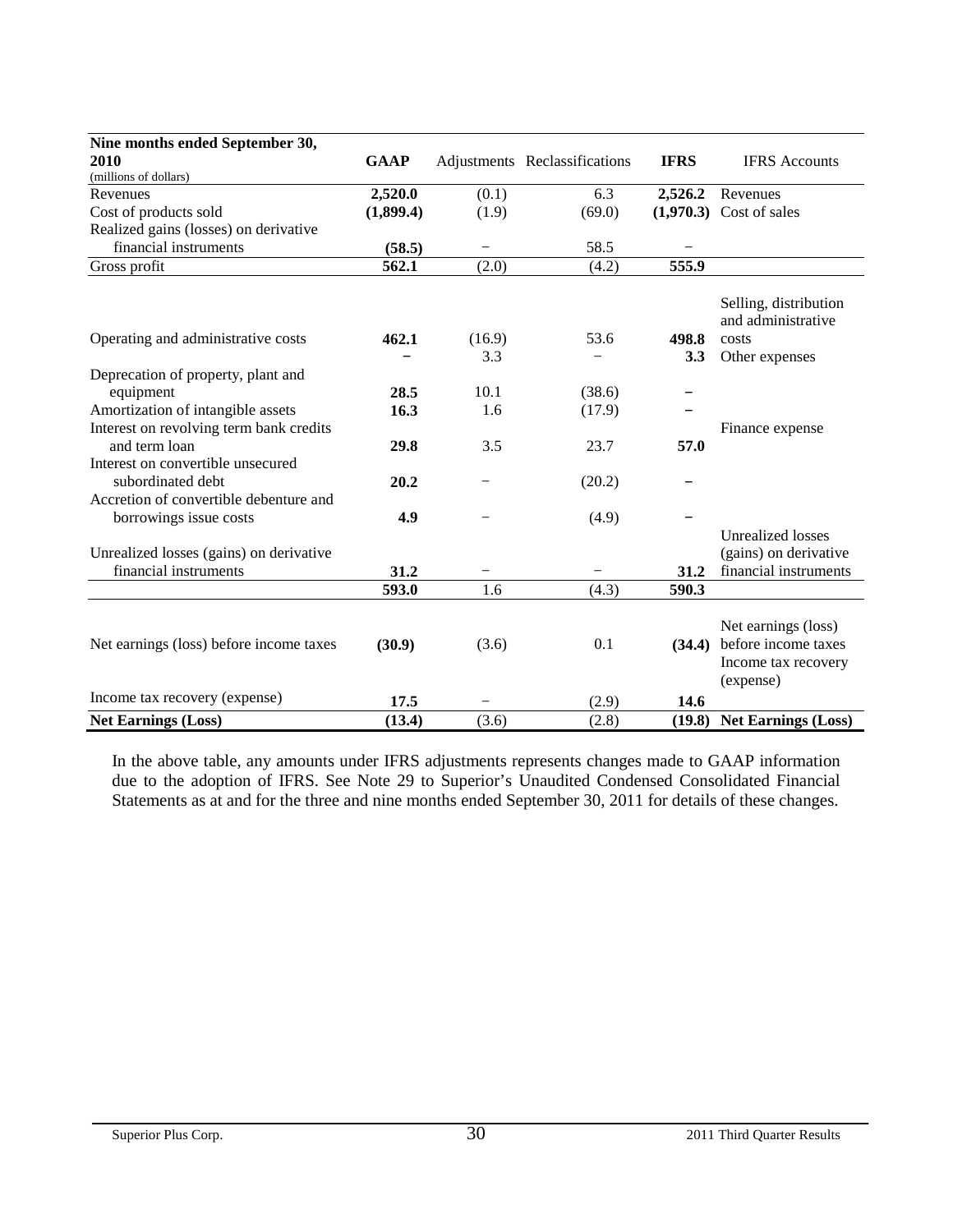|                                                   | Three months ended<br>September 30, | Nine months<br>ended  | <b>Year ended</b><br>December 31, |
|---------------------------------------------------|-------------------------------------|-----------------------|-----------------------------------|
|                                                   |                                     | September 30,         |                                   |
| (millions of dollars)                             | 2010                                | 2010                  | 2010                              |
| <b>AOCF</b> as reported under GAAP                | $22.2$ <sup>(1)</sup>               | $86.2$ <sup>(1)</sup> | $143.4$ <sup>(1)</sup>            |
| IFRS Adjustments:                                 |                                     |                       |                                   |
| Finance leases                                    | 3.3                                 | 9.4                   | 12.8                              |
| Employee future benefits                          | (0.3)                               | 1.5                   | 1.1                               |
| Capitalization of major inspections and overhauls | 1.1                                 | 2.5                   | 4.0                               |
| Add back of non-recurring other expenses          |                                     |                       | 1.2                               |
| Non-IFRS Adjustments:                             |                                     |                       |                                   |
| Revenue recognition adjustment                    | 0.1                                 | 0.8                   | 0.4                               |
| <b>AOCF</b> as revised under IFRS                 | 26.4                                | 100.4                 | 162.9                             |

## **Reconciliation from AOCF under GAAP to AOCF under IFRS**

**(1)** In order to better reflect the results of its operations, Superior has revised the treatment of customer contract related costs and non-cash interest expenses in the prior year AOCF.

#### **Adjustments:**

**Finance leases**: Under IFRS, Superior is required to capitalize leases which qualify as finance leases based on the criteria set out in IAS 17 *Leases.* AOCF has increased by an amount equal to the principal repayment of leases treated as finance under IFRS. Also Superior has increased borrowings by \$69.7 million as at December 31, 2010 due to the recognition of finance leases under IFRS.

**Employee Future Benefits**: Under IFRS, Superior was required to revalue its employee benefit obligation as at January 1, 2010, which reduced the period expense for employee future benefits during 2010.

**Capitalization of major inspections and overhauls**: Under IFRS, Superior has capitalized various expenditures for major inspections and overhauls which did not qualify for capitalization under GAAP. As such AOCF have increased due to the capitalization of those types of costs.

**Revenue Recognition Adjustment**: Superior has adjusted the amount of previously recorded revenue and cost of goods sold for the three and nine months ended September 30, 2010 and the impact will substantially reverse in the fourth quarter of the 2010 comparative figures.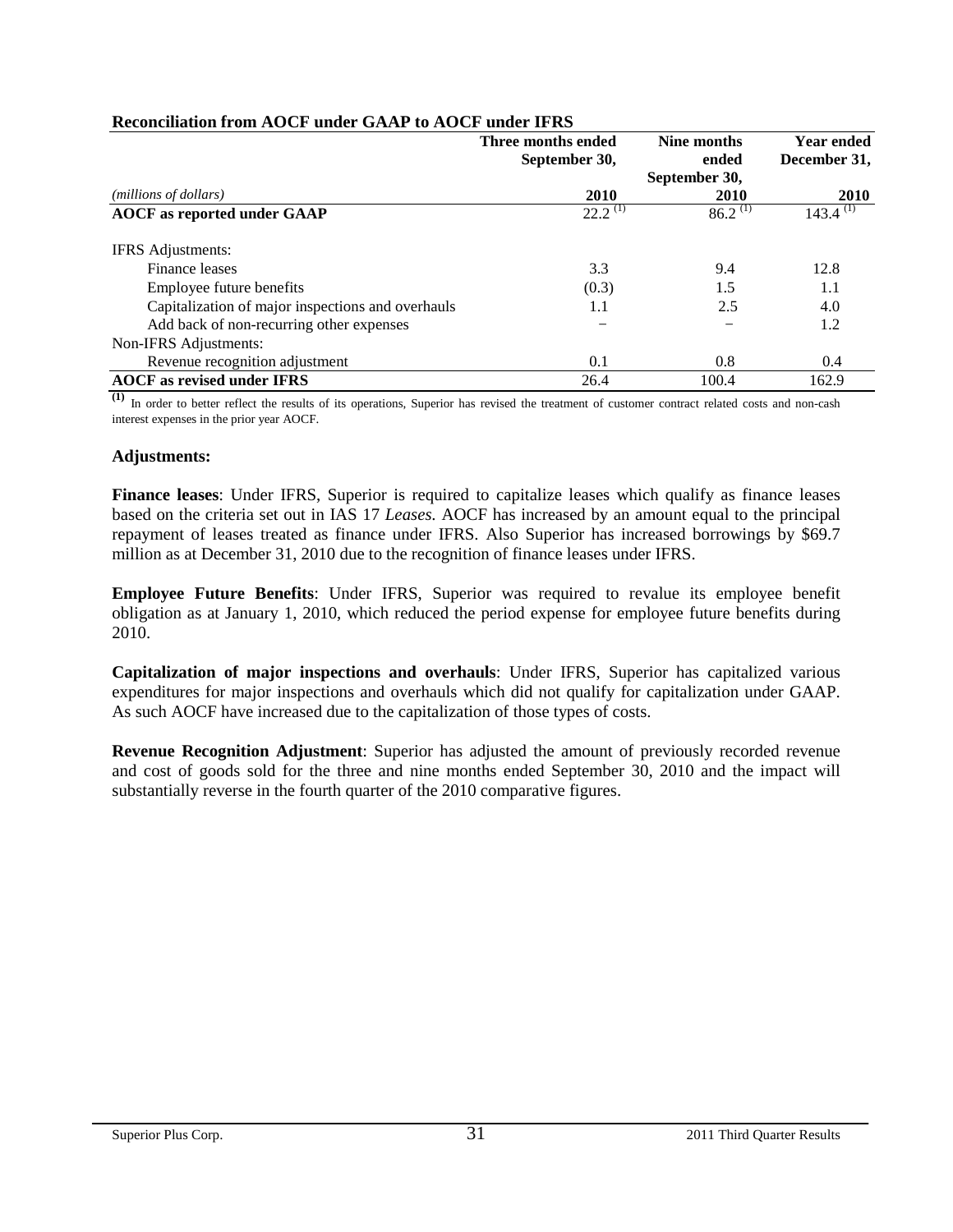**Quarterly Financial and Operating Information** 

|                                                          | 2011 Quarters |        |         | 2010 Quarters <sup><math>(2)</math></sup> |            |            |                | 2009<br>Quarters $(3)$ |
|----------------------------------------------------------|---------------|--------|---------|-------------------------------------------|------------|------------|----------------|------------------------|
| (millions of dollars except per share)<br>amounts)       | <b>Third</b>  | Second | First   | Fourth                                    | Third      | Second     | First          | Fourth                 |
| Canadian propane sales volumes<br>(millions of litres)   | 239           | 260    | 439     | 372                                       | 234        | 249        | 380            | 390                    |
| U.S. refined fuels sales volumes<br>(millions of litres) | 344           | 405    | 552     | 499                                       | 331        | 371        | 469            |                        |
| Natural gas sales volumes<br>(millions of GJs)           | 5             | 6      | 6       | 6                                         | 7          | 7          | $\overline{7}$ | 8                      |
| Electricity sales volumes<br>(millions of KwH)           | 176           | 146    | 117     | 133                                       | 86         | 73         | 74             | 68                     |
| Chemical sales volumes                                   |               |        |         |                                           |            |            |                |                        |
| (thousands of metric tonnes)                             | 197           | 192    | 196     | 193                                       | 189        | 183        | 170            | 160                    |
| Revenues (millions of dollars)                           | 845.0         | 898.4  | 1,138.8 | 1,011.2                                   | 769.1      | 791.2      | 965.9          | 747.5                  |
| Gross profit                                             | 178.5         | 176.0  | 238.4   | 224.7                                     | 172.4      | 165.9      | 217.6          | 203.3                  |
| Net earnings (loss)                                      | (113.4)       | 1.1    | 41.1    | (57.2)                                    | (13.8)     | (5.5)      | (0.5)          | 17.4                   |
| Per share, basic and diluted                             | \$(1.04)      | \$0.01 | \$0.38  | $(\$0.53)$                                | $(\$0.13)$ | $(\$0.05)$ | \$(0.00)       | \$0.18                 |
| Adjusted operating cash flow                             |               |        |         |                                           |            |            |                |                        |
| (millions of dollars)                                    | 23.5          | 19.8   | 73.3    | 62.5                                      | 26.5       | 12.9       | 61.0           | 64.4                   |
| Per share, basic and diluted                             | \$0.21        | \$0.18 | \$0.68  | \$0.58                                    | \$0.25     | \$0.12     | \$0.59         | \$0.65                 |
| Net working capital $(1)$                                |               |        |         |                                           |            |            |                |                        |
| (millions of dollars)                                    | 295.0         | 365.3  | 416.1   | 399.8                                     | 280.9      | 268.3      | 228.8          | 183.8                  |

(1) Net working capital reflects amounts as at the quarter-end and is comprised of accounts receivable and inventories, less trade and other payables and deferred revenue.

(2) All 2010 figures have been restated for the adoption of IFRS.

(3) All 2009 figures are based on GAAP.

## **Non-IFRS Financial Measures**

## *Adjusted Operating Cash Flow*

Adjusted operating cash flow is equal to cash flow from operating activities as defined by IFRS, adjusted for changes in non-cash working capital. Superior may deduct or include additional items to its calculation of adjusted operating cash flow; these items would generally, but not necessarily, be items of a non-recurring nature. Adjusted operating cash flow is the main performance measure used by management and investors to evaluate the performance of Superior. Readers are cautioned that adjusted operating cash flow is not a defined performance measure under IFRS and that adjusted operating cash flow cannot be assured. Superior's calculation of adjusted operating cash flow may differ from similar calculations used by comparable entities. Adjusted operating cash flow represents cash flow generated by Superior that is available for, but not necessarily limited to, changes in working capital requirements, investing activities and financing activities of Superior.

The seasonality of Superior's individual quarterly results must be assessed in the context of annualized adjusted operating cash flow. Adjustments recorded by Superior as part of its calculation of adjusted operating cash flow include, but are not limited to, the impact of the seasonality of Superior's businesses, principally the Energy Services segment, by adjusting for non-cash working capital items, thereby eliminating the impact of the timing between the recognition and collection/payment of Superior's revenues and expense, which can differ significantly from quarter to quarter. Adjustments are also made to reclassify the cash flows related to natural gas and electricity customer contract related costs in a manner consistent with the income statement recognition of these costs. Adjusted operating cash flow is reconciled to cash flow from operating activities on page 10.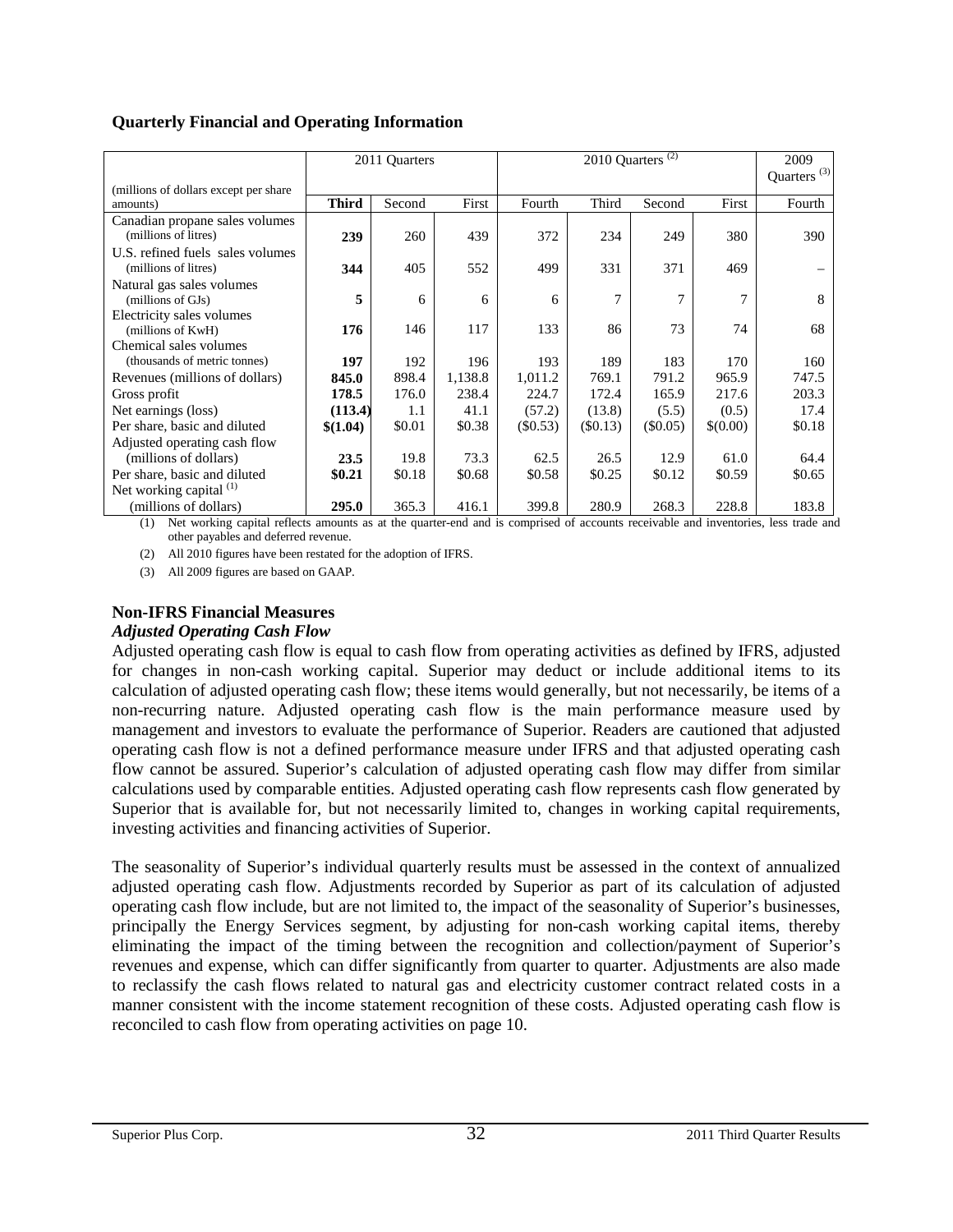## *EBITDA*

EBITDA represents earnings before taxes, depreciation, amortization, finance expense and other non-cash expenses, and is used by Superior to assess its consolidated results and the results of its operating segments. EBITDA is not a defined performance measure under IFRS. Superior's calculation of EBITDA may differ from similar calculations used by comparable entities. EBITDA of Superior's operating segments may be referred to as EBITDA from operations. Net earnings are reconciled to EBITDA from operations on page 34.

#### *Compliance EBITDA*

Compliance EBITDA represents earnings before interest, taxes, depreciation, amortization and other noncash expenses calculated on a 12 month trailing basis giving pro forma effect to acquisitions and divestitures and is used by Superior to calculate its debt covenants and other credit information. Compliance EBITDA is not a defined performance measure under IFRS. Superior's calculation of Compliance EBITDA may differ from similar calculations used by comparable entities. See Note 19 to the Unaudited Condensed Consolidated Financial Statements for a reconciliation of net earnings (loss) to Compliance EBITDA.

#### *Payout Ratio*

Payout ratio represents dividends as a percentage of adjusted operating cash flow less maintenance capital expenditures and is used by Superior to assess its financial results and leverage. Payout ratio is not a defined performance measure under IFRS. Superior's calculation of Payout ratio may differ from similar calculations used by comparable entities.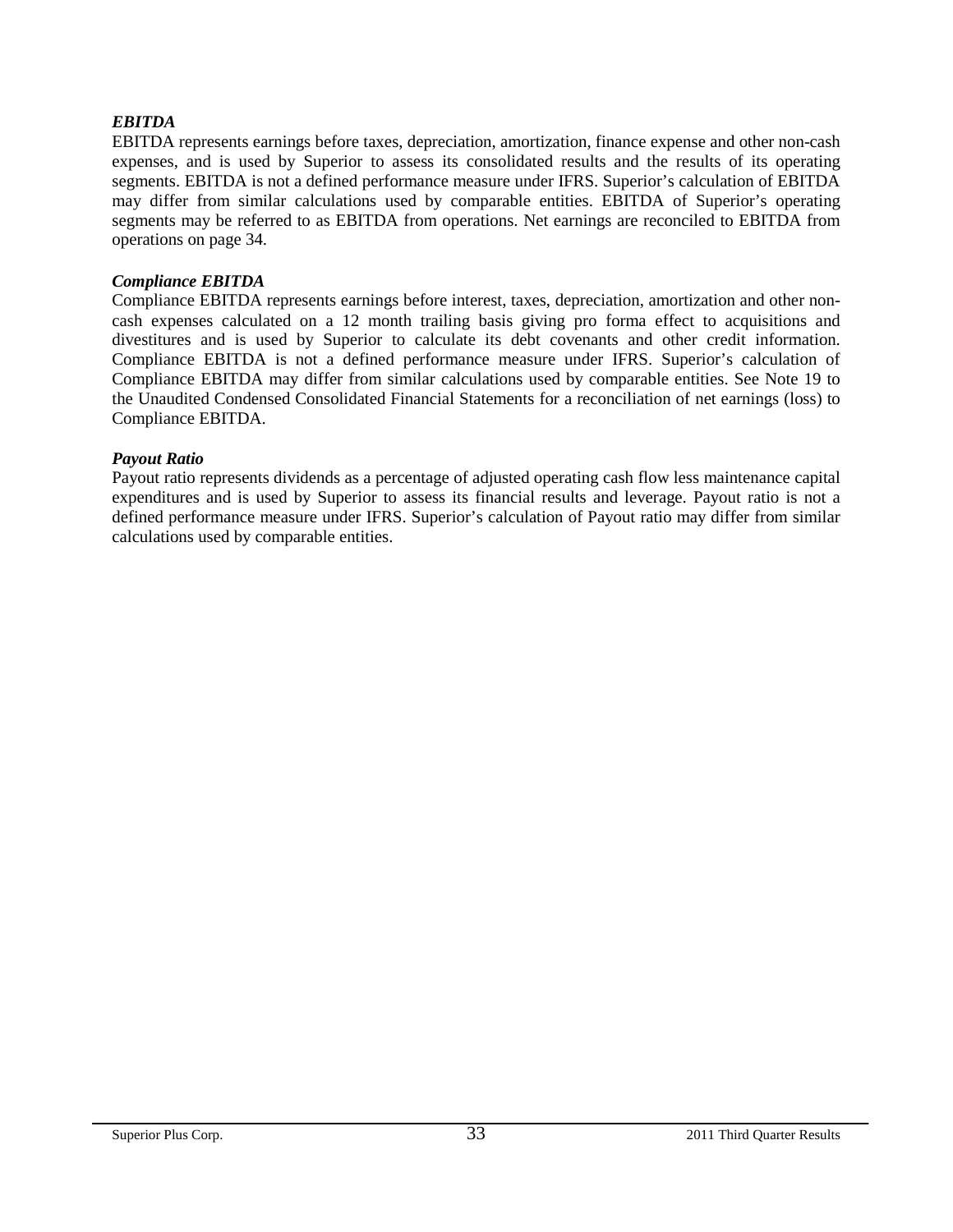| Reconciliation of Net Earnings (Loss) to EBITDA from Operations <sup>(1)(2)</sup> |  |  |
|-----------------------------------------------------------------------------------|--|--|
|-----------------------------------------------------------------------------------|--|--|

| For the three months ended September 30, 2011                                       | <b>Energy</b><br><b>Services</b> | <b>Specialty</b><br><b>Chemicals</b> | <b>Construction</b><br><b>Products</b><br><b>Distribution</b> |
|-------------------------------------------------------------------------------------|----------------------------------|--------------------------------------|---------------------------------------------------------------|
| Net earnings (loss)                                                                 | (3.1)                            | 17.3                                 | (73.5)                                                        |
| Add: Amortization of property, plant and equipment and intangible assets            | 19.2                             | 1.6                                  | 2.2                                                           |
| Amortization included in cost of sales                                              |                                  | 11.2                                 |                                                               |
| Amortization of customer contract costs                                             | 1.3                              |                                      |                                                               |
| Customer contract related costs                                                     | (0.8)                            |                                      |                                                               |
| Impairment of property, plant and equipment                                         | 3.4                              |                                      |                                                               |
| Impairment of intangible assets and goodwill                                        |                                  |                                      | 78.0                                                          |
| Finance costs                                                                       | 0.9                              | 0.1                                  | 0.4                                                           |
| Unrealized losses on derivative financial instruments                               | (12.8)                           |                                      |                                                               |
| <b>EBITDA</b> from operations                                                       | 8.1                              | 30.2                                 | 7.1                                                           |
| For the three months ended September 30, 2010                                       |                                  | <b>Specialty</b>                     | Construction                                                  |
|                                                                                     | <b>Services</b>                  | <b>Chemicals</b>                     | <b>Products</b>                                               |
|                                                                                     |                                  |                                      | <b>Distribution</b>                                           |
| Net earnings (loss)                                                                 | (25.9)                           | 7.5                                  | 6.5                                                           |
| Add: Amortization of property, plant and equipment, intangible assets and accretion | 14.8                             | 1.6                                  | 1.5                                                           |
| Amortization included in cost of sales                                              |                                  | 12.5                                 |                                                               |
| Amortization of customer contract costs                                             | 1.7                              |                                      |                                                               |
| Customer contract related costs                                                     | (0.6)                            |                                      |                                                               |
| Finance costs                                                                       | 1.0                              | 0.1                                  | 0.2                                                           |
| Other expenses                                                                      | 1.0                              |                                      |                                                               |
| Unrealized gains on derivative financial instruments                                | 18.7                             | 5.2                                  |                                                               |
|                                                                                     |                                  | 26.9                                 | 8.2                                                           |

| For the nine months ended September 30, 2011                                        | <b>Energy</b><br><b>Services</b> | <b>Specialty</b><br><b>Chemicals</b> | Construction<br><b>Products</b><br><b>Distribution</b> |
|-------------------------------------------------------------------------------------|----------------------------------|--------------------------------------|--------------------------------------------------------|
| Net earnings (loss)                                                                 | 63.7                             | 36.7                                 | (68.5)                                                 |
| Add: Amortization of property, plant and equipment and intangible assets            | 51.0                             | 4.9                                  | 6.9                                                    |
| Amortization included in cost of sales                                              |                                  | 33.5                                 |                                                        |
| Amortization of customer contract costs                                             | 3.7                              |                                      |                                                        |
| Customer contract related costs                                                     | (1.8)                            |                                      |                                                        |
| Impairment of property, plant and equipment                                         | 3.4                              |                                      |                                                        |
| Impairment of intangible assets and goodwill                                        |                                  |                                      | 78.0                                                   |
| Finance costs                                                                       | 2.9                              | 0.2                                  | 0.9                                                    |
| Unrealized losses on derivative financial instruments                               | (35.8)                           | 5.4                                  |                                                        |
| <b>EBITDA</b> from operations                                                       | 87.1                             | 80.7                                 | 17.3                                                   |
| For the nine months ended September 30, 2010                                        | <b>Energy</b>                    | <b>Specialty</b>                     | Construction                                           |
|                                                                                     | <b>Services</b>                  | <b>Chemicals</b>                     | <b>Products</b>                                        |
|                                                                                     |                                  |                                      | <b>Distribution</b>                                    |
| Net earnings (loss)                                                                 | (19.5)                           | 23.6                                 | 10.1                                                   |
| Add: Amortization of property, plant and equipment, intangible assets and accretion | 43.4                             | 4.9                                  | 8.2                                                    |
| Amortization included in cost of sales                                              |                                  | 36.8                                 |                                                        |
| Amortization of customer contract costs                                             | 4.9                              |                                      |                                                        |
| Finance costs                                                                       | 3.0                              | 0.2                                  | 0.4                                                    |
| Customer contract related costs                                                     | (2.0)                            |                                      |                                                        |
| Other expenses                                                                      | 3.1                              |                                      | 0.2                                                    |
| Unrealized losses on derivative financial instruments                               | 36.7                             | 7.4                                  | $\overline{\phantom{0}}$                               |
| <b>EBITDA</b> from operations                                                       | 69.6                             | 72.9                                 | 18.9                                                   |

(1) See the Unaudited Condensed Consolidated Financial Statements for net earnings (loss), amortization of property, plant and equipment, intangible assets and accretion of convertible debenture issue costs, amortization included in cost of sales, amortization of customer contract costs, customer contract related costs and unrealized (gains) losses on derivative financial instruments.

(2) See "Non-IFRS Financial Measures" for additional details.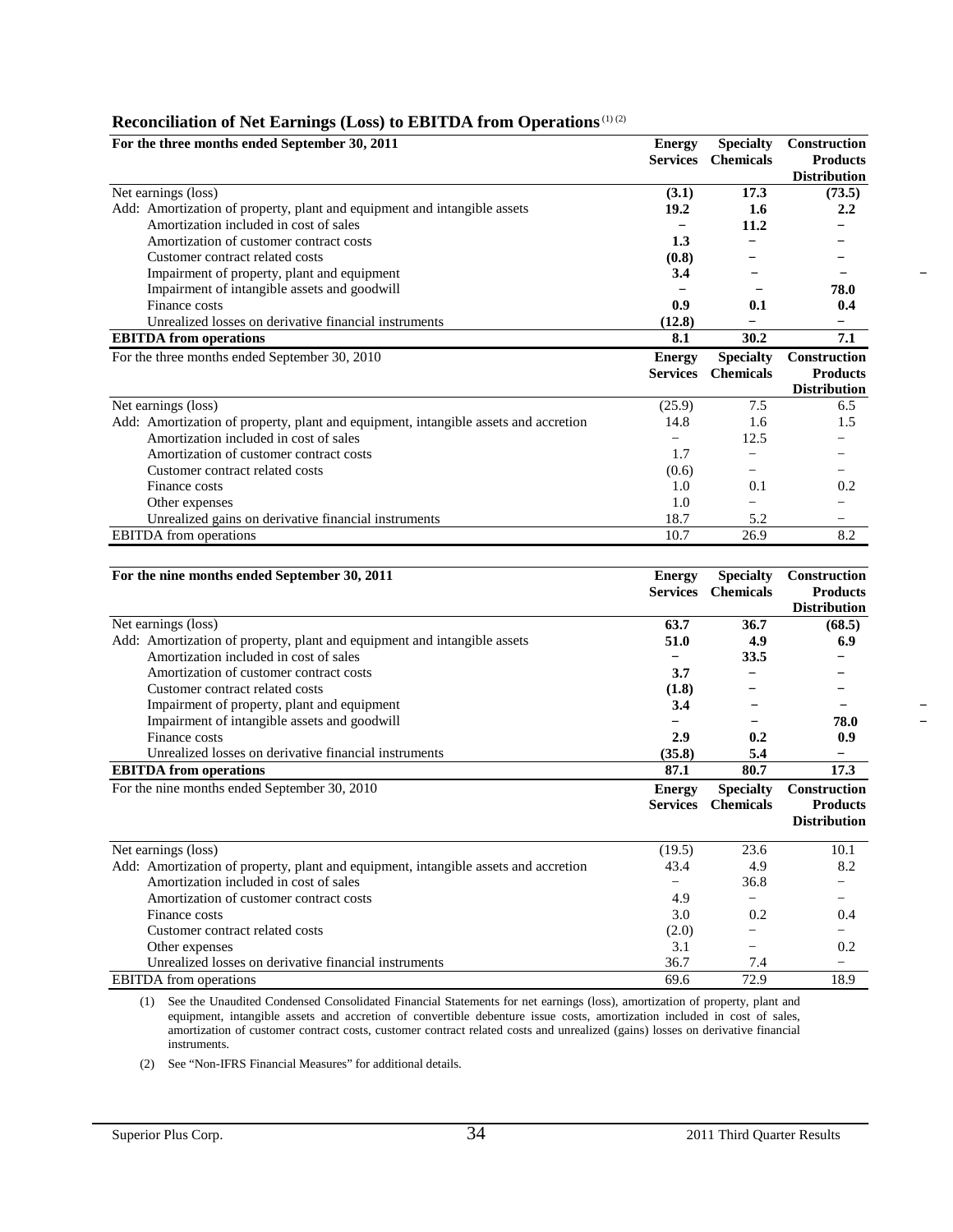|                                                                                    | For the three months ended September 30,<br>2011 |                  |                     | For the three months ended September 30,<br>2010 |           |              |  |
|------------------------------------------------------------------------------------|--------------------------------------------------|------------------|---------------------|--------------------------------------------------|-----------|--------------|--|
|                                                                                    | Construction                                     |                  |                     | Construction                                     |           |              |  |
|                                                                                    | <b>Energy</b>                                    | <b>Specialty</b> | <b>Products</b>     | Energy                                           | Specialty | Products     |  |
|                                                                                    | <b>Services</b>                                  | <b>Chemicals</b> | <b>Distribution</b> | Services                                         | Chemicals | Distribution |  |
| <b>Revenue per Financial Statements</b><br>Foreign currency gains (losses) related | 522.6                                            | 133.1            | 189.3               | 454.6                                            | 124.3     | 190.2        |  |
| to working capital                                                                 |                                                  | 1.1              |                     |                                                  | 0.1       |              |  |
| Revenue per the MD&A                                                               | 522.6                                            | 134.2            | 189.3               | 454.6                                            | 124.4     | 190.2        |  |
|                                                                                    |                                                  |                  |                     |                                                  |           |              |  |
| Cost of products sold per Financial                                                |                                                  |                  |                     |                                                  |           |              |  |
| <b>Statements</b>                                                                  | (437.3)                                          | (84.6)           | (144.6)             | (373.5)                                          | (80.8)    | (142.4)      |  |
| Risk reserve recovery reclassification                                             | (3.0)                                            |                  |                     |                                                  |           |              |  |
| Non-cash amortization                                                              |                                                  | 11.2             | -                   |                                                  | 12.5      |              |  |
| Cost of products sold per the MD&A                                                 | (440.3)                                          | (73.4)           | (144.6)             | (373.5)                                          | (68.3)    | (142.4)      |  |
|                                                                                    |                                                  |                  |                     |                                                  |           |              |  |
| <b>Gross profit</b>                                                                | 82.3                                             | 60.8             | 44.7                | 81.1                                             | 56.1      | 47.8         |  |
| Cash operating and administrative                                                  |                                                  |                  |                     |                                                  |           |              |  |
| <b>Costs per Financial Statements</b>                                              | (100.3)                                          | (31.1)           | (39.8)              | (86.3)                                           | (30.7)    | (41.1)       |  |
| Amortization and depreciation                                                      |                                                  |                  |                     |                                                  |           |              |  |
| expenses                                                                           | 19.2                                             | 1.6              | 2.2                 | 14.8                                             | 1.6       | 1.5          |  |
| Amortization of customer contract                                                  |                                                  |                  |                     |                                                  |           |              |  |
| related costs                                                                      | 1.3                                              |                  |                     | 1.7                                              |           |              |  |
| Customer contract related costs                                                    | (0.8)                                            |                  |                     | (0.6)                                            |           |              |  |
| Impairment of property, plant and                                                  |                                                  |                  |                     |                                                  |           |              |  |
| equipment, intangible assets and                                                   |                                                  |                  |                     |                                                  |           |              |  |
| goodwill                                                                           | 3.4                                              |                  |                     |                                                  |           |              |  |
| Risk reserve recovery reclassification                                             | 3.0                                              |                  |                     |                                                  |           |              |  |
| Reclassification of foreign currency                                               |                                                  |                  |                     |                                                  |           |              |  |
| (gains) and losses related to working                                              |                                                  |                  |                     |                                                  |           |              |  |
| capital                                                                            |                                                  | (1.1)            |                     |                                                  | (0.1)     |              |  |
| Cash operating and administrative                                                  |                                                  |                  |                     |                                                  |           |              |  |
| costs per the MD&A                                                                 | (74.2)                                           | (30.6)           | (37.6)              | (70.4)                                           | (29.2)    | (39.6)       |  |

#### **Reconciliation of Divisional Segmented Revenue, Cost of Sales and cash operating and administrative costs included in this MD&A**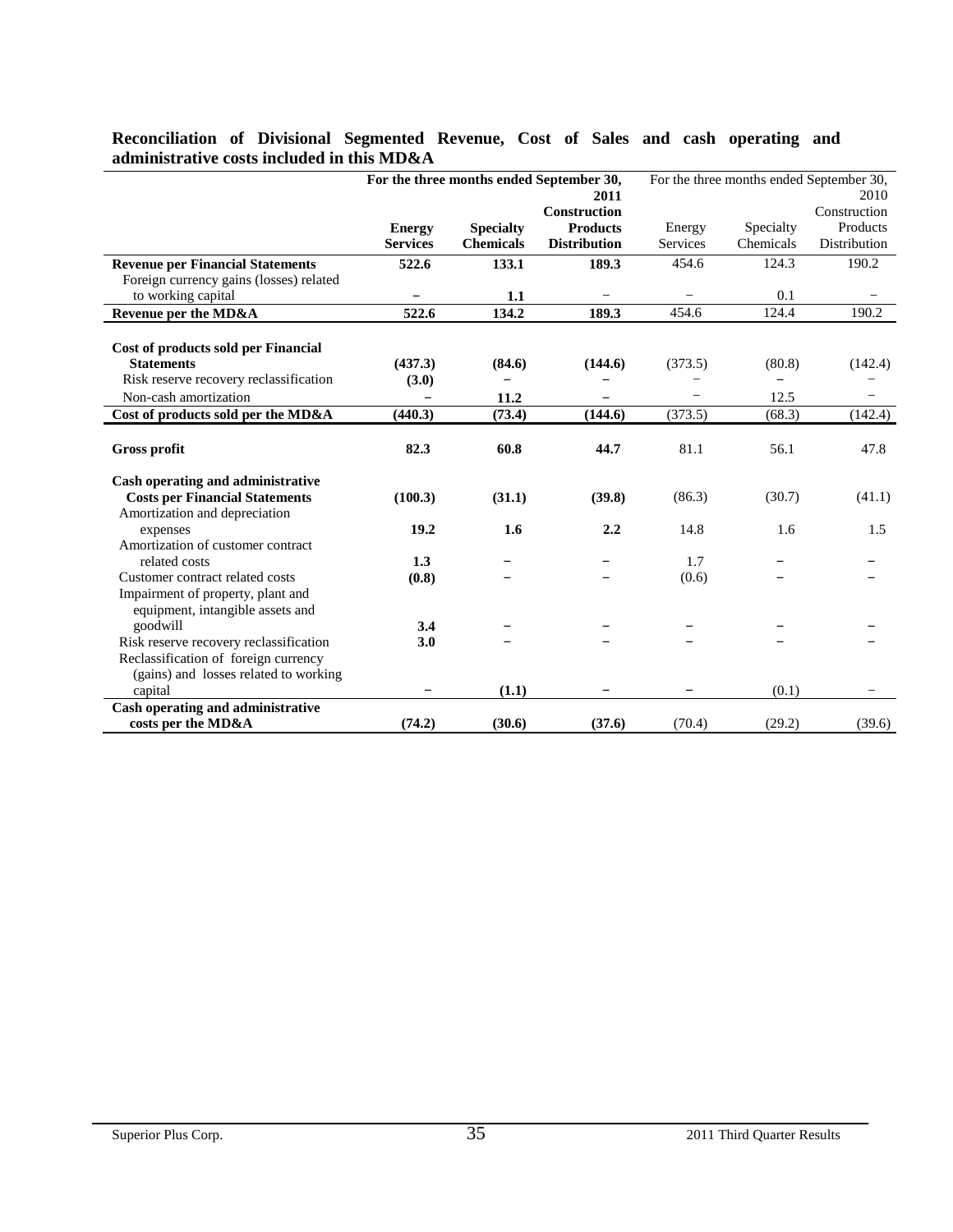|                                         | For the nine months ended September 30, |                                      |                                        | For the nine months ended September 30, |                        |                          |  |
|-----------------------------------------|-----------------------------------------|--------------------------------------|----------------------------------------|-----------------------------------------|------------------------|--------------------------|--|
|                                         |                                         |                                      | 2011                                   | 2010                                    |                        |                          |  |
|                                         |                                         |                                      | Construction                           |                                         |                        | Construction<br>Products |  |
|                                         | <b>Energy</b><br><b>Services</b>        | <b>Specialty</b><br><b>Chemicals</b> | <b>Products</b><br><b>Distribution</b> | Energy<br><b>Services</b>               | Specialty<br>Chemicals | Distribution             |  |
|                                         |                                         |                                      |                                        |                                         |                        |                          |  |
| <b>Revenue per Financial Statements</b> | 1,958.5                                 | 390.0                                | 533.7                                  | 1,636.0                                 | 353.4                  | 536.8                    |  |
| Foreign currency gains (losses) related |                                         |                                      |                                        |                                         |                        |                          |  |
| to working capital                      |                                         | 0.7                                  |                                        | 1,636.0                                 | (0.3)                  |                          |  |
| Revenue per the MD&A                    | 1,958.5                                 | 390.7                                | 533.7                                  |                                         | 353.1                  | 536.8                    |  |
| Cost of products sold per Financial     |                                         |                                      |                                        |                                         |                        |                          |  |
| <b>Statements</b>                       | (1,630.1)                               | (252.5)                              | (406.7)                                | (1, 333.1)                              | (228.8)                | (408.4)                  |  |
| Risk reserve recovery reclassification  | (3.0)                                   |                                      |                                        |                                         |                        |                          |  |
| Non-cash amortization                   |                                         | 33.5                                 |                                        |                                         | 36.8                   |                          |  |
| Cost of products sold per the MD&A      | (1,633.1)                               | (219.0)                              | (406.7)                                | (1, 333.1)                              | (192.0)                | (408.4)                  |  |
|                                         |                                         |                                      |                                        |                                         |                        |                          |  |
| <b>Gross profit</b>                     | 325.4                                   | 171.7                                | 127.0                                  | 302.9                                   | 161.1                  | 128.4                    |  |
| Cash operating and administrative       | (297.6)                                 | (95.2)                               | (116.6)                                | (279.6)                                 | (93.4)                 | (117.7)                  |  |
| <b>Costs per Financial Statements</b>   |                                         |                                      |                                        |                                         |                        |                          |  |
| Amortization and depreciation           |                                         |                                      |                                        |                                         |                        |                          |  |
| expenses                                | 51.0                                    | 4.9                                  | 6.9                                    | 43.4                                    | 4.9                    | 8.2                      |  |
| Amortization of customer contract       |                                         |                                      |                                        |                                         |                        |                          |  |
| related costs                           | 3.7                                     |                                      |                                        | 4.9                                     |                        |                          |  |
| Customer contract related costs         | (1.8)                                   |                                      |                                        | (2.0)                                   |                        |                          |  |
| Impairment of property, plant and       |                                         |                                      |                                        |                                         |                        |                          |  |
| equipment, intangible assets and        |                                         |                                      |                                        |                                         |                        |                          |  |
| goodwill                                | 3.4                                     |                                      |                                        |                                         |                        |                          |  |
| Risk reserve recovery reclassification  | 3.0                                     |                                      |                                        |                                         |                        |                          |  |
| Reclassification of foreign currency    |                                         |                                      |                                        |                                         |                        |                          |  |
| (gains) and losses related to working   |                                         |                                      |                                        |                                         |                        |                          |  |
| capital                                 |                                         | (0.7)                                |                                        |                                         | 0.3                    |                          |  |
| Cash operating and administrative       |                                         |                                      |                                        |                                         |                        |                          |  |
| costs per the MD&A                      | (238.3)                                 | (91.0)                               | (109.7)                                | (233.3)                                 | (88.2)                 | (109.5)                  |  |

## **Risk Factors to Superior**

The risks factors and uncertainties detailed below are a summary of Superior's assessment of its material risk factors as identified in Superior's 2010 Annual Information Form under the heading "Risk Factors". For a detailed discussion of these risks, see Superior's 2010 Annual Information Form filed on the Canadian Securities Administrator's website, www.sedar.com and Superior's website, www.superiorplus.com.

#### **Risks to Superior**

Superior is entirely dependent upon the operations and assets of Superior LP. Superior's ability to make dividend payments to shareholders is dependent upon the ability of Superior LP to make distributions on its outstanding limited partnership units as well as the operations and business of Superior LP.

There is no assurance regarding the amounts of cash to be distributed by Superior LP or generated by Superior LP and therefore funds available for dividends to shareholders. The actual amount distributed in respect of the limited partnership units will depend on a variety of factors including, without limitation, the performance of Superior LP's operating businesses, the effect of acquisitions or dispositions on Superior LP, and other factors that may be beyond the control of Superior LP or Superior. In the event significant sustaining capital expenditures are required by Superior LP or the profitability of Superior LP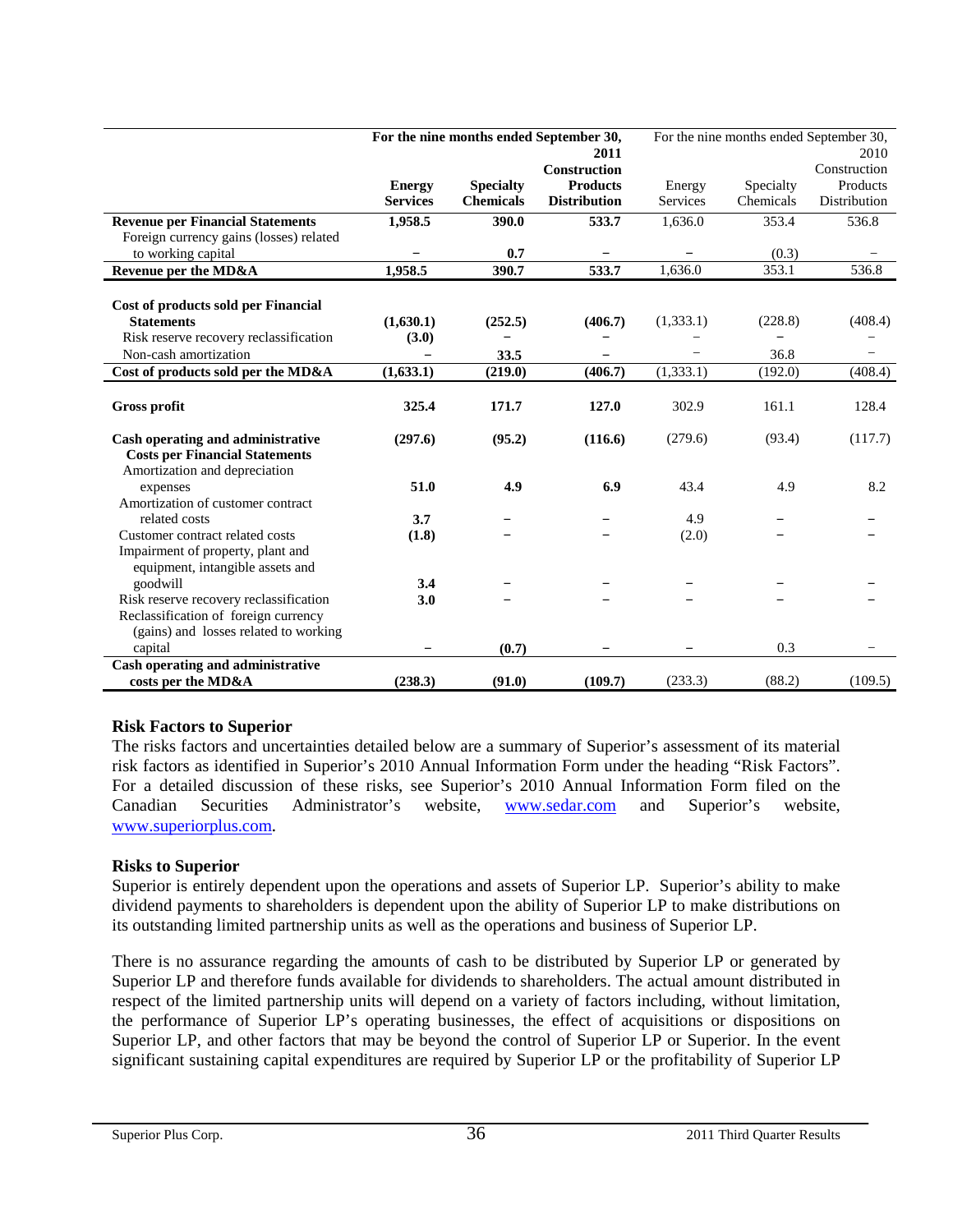declines, there would be a decrease in the amount of cash available for dividends to shareholders and such decrease could be material.

Superior's dividend policy and the distribution policy of Superior LP are subject to change at the discretion of the board of directors of Superior or the board of directors of Superior General Partner Inc., as applicable. Superior's dividend policy and the distribution policy of Superior LP are also limited by contractual agreements including agreements with lenders to Superior and its affiliates and by restrictions under corporate law.

The credit facilities of Superior LP contain covenants that require Superior LP to meet certain financial tests and that restrict, among other things, the ability of Superior LP to incur additional debt, dispose of assets or pay dividends/distributions in certain circumstances. These restrictions may preclude Superior LP from returning capital or making distributions on the limited partnership units.

The payout by Superior LP of substantially all of its available cash flow means that capital expenditures to fund growth opportunities can only be made in the event that other sources of financing are available. Lack of access to such additional financing could limit the future growth of the business of Superior LP and, over time, have a material adverse effect on the amount of cash available for dividends to Shareholders.

To the extent that external sources of capital, including public and private markets, become limited or unavailable, Superior's and Superior LP's ability to make the necessary capital investments to maintain or expand the current business and to make necessary principal payments under its term credit facilities may be impaired.

Superior maintains a substantial floating interest rate exposure through a combination of floating interest rate borrowings and the use of derivative instruments. Demand levels for approximately half of Energy Services' sales and substantially all of Specialty Chemicals' and Construction Products Distribution's sales are affected by general economic trends. Generally speaking, when the economy is strong, interest rates increase as does sales demand from Superior's customers, thereby increasing Superior's ability to pay higher interest costs and vice versa. In this way, there is a common relationship between economic activity levels, interest rates and Superior's ability to pay higher or lower rates.

A portion of Superior's net cash flows is denominated in US dollars. Accordingly, fluctuations in the Canadian/US dollar exchange rate can impact profitability. Superior attempts to mitigate this risk by hedging.

The timing and amount of capital expenditures incurred by Superior LP or by its subsidiaries will directly affect the amount of cash available to Superior for dividends to shareholders. Dividends may be reduced, or even eliminated, at times when significant capital expenditures are incurred or other unusual expenditures are made.

If the board of directors of Superior decides to issue additional common shares, preferred shares or securities convertible into common shares, existing shareholders may suffer significant dilution.

There can be no assurances that income tax laws in the numerous jurisdictions in which Superior operates will not be changed, interpreted or administered in a manner which adversely affects Superior and its shareholders. In addition, there can be no assurance that the Canada Revenue Agency (or provincial tax agency), U.S. Internal Revenue Service (or a state or local tax agency), or the Chilean Internal Revenue Service (collectively the "Tax Agencies") will agree with how Superior calculates its income for tax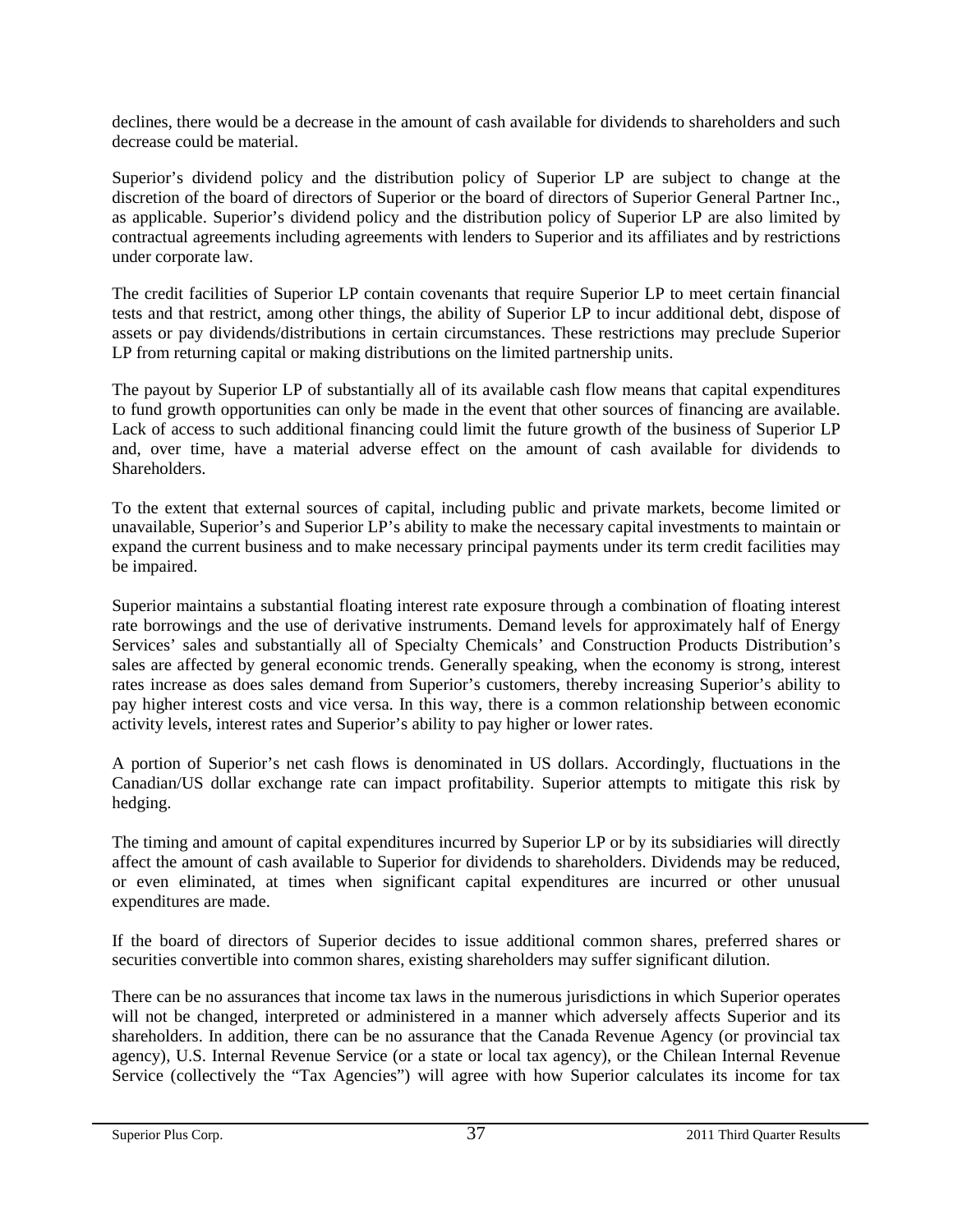purposes or that the various Tax Agencies will not change their administrative practices to the detriment of Superior or its Shareholders.

Without limiting the generality of the foregoing, since the beginning of 2010, the Canada Revenue Agency has requested and reviewed information from Superior relating to the plan of arrangement (Arrangement) involving the Fund and Ballard Power Systems Inc. and the conversion of the Fund to a corporation (Conversion). While Superior is confident in the appropriateness of its tax filing position and the expected tax consequences of the Arrangement and the Conversion transaction, there remains a possibility that, if the Canada Revenue Agency elects to challenge Superior's tax filing and such challenge is successful, it could potentially affect the availability or quantum of the tax basis or other tax accounts of Superior. Although it is difficult to quantify the potential impact of any such outcome, it could be materially adverse to Superior.

## **Risks to Superior's segments Energy Services**

# *Canadian Propane Distribution and U.S. Refined Fuels*

Propane is sold in competition with other energy sources such as fuel oil, electricity and natural gas, along with alternative energy sources that are currently under development. In addition to competition from other energy sources, Superior competes with other retail marketers. Superior's ability to remain an industry leader depends on its ability to provide reliable service at competitive selling prices.

Competition in the U.S. Refined Fuels business markets generally occurs on a local basis between large full service, multi-state marketers and smaller local independent marketers. Although the industry has seen a continued trend of consolidation over the past several years, the top ten multi-state marketers still generate only one-third of total retail sales in the United States. Marketers primarily compete based upon price and service and tend to operate in close proximity to customers, typically within a 35-mile marketing radius from a central depot, to lower delivery costs and provide prompt service.

Weather and general economic conditions affect propane and refined fuels market volumes. Weather influences the demand for propane and heating oil used primarily for space heating uses and also for agricultural applications.

The trend towards increased conservation measures and technological advances in energy efficiency may have a detrimental effect on propane and heating oil demand and Superior's sales. Further, increases in the cost of propane encourage customers to conserve fuel and to invest in more energy-efficient equipment, reducing demand. Changes in propane supply costs are normally passed through to customers, but timing lags (the time between when Superior purchases the propane and when the customer purchases the propane) may result in positive or negative gross margin fluctuations.

Superior offers its customers various fixed-price propane and heating oil programs. In order to mitigate the price risk from offering these services, Superior uses its physical inventory position, supplemented by forward commodity transactions with various third parties having terms and volumes substantially the same as its customers' contracts. In periods of high propane price volatility the fixed price programs create exposure to over or under supply positions as the demand from customers may significantly exceed or fall short of supply procured. In addition, if propane prices decline significantly subsequent to customers signing up for a fixed price program there is a risk that customers will default on their commitments.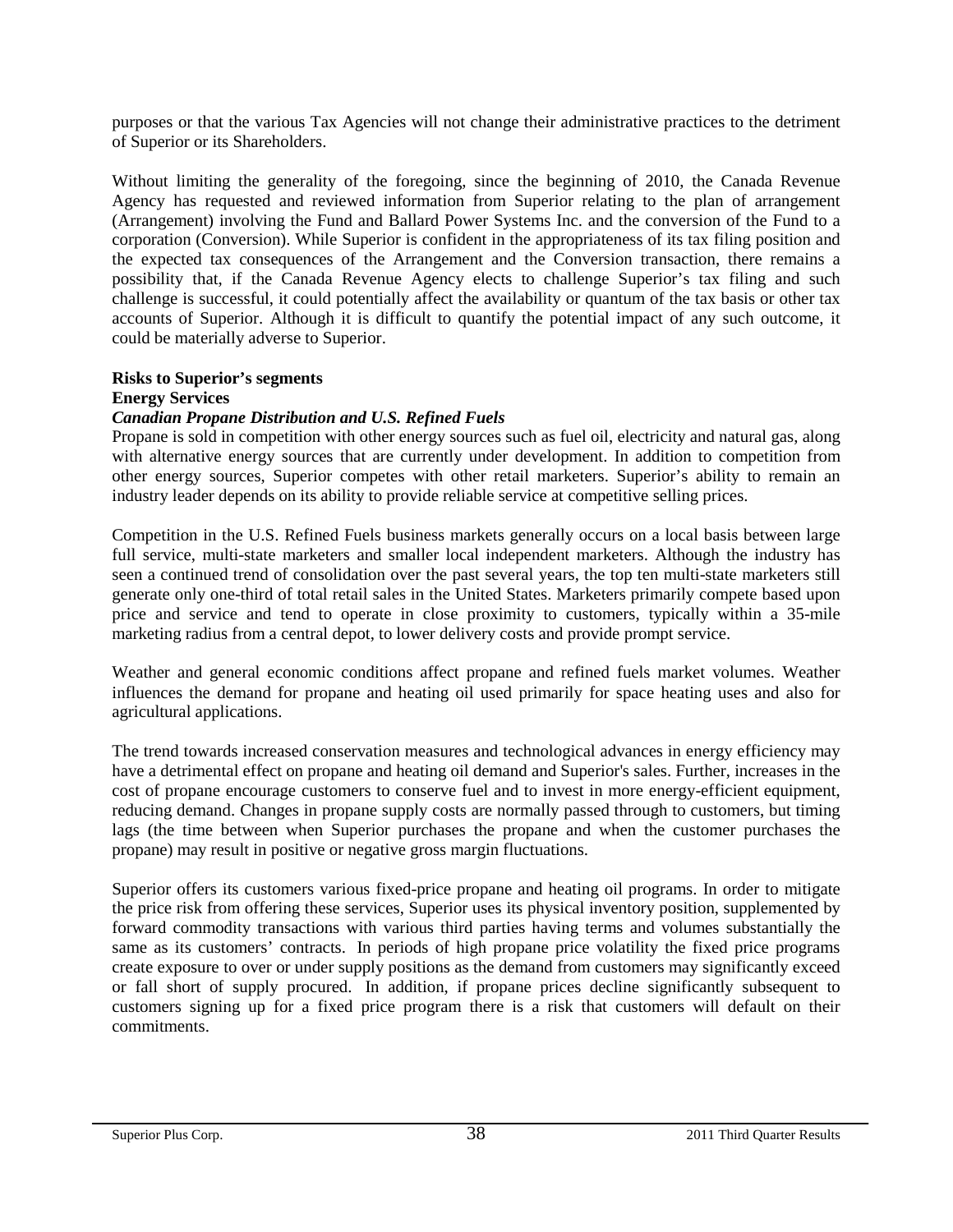Superior's operations are subject to the risks associated with handling, storing and transporting propane in bulk. Slight quantities of propane may also be released during transfer operations. To mitigate risks, Superior has established a comprehensive program directed at environmental, health and safety protection. This program consists of an environmental policy, codes of practice, periodic self-audits, employee training, quarterly and annual reporting and emergency prevention and response.

The U.S. refined fuels business, through a centralized safety and environment management system, ensures that safety practices and regulatory compliance are an important part of its business. The storage and delivery of refined fuels poses the potential for spills which impact the soils and water of storage facilities and customer properties.

Superior's fuel distribution businesses are based and operate in Canada and the United States, and, as a result, such operations could be affected by changes to laws, rules or policies which may either be more favourable to competing energy sources or increase costs or otherwise negatively affect the operations of Energy Services in comparison to such competing energy sources. Any such changes could have an adverse effect on the operations of Energy Services.

Approximately 14% of Superior's Canadian propane distribution and U.S. refined fuels distribution businesses employees are unionized. Collective bargaining agreements are renegotiated in the normal course of business. While labour disruptions are not expected, there is always risk associated with the renegotiation process that could have an adverse impact to Superior.

# *Fixed-price energy services business*

New entrants in the energy retailing business may enter the market and compete directly for the customer base that Superior targets, slowing or reducing its market share.

Fixed-price energy services purchases natural gas to meet its estimated commitments to its customers based upon their historical consumption. Depending on a number of factors, including weather, customer attrition and poor economic conditions affecting commercial customers' production levels, customers' combined natural gas consumption may vary from the volume purchased. This variance must be reconciled and settled at least annually and may require Superior to purchase or sell natural gas at market prices, which may have an adverse impact on the results of this business. To mitigate balancing risk, Superior closely monitors its balancing position and takes measures such as adjusting gas deliveries and transferring gas between pools of customers, so that imbalances are minimized. In addition, Superior maintains a reserve for potential balancing costs. The reserve is reviewed on a monthly basis to ensure that it is sufficient to absorb any losses that might arise from balancing.

Fixed-price energy services matches its customers' estimated electricity requirements by entering into electricity swaps in advance of acquiring customers. Depending on several factors, including weather, customer energy consumption may vary from the volumes purchased by Superior. Superior is able to invoice existing commercial electricity customers for balancing charges when the amount of energy used is greater than or less than the tolerance levels set initially. In certain circumstances, there can be balancing issues for which Superior is responsible when customer aggregation forecasts are not realized.

Fixed-price energy services resources its fixed-price term natural gas sales commitments by entering into various physical natural gas and US dollar foreign exchange purchase contracts for similar terms and volumes to create an effective Canadian dollar fixed-price cost of supply. Superior transacts with nine financial and physical natural gas counterparties. There can be no assurance that any of these counterparties will not default on any of their obligations to Superior. However, the financial condition of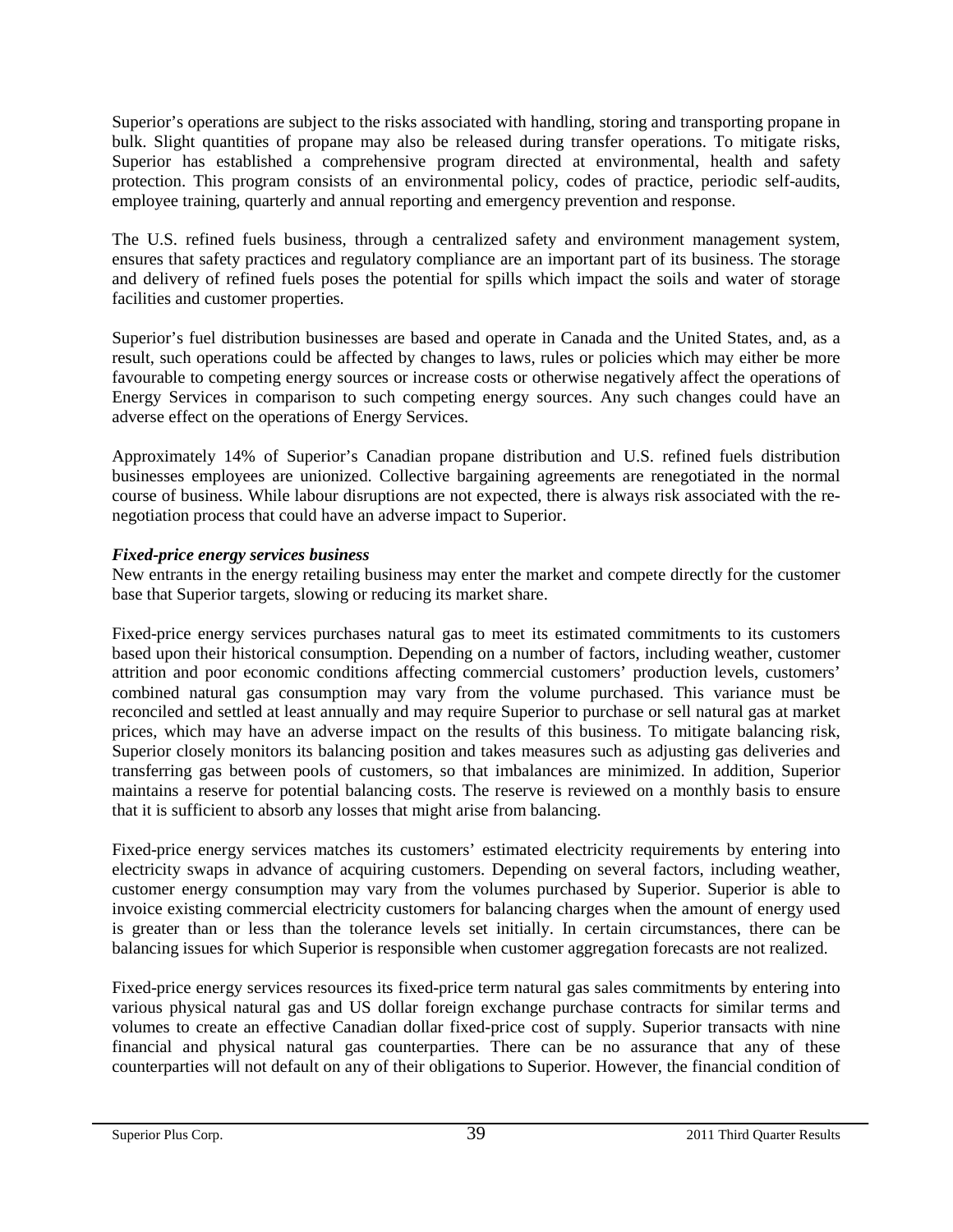each counterparty is evaluated and credit limits are established to minimize Superior's exposure to this risk. There is also a risk that supply commitments and foreign exchange positions may become unmatched; however, this is monitored daily in compliance with Superior's risk management policy.

Fixed-price energy services must retain qualified sales agents in order to properly execute its business strategy. The continued growth of fixed-price energy services is reliant on the services of agents to sign up new customers. There can be no assurance that competitive conditions will allow these agents to achieve these customer additions. Lack of success in the marketing programs of fixed-price energy services would limit future growth of cash flow.

Fixed-price energy services operates in the highly regulated energy industry in Ontario and Quebec. Changes to existing legislation could impact this business' operations. As part of the current regulatory framework, local delivery companies are mandated to perform certain services on behalf of fixed-price energy services, including invoicing, collection, assuming specific bad debt risks and storage and distribution of natural gas. Any elimination or changes to these rules could have a significant adverse effect on the results of this business.

The Ontario Energy Board issued an update to the revised Codes of Conduct supporting the Energy Consumer Protection Act. Although the industry had anticipated automatic renewal of natural gas accounts on a month-to-month basis, the OEB has confirmed that the automatic renewal of natural gas contracts will be allowed for a period of one year capped at the customer's existing rate. Only one automatic renewal will be allowed emphasizing the need to positively convert automatic renewals to other products before the customer is returned to the utility at the end of the renewal term. Renewal notifications will require a standard disclosure form and a price comparison between fixed-price energy service's renewal price and the utility default rate.

# **Specialty Chemicals**

Specialty Chemicals competes with sodium chlorate, chloralkali and potassium producers on a worldwide basis. Key competitive factors include price, product quality, logistics capability, reliability of supply, technical capability and service. The end-use markets for products are correlated to the general economic environment and the competitiveness of customers, all of which are outside of its control along with market pricing for pulp.

Specialty Chemicals has long-term electricity contracts or electricity contracts that renew automatically with power producers in each of the jurisdictions where its plants are located. There is no assurance that Specialty Chemicals will continue to be able to secure adequate supplies of electricity at reasonable prices or on acceptable terms.

Potassium chloride (KCL) is a major raw material used in the production of potassium hydroxide at the Port Edwards, Wisconsin facility. Substantially all of Specialty Chemicals KCL is received from Potash Corporation of Saskatchewan (Potash). Specialty Chemicals currently has a limited ability to source KCL from additional suppliers.

Specialty Chemicals is exposed to fluctuations in the US dollar and the euro versus the Canadian dollar. Specialty Chemicals manages its exposure to fluctuations between the United States and Canadian dollar by entering into hedge contracts with external third parties and internally with other Superior businesses.

Specialty Chemicals' operations involve the handling, production, transportation, treatment and disposal of materials that are classified as hazardous and are regulated by environmental and health and safety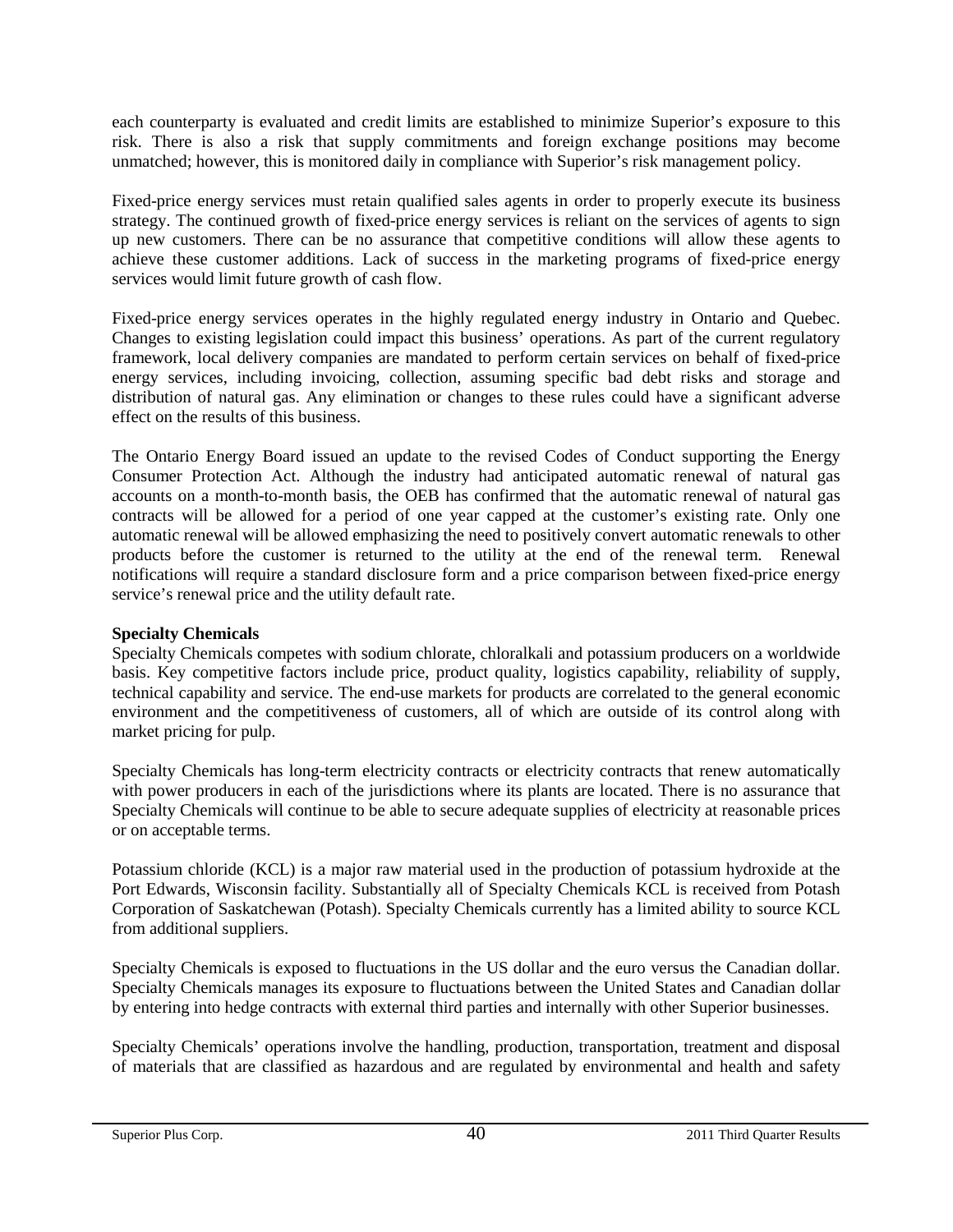laws, regulations and requirements. The potential exists for the release of highly toxic and lethal substances, including chlorine. Equipment failure could result in damage to facilities, death or injury and liabilities to third parties. If at any time the appropriate regulatory authorities deem any of the facilities unsafe, they may order that such facilities be shut down.

Specialty Chemicals' operations and activities in various jurisdictions require regulatory approvals for the handling, production, transportation and disposal of chemical products and waste substances. The failure to obtain or comply fully with such applicable regulatory approvals may materially adversely affect Specialty Chemicals.

Approximately 25% of Specialty Chemicals' employees are unionized. Collective bargaining agreements are renegotiated in the normal course of business. While labour disruptions are not expected, there is always risk associated with the re-negotiation process that could have an adverse impact to Superior.

# **Construction Products Distribution**

Activity in the Construction Products Distribution segment is subject to changes in the level of general economic activity and in particular to the level of activity in residential and non-residential construction subsectors. New construction in residential markets is subject to such factors as household income, employment levels, customer confidence, population changes and the supply of residential units in any local area. Non-residential activity can be subdivided into commercial, industrial and institutional. New construction activity in these sectors is subject to many of the same general economic factors as for residential activity. In the industrial and institutional subsectors, government and regulatory programs can also have a significant impact on the outlook for product distribution, particularly as related to our insulation businesses. As a result, changes to the level of general economic activity or any of the above mentioned factors that affect the amount of construction or renovations in residential and non-residential markets can have an adverse affect on the CPD business and Superior.

Construction Products Distribution competes with other specialty construction distributors servicing the builder/contractor market, in addition to big-box home centres and independent lumber yards. The ability to remain competitive depends on its ability to provide reliable service at competitive prices.

The gypsum specialty distributor (GSD) market is driven largely by residential and non-residential construction. Demand for wall and ceiling building materials is affected by changes in general and local economic factors including demographic trends, employment levels, interest rates, consumer confidence and overall economic growth. These factors in turn impact the level of existing housing sales, new home construction, new non-residential construction, and office/commercial space turnover, all of which are significant factors in the determination of demand for products and services.

The commercial  $\&$  industrial (C $\&$ I) market is driven largely by C $\&$ I construction spending and economic growth. Sectors within the C&I market that are particularly influential to demand include commercial construction and renovation, construction or expansion of industrial process facilities, such as oil refineries and petrochemical plants, as well as institutional facilities (e.g., government, health care and schools).

The distribution of walls and ceilings and C&I products involves risks, including the failure or substandard performance of equipment, human error, natural disasters, suspension of operations and new governmental statutes, regulations, guidelines and policies. Operations are also subject to various hazards incidental to the handling, processing, storage and transportation of certain hazardous materials, including industrial chemicals. The business maintains safe working practices through proper procedures and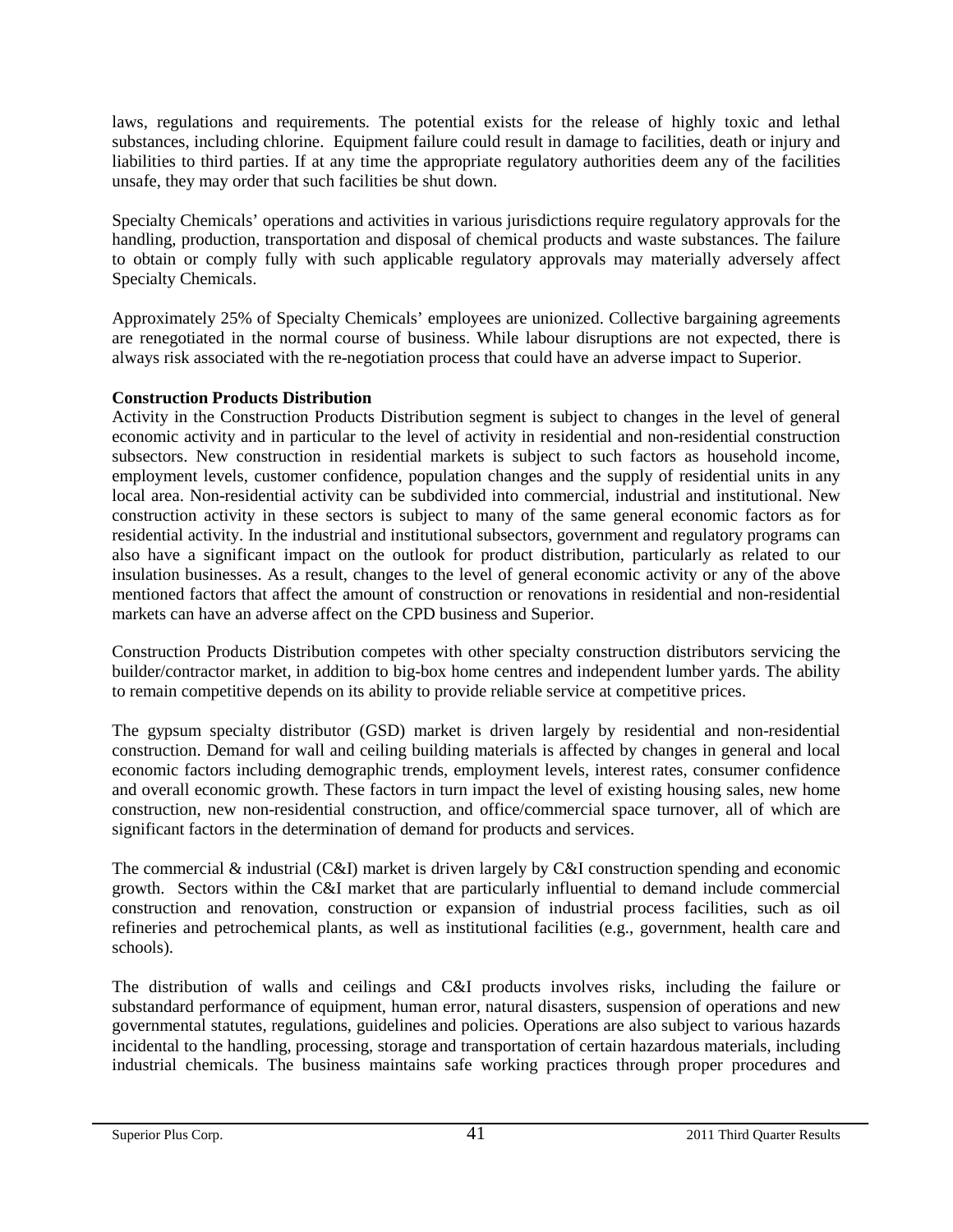direction and utilization of equipment such as forklifts, boom trucks, fabrication equipment and carts/dollies. The business handles and stores a variety of construction materials and maintains appropriate material handling compliance programs in accordance with local, state/provincial and federal regulations.

Approximately 4% of Construction Products Distribution's employees are unionized. Collective bargaining agreements are renegotiated in the normal course of business. While labour disruptions are not expected, there is always risk associated with the re-negotiation process that could have an adverse impact to Superior.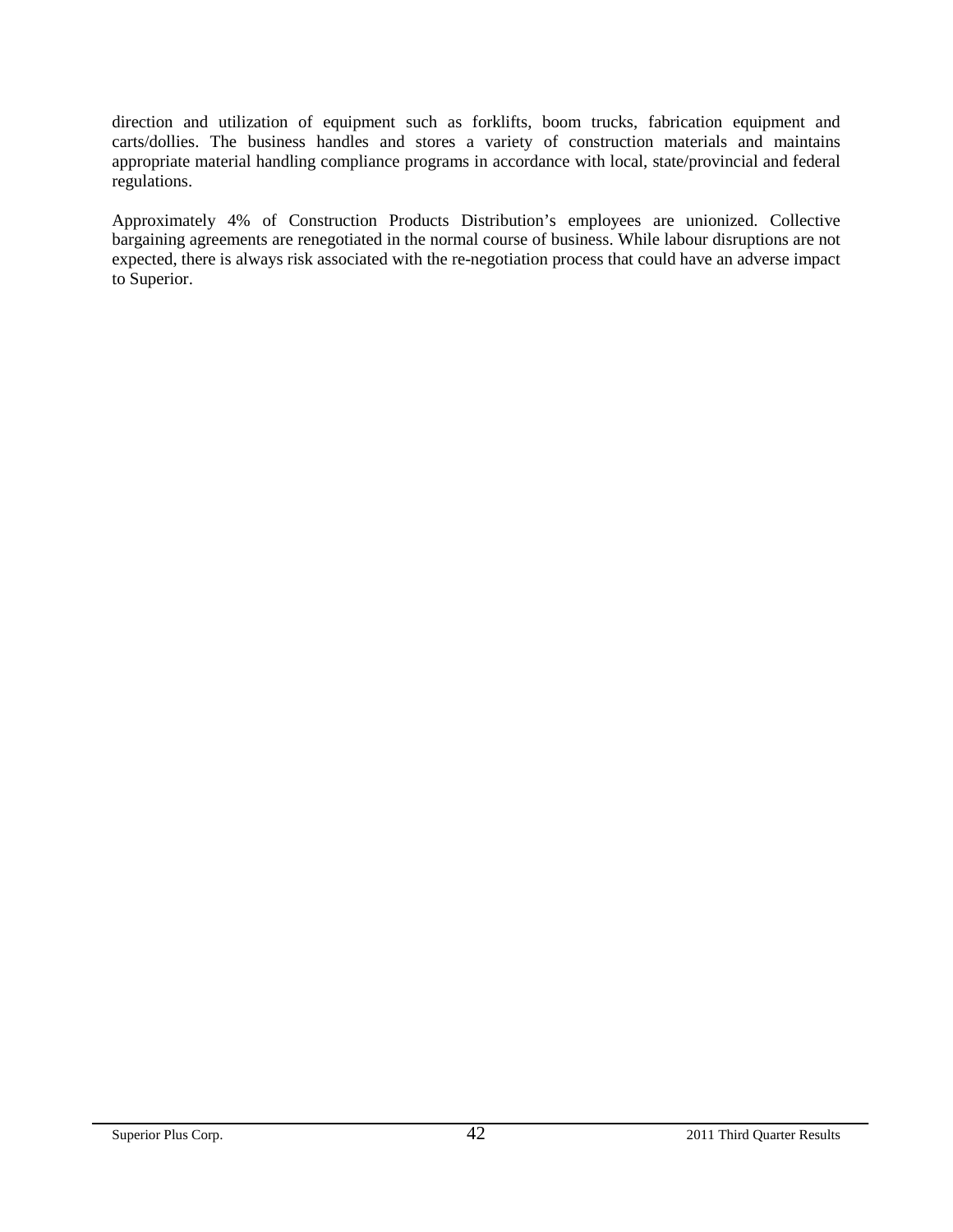## **SUPERIOR PLUS CORP. Condensed Consolidated Balance Sheets**

|                                                                                                                              |               | September 30, December 31, |              | January 1,    |
|------------------------------------------------------------------------------------------------------------------------------|---------------|----------------------------|--------------|---------------|
| (unaudited, millions of Canadian dollars)                                                                                    | <b>Notes</b>  | 2011                       | $2010^{(1)}$ | $2010^{(1)}$  |
| <b>Assets</b>                                                                                                                |               |                            |              |               |
| <b>Current Assets</b>                                                                                                        |               |                            |              |               |
| Cash and cash equivalents                                                                                                    |               | 26.0                       | 8.9          | 24.3          |
| Trade and other receivables                                                                                                  | 5 & 17        | 418.2                      | 551.0        | 394.3         |
| Prepaid expenses                                                                                                             |               | 21.1                       | 23.3         | 21.3          |
| Inventories                                                                                                                  | 6             | 196.8                      | 167.1        | 143.5         |
| Unrealized gains on derivative financial instruments                                                                         | 17            | 14.1                       | 31.4         | 22.2          |
| Total current assets                                                                                                         |               | 676.2                      | 781.7        | 605.6         |
|                                                                                                                              |               |                            |              |               |
| <b>Non-Current Assets</b>                                                                                                    |               |                            |              |               |
| Property, plant and equipment                                                                                                | 7             | 892.6                      | 910.2        | 880.0         |
| Intangible assets and investment property                                                                                    | 8             | 150.4                      | 182.2        | 185.6         |
| Goodwill                                                                                                                     | 9             | 413.9                      | 471.7        | 527.5         |
| Notes and finance lease receivable                                                                                           |               | 10.3                       | 12.1         |               |
| Deferred tax                                                                                                                 | 18            | 306.9                      | 340.1        | 326.6         |
| Unrealized gains on derivative financial instruments                                                                         | 17            | 10.8                       | 26.6         | 28.5          |
| Total non-current assets                                                                                                     |               | 1,784.9                    | 1,942.9      | 1,948.2       |
|                                                                                                                              |               |                            |              |               |
| <b>Total assets</b>                                                                                                          |               | 2,461.1                    | 2,724.6      | 2,553.8       |
|                                                                                                                              |               |                            |              |               |
| <b>Liabilities and Equity</b>                                                                                                |               |                            |              |               |
| <b>Current Liabilities</b>                                                                                                   |               | 301.8                      |              |               |
| Trade and other payables                                                                                                     | 11            | 17.8                       | 319.3        | 295.4         |
| Deferred revenue                                                                                                             | 12<br>13 & 14 | 49.5                       | 6.8          | 5.8<br>108.9  |
| <b>Borrowings</b>                                                                                                            |               | 21.5                       | 136.2        |               |
| Dividends and interest payable to shareholders and debentureholders<br>Unrealized losses on derivative financial instruments | 17            | 53.2                       | 15.5<br>78.6 | 14.2          |
| Total current liabilities                                                                                                    |               | 443.8                      | 556.4        | 77.8<br>502.1 |
|                                                                                                                              |               |                            |              |               |
| <b>Non-Current Liabilities</b>                                                                                               |               |                            |              |               |
| <b>Borrowings</b>                                                                                                            | 13 & 14       | 615.5                      | 596.7        | 680.1         |
| Convertible unsecured subordinated debentures                                                                                | 15            | 622.0                      | 619.1        | 308.4         |
| Provisions                                                                                                                   | 10            | 13.3                       | 11.0         | 6.9           |
| Employee future benefits                                                                                                     | 16            | 62.2                       | 45.5         | 30.1          |
| Deferred tax liabilities                                                                                                     | 18            | 43.2                       | 84.9         | 38.5          |
| Unrealized losses on derivative financial instruments                                                                        | 17            | 48.0                       | 57.8         | 52.6          |
| Total non-current liabilities                                                                                                |               | 1,404.2                    | 1,415.0      | 1.116.6       |
|                                                                                                                              |               |                            |              |               |
| <b>Total liabilities</b>                                                                                                     |               | 1,848.0                    | 1,971.4      | 1,618.7       |
|                                                                                                                              |               |                            |              |               |
| <b>Equity</b>                                                                                                                |               |                            |              |               |
| Capital                                                                                                                      |               | 1,629.8                    | 1,606.4      | 1,507.3       |
| Deficit                                                                                                                      | 19            | (975.9)                    | (799.1)      | (551.1)       |
| Accumulated other comprehensive loss                                                                                         | 19            | (40.8)                     | (54.1)       | (21.1)        |
| <b>Total equity</b>                                                                                                          |               | 613.1                      | 753.2        | 935.1         |
|                                                                                                                              |               |                            |              |               |
| <b>Total liabilities and equity</b>                                                                                          |               | 2,461.1                    | 2,724.6      | 2,553.8       |

(See Notes to the Condensed Consolidated Financial Statements)

**(1)**Refer to Note 29 for impact of adopting IFRS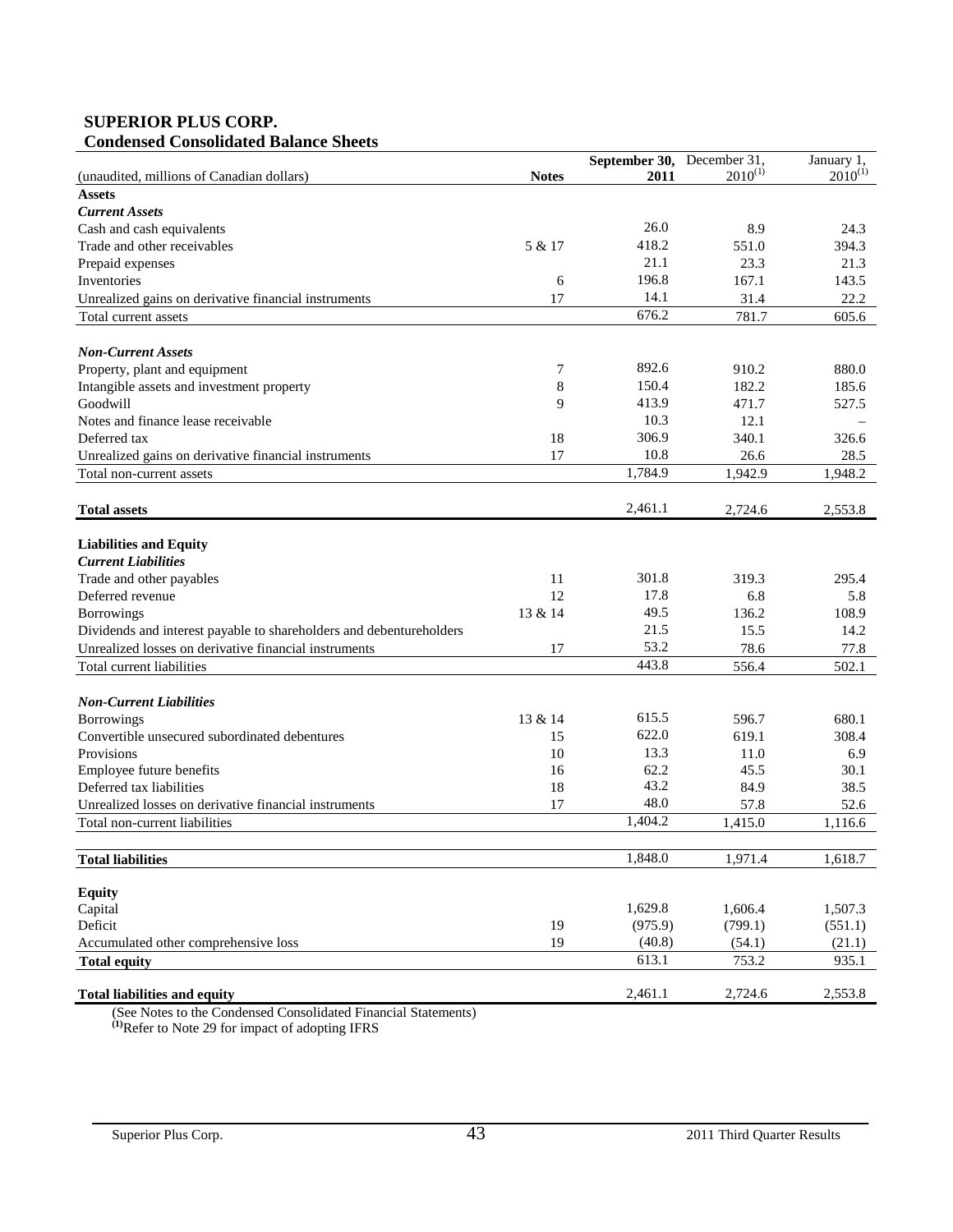| сонасняса сонзонаатса втатент от спандез ні вічні у                                         | Share                    | Contributed              | <b>Total</b>             |                | <b>Accumulated other</b> |              |
|---------------------------------------------------------------------------------------------|--------------------------|--------------------------|--------------------------|----------------|--------------------------|--------------|
| (unaudited, millions of Canadian dollars)                                                   | Capital                  | $Surplus^{(2)}$          | Capital                  | <b>Deficit</b> | comprehensive loss       | <b>Total</b> |
| January 1, 2010 <sup>(1)</sup>                                                              | 1,502.0                  | 5.3                      | 1,507.3                  | (551.1)        | (21.1)                   | 935.1        |
| Net loss for the period                                                                     |                          |                          |                          | (19.8)         |                          | (19.8)       |
| Net proceeds on issuance of share capital                                                   | 81.7                     |                          | 81.7                     |                |                          | 81.7         |
| Option value associated with the issuance of the                                            |                          |                          |                          |                |                          |              |
| convertible debentures                                                                      | $\overline{\phantom{0}}$ | 0.2                      | 0.2                      |                |                          | 0.2          |
| Share issued under Dividend Reinvestment Plan                                               | 8.4                      |                          | 8.4                      |                |                          | 8.4          |
| Dividends paid to shareholders (Note 19)                                                    |                          |                          | $\overline{\phantom{0}}$ | (127.7)        |                          | (127.7)      |
| Unrealized foreign currency gains (losses) on<br>translation of foreign operations          |                          |                          |                          |                | (7.9)                    | (7.9)        |
|                                                                                             |                          |                          |                          |                |                          |              |
| Actuarial defined benefit gains (losses)<br>Reclassification of derivative gains and losses |                          |                          |                          |                | (22.4)                   | (22.4)       |
| previously deferred                                                                         |                          |                          |                          |                | 9.2                      | 9.2          |
| Income tax on other comprehensive income                                                    |                          |                          |                          |                | 5.8                      | 5.8          |
| Prior period adjustment                                                                     | $\overline{\phantom{0}}$ | $\overline{\phantom{0}}$ |                          | 0.2            |                          | 0.2          |
| September 30, 2010 <sup>(1)</sup>                                                           | 1,592.1                  | 5.5                      | 1,597.6                  | (698.4)        | (36.4)                   | 862.8        |
| Net loss for the period                                                                     | $\overline{\phantom{0}}$ | $\overline{\phantom{0}}$ |                          | (57.2)         | $\overline{\phantom{0}}$ | (57.2)       |
| Share issued under Dividend Reinvestment Plan                                               | 8.8                      |                          | 8.8                      |                | $\overline{\phantom{0}}$ | 8.8          |
| Dividends paid to shareholders                                                              |                          |                          | $\overline{\phantom{0}}$ | (43.5)         |                          | (43.5)       |
| Unrealized foreign currency gains (losses) on                                               |                          |                          |                          |                |                          |              |
| translation of foreign operations                                                           |                          |                          |                          |                | (19.5)                   | (19.5)       |
| Actuarial defined benefit gains (losses)                                                    |                          |                          |                          |                | 2.5                      | 2.5          |
| Reclassification of derivative gains and losses                                             |                          |                          |                          |                |                          |              |
| previously deferred                                                                         |                          |                          |                          |                | 2.9                      | 2.9          |
| Income tax on other comprehensive income                                                    | Ξ.                       | $\overline{\phantom{0}}$ |                          |                | (3.6)                    | (3.6)        |
| December 31, 2010 <sup>(1)</sup>                                                            | 1,600.9                  | 5.5                      | 1,606.4                  | (799.1)        | (54.1)                   | 753.2        |
| Net loss for the period                                                                     | $\overline{\phantom{0}}$ | $\overline{\phantom{0}}$ | $\overline{\phantom{0}}$ | (71.2)         | $\overline{\phantom{0}}$ | (71.2)       |
| Share issued under Dividend Reinvestment Plan                                               | 23.4                     |                          | 23.4                     |                | $\overline{\phantom{0}}$ | 23.4         |
| Dividends paid to shareholders (Note 19)                                                    |                          |                          |                          | (105.6)        |                          | (105.6)      |
| Unrealized foreign currency gains (losses) on                                               |                          |                          |                          |                |                          |              |
| translation of foreign operations                                                           |                          |                          |                          |                | 24.6                     | 24.6         |
| Actuarial defined benefit gains (losses)                                                    |                          |                          |                          |                | (20.1)                   | (20.1)       |
| Reclassification of derivative gains and losses<br>previously deferred                      |                          |                          |                          |                | 5.3                      | 5.3          |
| Income tax on other comprehensive income                                                    |                          |                          |                          |                | 3.5                      | 3.5          |
| September 30, 2011                                                                          | 1,624.3                  | 5.5                      | 1,629.8                  | (975.9)        | (40.8)                   | 613.1        |
|                                                                                             |                          |                          |                          |                |                          |              |

## **SUPERIOR PLUS CORP. Condensed Consolidated Statement of Changes in Equity**

(See Notes to the Condensed Consolidated Financial Statements)<br><sup>(1)</sup> Refer to Note 29 for impact of adopting IFRS

 $^{(2)}$  Contributed surplus represents Superior's equity reserve for the option value associated with the issuance of convertible unsecured subordinated debentures and warrants.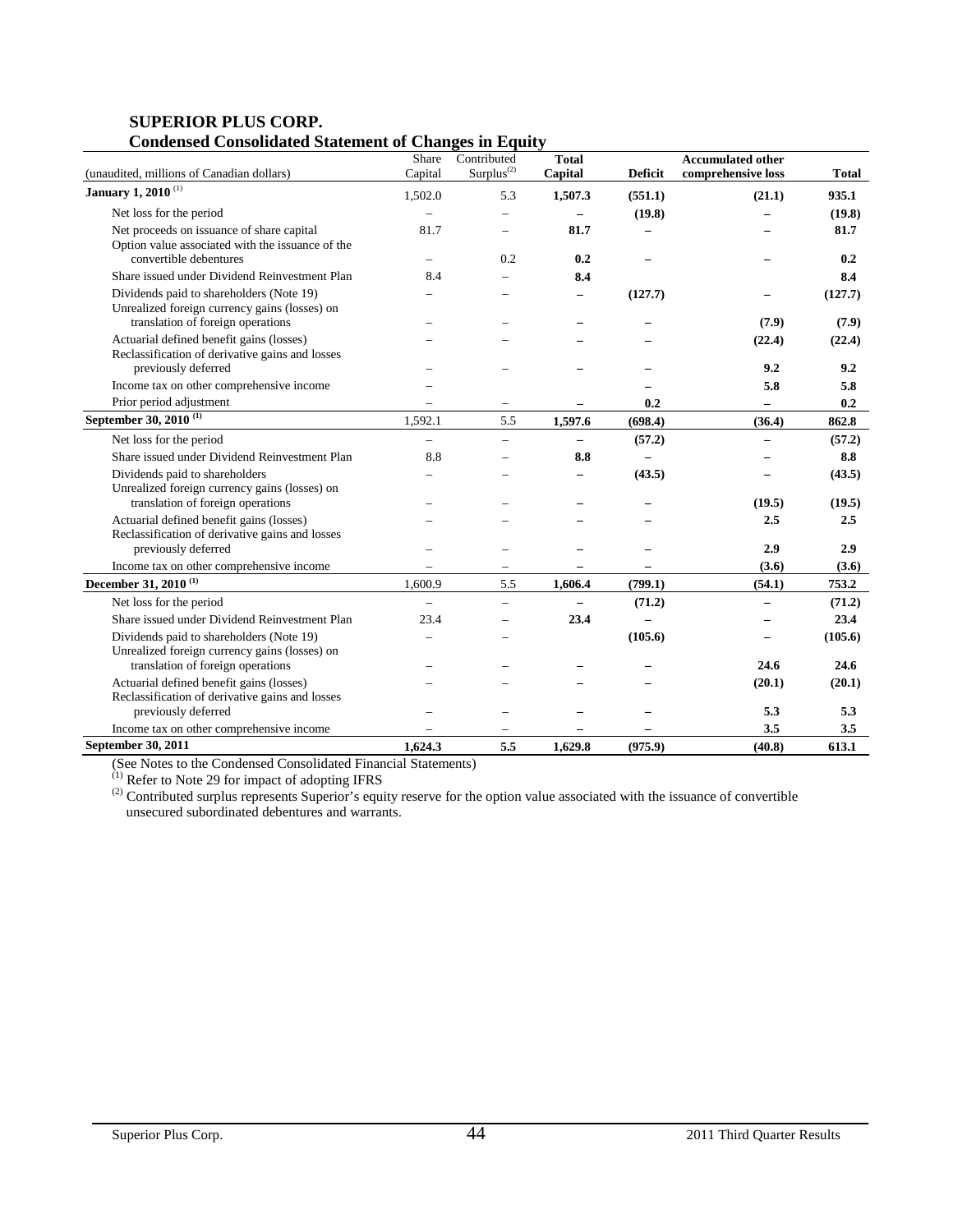# **SUPERIOR PLUS CORP. Condensed Consolidated Statement of Net Earnings (Loss) and Comprehensive Income (Loss)**

| (unaudited, millions of Canadian dollars except per share amounts) | <b>Notes</b> | Three Months Ended September 30, Nine Months Ended September 30,<br>2011 | 2010                     | 2011      | 2010      |
|--------------------------------------------------------------------|--------------|--------------------------------------------------------------------------|--------------------------|-----------|-----------|
|                                                                    |              |                                                                          |                          |           |           |
| <b>REVENUES</b>                                                    | 23           | 845.0                                                                    | 769.1                    | 2,882.2   | 2,526.2   |
| Cost of sales (includes products $&$ services)                     | 23           | (666.5)                                                                  | (596.7)                  | (2,289.3) | (1,970.3) |
| Gross profit                                                       |              | 178.5                                                                    | 172.4                    | 592.9     | 555.9     |
|                                                                    |              |                                                                          |                          |           |           |
| <b>EXPENSES</b>                                                    |              |                                                                          |                          |           |           |
| Selling, distribution and administrative costs                     | 23           | 172.7                                                                    | 158.5                    | 518.0     | 498.8     |
| Other expenses                                                     |              |                                                                          | 1.0                      |           | 3.3       |
| Finance expense                                                    | 23           | 22.2                                                                     | 20.1                     | 64.8      | 57.0      |
| Impairment of intangible assets and goodwill                       | 9            | 78.0                                                                     | $\overline{\phantom{0}}$ | 78.0      |           |
| Unrealized losses (gains) on derivative                            |              |                                                                          |                          |           |           |
| financial instruments                                              | 17           | 38.7                                                                     | (1.2)                    | 10.0      | 31.2      |
|                                                                    |              | 311.6                                                                    | 178.4                    | 670.8     | 590.3     |
|                                                                    |              |                                                                          |                          |           |           |
| Net loss before income taxes                                       |              | (133.1)                                                                  | (6.0)                    | (77.9)    | (34.4)    |
| Income tax (expense) recovery                                      | 18           | 19.7                                                                     | (7.8)                    | 6.7       | 14.6      |
| <b>Net loss</b>                                                    |              | (113.4)                                                                  | (13.8)                   | (71.2)    | (19.8)    |
| <b>Net loss</b>                                                    |              | (113.4)                                                                  | (13.8)                   | (71.2)    | (19.8)    |
| Other comprehensive loss:                                          |              |                                                                          |                          |           |           |
| Unrealized foreign currency gains (losses)                         |              |                                                                          |                          |           |           |
| on translation of foreign operations                               | 19           | 43.0                                                                     | (18.2)                   | 24.6      | (7.9)     |
| Actuarial defined benefit losses                                   | 19           | (14.5)                                                                   | (3.4)                    | (20.1)    | (22.4)    |
| Reclassification of derivative gains                               |              |                                                                          |                          |           |           |
| previously deferred                                                | 19           | 1.8                                                                      | 4.6                      | 5.3       | 9.2       |
| Income tax recovery on other comprehensive                         |              |                                                                          |                          |           |           |
| loss                                                               | 19           | 3.1                                                                      | 1.0                      | 3.5       | 5.8       |
| Total comprehensive loss for the period                            |              | (80.0)                                                                   | (29.8)                   | (57.9)    | (35.1)    |
| <b>Net Loss per Share</b>                                          |              |                                                                          |                          |           |           |
| From operations:                                                   |              |                                                                          |                          |           |           |
| Basic and diluted                                                  | 20           | \$(1.04)                                                                 | \$(0.13)                 | \$(0.65)  | \$(0.19)  |
|                                                                    |              |                                                                          |                          |           |           |

(See Notes to the Condensed Consolidated Financial Statements)

(1) Refer to Note 29 for impact of adopting IFRS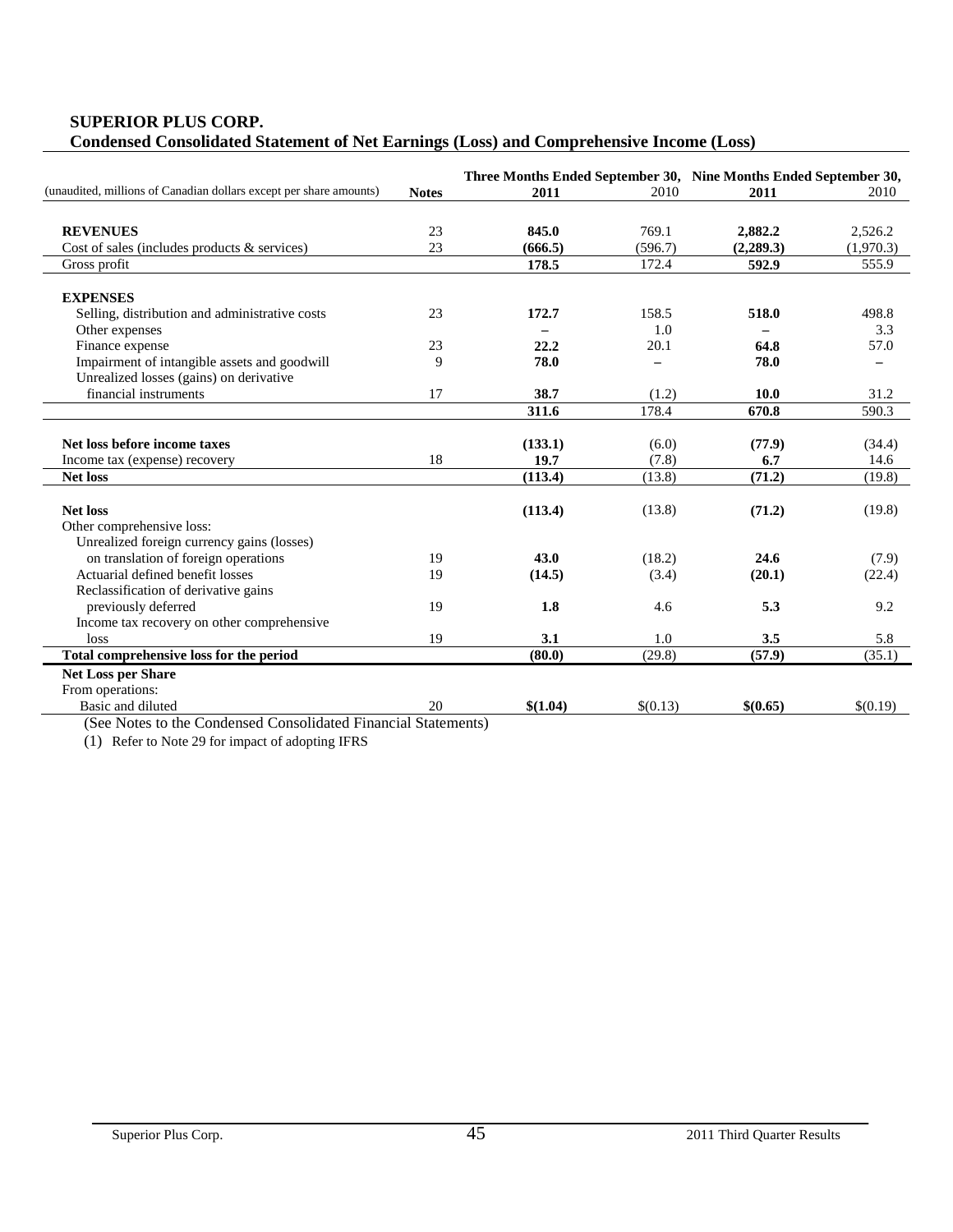## **SUPERIOR PLUS CORP. Condensed Consolidated Statement of Cash Flows**

|                                                       |                | Three Months Ended September 30, |        | Nine Months Ended September 30, |         |
|-------------------------------------------------------|----------------|----------------------------------|--------|---------------------------------|---------|
| (unaudited, millions of Canadian dollars)             | <b>Notes</b>   | 2011                             | 2010   | 2011                            | 2010    |
| <b>OPERATING ACTIVITIES</b>                           |                |                                  |        |                                 |         |
| Net loss for the period                               |                | (113.4)                          | (13.8) | (71.2)                          | (19.8)  |
| Adjustments for:                                      |                |                                  |        |                                 |         |
| Depreciation included in selling, distribution and    |                |                                  |        |                                 |         |
| administrative costs                                  | 7              | 9.6                              | 14.2   | 34.1                            | 38.6    |
| Amortization of intangible assets                     | 8              | 16.8                             | 3.7    | 32.1                            | 17.9    |
| Depreciation included in cost of sales                | 7              | 11.2                             | 12.5   | 33.5                            | 36.8    |
| Amortization of customer related costs                |                | 1.3                              | 1.7    | 3.7                             | 4.9     |
| Impairment of intangible assets and goodwill          | 9              | 78.0                             |        | 78.0                            |         |
| Unrealized losses (gains) on derivative financial     |                |                                  |        |                                 |         |
| instruments                                           | 17             | 38.7                             | (1.2)  | 10.0                            | 31.2    |
| Customer contract related costs                       |                | (0.8)                            | (0.6)  | (1.8)                           | (2.0)   |
| Finance costs recognized in net loss                  |                | 22.2                             | 20.1   | 64.8                            | 57.0    |
| Income tax recovery recognized in net loss            |                | (19.7)                           | 7.8    | (6.7)                           | (14.6)  |
| (Increase) decrease in non-cash operating working     |                |                                  |        |                                 |         |
| capital items                                         | 22             | 69.3                             | (36.4) | 98.8                            | (24.8)  |
| Net cash flows from operating activities              |                | 113.2                            | 8.0    | 275.3                           | 125.2   |
| Income taxes (paid) received                          |                |                                  | 0.3    | (0.4)                           | (0.4)   |
| Interest paid                                         |                | (4.0)                            | (8.1)  | (44.0)                          | (40.2)  |
| Cash flows from operating activities                  |                | 109.2                            | 0.2    | 230.9                           | 84.6    |
|                                                       |                |                                  |        |                                 |         |
| <b>INVESTING ACTIVITIES</b>                           |                |                                  |        |                                 |         |
| Purchase of property, plant and equipment             | $\overline{7}$ | (9.0)                            | (6.4)  | (23.6)                          | (24.5)  |
| Proceeds from disposal of property, plant and         |                |                                  |        |                                 |         |
| equipment                                             | 7              | 0.6                              | 0.7    | 2.2                             | 2.5     |
| Acquisition of Griffith                               | 4              | $\overline{\phantom{0}}$         | L,     | $\equiv$                        | (142.6) |
| Other acquisitions                                    | 4              | (8.8)                            |        | (13.7)                          | (18.1)  |
| Cash flows used in investing activities               |                | (17.2)                           | (5.7)  | (35.1)                          | (182.7) |
|                                                       |                |                                  |        |                                 |         |
| <b>FINANCING ACTIVITIES</b>                           |                |                                  |        |                                 |         |
| Net proceeds (repayment) of borrowings and loans      |                | (61.9)                           | 33.0   | 6.9                             | (40.6)  |
| Net payment of finance lease obligations              |                | (2.9)                            | (3.3)  | (10.8)                          | (9.4)   |
| Net proceeds (repayment) from accounts receivable     |                |                                  |        |                                 |         |
| sales program                                         |                |                                  | (2.8)  | (90.1)                          | (10.1)  |
| Proceeds from issuance of 5.75% convertible           |                |                                  |        |                                 |         |
| debentures                                            |                |                                  |        |                                 | 172.5   |
| Issue costs incurred for the 5.75% convertible        |                |                                  |        |                                 |         |
| debentures                                            |                |                                  |        |                                 | (6.9)   |
| Proceeds from issuance of common shares               |                |                                  |        |                                 | 82.2    |
| Proceeds from the dividend reinvestment program       |                | 7.0                              | 6.9    | 23.4                            | 8.4     |
| Dividends paid to shareholders                        |                | (32.9)                           | (43.1) | (105.6)                         | (127.7) |
| (Decrease) increase in non-cash working capital       |                | 0.1                              | 7.6    | (3.5)                           | 8.5     |
| Cash flows (used in) from financing activities        |                | (90.6)                           | (1.7)  | (179.7)                         | 76.9    |
|                                                       |                |                                  |        |                                 |         |
| Net increase (decrease) in cash and cash              |                |                                  |        |                                 |         |
| equivalents                                           |                | 1.4                              | (7.2)  | 16.1                            | (21.2)  |
| Cash and cash equivalents, beginning of period        |                | 23.2                             | 10.6   | 8.9                             | 24.3    |
| Effect of translation of foreign denominated cash and |                |                                  |        |                                 |         |
| cash equivalents                                      |                | 1.4                              | (0.2)  | 1.0                             | 0.1     |
| Cash and cash equivalents, end of period              |                | 26.0                             | 3.2    | 26.0                            | 3.2     |

(See Notes to the Condensed Consolidated Financial Statements)

 $<sup>(1)</sup>$  Refer to Note 29 for impact of adopting IFRS</sup>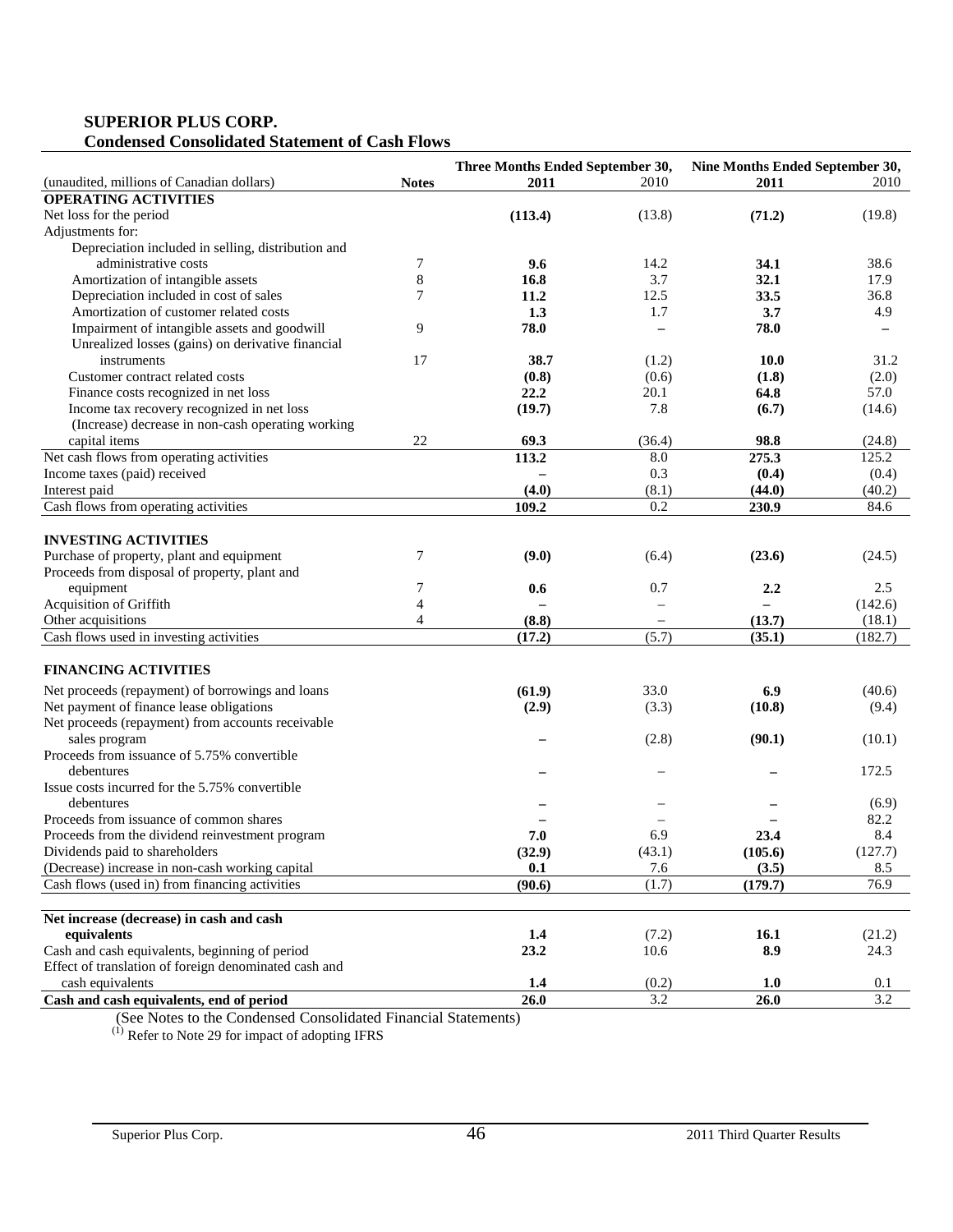# **Notes to the Unaudited Condensed Consolidated Financial Statements**

(unaudited, Tabular amounts in Canadian millions of dollars, unless noted otherwise, except per share amounts.)

## **1. Organization**

Superior Plus Corp. (Superior) is a diversified business corporation, incorporated under the Canada Business Corporations Act. The address of the registered office is  $840 - 7$ <sup>th</sup> Avenue SW, Calgary, Alberta. Superior holds 100% of Superior Plus LP (Superior LP), a limited partnership formed between Superior General Partner Inc., as general partner and Superior as limited partner. Superior holds 100% of the shares of Superior General Partner Inc. Superior does not conduct active business operations but rather distributes to shareholders the income it receives from Superior Plus LP in the form of partnership allocations, net of expenses and interest payable on the convertible unsecured subordinated debentures (the debentures). Superior's investments in Superior Plus LP are financed by share capital and debentures. Superior is a publicly traded company with its common shares trading on the Toronto Stock Exchange ("TSX") under the exchange symbol SPB.

The accompanying Unaudited Condensed Consolidated Financial Statements (Consolidated Financial Statements) of Superior as at September 30, 2011 and the three months and the nine months ended September 30, 2011 and 2010 were authorized for issue by the Board of Directors on November 2, 2011.

## **Reportable Operating Segments**

Superior operates three distinct reportable operating segments: Energy Services, Specialty Chemicals and Construction Products Distribution. Superior's Energy Services operating segment provides distribution, wholesale procurement and related services in relation to propane, heating oil and other refined fuels. Energy Services also provides fixed-price natural gas and electricity supply services. Superior's Specialty Chemicals operating segment is a leading supplier of sodium chlorate and technology to the pulp and paper industries and a regional supplier of potassium and chloralkali products to the U.S. Midwest. Superior's Construction Products Distribution operating segment is one of the largest distributors of commercial and industrial insulation in North America and the largest distributor of specialty construction products to the walls and ceilings industry in Canada. (See Note 25)

### **2. Basis of Presentation**

The accompanying Consolidated Financial Statements have been prepared in accordance with International Accounting Standards 34 *Interim Financial Reporting* (IAS 34) as issued by the International Accounting Standards Board (IASB) and using the accounting policies Superior expects to adopt in its annual consolidated financial statements as at and for the year ending December 31, 2011. Those accounting policies are based on the International Financial Reporting Standards (IFRS) standards and International Financial Reporting Interpretations Committee (IFRIC) interpretations that Superior expects to be applicable at that time. Superior applied IFRS 1 "first-time adoption of International Reporting Standards" (IFRS 1) as at January 1, 2010 (Transition Date). An explanation of the transition to International Financial Reporting Standards (IFRS) is provided in Note 29.

The Company's accounting policies applied upon conversion to IFRS have been disclosed in the first unaudited interim condensed consolidated financial statements for the three-month period ended March 31, 2011. There have been no changes to these accounting policies previously disclosed in the March 31, 2011 statements. These accounting policies have been applied consistently to all periods presented in these consolidated financial statements, and have been applied consistently throughout the consolidated entities.

These Consolidated Financial Statements are presented in Canadian dollars, which is Superior's functional and presentation currency. All financial information presented in Canadian dollars has been rounded to the nearest million. These Consolidated Financial Statements should be read in conjunction with Superior's 2011 first quarter interim financial statements, Superior's 2010 annual consolidated financial statements and in consideration of the IFRS transition disclosures included in Note 29 to these Consolidated Financial Statements and the additional disclosures included herein.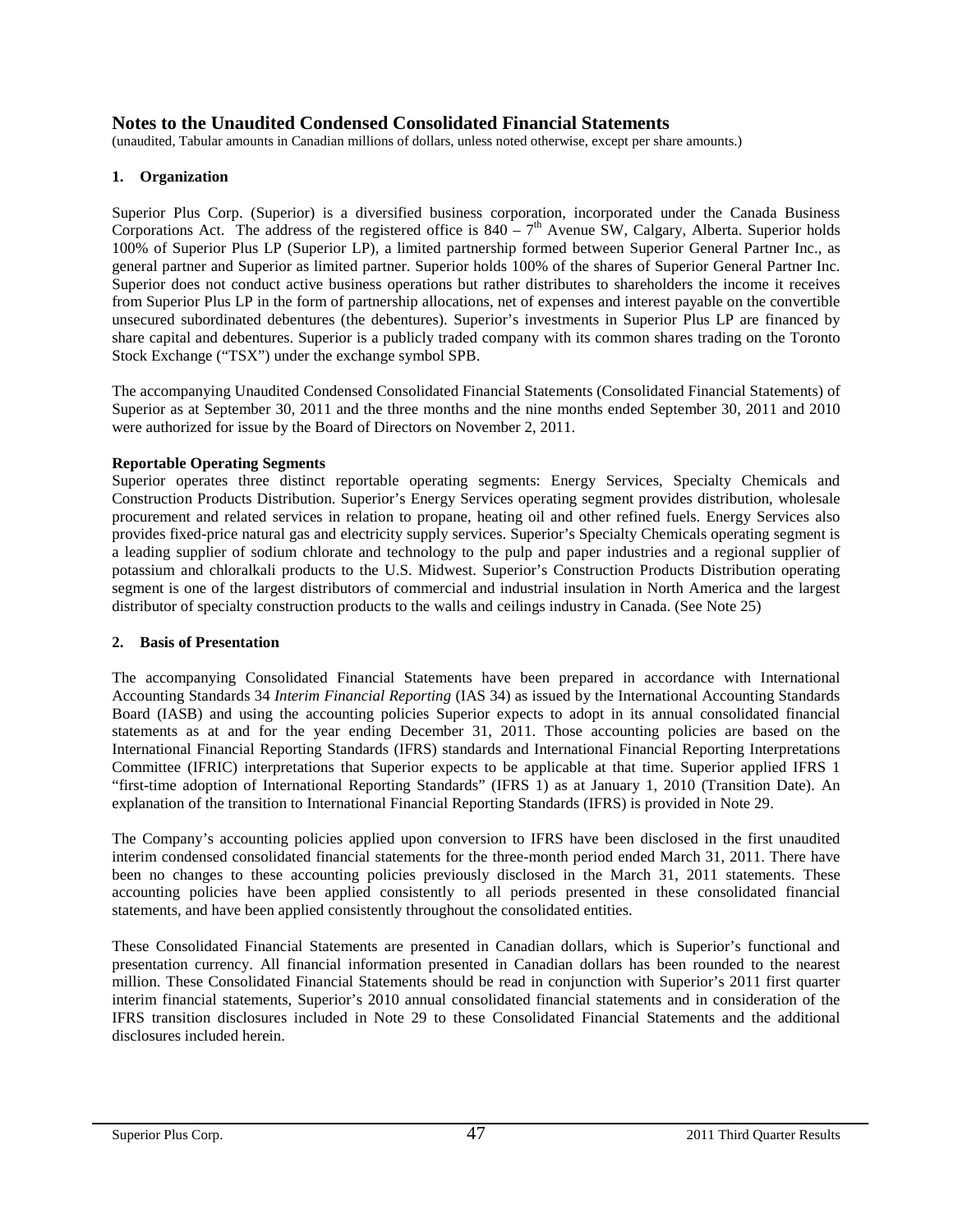The Consolidated Financial Statements have been prepared on the historical cost basis except for certain financial instruments that are measured at fair value as explained in the accounting policies below and incorporate the accounts of Superior and its wholly-owned subsidiaries. Subsidiaries are all entities over which Superior has the power to govern the financial and operating policies generally accompanying a shareholding of more than one half of the voting rights. The results of subsidiaries are included in Superior's income statement from date of acquisition, or in the case of disposals, up to the date of disposal. All transactions and balances between Superior and Superior's subsidiaries have been eliminated on consolidation. Superior's subsidiaries are all wholly owned directly or indirectly by Superior Plus Corp.

Superior's Consolidated Financial Statements were previously prepared in accordance with Canadian generally accepted accounting principles (GAAP). GAAP differs in some areas from IFRS and in preparing these Consolidated Financial Statements, management has amended certain accounting, measurements and consolidation methods previously applied in the GAAP financial statements to comply with IFRS. The comparative figures for 2010 were restated to reflect these adjustments. Note 29 contains reconciliations and descriptions of the effect of the transition from GAAP to IFRS on equity, earnings, and comprehensive income along with line-by-line reconciliations of the statement of net earnings (loss) and comprehensive income (loss) and balance sheets for the year ended December 31, 2010 as well as the interim periods relevant to the computation of theses Consolidated Financial Statements.

In preparation of these Consolidated Financial Statements in accordance with IAS 34 requires the use of certain critical accounting estimates. It also requires management to exercise judgment in applying Superior's accounting policies. The areas involving a higher degree of judgment or complexity are areas where assumptions and estimates are significant to these Consolidated Financial Statements are disclosed in note 2 (a).

## **Significant Accounting Policies**

## **(a) Significant Accounting Judgments, Estimates and Assumptions**

The preparation of Superior's Consolidated Financial Statements in accordance with IFRS requires management to make judgments, estimates and assumptions that affect the reported amounts of assets, liabilities, net earnings (loss) and related disclosures. The estimates and associated assumptions are based on historical experience and various other factors that are deemed to be reasonable under the circumstances, the results of which form the basis of making the judgments about carrying values of assets and liabilities that are not readily apparent from other sources. Actual results may differ from these estimates. The areas involving a higher degree of judgment or complexity, or areas where assumptions and estimates are significant to the financial statements are as follows:

### *Fair Value of Derivative and Non-Financial Derivative Instruments*

Where the fair value of derivatives and non-financial derivatives cannot be derived from active markets, they are determined using valuation techniques including the discounted cash flow model. This requires the use of assumptions concerning the amount and timing of estimated future cash flows and discount rates. Differences between actual values and assumed values will impact net earnings in the period when the determination of the difference is made.

### *Allowance for Doubtful Accounts*

Superior recognizes an allowance for doubtful accounts based on historical customer collection history, general economic indicators and other customer specific information, all of which require Superior to make certain assumptions. Where the actual collectability of accounts receivable differs from these estimates, such differences will have an impact on net income in the period such a determination is made.

## *Property, Plant and Equipment and Intangible Assets*

Capitalized assets, including property, plant and equipment and intangible assets are amortized over their respective estimated useful lives.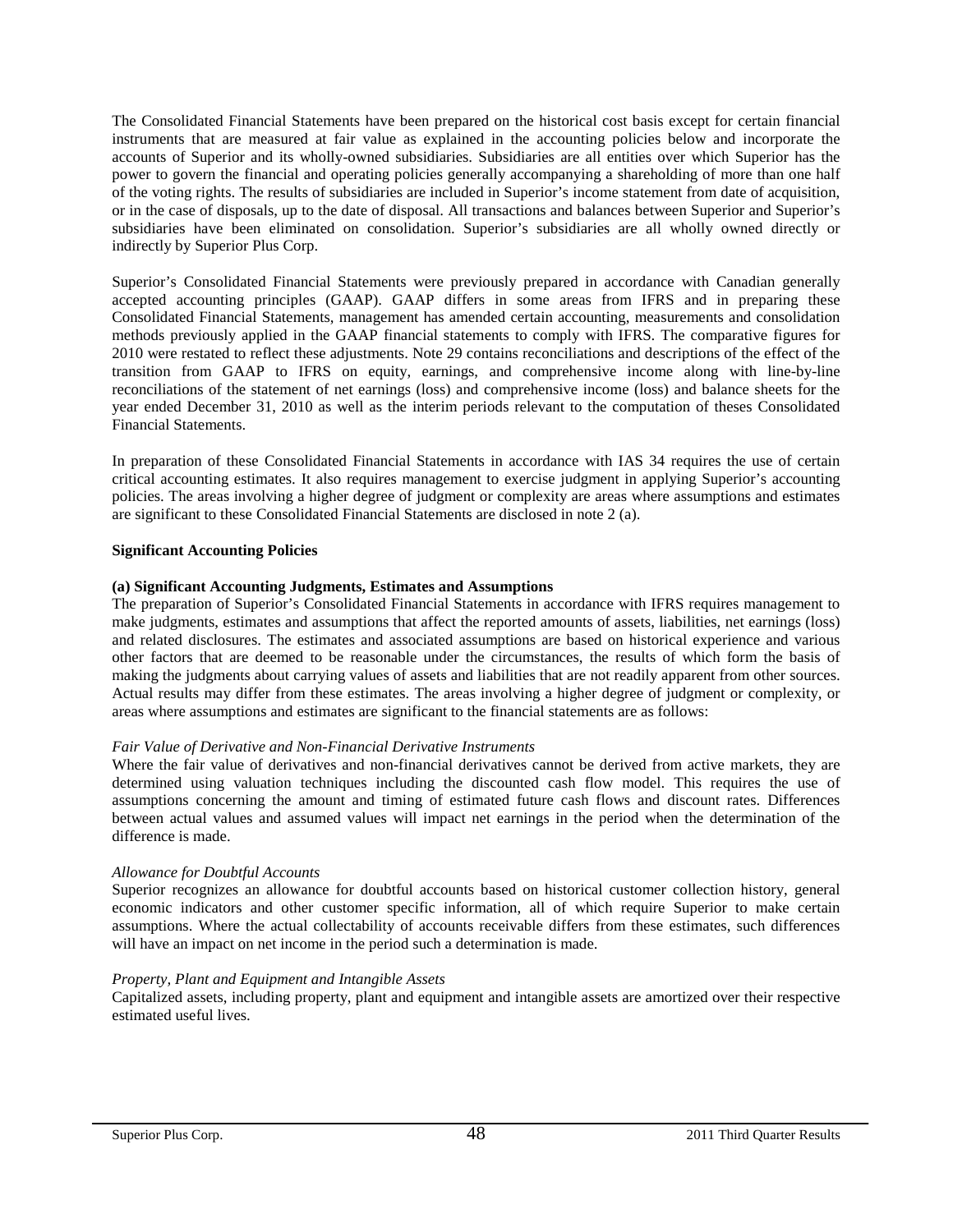### *Provisions*

Provisions have been estimated for decommissioning costs, restructuring and environmental expenditures. These provisions are estimates and the actual costs and timing of future cash flows are dependent on future events. Any differences between estimates and the actual future liability will be accounted for in the period when such determination is made.

### *Employee Future Benefits*

Superior has a number of defined benefits pension plans and other benefit plans. The cost of defined benefit pension plans and the present value of the pension obligation are determined using actuarial valuations. An actuarial valuation involves making various assumptions. These include the determination of the discount rate, future salary increases, mortality rates and future pension increases. Due to the complexity of the valuation, the underlying assumptions and its long term nature, a defined benefit obligation is highly sensitive to changes in these assumptions.

### *Income Tax Assets and Liabilities*

Superior recognizes expected tax assets and liabilities based on estimates of current and future taxable net earnings, which may require significant judgment regarding the ultimate tax determination of certain items. If taxable net earnings differ from the estimates it may have an impact on current and future income tax provisions in the period when the determination of the difference is made.

## *Decommissioning Liabilities*

The determination of decommissioning liabilities requires Superior to make estimates regarding the useful life of certain operating facilities, the timing and dollar value of future remediation activities, discount rates and the interpretation and changes to various environmental laws and regulations. Any differences between estimates and actual results will impact Superior's accrual for decommissioning liabilities and will result in an impact to net earnings.

## *Asset Impairments*

Financial and non-financial assets are subject to impairment reviews based on whether current or future events and circumstances suggest that their recoverable amount may be less than their carrying value. Recoverable amounts are based on a calculation of expected future cash flows which include management assumptions and estimates of future performance.

## **Critical Judgments in Applying Accounting Policies**

In the process of applying Superior's accounting policies, which are described above, management makes judgments that could significantly affect the amounts recognized in the consolidated financial statements. The most critical of these judgments are:

### *Impairment of Property, Plant and Equipment*

An evaluation of whether or not an asset is impaired involves consideration of whether indicators of impairment exist. Factors which could indicate that impairment exists include: significant underperformance relative to historical or projected operating results, significant changes in the manner in which an asset is used or in Superior's overall business strategy, or significant negative industry or economic trends. In some cases, these events are clear. However, in many cases, a clearly identifiable event indicating possible impairment does not occur. Instead, a series of individually insignificant events occur over a period of time leading to an indication that an asset may be impaired. Events can occur in these situations that may not be known until a date subsequent to their occurrence. Management continually monitors Superior's segments, the markets, and the business environment, and make judgments and assessments about conditions and events in order to conclude whether a possible impairment exists.

### *Income Taxes*

Preparation of the Consolidated Financial Statements involves determining an estimate of, or provision for, income taxes in each of the jurisdictions in which Superior operates. The process also involves making an estimate of taxes currently payable and taxes expected to be payable or recoverable in future periods, referred to as deferred income taxes. Deferred income taxes result from the effects of temporary differences due to items that are treated differently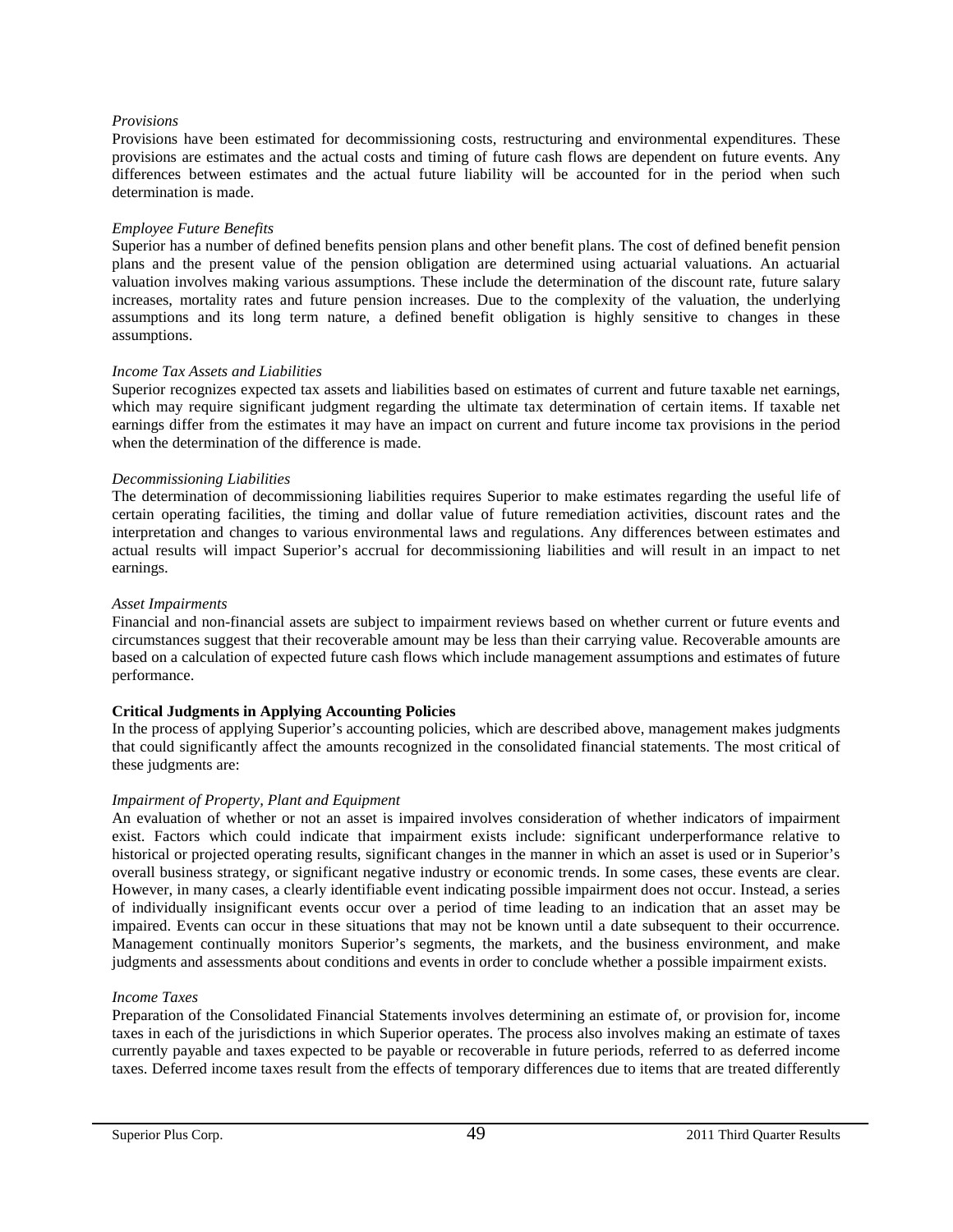for tax and accounting purposes. The tax effects of these differences are reflected in the Balance Sheet as deferred income tax assets and liabilities. An assessment must also be made to determine the likelihood that Superior's future taxable income will be sufficient to permit the recovery of deferred income tax assets. To the extent that such recovery is not probable, recognized deferred income tax assets must be reduced. Judgment is required in determining the provision for income taxes and recognition of deferred income tax assets and liabilities. Management must also exercise judgment in its assessment of continually changing tax interpretations, regulations and legislation, to ensure deferred income tax assets and liabilities are complete and fairly presented. The effects of differing assessments and applications could be material.

### *Financial Instruments*

The fair value of financial instruments are determined and classified within three categories, which are outlined below and discussed in more detail in Note 17.

## **Level I**

Fair values in Level I are determined using inputs that are unadjusted quoted prices in active markets for identical assets or liabilities that Superior has the ability to access.

## **Level II**

Fair values in Level II are determined, directly or indirectly, using inputs that are observable for the asset or liability.

## **Level III**

Fair values in Level III are determined using inputs for the asset or liability that are not readily observable.

The fair value measurement of a financial instrument is included in only one of the three levels, the determination of which is based upon the lowest level input that is significant to the derivation of the fair value. Classification of financial instruments requires management to use judgment in respect of both the determination of fair value and the lowest level input of significance.

### **(b) Recent Accounting Pronouncements**

Certain new standards, interpretations, amendments and improvements to existing standards were issued by the IASB or International Financial Reporting Interpretations Committee ("IFRIC") that are mandatory for accounting periods beginning January 1, 2011 or later periods. The standards impacted that are applicable to Superior are as follows:

### IFRS 7 - *Financial Instruments: Disclosure, amendments regarding disclosures – Transfer of Financial Assets;*

In October 2010, IASB amended IFRS 7 – Financial Instruments: Disclosures to require quantitative and qualitative disclosures for transfers of financial assets where the transferred assets are not derecognized in their entirety or the transferor retains continuing managerial involvement. The amendment also requires disclosure of supplementary information if a substantial portion of the total amount of the transfer activity occurs in the closing days of a reporting period. The amendments to IFRS 7 must be applied for annual periods beginning on or after July 1, 2011, with early adoption permitted. Superior is assessing the effect of IFRS 7 on its disclosures, however changes, if any, are not expected to be material.

### IFRS 9 - *Financial Instruments: Classification and Measurement;*

IFRS 9, Financial Instruments, was issued in November 2009 and is intended to replace IAS 39*, Financial Instruments: Recognition and Measurement*. IFRS 9 uses a single approach to determine whether a financial asset is measured at amortized cost or fair value, replacing the multiple rules in IAS 39. The approach in IFRS 9 is based on how an entity manages its financial instruments in the context of its business model and the contractual cash flow characteristics of the financial assets. The new standard also requires a single impairment method to be used, replacing the multiple impairment methods in IAS 39. Requirements for financial liabilities were added in October 2010 and they largely carried forward existing requirements in IAS 39, *Financial Instruments – Recognition and Measurement*, except that fair value changes due to credit risk for liabilities designated at fair value through profit and loss would generally be recorded in other comprehensive income. This standard is required to be applied for accounting periods beginning on or after January 1, 2013, with earlier adoption permitted. Superior is assessing the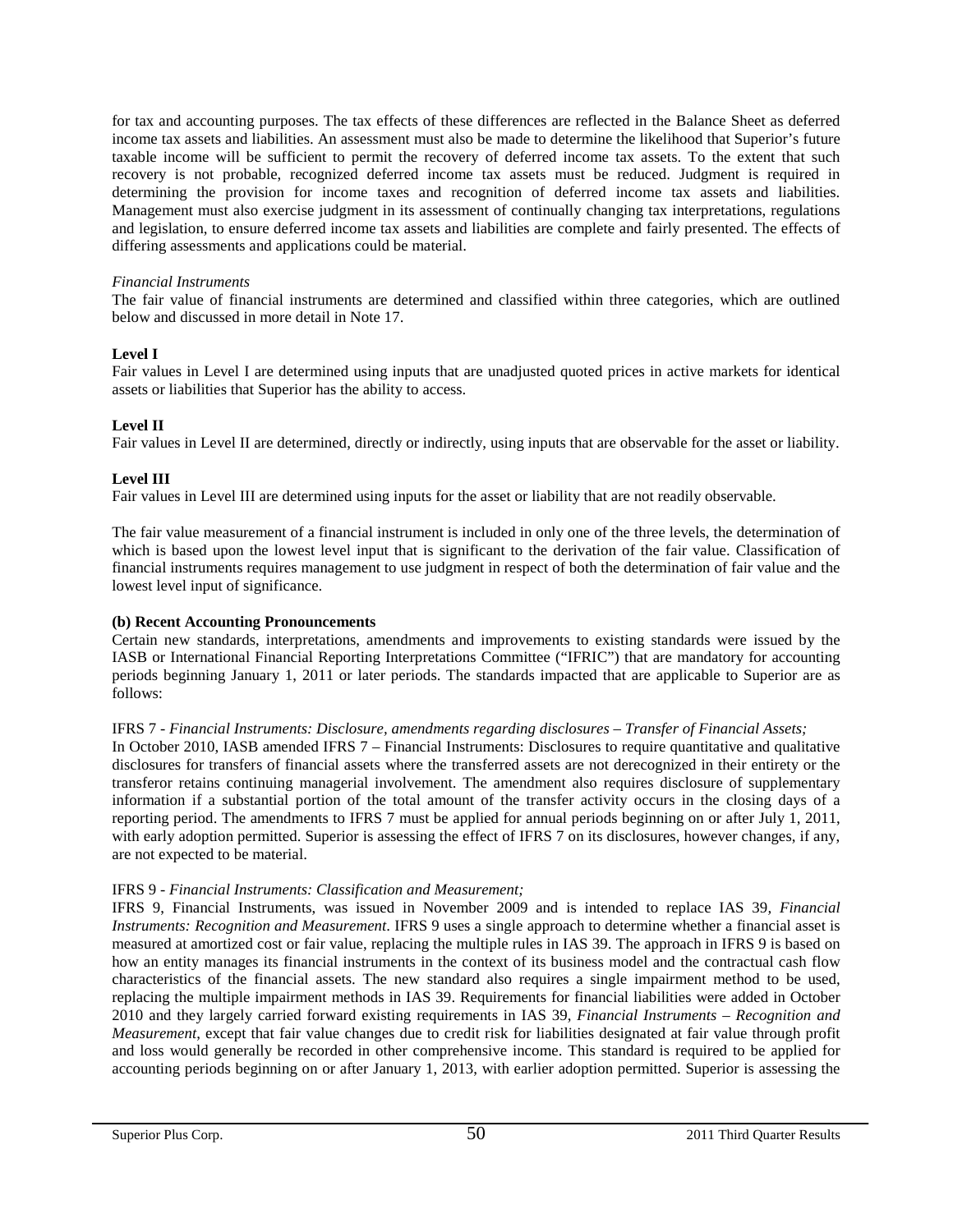effect of IFRS 9 on its financial results and financial position, however changes, if any, are not expected to be material.

## IFRS 10 - *Consolidated Financial Statements;*

IFRS 10*, Consolidated Financial Statements*, establishes principles for the presentation and preparation of consolidated financial statements when an entity controls one or more other entities. IFRS 10 requires an entity to consolidate an investee when it is exposed, or has rights, to variable returns from its involvement with the investee and has the ability to affect those returns through its power over the investee. Under existing IFRS, consolidation is required when an entity has the power to govern the financial and operating policies of an entity so as to obtain benefits from its activities. The revised standard is effective for Superior on January 1, 2013, with earlier adoption permitted. Superior is assessing the effect of the changes to IFRS 10 on its financial results and financial position.

## IFRS 11 – *Joint Arrangements;*

IFRS 11, *Joint Arrangements*, requires a venture to classify its interest in a joint arrangement as a joint venture or joint operation. Joint ventures will be accounted for using the equity method of accounting, whereas joint operations will require the venture to recognize its share of the assets, liabilities, revenue and expenses. This standard is required to be applied for accounting periods beginning on or after January 1, 2013, with earlier adoption permitted. Superior is assessing the effect of the changes to IFRS 11 on its financial results and financial position.

## IFRS 12 – *Disclosure of Interests in Other Entities;*

IFRS 12, *Disclosure of Interests in Other Entities*, establishes disclosure requirements for interests in other entities, such as joint arrangements, associates, special purpose vehicles and off balance sheet vehicles. The standard carries forward existing disclosures and also introduces significant additional disclosure requirements that address the nature of, and risks associated with, an entity's interests in other entities. This standard is effective for Superior on January 1, 2013, with early adoption permitted. Superior has not assessed the impact the adoption of this revised standard will have, nor has it determined if it will early adopt the standard.

## IFRS 13 *– Fair Value Measurements;*

IFRS 13*, Fair Value Measurements*, defines fair value, sets out a single IFRS framework for measuring fair value and requires disclosures about fair value measurements. IFRS 13 applies to IFRSs that require or permit fair value measurements or disclosures about fair value measurements (and measurements, such as fair value less costs to sell, based on fair value or disclosures about those measurements), except in specified circumstances. IFRS 13 is to be applied for annual periods beginning on or after January 1, 2013. Earlier application is permitted. Superior is assessing the effect of the changes to IFRS 13 on its financial results and financial position.

## IAS 12 – *Income Taxes, amendments regarding Deferred Tax: Recovery of Underlying Assets;*

IAS 12, *Income taxes,* was amended in December 2010 to remove subjectivity in determining on which basis an entity measures the deferred tax relating to an asset. The amendment introduces a presumption that an entity will assess whether the carrying amount of an asset will be recovered through the sale of the asset. The amendment to IAS 12 is effective for reporting periods beginning on or after January 1, 2012. Superior is assessing the effect of the changes to IAS 12 on its financial results and financial position.

## IAS 19 – *Employee Benefit, amendments;*

IAS 19 amendments were issued in June 2011 that will change the accounting for defined benefit plans and termination benefits. This standard requires that the changes in defined benefit obligations are recognized as they occur, eliminating the corridor approach and accelerating the recognition of past service costs. The changes in defined benefit obligation and plan assets are to be disaggregated into three components: service costs, net interest on the net defined benefit liabilities (assets) and re-measurements of the net defined benefit liabilities (assets). This standard is required to be applied for accounting periods beginning on or after January 1, 2013, with early adoption permitted.

## IAS 1 - *Amendments to IAS 1, Presentation of Financial Statements: Other Comprehensive Income;*

On June 16, 2011, the IASB issued amendments to IAS 1, *Presentation of Financial Statements*, which require entities preparing financial statements in accordance with IFRSs to group together items within other comprehensive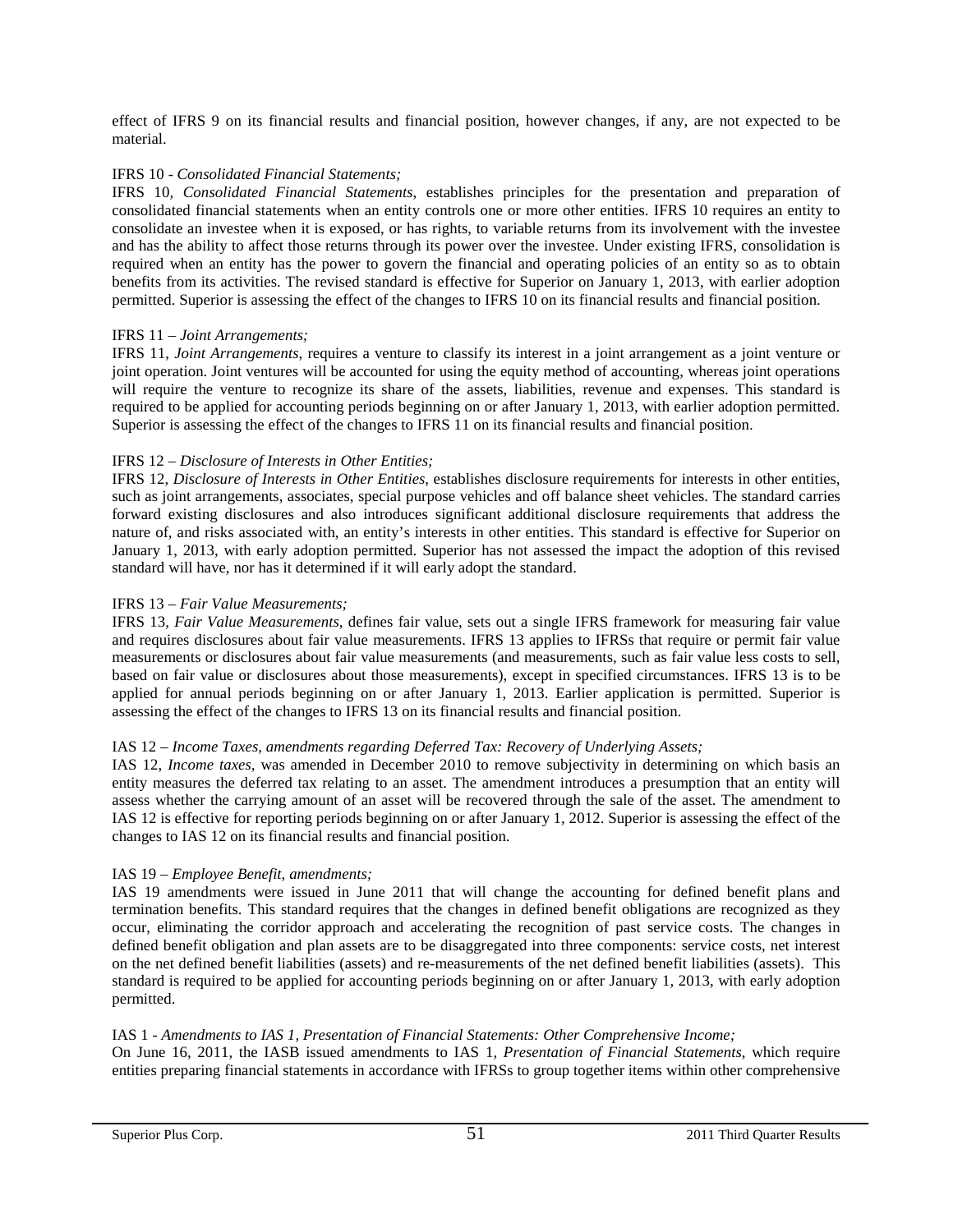income (OCI) that may be reclassified to the net earnings or loss section of the income statement and to separately group together items that will not be reclassified to the profit or loss section of the income statement. The amendments also reaffirm existing requirements that net earnings or loss and OCI should be presented as either a single statement or two consecutive statements. The amendments are effective for financial years commencing on or after July 1, 2012.

Superior does not anticipate that any of these changes will have a material impact on its results of operations or financial position.

## **3. Seasonality of Operations**

### **Energy Services**

Energy Services sales typically peak in the first quarter when approximately one-third of annual propane and other refined fuels sales volumes and gross profits are generated due to the demand from heating end-use customers. They then decline through the second and third quarters rising seasonally again in the fourth quarter with heating demand. Similarly, net working capital levels are typically at seasonally high levels during the first and fourth quarter, and normally decline to seasonally low levels in the second and third quarters. Net working capital levels are also significantly influenced by wholesale propane prices and other refined fuels.

## **Construction Products Distribution**

Construction Products Distribution sales typically peak during the second and third quarters with the seasonal increase in building and remodeling activities. They then decline through the first and fourth quarters. Similarly, net working capital levels are typically at seasonally high levels during the second and third quarters, and normally decline to seasonally low levels in the first and fourth quarters.

## **4. Acquisitions**

On September 8, 2011, Superior completed the acquisition of certain assets (Elkhorn) which constitutes propane distribution business for an aggregate purchase price of \$6.5 million including adjustments for working capital. The primary purpose of the acquisition is to expand the Energy Services business in Pennsylvania and benefit from synergies. The below noted fair values have been prepared on a preliminary basis pending finalization of net working capital adjustments.

| <b>Elkhorn</b>                          | Fair Value Recognized on Acquisition |
|-----------------------------------------|--------------------------------------|
| Intangible assets                       | 4.1                                  |
| Property, plant and equipment           | 2.3                                  |
|                                         | 6.4                                  |
| Trade and other payables                | (0.1)                                |
|                                         | (0.1)                                |
| Net identifiable assets and liabilities | 6.3                                  |
| Goodwill arising on acquisition         | 0.2                                  |
| <b>Total consideration</b>              | 6.5                                  |
|                                         |                                      |

| The components of the purchase consideration are as follows: |               |
|--------------------------------------------------------------|---------------|
| Cash (paid on September 8, 2011)                             | 6.0           |
| Deferred consideration                                       | $0.5^{\circ}$ |
| <b>Total purchase consideration</b>                          | 6.5           |

Subsequent to the acquisition date of September 8, 2011, revenues and net earnings contributed by Elkhorn were not significant. Superior cannot reasonably determine the revenue and net earnings amount attributable to Elkhorn had the acquisition closed on January 1, 2011 due to limited access to the related financial information.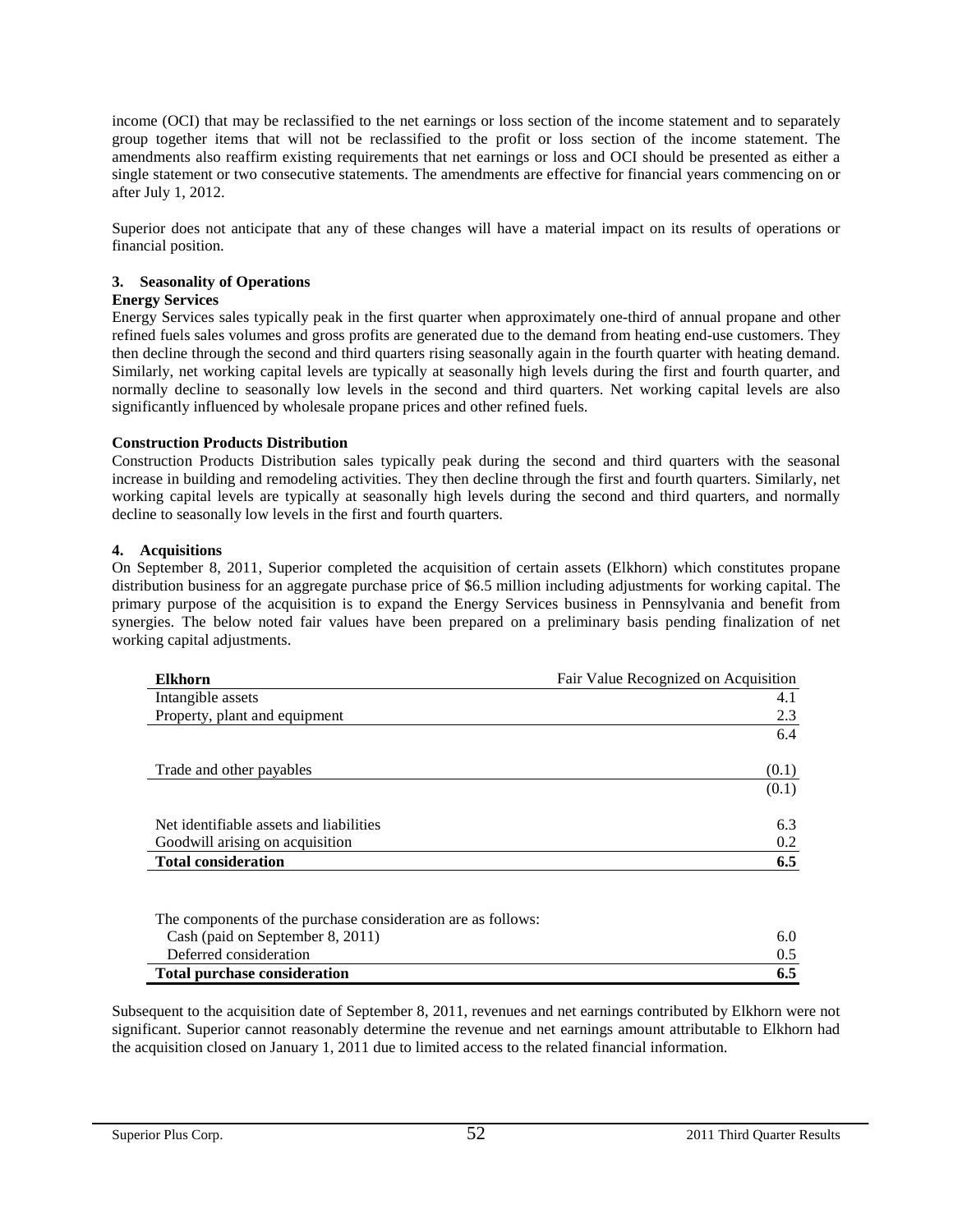On August 4, 2011, Superior completed the acquisition of certain assets which constitutes a refined fuel and propane distribution business (Brennan) for an aggregate purchase price of \$3.7 million including adjustments for working capital. Superior elected to not disclose a purchase price equation for the acquisition as it was considered immaterial. Superior cannot reasonably determine the net earnings amount attributable to Brennan had the acquisition closed on January 1, 2011 or from the date of acquisition as operations were integrated into Superior's existing operations.

On April 29, 2011, Superior completed the acquisition of certain assets which constitutes a refined fuel and propane distribution business located in New Hartford, Connecticut (Country Comfort) for an aggregate purchase price of \$0.4 million including adjustments for working capital. Superior elected to not disclose a purchase price equation for the acquisition as it was considered immaterial. Superior cannot reasonably determine the net earnings amount attributable to Country Comfort had the acquisition closed on January 1, 2011 or from the date of acquisition as operations were integrated into Superior's existing operations.

On March 9, 2011, Superior completed the acquisition of certain assets (Propane Acquisition) which constitutes propane distribution business for an aggregate purchase price of \$5.3 million including adjustments for working capital. The primary purposes of the acquisition are to expand Energy Services business in Ontario and benefit from synergies. The below noted fair values have been prepared on a provisional basis pending finalization of net working capital adjustments.

| <b>Propane Acquisition</b>                 | Fair Value Recognized on Acquisition |
|--------------------------------------------|--------------------------------------|
| Trade and other receivables <sup>(1)</sup> | 1.3                                  |
| Inventories                                | 0.2                                  |
| Property, plant and equipment              | 1.1                                  |
|                                            | 2.6                                  |
| Trade and other payables                   | (0.4)                                |
|                                            | (0.4)                                |
| Net identifiable assets and liabilities    | 2.2                                  |
| Goodwill arising on acquisition            | 3.1                                  |
| <b>Total consideration</b>                 | 5.3                                  |

| The components of the purchase consideration are as follows: |     |
|--------------------------------------------------------------|-----|
| Cash (paid on March 9, 2011)                                 |     |
| Deferred consideration                                       |     |
| <b>Total purchase consideration</b>                          | 5.3 |
|                                                              |     |

 $<sup>(1)</sup>$  The gross amount of trade receivables is \$1.4 million, of which \$0.1 is expected to be uncollectible.</sup>

Superior cannot reasonably determine the revenue and net earnings contributed since the acquisition or the amounts attributable to the Propane Acquisition had the acquisition closed on January 1, 2011 as operations were integrated into Superior's existing operations.

On January 15, 2011, Superior completed the acquisition of certain assets which constitutes a refined fuel and propane distribution business (Butler) for an aggregate purchase price of \$0.5 million including adjustments for working capital. Superior elected to not disclose a purchase price equation for the acquisition as it was considered immaterial. Superior cannot reasonably determine the net earnings amount attributable to Butler had the acquisition closed on January 1, 2011 or from the date of acquisition as operations were integrated into Superior's existing operations.

On October 25, 2010, Superior completed the acquisition of certain assets which constitutes a US retail heating oil and propane distribution business (KW Acquisition) for an aggregate purchase price of \$4.9 million including adjustments for working capital. The assets provide a broad range of services, including heating, ventilation and air conditioning repair and other related services.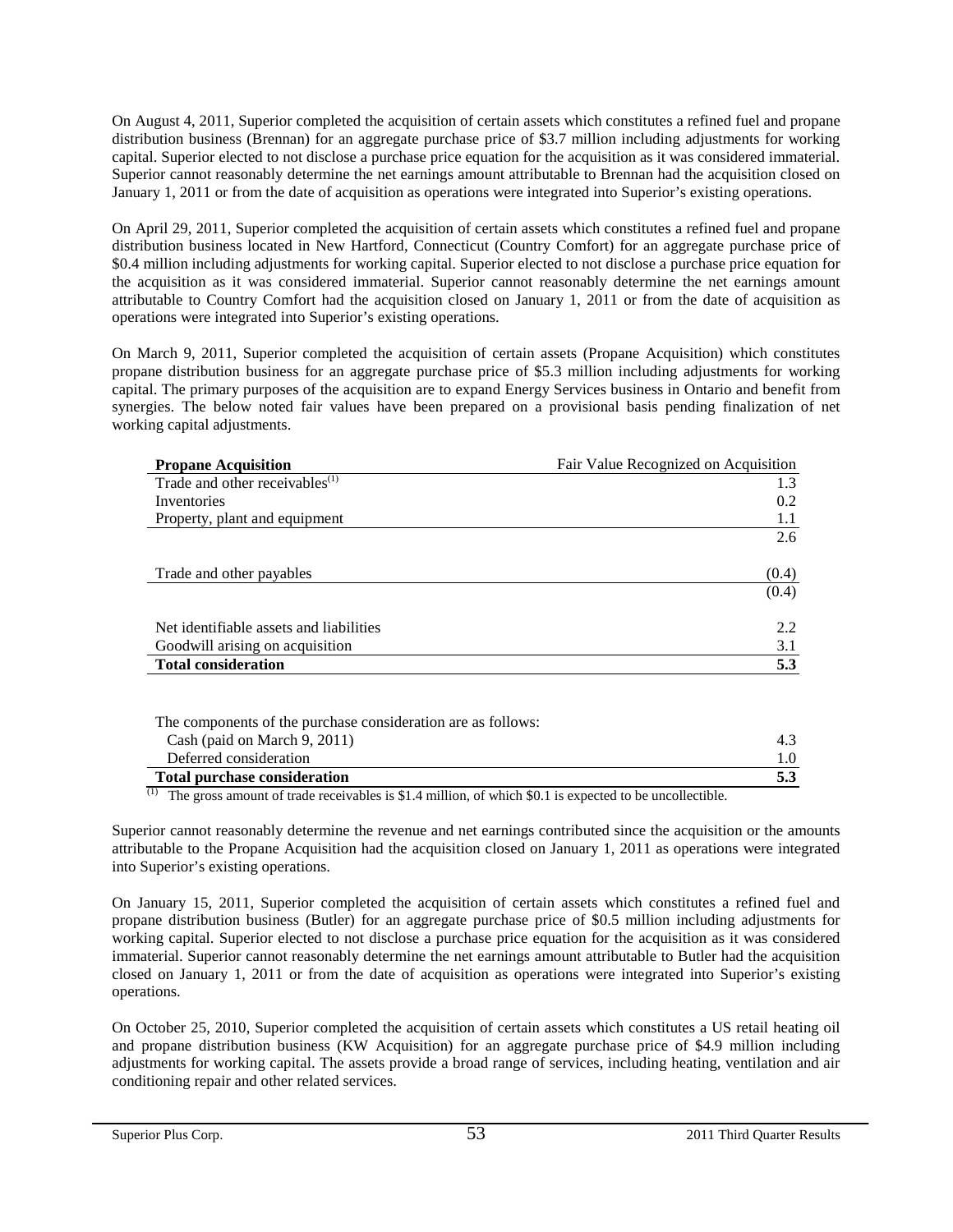| <b>KW</b> Acquisition                                        | Fair Value Recognized on Acquisition |
|--------------------------------------------------------------|--------------------------------------|
| Inventories                                                  | 0.2                                  |
| Property, plant and equipment                                | 3.3                                  |
| Intangible assets                                            | 2.1                                  |
|                                                              | 5.6                                  |
| Trade and other payables                                     | (0.7)                                |
| Net identifiable assets and liabilities                      | 4.9                                  |
| Goodwill arising on acquisition                              |                                      |
| <b>Total consideration</b>                                   | 4.9                                  |
| The components of the purchase consideration are as follows: |                                      |
| Cash (paid on October 25 and November 4, 2010)               | 4.4                                  |
| Deferred consideration                                       | 0.5                                  |
| <b>Total purchase consideration</b>                          | 4.9                                  |

Superior cannot reasonably determine the net earnings amount attributable to the KW Acquisition had the acquisition closed on January 1, 2011 or from the date of acquisition as operations were integrated into Superior's existing operations.

On June 28, 2010, Superior completed the acquisition of certain assets of a Western Canadian commercial and industrial insulation distributor (Burnaby) for an aggregate purchase price of \$17.7 million, inclusive of \$0.1 million in transaction costs which have been expensed through other expenses in the consolidated statement of comprehensive income. The assets acquired consist of three operating branches in Alberta and British Columbia and allows Construction Products Distribution to expand its commercial and industrial distribution business in Canada.

| <b>Burnaby</b>                                                                                                                                                                                                                                                                                                         | Fair Value Recognized on Acquisition |
|------------------------------------------------------------------------------------------------------------------------------------------------------------------------------------------------------------------------------------------------------------------------------------------------------------------------|--------------------------------------|
| Trade and other receivables <sup>(1)</sup>                                                                                                                                                                                                                                                                             | 8.4                                  |
| Inventories                                                                                                                                                                                                                                                                                                            | 2.9                                  |
| Property, plant and equipment                                                                                                                                                                                                                                                                                          | 0.5                                  |
| Intangible assets $^{(2)}$                                                                                                                                                                                                                                                                                             | 2.1                                  |
|                                                                                                                                                                                                                                                                                                                        | 13.9                                 |
| Trade and other payables                                                                                                                                                                                                                                                                                               | (3.0)                                |
| Net identifiable assets and liabilities                                                                                                                                                                                                                                                                                | 10.9                                 |
| Goodwill arising on acquisition                                                                                                                                                                                                                                                                                        | 6.8                                  |
| <b>Total consideration</b>                                                                                                                                                                                                                                                                                             | 17.7                                 |
| $\frac{1}{2}$ and $\frac{1}{2}$ $\frac{1}{2}$ $\frac{1}{2}$ $\frac{1}{2}$ $\frac{1}{2}$ $\frac{1}{2}$ $\frac{1}{2}$ $\frac{1}{2}$ $\frac{1}{2}$ $\frac{1}{2}$ $\frac{1}{2}$ $\frac{1}{2}$ $\frac{1}{2}$ $\frac{1}{2}$ $\frac{1}{2}$ $\frac{1}{2}$ $\frac{1}{2}$ $\frac{1}{2}$ $\frac{1}{2}$ $\frac{1}{2}$ $\frac{1}{2$ |                                      |

The gross amount of trade receivables is \$8.6 million, of which \$0.2 million is expected to be uncollectible.

<sup>(2)</sup> Superior has reclassified \$2.1 million to separable identifiable intangible assets from goodwill as part of the finalization of the Burnaby purchase allocation.

The components of the purchase consideration are as follows: Cash (paid on June 28, 2010) 2.0 Common shares 15.7 **Total purchase consideration** 17.7

Superior completed the acquisition of Burnaby in order expand its commercial and industrial insulation business in Canada.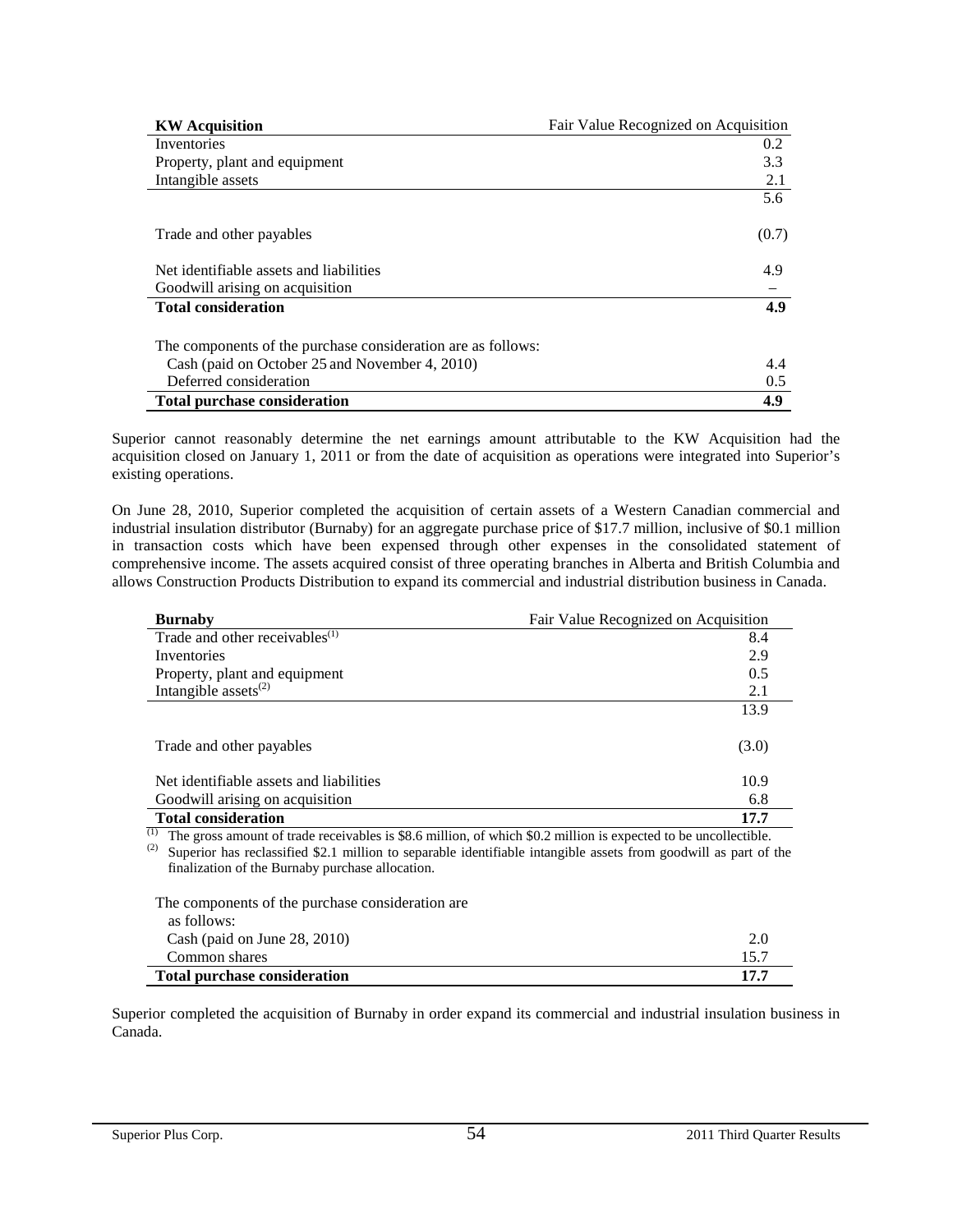Revenue and net earnings for the nine months ended September 30, 2010 would have been \$29.7 million and \$4.5 million, respectively, if the Burnaby acquisition had occurred on January 1, 2010. Superior cannot reasonably determine the amount of revenue and net earnings contributed to Construction Products Distribution since the closing date as the operations were integrated into Superior's operations.

On January 20, 2010, Superior acquired 100% of the shares of Griffith Holdings Inc. (Griffith) for consideration of \$142.6 million, net of \$2.5 million in cash assumed. Additionally, \$1.6 million in transaction costs were incurred during the course of this acquisition, which has been expensed through other expenses in the consolidated statement of comprehensive income. The fair value of the identifiable assets and liabilities of Griffith as at the date of acquisition were:

|                                                              | Fair Value Recognized on |
|--------------------------------------------------------------|--------------------------|
| <b>Griffith Acquisition</b>                                  | Acquisition              |
| Trade and other receivables $^{(1)}$                         | 41.1                     |
| Inventories                                                  | 23.2                     |
| Unrealized gains on derivative financial instruments         | 1.2                      |
| Property, plant and equipment                                | 83.2                     |
| Intangible assets                                            | 54.4                     |
|                                                              | 203.1                    |
|                                                              |                          |
| Trade and other payables                                     | (32.8)                   |
| <b>Provisions</b>                                            | (3.6)                    |
| Assumed deferred consideration obligations                   | (0.6)                    |
| Deferred tax liability                                       | (41.7)                   |
|                                                              | (78.7)                   |
| Net identifiable assets and liabilities                      | 124.4                    |
|                                                              |                          |
| Goodwill arising on acquisition <sup><math>(2)</math></sup>  | 18.2                     |
| <b>Total consideration</b>                                   | 142.6                    |
|                                                              |                          |
| The components of the purchase consideration are as follows: |                          |

(1) The gross amount of trade receivables is \$34.7 million, of which \$0.9 million is expected to be uncollectible. **Total purchase consideration 142.6**

Cash paid 142.6

(2) The amount of goodwill that is expected to be deductible for tax purposes is approximately \$7.0 million.

Superior completed the acquisition of Griffith in order expand its refined fuels distribution business into the north eastern U.S. The Company's business is complementary to Superior's other operations in New York state.

Revenue and net earnings for the nine months ended September 30, 2010 for Energy Services would have included \$508.4 million and \$1.1 million, respectively, if the Griffith acquisition had occurred on January 1, 2010. Subsequent to the acquisition date of January 20, 2010, Griffith contributed to Energy Services revenue and net earnings were \$460.7 million and \$0.1 million, respectively for the nine months ended September 30, 2010.

### **5. Trade and Other Receivables**

A summary of trade and other receivables are as follows:

|       | September 30, | December 31, | January 1, |
|-------|---------------|--------------|------------|
| Notes | 2011          | 2010         | 2010       |
| 17    | 382.0         | 499.7        | 330.3      |
|       | 35.5          | 50.7         | 64.0       |
|       | 0.7           | 0.6          |            |
|       | 418.2         | 551.0        | 394.3      |
|       |               |              |            |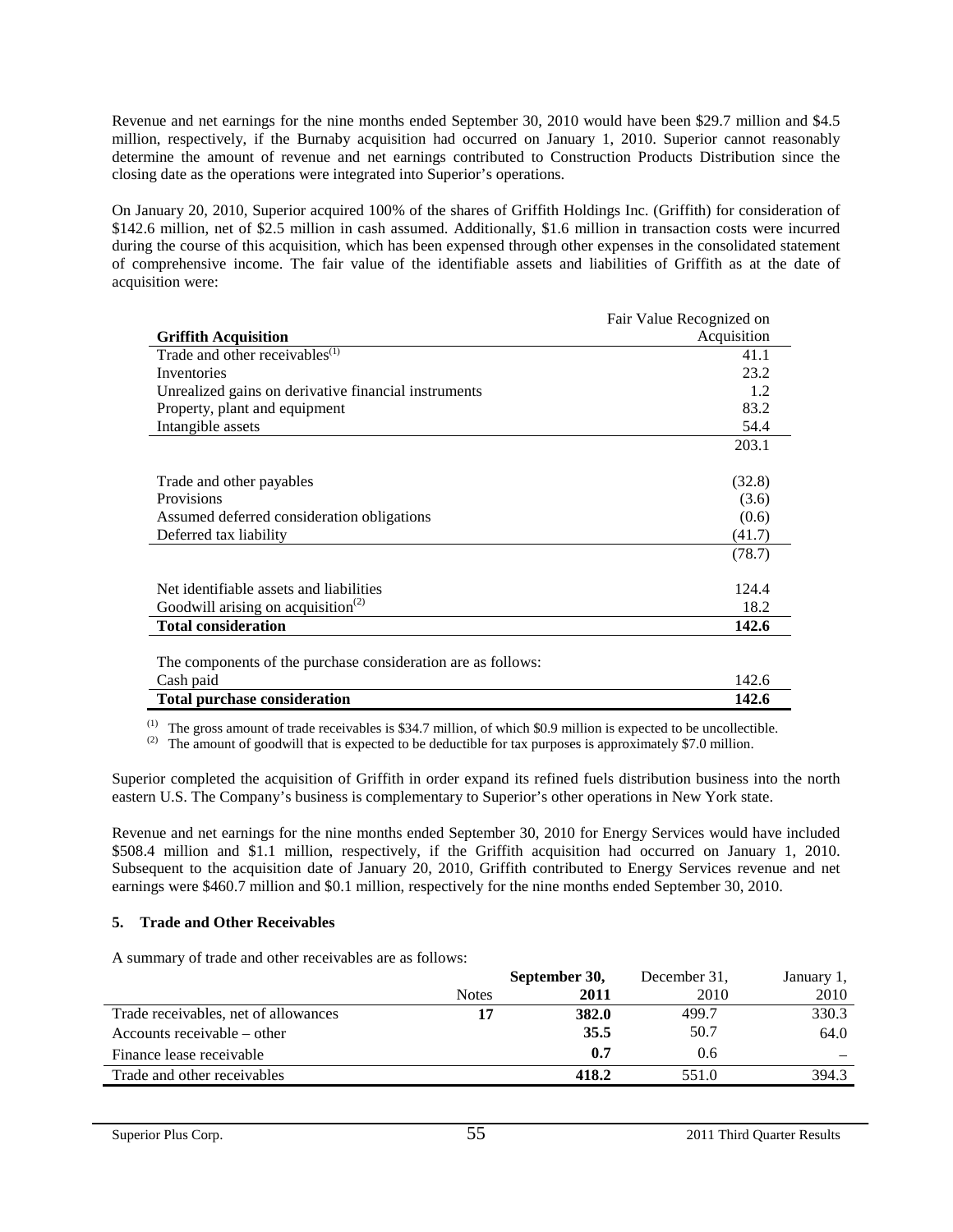### **6. Inventories**

For the three and nine months ended September 30, 2011 inventories of \$584.30 million (2010 - \$508.8 million) and \$2,026.7 million (2010 - \$1,659.9 million) were expensed through cost of products sold. No write-downs of inventory or reversals of write-downs were recorded during the three months ended September 30, 2011 and 2010.

## **7. Property, Plant and Equipment**

|                                                                                                              | Land | <b>Buildings</b> | <b>Specialty</b><br><b>Chemicals</b><br>Plant &<br>Equipment | <b>Energy</b><br><b>Services</b><br><b>Retailing</b><br>Equipment | <b>Construction</b><br><b>Products</b><br><b>Distribution Improve-</b><br>Equipment | Leasehold<br>-ments | Total          |
|--------------------------------------------------------------------------------------------------------------|------|------------------|--------------------------------------------------------------|-------------------------------------------------------------------|-------------------------------------------------------------------------------------|---------------------|----------------|
| Cost                                                                                                         |      |                  |                                                              |                                                                   |                                                                                     |                     |                |
| Balance at January 1, 2010                                                                                   | 22.2 | 129.0            | 719.1                                                        | 481.4                                                             | 45.9                                                                                | 2.6                 | 1,400.2        |
| Balance at December 31, 2010                                                                                 | 37.1 | 140.3            | 713.8                                                        | 568.4                                                             | 38.6                                                                                | 8.8                 | 1,507.0        |
| <b>Balance at September 30, 2011</b>                                                                         | 30.0 | 144.3            | 734.9                                                        | 585.6                                                             | 39.7                                                                                | 9.0                 | 1,543.5        |
| <b>Accumulated Depreciation and Impairment</b><br>Balance at January 1, 2010<br>Balance at December 31, 2010 |      | 28.4<br>32.8     | 230.8<br>269.1                                               | 240.0<br>269.3                                                    | 19.1<br>19.0                                                                        | 1.9<br>6.6          | 520.2<br>596.8 |
| <b>Balance at September 30, 2011</b>                                                                         |      | 37.0             | 302.7                                                        | 282.3                                                             | 21.7                                                                                | 7.2                 | 650.9          |
| <b>Carrying Value</b>                                                                                        |      |                  |                                                              |                                                                   |                                                                                     |                     |                |
| As at January 1, 2010                                                                                        | 22.2 | 100.6            | 488.3                                                        | 241.4                                                             | 26.8                                                                                | 0.7                 | 880.0          |
| As at December 31, 2010                                                                                      | 37.1 | 107.5            | 444.7                                                        | 299.1                                                             | 19.6                                                                                | 2.2                 | 910.2          |
| As at September 30, 2011                                                                                     | 30.2 | 107.3            | 432.2                                                        | 303.3                                                             | 18.0                                                                                | 1.8                 | 892.6          |
|                                                                                                              |      |                  |                                                              |                                                                   |                                                                                     |                     |                |

Depreciation per cost category:

|                                                | For the three months ended |      | For the nine months ended |      |  |
|------------------------------------------------|----------------------------|------|---------------------------|------|--|
|                                                | September 30,              |      | September 30,             |      |  |
|                                                | 2011                       | 2010 | 2011                      | 2010 |  |
| Cost of sales                                  | 11.2                       | 12.5 | 33.5                      | 36.8 |  |
| Selling, distribution and administrative costs | 9.6                        | 14.2 | 34.1                      | 38.6 |  |
| Total                                          | 20.7                       | 26.7 | 67.6                      | 75.4 |  |

The carrying value of Superior's property, plant, and equipment includes \$75.6 million as at September 30, 2011 (December 31, 2010 - \$73.7 million and January 1, 2010 - \$59.5 million) of leased assets.

During the third quarter of 2011, a fire occurred at U.S. Refined Fuel's Mumford, New York fuel distribution location damaged and flooding occurred at Mountoursville, Pennsylvania distribution location causing damage to both facilities. Superior recognized an impairment charge of \$3.4 million associated with the damage. Currently, it is not possible to estimate the expected amount of recovery that Superior will receive under its business interruption insurance policies and therefore as at September 30, 2011, no receivable for insurance recovery has been recorded. Insurance recoveries are recorded when the amount of the recovery has been agreed with the insurer or when payments are received.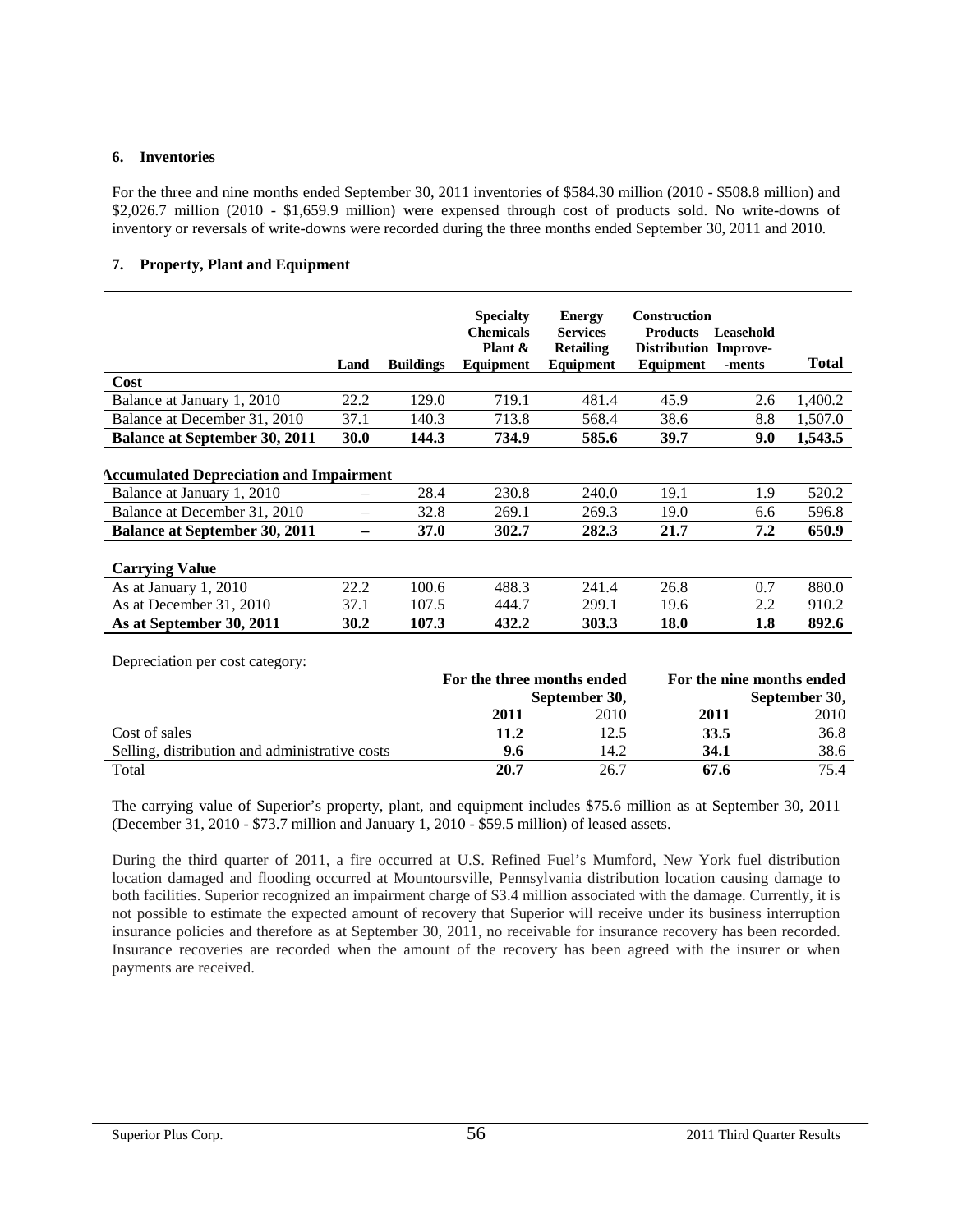## **8. Intangible Assets and Investment Property**

|                                                | <b>Customer</b><br><b>Contract</b><br><b>Related</b><br><b>Costs</b> | <b>Energy</b><br><b>Services</b><br><b>Trademarks</b><br>& Non-<br>Compete<br><b>Agreements</b> | <b>Construction</b><br><b>Products</b><br><b>Distribution</b><br>Intangible<br><b>Assets</b> | <b>Specialty</b><br><b>Chemicals</b><br><b>Royalty</b><br><b>Assets and</b><br><b>Patents</b> | <b>Investment</b><br><b>Property</b> | <b>Total</b> |
|------------------------------------------------|----------------------------------------------------------------------|-------------------------------------------------------------------------------------------------|----------------------------------------------------------------------------------------------|-----------------------------------------------------------------------------------------------|--------------------------------------|--------------|
| Cost                                           |                                                                      |                                                                                                 |                                                                                              |                                                                                               |                                      |              |
| Balance at January 1, 2010                     | 36.5                                                                 | 108.8                                                                                           | 46.1                                                                                         | 65.4                                                                                          | 1.0                                  | 257.8        |
| Balance at December 31, 2010                   | 38.2                                                                 | 163.3                                                                                           | 21.0                                                                                         | 65.4                                                                                          | 1.0                                  | 288.9        |
| <b>Balance at September 30, 2011</b>           | 39.6                                                                 | 162.0                                                                                           | 22.1                                                                                         | 65.4                                                                                          | 2.1                                  | 291.2        |
| <b>Accumulated Amortization and Impairment</b> |                                                                      |                                                                                                 |                                                                                              |                                                                                               |                                      |              |
| Balance at January 1, 2010                     | 21.8                                                                 | 2.0                                                                                             | 2.4                                                                                          | 46.0                                                                                          |                                      | 72.2         |
| Balance at December 31, 2010                   | 27.0                                                                 | 23.7                                                                                            | 3.4                                                                                          | 52.6                                                                                          | $\overline{\phantom{0}}$             | 106.7        |
| <b>Balance at September 30, 2011</b>           | 30.3                                                                 | 39.4                                                                                            | 13.0                                                                                         | 57.4                                                                                          | 0.7                                  | 140.8        |
| <b>Carrying value</b>                          |                                                                      |                                                                                                 |                                                                                              |                                                                                               |                                      |              |
| As at January 1, 2010                          | 14.7                                                                 | 106.8                                                                                           | 43.7                                                                                         | 19.4                                                                                          | 1.0                                  | 185.6        |
| As at December 31, 2010                        | 11.2                                                                 | 139.6                                                                                           | 17.6                                                                                         | 12.8                                                                                          | 1.0                                  | 182.2        |
| As at September 30, 2011                       | 9.3                                                                  | 122.6                                                                                           | 9.1                                                                                          | 8.0                                                                                           | 1.4                                  | 150.4        |

Amortization per cost category:

|                                                | For the three months ended |      | For the nine months ended |               |  |
|------------------------------------------------|----------------------------|------|---------------------------|---------------|--|
|                                                | September 30,              |      |                           | September 30, |  |
|                                                | 2011                       | 2010 | 2011                      | 2010          |  |
| Selling, distribution and administrative costs | 16.8                       |      | 32.1                      | 17.9          |  |
| Total                                          | 16.8                       |      | 32.1                      | 179           |  |

An impairment charge was recorded to the intangible assets of Superior's Construction Products Distribution segment during the third quarter; see Note 9 for further details.

### **9. Goodwill**

|                                                   | September 30, | December 31. | January 1, |
|---------------------------------------------------|---------------|--------------|------------|
|                                                   | 2011          | 2010         | 2010       |
| Balance at beginning of period                    | 471.7         | 527.5        | 527.5      |
| Additional amounts recognized from business       |               |              |            |
| combinations occurring during the period (Note 4) | 3.6           | 38.3         |            |
| Adjustment to Purchase Price Allocations (Note 4) | (2.1)         |              |            |
| <b>Impairment</b> losses                          | (61.2)        | (88.4)       |            |
| Effect of foreign currency differences            | 1.9           | (5.7)        |            |
| Balance at end of period                          | 413.9         | 471.7        | 527.5      |

*Impairment of goodwill and intangible assets* 

Goodwill acquired through business combinations and intangible assets have been allocated for impairment testing to individual cash-generating units each representing the lowest level within Superior at which goodwill and intangible assets is monitored for internal management purposes. The cash generating units identified by management is consistent with the business segments disclosed in Note 25. On a quarterly basis Superior assesses whether any indications of impairment have occurred which would require a testing goodwill for impairment using a two-step process, with the first step being to assess whether the recoverable amount of a reporting unit to which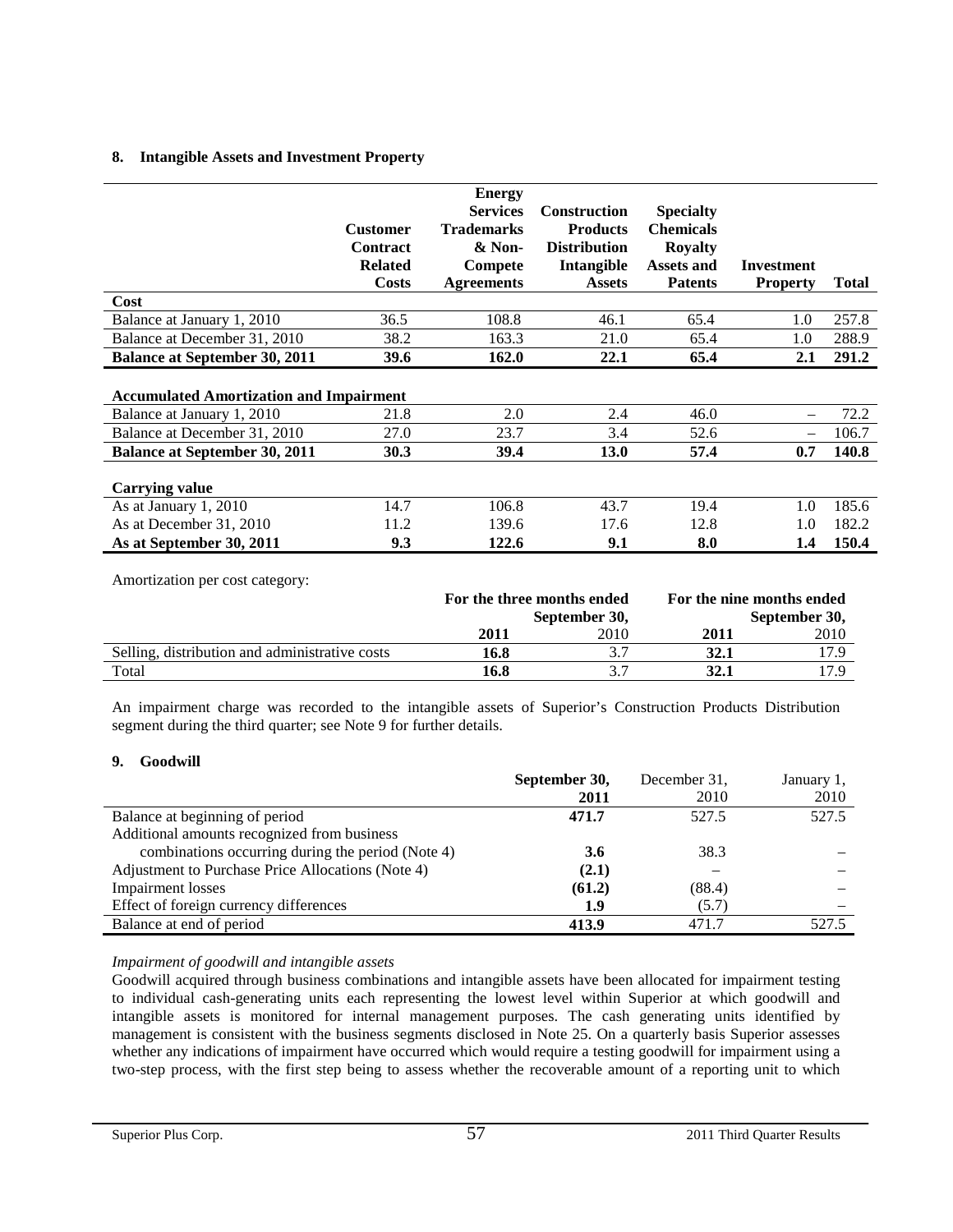goodwill is assigned is less than its carrying value. If this is the case, a second impairment test is performed which requires a comparison of the recoverable amount to its carrying value. Value in use calculations have been used to determine the recoverable amount for the goodwill and intangible assets allocated to Superior's cash generating units.

During the third quarter of 2011 it was determined that Superior's Construction Products Distribution segment had indications of impairment. As such Superior completed a detailed assessment of the business segment's operations; the recoverable amount of the Construction Products Distribution segment was determined using a detailed cash flow model based on current market assumptions surrounding the construction products industry which was negatively impacted by the continued economic slowdown across North America, the reduction in new home residential housing starts and ongoing weakness in commercial construction markets. Based on the calculated recoverable amount, it was determined that the goodwill and intangible assets in the Construction Products Distribution segment were impaired and a goodwill impairment charge of \$61.2 million and an intangible assets impairment charge of \$16.8 million were recognized during the third quarter of 2011.

### *Basis on which recoverable amount has been determined*

The recoverable amount for the Construction Products Distribution segment was determined using a detailed cash flow model which was based on evidence from an internal Board approved budget. Management's internal budgets are based on past experience and were adjusted to reflect market trends and economic conditions. The resulting recoverable amount was then compared to the carrying amount of the business segment which resulted in an impairment charge that was allocated to goodwill and intangible assets of the Construction Products Distribution segment. The impairment charge was recognized as an expense against Superior's net loss for the period ended September 30, 2011.

### *Key rates used in calculation of recoverable amount*

#### *Growth rate to perpetuity*

The first five years of cash flow projections used in the model were based on management's internal budgets and projections after five years were extrapolated using growth rates in line with historical long term growth rates in the construction products industry. The long term growth rate used in determining the recoverable amount for the Construction Distribution Product's segment was 1.5%.

### *Discount rates*

Cash flows in the model were discounted using a discount rate specific to the Construction Products Distribution segment. Discount rates reflect the current market assessments of the time value of money and are derived from the business segment's weighted average cost of capital. Risks specific to the Construction Products Distribution segment were reflected within the cash flow model. The weighted average cost of capital was then adjusted to reflect the impact of tax in order to calculate an equivalent pre-tax discount rate. The pre-tax discount rate used in determining the recoverable amount for the Construction Distribution Product's segment was 12.0%.

#### *Inflation rates*

Inflation rates used in the cash flow model were based on a blend of a number of publically available inflation forecasts. The inflation rate used in determining the recoverable amount for the Construction Distribution Product's segment was 2%.

### *Key assumptions*

The model used to determine the recoverable amount of the Construction Products Distribution segment is based on the assumption that sales revenue is expected to decline from 2010 levels due to market conditions which are expected to continue to impact the financial results of the business segment for the remainder of 2011 and through to the end of 2012.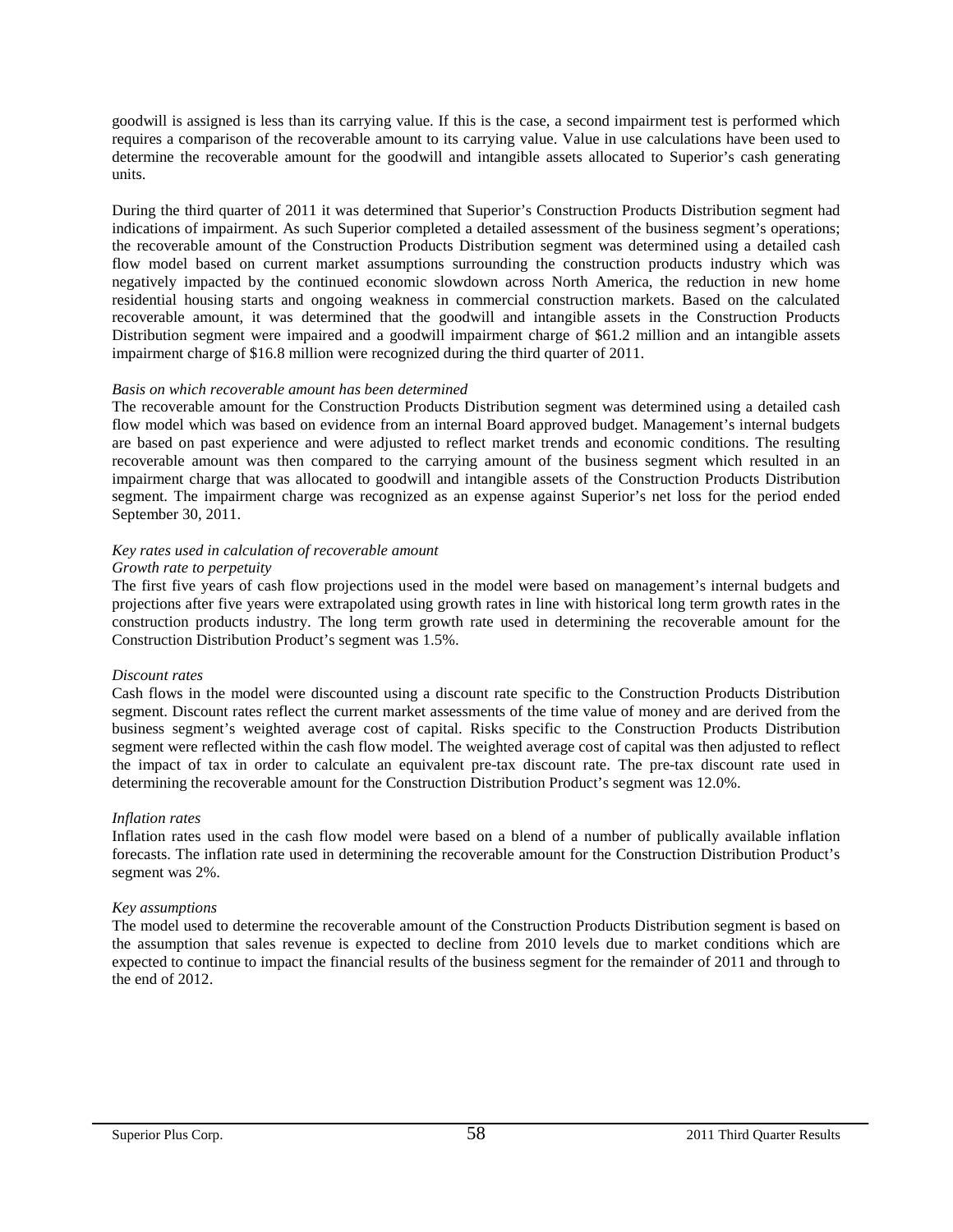#### **10. Provisions**

|                                                             | Decommissioning | <b>Environmental</b> | <b>Total</b> |
|-------------------------------------------------------------|-----------------|----------------------|--------------|
|                                                             | Costs           | <b>Expenditures</b>  |              |
| Balance as at January 1, 2010                               | 6.9             |                      | 6.9          |
|                                                             |                 |                      |              |
| Balance as at December 31, 2010                             | 8.0             | 3.0                  | 11.0         |
| Additional provisions recognized during the period          | 3.1             |                      | 3.1          |
| Utilization                                                 |                 | (0.4)                | (0.4)        |
| Unwinding of discount and effect of change in discount rate | 0.2             |                      | 0.2          |
| Effect of foreign currency differences                      | 0.3             |                      | 0.3          |
| Re-classification to other payables                         |                 | (0.9)                | (0.9)        |
| <b>Balance at September 30, 2011</b>                        | 11.6            | 1.7                  | 13.3         |

### *Decommissioning costs*

### *Specialty Chemicals*

Superior makes full provision for the future cost of decommissioning Specialty Chemicals' chemical facilities. The provision for decommissioning costs is on a discounted basis and is based on existing technologies at current prices or long-term price assumptions, depending on the expected timing of the activity. As at September 30, 2011, the discount rate used in Superior's calculation was 2.8% (December 31, 2010 – 4.0%). Superior estimates the total undiscounted amount of expenditures required to settle its decommissioning liabilities is approximately \$20.4 million (December 31, 2010 - \$20.1 million) which will be paid out over the next twenty to twenty five years. While Superior's provision for decommissioning costs is based on the best estimate of future costs and the economic lives of the chemical facilities, there is uncertainty regarding both the amount and timing of incurring these costs.

#### *Energy Services*

Superior makes full provision for the future costs of decommissioning certain assets associated with Superior's Energy Services operating segment. Superior estimates the total undiscounted amount of expenditures required to settle its decommissioning liabilities is approximately \$5.2 million (December 31, 2010 – \$9.8 million) which will be paid out over the next twenty to twenty five years. The risk-free rate of 2.8% (December 31, 2010 – 4.0%) was used to calculate the present value of the estimated cash flows.

#### *Environmental Expenditures*

Provisions for environmental remediation are made when a clean-up is probable and the amount of the obligation can be reliably estimated. Generally, this coincides with commitment to a formal plan of action or, if earlier, on divestment or on closure of inactive sites. The provision for environmental liabilities has been estimated using existing technology, at current prices and discounted using a risk-free discount rate of 2.8% (December 31, 2010 – 4.0%). The majority of these costs are expected to be incurred over the next 10 years. The extent and cost of future remediation programs are inherently difficult to estimate. They depend on the scale of any possible contamination, the timing and extent of corrective actions, and also Superior's share of the liability.

### **11. Trade and Other Payables**

A summary of trade and other payables are as follows:

|                                | <b>Notes</b> | <b>September 30, 2011</b> | December 31, 2010 | January $1,2010$ |
|--------------------------------|--------------|---------------------------|-------------------|------------------|
| Trade payables                 | 17           | 220.8                     | 256.9             | 210.5            |
| Other payables                 |              | 69.5                      | 52.9              | 74.8             |
| Amounts due to customers under |              |                           |                   |                  |
| construction contracts         |              | 2.1                       | 0.7               | 1.0              |
| Share based payments           | 21           | 9.4                       | 8.8               | 9.1              |
| Trade and other payables       |              | 301.8                     | 319.3             | 295.4            |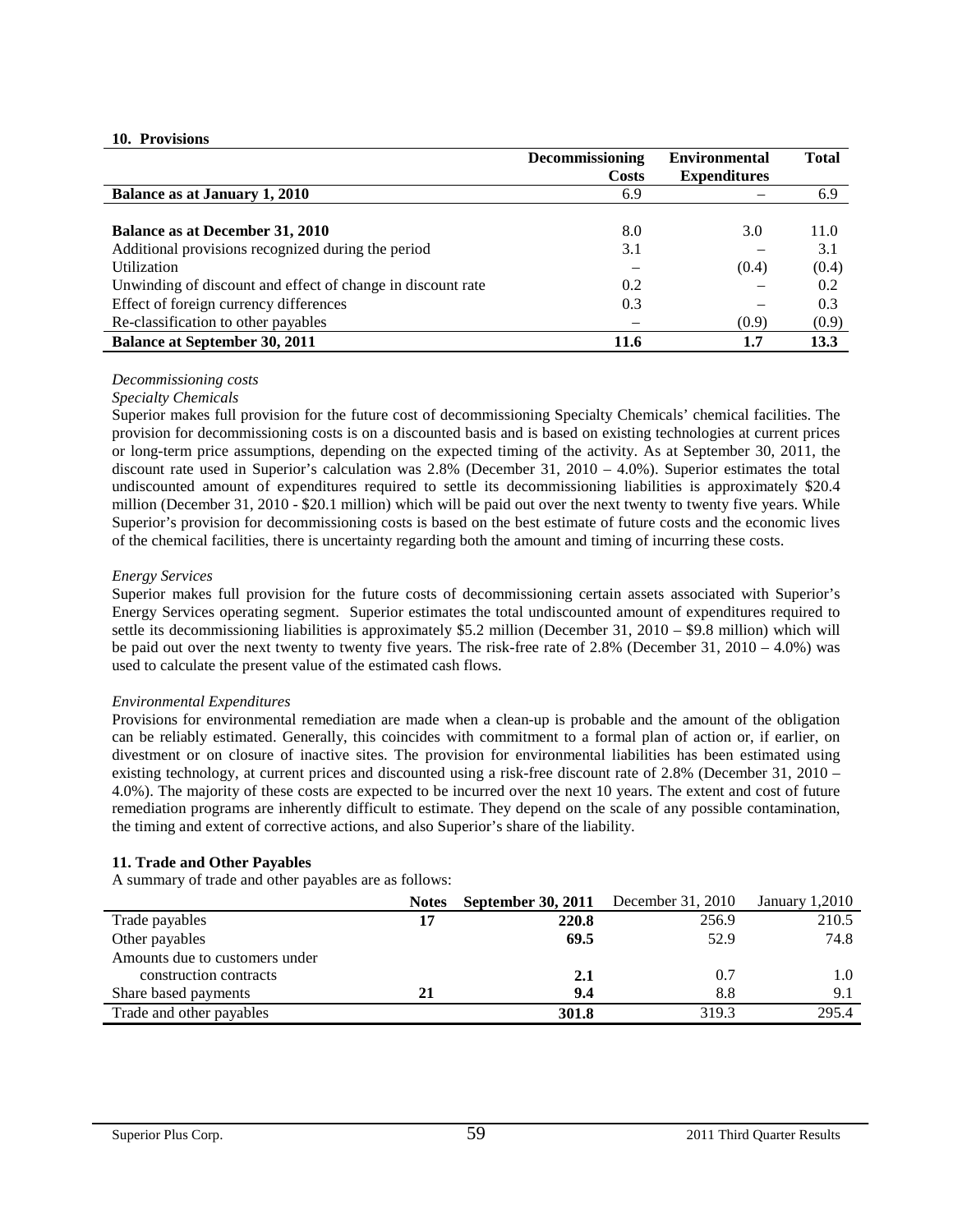## **12. Deferred Revenue**

|                                    | September 30, 2011 | December 31, 2010 | January 1, 2010 |
|------------------------------------|--------------------|-------------------|-----------------|
| Balance at beginning of the period | 6.8                | 5.8               | 5.8             |
| Deferred during the period         | 17.5               | 15.0              |                 |
| Released to net earnings (loss)    | 0.3                | (14.0)            |                 |
| Foreign exchange impact            | (6.8)              |                   |                 |
| Balance at end of period           | 17.8               | 6.8               | 5.8             |
|                                    |                    |                   |                 |
|                                    | September 30, 2011 | December 31, 2010 | January 1, 2010 |
| <b>Current</b>                     | 17.8               | 6.8               | 5.8             |
| Non-current                        |                    |                   |                 |
|                                    | 17.8               | 6.8               | 5.8             |

The deferred revenue relates to Energy Services unearned service revenue and deferred sales to a customer within the Specialty Chemicals segment.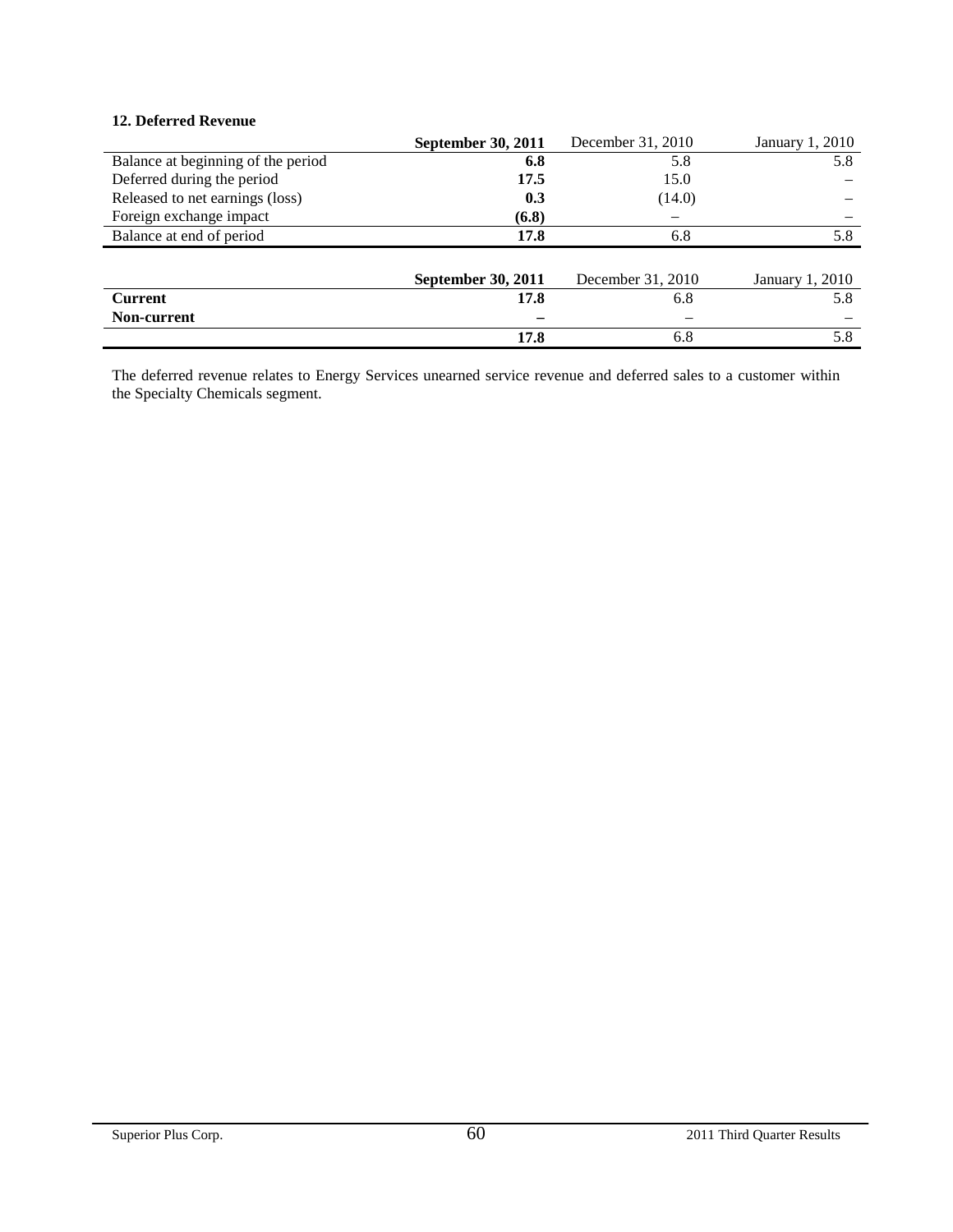#### **13. Borrowings**

|                                                   | Year of  | Effective Interest September 30, |                          | December 31, | January 1, |
|---------------------------------------------------|----------|----------------------------------|--------------------------|--------------|------------|
|                                                   | Maturity | Rate                             | 2011                     | 2010         | 2010       |
| Revolving term bank credits <sup>(1)</sup>        |          |                                  |                          |              |            |
|                                                   |          | Floating BA rate                 |                          |              |            |
|                                                   |          | plus applicable                  |                          |              |            |
| Bankers Acceptances (BA)                          | 2014     | credit spread                    | 209.5                    | 60.8         | 174.6      |
|                                                   |          | Prime rate plus                  |                          |              |            |
| Canadian Prime Rate Loan                          | 2014     | credit spread                    | 3.0                      | 40.0         |            |
|                                                   |          | <b>Floating LIBOR</b>            |                          |              |            |
| <b>LIBOR</b> Loans                                |          | rate plus applicable             |                          |              |            |
| (US\$49.0 million; 2010– US\$143.0 million)       | 2014     | credit spread                    | 63.4                     | 142.3        | 146.1      |
|                                                   |          | US Prime rate plus               |                          |              |            |
| <b>US Base Rate Loan</b>                          | 2014     | credit spread                    | 12.5                     | 30.8         | 6.3        |
| (US\$12.0 million; 2010– US\$31.0 million)        |          |                                  |                          |              |            |
|                                                   |          |                                  | 288.4                    | 273.9        | 327.0      |
| <b>Other Debt</b>                                 |          |                                  |                          |              |            |
| Notes payable                                     | 2010     | Prime                            | $\overline{\phantom{0}}$ |              | 0.6        |
|                                                   | $2011 -$ | Non-interest                     |                          |              |            |
| Deferred consideration                            | 2012     | bearing                          | 3.9                      | 1.2          | 2.4        |
| Accounts receivable securitization <sup>(2)</sup> |          |                                  | —                        | 90.1         | 92.7       |
|                                                   |          |                                  | 3.9                      | 91.3         | 95.7       |
| Senior Secured Notes <sup>(3)</sup>               |          |                                  |                          |              |            |
| Senior secured notes subject to fixed interest    |          |                                  |                          |              |            |
| rates (US\$156.0 million; 2010 - US\$156.0        | $2011 -$ |                                  |                          |              |            |
| million)                                          | 2015     | 7.65%                            | 162.1                    | 155.1        | 165.4      |
|                                                   |          |                                  |                          |              |            |
| <b>Senior Unsecured Debentures</b>                |          |                                  |                          |              |            |
| Senior unsecured debentures                       | 2016     | 8.25%                            | 150.0                    | 150.0        | 150.0      |
|                                                   |          |                                  |                          |              |            |
| <b>Leasing Obligations</b>                        |          |                                  |                          |              |            |
| Leasing obligations (see Note 14)                 |          |                                  | 67.6                     | 69.7         | 58.0       |
|                                                   |          |                                  |                          |              |            |
| Total Borrowings before deferred financing fees   |          |                                  | 672.0                    | 740.0        | 796.1      |
| Deferred financing fees                           |          |                                  | (7.0)                    | (7.1)        | (7.1)      |
| Borrowings                                        |          |                                  | 665.0                    | 732.9        | 789.0      |
| Current maturities                                |          |                                  | (49.5)                   | (136.2)      | (108.9)    |
| <b>Borrowings</b>                                 |          |                                  | 615.5                    | 596.7        | 680.1      |

(1) Superior and its wholly-owned subsidiaries, Superior Plus Financing Inc. and Commerciale Industrial (Chile) Limitada, expanded the revolving term bank credit borrowing capacity to \$615 million from \$450 million on June 20, 2011. The credit facilities mature on June 27, 2014 and are secured by a general charge over the assets of Superior and certain of its subsidiaries. As at September 30, 2011, Superior had \$32.9 million of outstanding letters of credit (December 31, 2010 - \$28.6 million) and approximately \$84.2 million of outstanding financial guarantees (December 31, 2010 - \$28.6 million). The fair value of Superior's revolving term bank credits and other debt approximates its carrying value as a result of the market based interest rates and the short-term nature of the underlying debt instruments.

<sup>(2)</sup> Superior sells, with limited recourse, certain trade accounts receivable on a revolving basis to an entity sponsored by a Canadian chartered bank. The accounts receivable are sold at a discount to face value based on prevailing money market rates. The level of accounts receivable sold under the program fluctuates seasonally with the level of accounts receivable. As at September 30, 2011 proceeds of \$nil million (December 31, 2010 – \$90.1 million) had been received. Superior terminated the accounts receivable securitization program on May 30, 2011.

(3) Senior secured notes (the Notes) totaling Cdn\$162.1 million and US\$156.0 million, respectively (Cdn\$162.7 million at September 30, 2010 and Cdn\$155.1 million at December 31, 2010) are secured by a general charge over the assets of Superior and certain of its subsidiaries. Principal repayments began in the fourth quarter of 2009. Management has estimated the fair value of the Notes based on comparisons to treasury instruments with similar maturities, interest rates and credit risk profiles. The estimated fair value of the Notes as at September 30, 2011 was Cdn\$168.7 million (December 31, 2010 – Cdn\$156.6 million).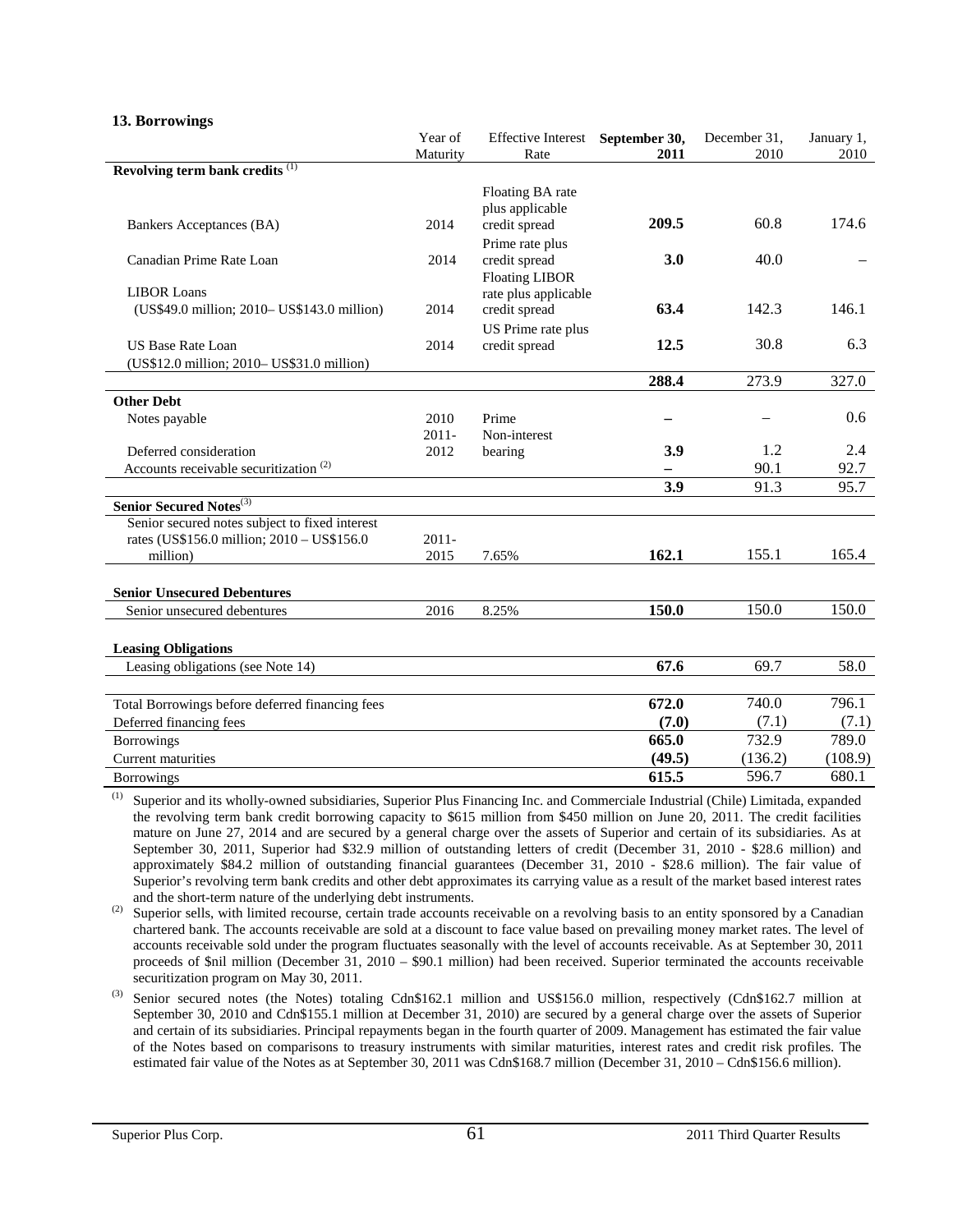Repayment requirements of Borrowings before deferred financing costs are as follows:

|                    | ັ | ັ |       |
|--------------------|---|---|-------|
| Current maturities |   |   | 49.5  |
| Due in $2012$      |   |   | 48.4  |
| Due in $2013$      |   |   | 48.4  |
| Due in $2014$      |   |   | 331.5 |
| Due in $2015$      |   |   | 40.7  |
| Due in $2016$      |   |   | 153.5 |
| Subsequent to 2016 |   |   |       |
| Total              |   |   | 672.0 |

#### **14. Leasing Arrangements**

### *Operating Lease Commitments*

Superior has entered into leases on certain vehicles, rail cars, premises and other equipment. These leases have an average life of between three and five years with no renewal option included in the contracts. There are no restrictions placed upon Superior by entering into these leases.

Future minimum lease payments under non-cancellable operating leases are as follows:

|                                                   | <b>September 30, 2011</b> | December 31, 2010 | January 1, 2010 |
|---------------------------------------------------|---------------------------|-------------------|-----------------|
| Not later than one year                           | 27.6                      | 27.7              | 26.5            |
| Later than one year and not later than five years | 62.5                      | 65.6              | 60.4            |
| Later than five years                             | 30.4                      | 20.7              | 15.8            |
|                                                   | 120.5                     | 114.0             | 102.7           |

## *Obligations under finance lease*

Finance leases relate to fuel distribution and construction products vehicles and equipment with lease terms of 5 years. Superior has options to purchase the assets for a nominal amount at the conclusion of the lease agreements. Superior's obligations under finance leases are secured by the lessor's title to the leased assets.

| <b>Minimum Lease Payments</b>                     | September 30, 2011 | December 31, 2010 | January 1, 2010 |
|---------------------------------------------------|--------------------|-------------------|-----------------|
| Not later than one year                           | 19.2               | 17.4              | 14.1            |
| Later than one year and not later than five years | 54.9               | 55.2              | 45.0            |
| Later than five years                             | 4.6                | 7.3               | 9.1             |
| Less: future finance charges                      | (11.1)             | (10.2)            | (10.2)          |
| Present value of minimum lease payments           | 67.6               | 69.7              | 58.0            |

| <b>Present Value of Minimum Lease Payments</b>    | <b>September 30, 2011</b> | December 31, 2010 | January 1, 2010 |
|---------------------------------------------------|---------------------------|-------------------|-----------------|
| Not later than one year                           | 15.1                      | 13.9              | 11.1            |
| Later than one year and not later than five years | 48.2                      | 48.8              | 38.0            |
| Later than five years                             | 4.3                       | 7.0               | 8.9             |
| Less: future finance charges                      |                           |                   |                 |
| Present value of minimum lease payments           | 67.6                      | 69.7              | 58.0            |

Included in the Consolidated Financial Statements as:

|                                               | <b>Notes</b> | <b>September 30, 2011</b> | December 31, 2010 | January 1, |
|-----------------------------------------------|--------------|---------------------------|-------------------|------------|
|                                               |              |                           |                   | 2010       |
| <b>Current portion of leasing obligations</b> |              | 15.1                      | 13.9              |            |
| Non-current portion of leasing                |              |                           |                   |            |
| obligations                                   |              | 52.5                      | 55.8              | 46.9       |
|                                               |              | 67.6                      | 69.7              | 58.0       |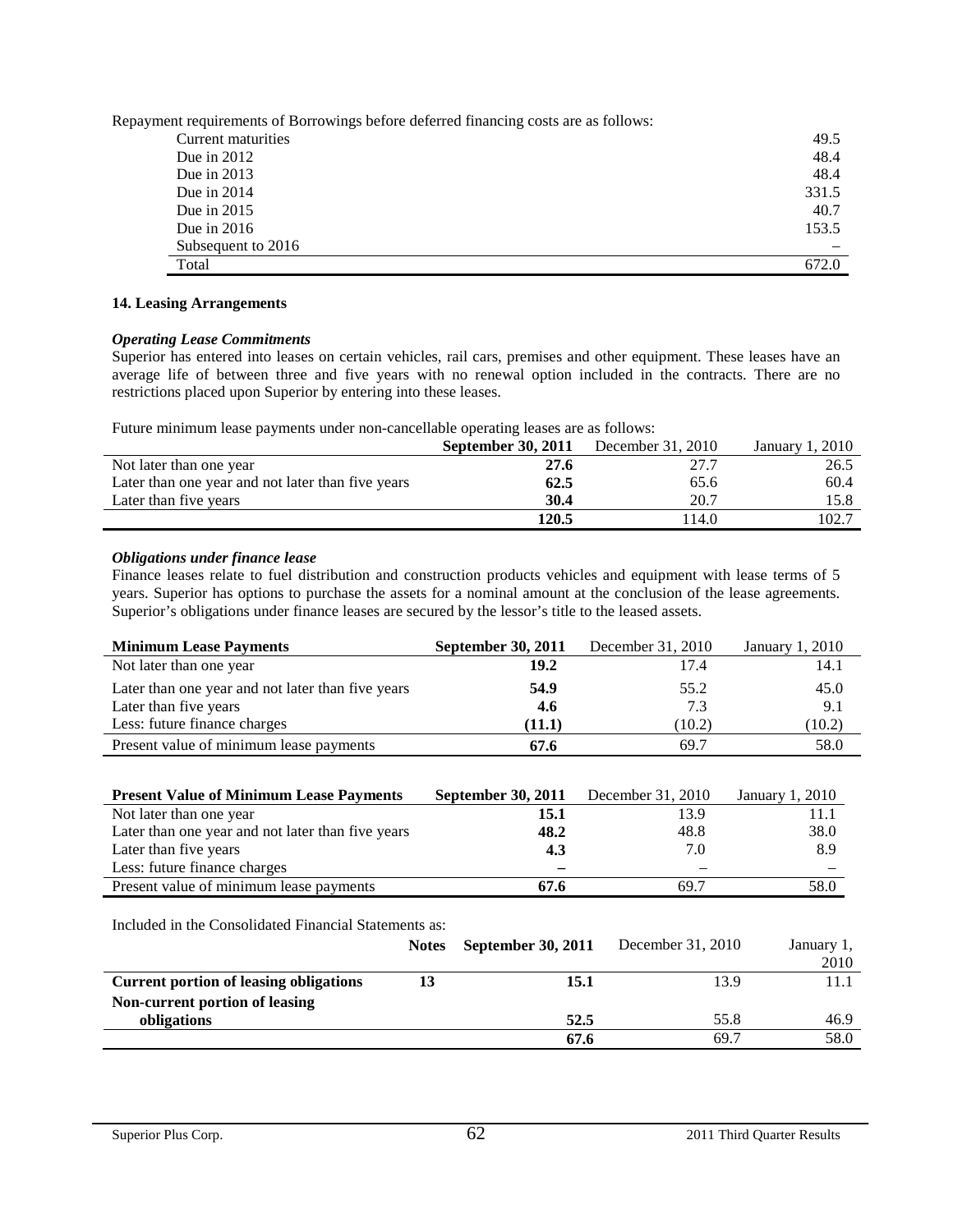### **15. Convertible Unsecured Subordinated Debentures**

| superior s'aepentures are as ronows. |          |         |          |              |         |                 |
|--------------------------------------|----------|---------|----------|--------------|---------|-----------------|
|                                      | December | October | December | June         | June    |                 |
| Maturity                             | 2012     | 2015    | 2014     | $2017^{(1)}$ | 2018    | <b>Total</b>    |
| Interest rate                        | 5.75%    | 5.85%   | 7.50%    | 5.75%        | 6.0%    | <b>Carrying</b> |
| Conversion price per share           | \$36.00  | \$31.25 | \$13.10  | \$19.00      | \$15.10 | <b>Value</b>    |
| Face value, December 31, 2010        | 174.9    | 75.0    | 69.0     | 172.5        | 150.0   | 641.4           |
| Debentures issued                    |          |         |          |              |         |                 |
| Face value, September 30, 2011       | 174.9    | 75.0    | 69.0     | 172.5        | 150.0   | 641.4           |
| Issue costs, December 31, 2010       | (2.7)    | (1.2)   | (2.7)    | (6.5)        | (5.7)   | (18.9)          |
| Accretion of issue costs             | 0.7      | 0.2     | 0.4      | 0.6          | 0.5     | 2.5             |
| Issue costs, September 30, 2011      | (2.0)    | (1.0)   | (2.3)    | (5.9)        | (5.2)   | (16.4)          |
| Discount value, December 31, 2010    | (0.8)    | (0.3)   | (0.4)    | (0.2)        | (1.8)   | (3.6)           |
| Accretion of discount value          | 0.2      | 0.1     | 0.1      |              | 0.1     | 0.6             |
| Discount value, September 30, 2011   | (0.6)    | (0.2)   | (0.3)    | (0.2)        | (1.7)   | (3.0)           |
| Debentures outstanding as at         |          |         |          |              |         |                 |
| September 30, 2011                   | 172.3    | 73.8    | 66.4     | 166.4        | 143.1   | 622.0           |
| Debentures outstanding as at         |          |         |          |              |         |                 |
| December 31, 2010                    | 171.4    | 73.5    | 65.9     | 165.8        | 142.5   | 619.1           |
| Debentures outstanding as at         |          |         |          |              |         |                 |
| January 1, 2010                      | 170.0    | 73.1    | 65.3     |              |         | 308.4           |
| Quoted market value as at            |          |         |          |              |         |                 |
| September 30, 2011                   | 148.7    | 52.5    | 55.2     | 110.8        | 102.0   | 469.2           |
| Quoted market value as at            |          |         |          |              |         |                 |
| December 31, 2010                    | 175.8    | 74.9    | 71.6     | 162.6        | 144.6   | 629.5           |
| Quoted market value as at            |          |         |          |              |         |                 |
| January 1, 2010                      | 177.1    | 74.4    | 78.3     |              |         | 329.8           |

Superior's debentures are as follows:

(1) Superior issued \$172.5 million in 5.75% convertible unsecured subordinated debentures during the first quarter of 2010. In conjunction with the issuance of these debentures, Superior swapped \$150 million of the fixed rate obligation into a floatingrate obligation of floating BA rate plus 2.65%.

The debentures may be converted into shares at the option of the holder at any time prior to maturity and may be redeemed by Superior in certain circumstances. Superior may elect to pay interest and principal upon maturity or redemption by issuing shares to a trustee in the case of interest payments, and to the debenture holders in the case of payment of principal. The number of any shares issued will be determined based on market prices for the shares at the time of issuance. Also Superior has a cash conversion put option which allows Superior to settle any conversion of debentures in cash, in lieu of delivering common shares to the debenture holders of the June 2018 convertible debentures. The cash conversion put option has been classified as an embedded derivative and measured at fair value through net earnings and loss (see Note 17 for further details).

### **16. Employee Future Benefits**

Amounts recognized in net earnings (loss) in respect of these defined benefit plans are as follows for the periods ended:

|                                | For the three months ended<br>September 30, |       | For the nine months ended<br>September 30, |       |  |
|--------------------------------|---------------------------------------------|-------|--------------------------------------------|-------|--|
|                                | 2011                                        | 2010  | 2011                                       | 2010  |  |
| Current service cost           | 0.6                                         |       | 1.7                                        |       |  |
| Interest on obligation         | 2.0                                         | 2.1   | 6.2                                        | 6.4   |  |
| Expected return on plan assets | (2.1)                                       | (1.7) | (5.7)                                      | (5.4) |  |
|                                |                                             |       | 2.2                                        |       |  |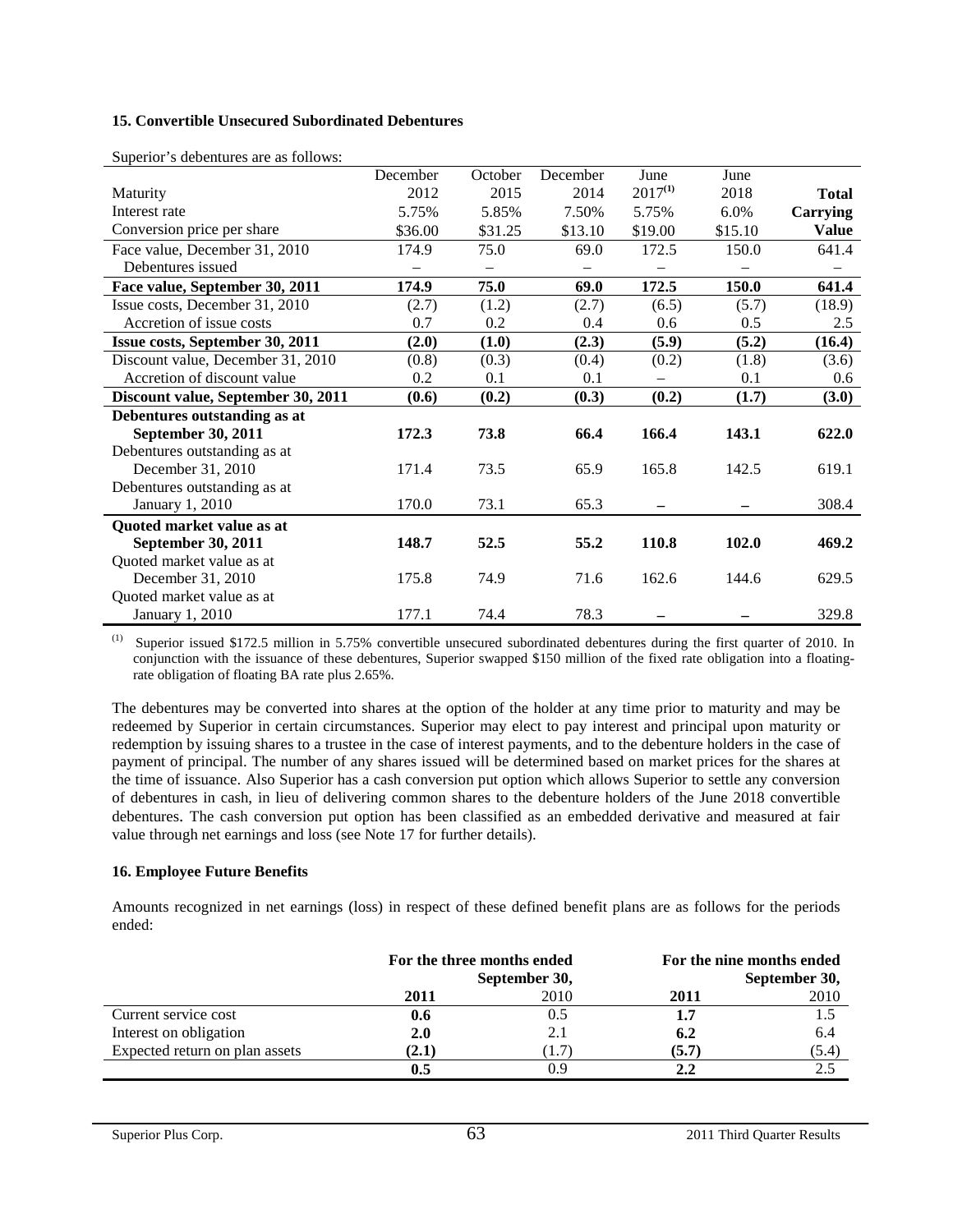The total expense for the period is included in the "Selling, distribution and administrative costs" expense in the income statement.

The amount recognized in "Other Comprehensive Income" is as follows:

|                              | For the three months ended |       | For the nine months ended |               |  |
|------------------------------|----------------------------|-------|---------------------------|---------------|--|
|                              | September 30,              |       |                           | September 30, |  |
|                              | 2011                       | 2010  | 2011                      | 2010          |  |
| Actuarial gains and (losses) | (14.5)                     | (3.4) | (20.1)                    | (22.4)        |  |
| Cumulative actuarial losses  |                            |       | (40.0)                    | (22.4)        |  |

## **17. Financial Instruments**

IFRS requires disclosure around fair value and specifies a hierarchy of valuation techniques based on whether the inputs to those valuation techniques are observable or unobservable. Observable inputs reflect market data obtained from independent sources, while unobservable inputs reflect Superior's market assumptions. These two types of inputs create the following fair value hierarchy:

- *Level 1* quoted prices in active markets for identical instruments.
- *Level 2* quoted prices for similar instruments in active markets; quoted prices for identical or similar instruments in markets that are not active; and model-derived valuations in which all significant inputs and significant value drivers are observable in active markets.
- *Level 3* valuations derived from valuation techniques in which one or more significant inputs or significant value drivers are unobservable.

The fair value of a financial instrument is the amount of consideration that would be estimated to be agreed upon in an arm's-length transaction between knowledgeable, willing parties who are under no compulsion to act. Fair values are determined by reference to quoted bid or asking prices, as appropriate, in the most advantageous active market for that instrument to which Superior has immediate access. Where bid and ask prices are unavailable, Superior uses the closing price of the most recent transaction of the instrument. In the absence of an active market, Superior estimates fair values based on prevailing market rates (bid and ask prices, as appropriate) for instruments with similar characteristics and risk profiles or internal or external valuation models, such as discounted cash flow analysis using, to the extent possible, observable market-based inputs.

Fair values determined using valuation models require the use of assumptions concerning the amount and timing of estimated future cash flows and discount rates. In determining those assumptions, Superior looks primarily to available readily observable external market inputs including factors such as forecast commodity price curves, interest rate yield curves, currency rates, and price and rate volatilities as applicable.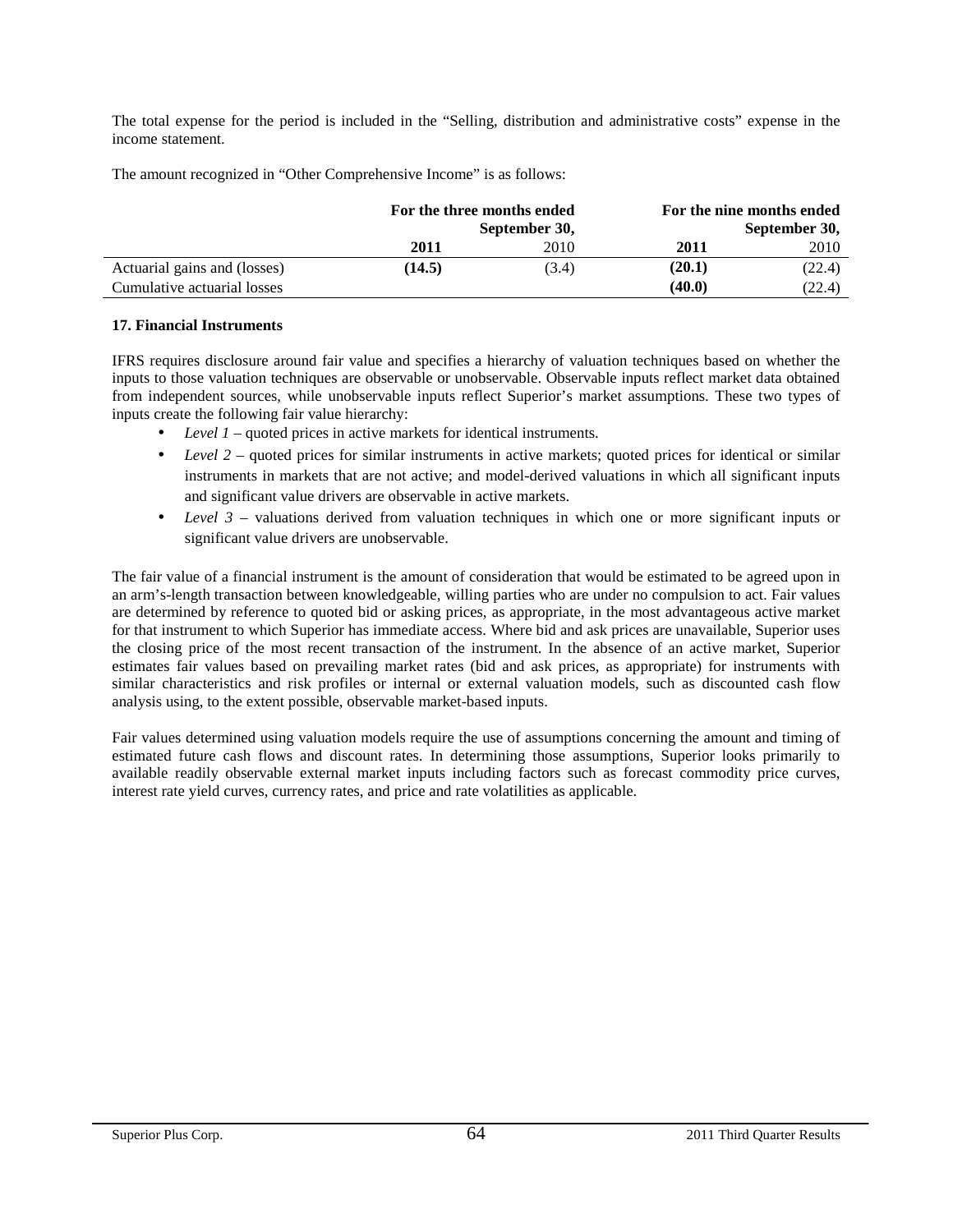| <b>Asset (Liability)</b>                                                                              |                                              |                          |                                    |                                     |                     |                              |             |
|-------------------------------------------------------------------------------------------------------|----------------------------------------------|--------------------------|------------------------------------|-------------------------------------|---------------------|------------------------------|-------------|
|                                                                                                       |                                              |                          |                                    | Fair                                |                     |                              |             |
|                                                                                                       |                                              |                          |                                    | <b>Value</b>                        |                     |                              |             |
|                                                                                                       |                                              |                          | <b>Effective</b>                   |                                     | Input September 30, | December 31,                 | January 1,  |
| <b>Description</b>                                                                                    | Notional <sup>(1)</sup>                      | <b>Term</b>              | Rate                               | Level                               | 2011                | 2010                         | 2010        |
| Natural gas financial<br>swaps-NYMEX                                                                  |                                              |                          |                                    | Level 1                             |                     | (101.1)                      | (22.2)      |
| Natural gas financial<br>swaps-AECO                                                                   | $31.18 \text{ GJ}^{(2)}$                     | $2011 -$<br>2015         | CDN\$6.18/<br>GJ                   | Level 1                             | (66.4)              | (2.9)                        | (69.3)      |
| Foreign currency forward<br>contracts, net sale                                                       | $US$473.8^{(3)}$                             | $2011 -$<br>2015         | 1.04                               | Level 1                             | (10.9)              | 33.8                         | 12.5        |
|                                                                                                       |                                              |                          |                                    |                                     |                     |                              |             |
| Foreign currency forward<br>contracts                                                                 | <b>EURO</b><br>€2.4 <sup>3)</sup>            | 2011                     | 1.40                               | Level 1                             |                     | 0.1                          | 0.4         |
| Interest rate swaps - CDN\$                                                                           | \$150.0                                      | $2011 -$<br>2017         | Six month<br>BA rate plus<br>2.65% | Level 2                             | 10.9                | 1.6                          |             |
| <b>Energy Services Propane</b><br>wholesale purchase and sale<br>contracts, net sale                  | $4.08$ USG <sup>(4)</sup>                    | $2011 -$<br>2012         | \$1.62/USG                         | Level 2                             | 0.4                 | (1.6)                        | (2.2)       |
| <b>Energy Services Butane</b><br>wholesale purchase and sale<br>contracts, net sale                   | $0.40$ USG <sup>(4)</sup>                    | $2011 -$<br>2012         | \$1.17/USG                         | Level 2                             | 0.2                 |                              | (0.2)       |
| <b>Energy Services electricity</b><br>swaps                                                           | $1.20MWh^{(5)}$                              | $2011 -$<br>2016         | \$43.75/MWh                        | Level 2                             | (11.9)              | (13.0)                       | (9.3)       |
| Energy Services swaps and<br>option purchase and sale<br>contracts<br>Specialty Chemicals fixed-price | 19.6<br>Gallons <sup>(4)</sup>               | 2011                     | \$2.50<br>US/Gallon                | Level 2                             | 1.4                 | 1.2                          | 0.1         |
| electricity purchase<br>agreement<br>(1)<br>$\mathbf{u}$<br>$\sim$                                    | $12-45$ MW <sup>(6)</sup><br>$\sim$<br>0.011 | $2011 -$<br>$2017^{(7)}$ | $\cdot$ $\cdot$ $\cdot$            | Level 3<br>$1(3)$ $\lambda$ $f(11)$ | 0.1.11              | 5.3<br>TIDOA<br>$\mathbf{u}$ | 10.5<br>(4) |

(1) Notional values as at September 30, 2011 <sup>(2)</sup> Millions of gigajoules purchased <sup>(3)</sup> Millions of dollars/EUROS purchased <sup>(4)</sup> Millions of United States gallons purchased  $^{(5)}$  Millions of mega watt hours (MWh)  $^{(6)}$ Mega watts (MW) on a 24/7 continual basis per year purchased <sup>(7)</sup> Specialty Chemicals fixed-price electricity purchase agreement has been impacted by the TransAlta Corporate force majeure issued in December 2010 and the value of the agreement is estimated as \$nil million.

All financial and non-financial derivatives are designated as fair value through net earnings or loss upon their initial recognition.

| <b>Description</b>                                            | <b>Current</b><br><b>Assets</b> | Long-term<br><b>Assets</b> | Current<br><b>Liabilities</b> | Long-term<br><b>Liabilities</b> |
|---------------------------------------------------------------|---------------------------------|----------------------------|-------------------------------|---------------------------------|
| Natural gas financial swaps - NYMEX and AECO                  | 0.2                             |                            | 40.3                          | 26.3                            |
| Energy Services electricity swaps                             |                                 |                            | 6.4                           | 5.5                             |
| Foreign currency forward contracts, net                       | 6.1                             | 2.7                        | 3.5                           | 16.2                            |
| Interest rate swaps                                           | 2.8                             | 8.1                        |                               |                                 |
| Debenture embedded derivative                                 |                                 |                            |                               |                                 |
| Energy Services propane wholesale purchase and sale contracts | 3.1                             |                            | 1.7                           |                                 |
| Energy Services butane wholesale purchase and sale contracts  | 0.3                             |                            | 0.1                           |                                 |
| Energy Services heating oil purchase and sale contracts       | 1.6                             |                            | 1.2                           |                                 |
| As at September 30, 2011                                      | 14.1                            | 10.8                       | 53.2                          | 48.0                            |
| As at December 31, 2010                                       | 31.4                            | 26.6                       | 78.6                          | 57.8                            |
| As at January 1, 2010                                         | 22.2                            | 28.5                       | 77.8                          | 52.6                            |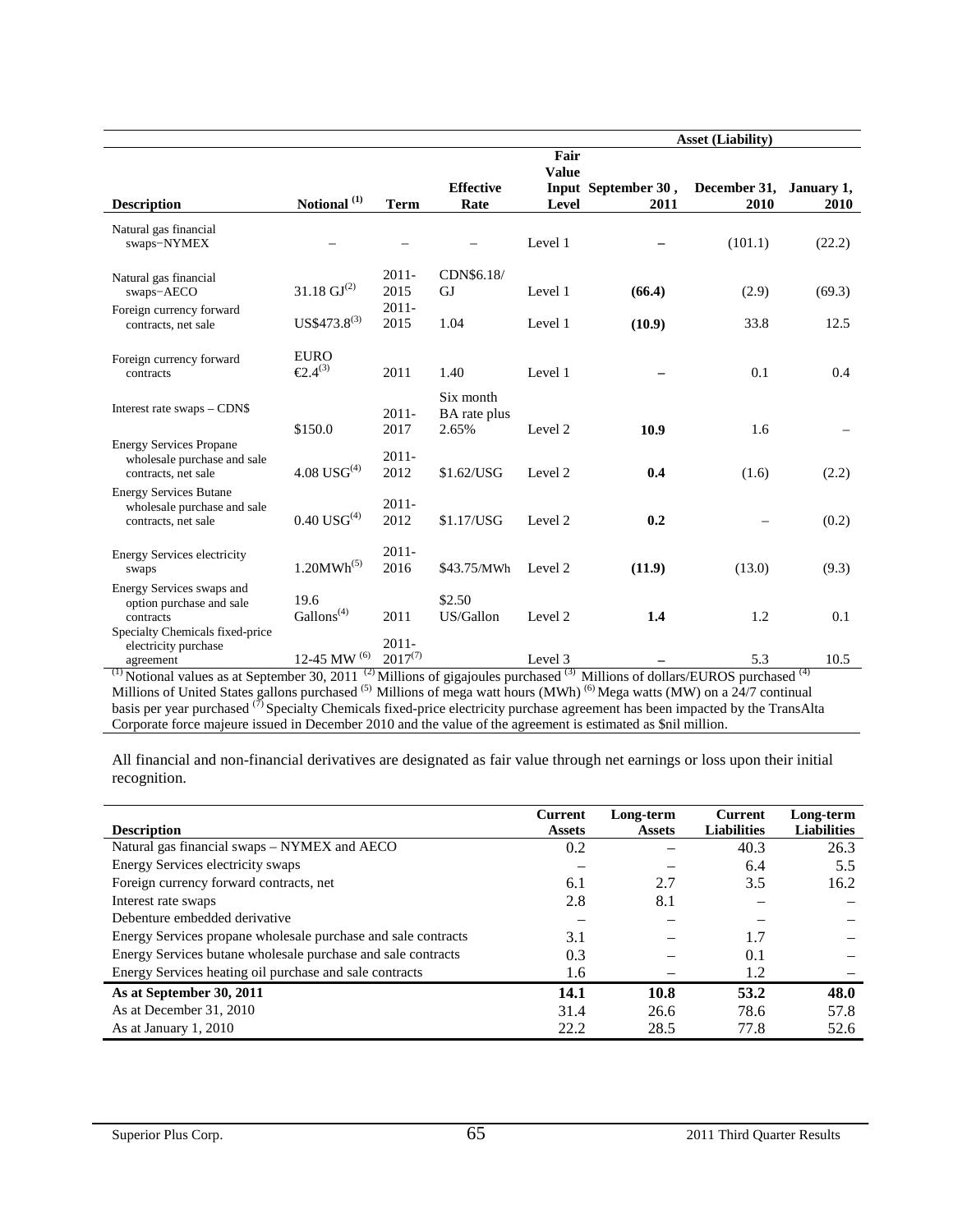|                                                                                            | For the three months ended<br><b>September 30, 2011</b> |                                  | For the three months ended<br>September 30, 2010 |                           |
|--------------------------------------------------------------------------------------------|---------------------------------------------------------|----------------------------------|--------------------------------------------------|---------------------------|
| <b>Description</b>                                                                         | <b>Realized</b><br>gain(loss)                           | <b>Unrealized</b><br>gain (loss) | Realized<br>gain(loss)                           | Unrealized<br>gain (loss) |
| Natural gas financial swaps – NYMEX and AECO                                               | (14.9)                                                  | 9.8                              | (23.2)                                           | (20.5)                    |
| Energy Services electricity swaps                                                          | (1.9)                                                   | 0.6                              | (0.6)                                            | 0.1                       |
| Foreign currency forward contracts, net                                                    | 3.6                                                     | (46.2)                           | 2.1                                              | 13.8                      |
| Interest rate swaps                                                                        | 1.2                                                     | 8.1                              |                                                  | 6.4                       |
| Foreign currency forward contracts, balance sheet related                                  |                                                         | (4.4)                            |                                                  |                           |
| Energy Services propane wholesale purchase and sale contracts                              |                                                         | (1.9)                            |                                                  |                           |
| Energy Services butane wholesale purchase and sale contracts                               |                                                         | 2.9                              |                                                  | 0.9                       |
| Energy Services heating oil purchase and sale contracts                                    | (0.6)                                                   | 1.3                              | (0.1)                                            | 0.8                       |
| Specialty Chemicals fixed-price power purchase agreements                                  | (1.3)                                                   |                                  | 1.9                                              | (5.2)                     |
| Total realized and unrealized gains (losses) on financial and<br>non-financial derivatives | (13.9)                                                  | (29.8)                           | (19.9)                                           | (3.7)                     |
| Foreign currency translation of senior secured notes                                       |                                                         | (11.6)                           |                                                  | 4.9                       |
| Change in fair value of debenture embedded derivative                                      |                                                         | 2.7                              |                                                  |                           |
| Total realized and unrealized gains (losses)                                               | (13.9)                                                  | (38.7)                           | (19.9)                                           | 1.2                       |

|                                                               | For the nine months ended<br>September 30, 2011 |                                  | For the nine months ended<br>September 30, 2010 |                           |
|---------------------------------------------------------------|-------------------------------------------------|----------------------------------|-------------------------------------------------|---------------------------|
| <b>Description</b>                                            | <b>Realized</b><br>gain(loss)                   | <b>Unrealized</b><br>gain (loss) | Realized<br>gain(loss)                          | Unrealized<br>gain (loss) |
| Natural gas financial swaps – NYMEX and AECO                  | (50.3)                                          | 32.4                             | (60.4)                                          | (40.0)                    |
| Energy Services electricity swaps                             | (4.9)                                           | 1.1                              | (2.9)                                           | (0.1)                     |
| Foreign currency forward contracts, net                       | 15.2                                            | (46.2)                           | 0.4                                             | 3.2                       |
| Interest rate swaps                                           | 1.2                                             | 9.3                              | 1.4                                             | 7.0                       |
| Foreign currency forward contracts, balance sheet related     |                                                 | 1.6                              |                                                 |                           |
| Energy Services propane wholesale purchase and sale contracts |                                                 | -                                |                                                 |                           |
| Energy Services butane wholesale purchase and sale contracts  |                                                 | 3.1                              |                                                 | 3.8                       |
| Energy Services heating oil purchase and sale contracts       | (1.1)                                           | (0.8)                            | 0.1                                             | (0.4)                     |
| Specialty Chemicals fixed-price power purchase agreements     | (2.5)                                           | (5.4)                            | 2.9                                             | (7.4)                     |
| Total realized and unrealized gains (losses) on financial and |                                                 |                                  |                                                 |                           |
| non-financial derivatives                                     | (42.4)                                          | (4.9)                            | (58.5)                                          | (33.9)                    |
| Foreign currency translation of senior secured notes          |                                                 | (6.9)                            |                                                 | 2.7                       |
| Change in fair value of debenture embedded derivative         |                                                 | 1.8                              |                                                 |                           |
| Total realized and unrealized gains (losses)                  | (42.4)                                          | (10.0)                           | (58.5)                                          | (31.2)                    |

Realized gains (losses) on financial and non-financial derivatives and foreign currency translation gains (losses) on the revaluation of Canadian domiciled US-denominated working capital have been classified on the statement of net earnings (loss) based on the underlying nature of the financial statement line item and/or the economic exposure being managed.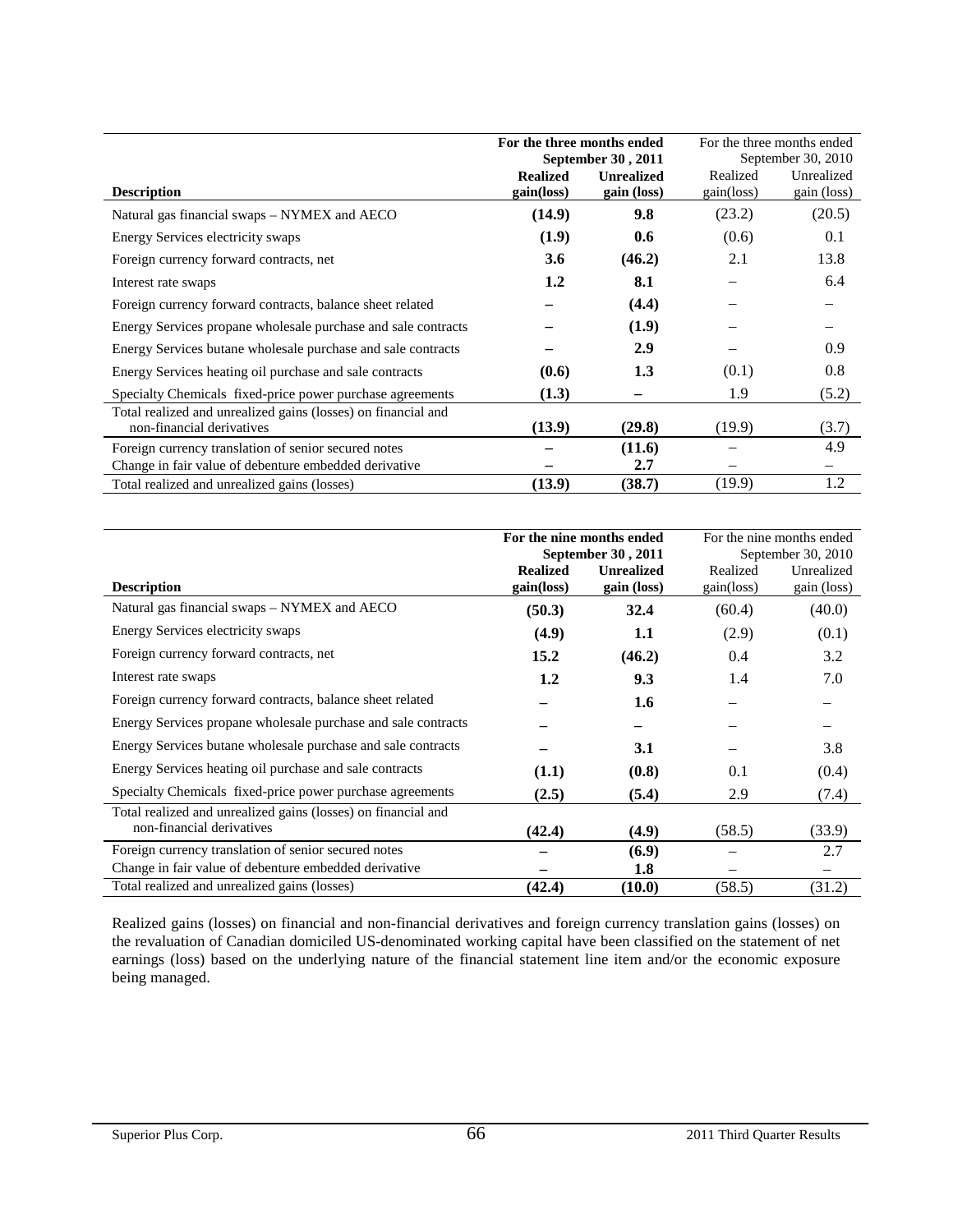The following summarizes Superior's classification and measurement of financial assets and liabilities:

|                                               | <b>Classification</b> | <b>Measurement</b> |
|-----------------------------------------------|-----------------------|--------------------|
| <b>Financial Assets</b>                       |                       |                    |
| Cash and cash equivalents                     | Loans and receivables | Amortized cost     |
| Trade and other receivables                   | Loans and receivables | Amortized cost     |
| Inventories                                   | Loans and receivables | Amortized cost     |
| Derivative assets                             | <b>FVTNL</b>          | Fair Value         |
| Notes and finance lease receivable            | Loans and receivables | Amortized cost     |
| <b>Financial liabilities</b>                  |                       |                    |
| Trade and other payables                      | Other liabilities     | Amortized cost     |
| Provisions                                    | Other liabilities     | Amortized cost     |
| <b>Borrowings</b>                             | Other liabilities     | Amortized cost     |
| Convertible unsecured subordinated debentures | Other liabilities     | Amortized cost     |
| Derivative liabilities                        | <b>FVTNL</b>          | Fair Value         |
|                                               |                       |                    |

## **Non-Derivative Financial Instruments**

The fair value of Superior's cash and cash equivalents, trade and other receivables, trade and other payables, and dividends and interest payable to shareholders and debenture holders approximates their carrying value due to the short-term nature of these amounts. The carrying value and the fair value of Superior's borrowings and debentures, is provided in Notes 13 and 15.

## **Financial Instruments – Risk Management**

Financial derivatives and non-financial derivatives are used by Superior to manage its exposure to fluctuations in foreign currency exchange rates, interest rates and commodity prices. Superior assesses the inherent risks of these instruments by grouping derivative and non-financial derivatives related to the exposures these instruments mitigate. Superior's policy is not to use financial derivative or non-financial derivative instruments for speculative purposes. Superior does not formally designate its derivatives as hedges; as a result, Superior does not apply hedge accounting and is required to designate its financial derivatives and non-financial derivatives as fair value through profit or loss.

Effective 2008, Energy Services enters into natural gas financial swaps primarily with Macquarie Cook Energy Canada Ltd. for distributor billed natural gas business in Canada to manage its economic exposure of providing fixed-price natural gas to its customers. Additionally, Energy Services continues to maintain its historical natural gas swap positions with seven additional counterparties. Energy Services monitors its fixed-price natural gas positions on a daily basis to monitor compliance with established risk management policies. Energy Services maintains a substantially balanced fixed-price natural gas position in relation to its customer supply commitments.

Energy Services enters into electricity financial swaps with three counterparties to manage the economic exposure of providing fixed-price electricity to its customers. Energy Services monitors its fixed-price electricity positions on a daily basis to monitor compliance with established risk management policies. Energy Services maintains a substantially balanced fixed-price electricity position in relation to its customer supply commitments.

Specialty Chemicals has entered into a fixed-price electricity purchase agreement to manage the economic exposure of certain chemical facilities to changes in the market price of electricity, in a market where the price of electricity is not fixed. The fair value with respect to this agreement is with a single counterparty.

Energy Services enters into various propane forward purchase and sale agreements with more than twenty counterparties to manage the economic exposure of its wholesale customer supply contracts. Energy Services monitors its fixed-price propane positions on a daily basis to monitor compliance with established risk management policies. Energy Services maintains a substantially balanced fixed-price propane gas position in relation to its wholesale customer supply commitments.

Superior, on behalf of its operating divisions, enters into foreign currency forward contracts with ten counterparties to manage the economic exposure of Superior's operations to movements in foreign currency exchange rates.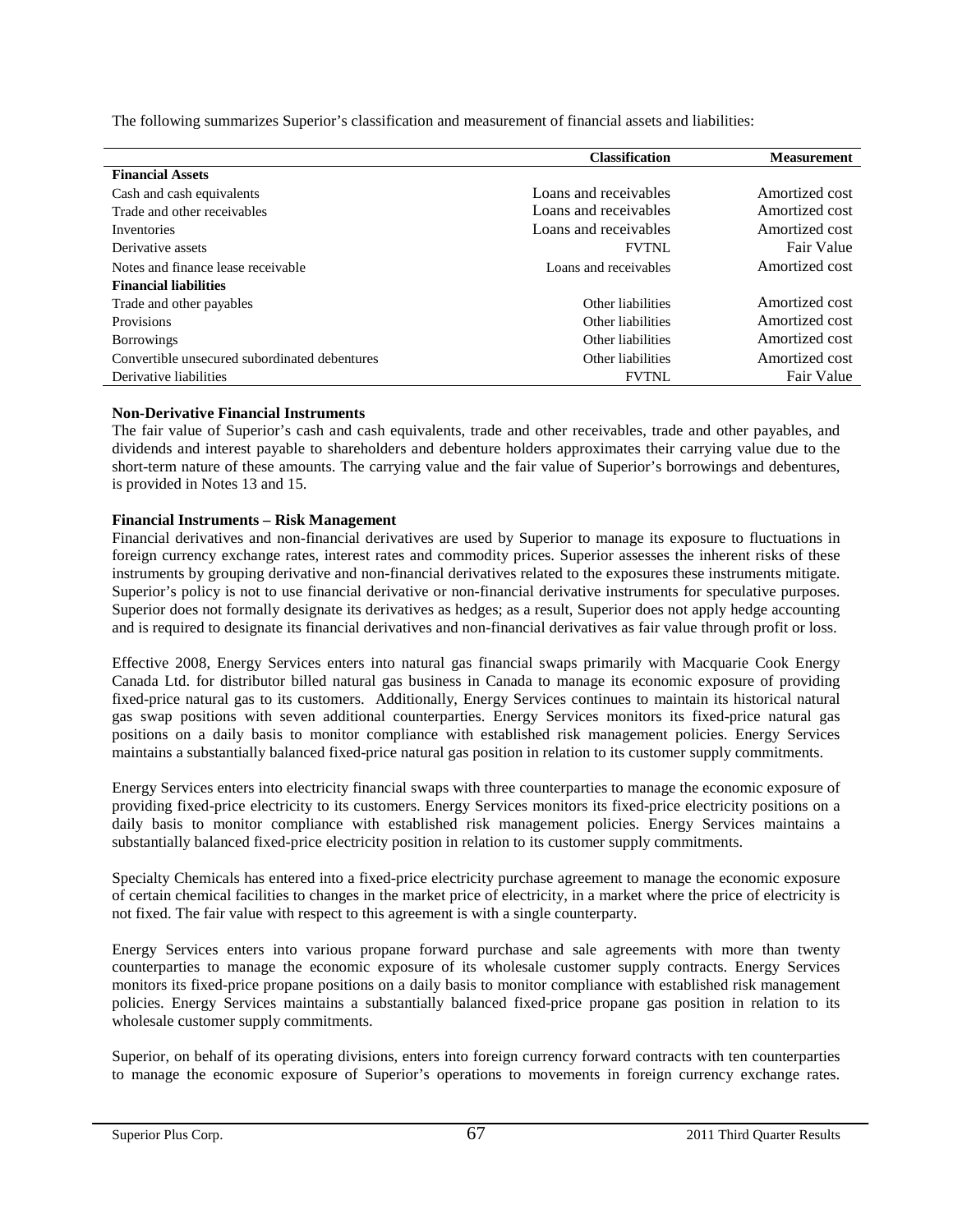Energy Services contract a portion of their fixed-price natural gas, and propane purchases and sales in US dollars and enter into forward US dollar purchase contracts to create an effective Canadian dollar fixed-price purchase cost. Specialty Chemicals enters into US dollar forward sales contracts on an ongoing basis to mitigate the impact of foreign exchange fluctuations on sales margins on production from its Canadian plants that is sold in US dollars. Interest expense on Superior's US dollar debt is also used to mitigate the impact of foreign exchange fluctuations.

Superior has interest rate swaps with variety of counterparties to manage the interest rate mix of its total debt portfolio and related overall cost of borrowing. Superior manages its overall liquidity risk in relation to its general funding requirements by utilizing a mix of short-term and longer-term maturity debt instruments. Superior reviews its mix of short-term and longer-term debt instruments on an on-going basis to ensure it is able to meet its liquidity requirements.

Superior utilizes a variety of counterparties in relation to its derivative and non-financial derivative instruments in order to mitigate its counterparty risk. Superior assesses the credit worthiness of its significant counterparties at the inception and throughout the term of a contract. Superior is also exposed to customer credit risk. Energy Services deals with a large number of small customers, thereby reducing this risk. Specialty Chemicals, due to the nature of its operations, sells its products to a relatively small number of customers. Specialty Chemicals mitigates its customer credit risk by actively monitoring the overall credit worthiness of its customers. Energy Services has minimal exposure to customer credit risk as local natural gas and electricity distribution utilities have been mandated, for a nominal fee, to provide Energy Services with invoicing, collection and the assumption of bad debts risk for residential customers. Energy Services actively monitors the credit worthiness of its commercial customers.

Allowance for doubtful accounts and past due receivables are reviewed by Superior at each reporting date. Superior updates its estimate of the allowance for doubtful accounts based on the evaluation of the recoverability of trade receivable balances of each customer taking into account historic collection trends of past due accounts and current economic conditions. Trade receivables are written-off once it is determined they are not collectable.

Pursuant to their respective terms, trade receivables, before deducting an allowance for doubtful accounts, are aged as follows:

|                            | September 30, 2011 | December 31, 2010 | January 1, 2010 |
|----------------------------|--------------------|-------------------|-----------------|
| Current                    | 245.4              | 294.9             | 265.8           |
| Past due less than 90 days | 108.2              | 182.3             | 63.7            |
| Past due over 90 days      | 47.1               | 36.5              | 11.0            |
| Trade Receivable           | 400.7              | 513.7             | 340.5           |

Superior's trade receivables are stated after deducting a provision of \$18.7 million as at September 30, 2011 (December 31, 2010 − \$14.0 million). The movement in the provision for doubtful accounts was as follows:

|                                          | Nine months ended         | Twelve months ended |                 |
|------------------------------------------|---------------------------|---------------------|-----------------|
|                                          | <b>September 30, 2011</b> | December 31, 2010   | January 1, 2010 |
| Allowance for doubtful accounts, opening | (14.0)                    | (10.2)              | (10.2)          |
| Opening adjustment due to acquisitions   |                           | (1.0)               |                 |
| Impairment losses recognized on          |                           |                     |                 |
| receivables                              | (6.9)                     | (6.3)               |                 |
| Amounts recovered                        | (0.1)                     |                     |                 |
| Amounts written off during the period as |                           |                     |                 |
| uncollectible                            | 2.3                       | 3.5                 |                 |
| Allowance for doubtful accounts, ending  | (18.7)                    | (14.0)              | (10.2)          |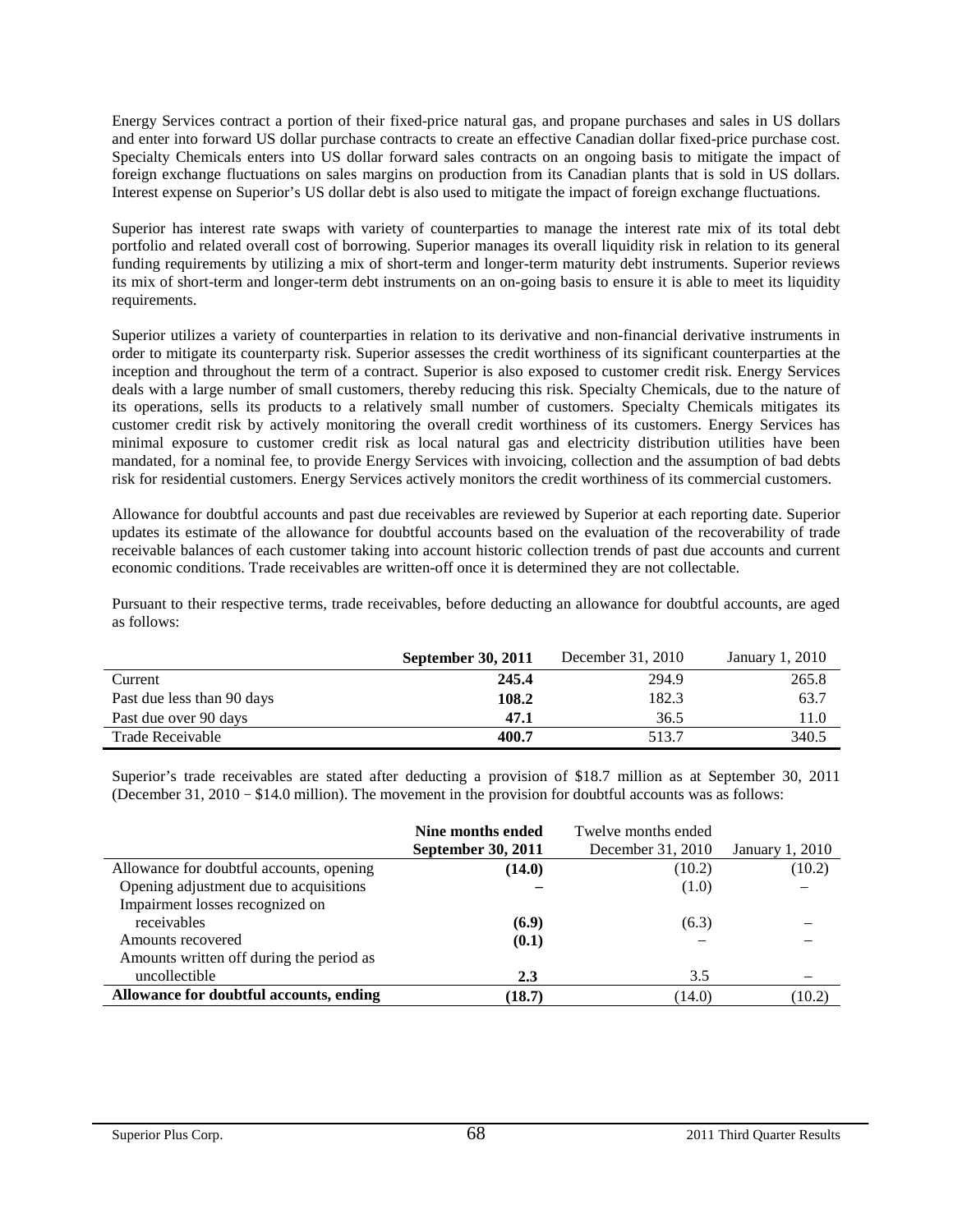|                                           |      |       |       |       |       |       | 2017 and   |         |
|-------------------------------------------|------|-------|-------|-------|-------|-------|------------|---------|
|                                           | 2011 | 2012  | 2013  | 2014  | 2015  | 2016  | Thereafter | Total   |
| <b>Borrowings</b>                         | 49.5 | 87.6  | 33.6  | 319.9 | 31.4  | 150.0 |            | 672.0   |
| Convertible unsecured                     |      |       |       |       |       |       |            |         |
| subordinated debentures                   |      | 172.3 |       | 66.4  | 73.8  |       | 309.5      | 622.0   |
| US\$ foreign currency forward             |      |       |       |       |       |       |            |         |
| purchase contracts (US\$)                 | 37.2 |       |       |       |       |       |            | 37.2    |
| US\$ foreign currency forward             |      |       |       |       |       |       |            |         |
| sales contracts (US\$)                    | 54.4 | 206.9 | 200.0 | 156.0 | 144.0 |       |            | 761.3   |
| $\epsilon$ foreign currency forward sales |      |       |       |       |       |       |            |         |
| contracts (EURO)                          | 1.2  |       |       |       |       |       |            | $1.2\,$ |
| Fixed-price electricity purchase          |      |       |       |       |       |       |            |         |
| commitments                               | 1.5  |       |       |       |       |       |            | 1.5     |
| CDN\$ natural gas purchases               | 9.3  | 13.4  | 10.4  | 1.1   | (0.2) |       |            | 34.0    |
| US\$ propane purchases (US\$)             | 1.1  |       |       |       |       |       |            | 1.1     |
| US\$ butane purchases (US\$)              | 0.5  |       |       |       |       |       |            | 0.5     |

Superior's contractual obligations associated with its financial liabilities are as follows:

Superior's contractual obligations are considered to be normal course operating commitments and do not include the impact of mark-to-market fair values on financial and non-financial derivatives. Superior expects to fund these obligations through a combination of cash flow from operations, proceeds on revolving term bank credits and proceeds on the issuance of share capital. Superior's financial instruments' sensitivities to changes in foreign currency exchange rates, interest rates and various commodity prices and the impact to net earnings are detailed below:

|                                                                                                    | Nine months ended<br><b>September 30, 2011</b> |
|----------------------------------------------------------------------------------------------------|------------------------------------------------|
| Increase (decrease) to net earnings (loss) of a \$0.01 increase in the CDN\$ to the US\$           | (6.7)                                          |
| Increase (decrease) to net earnings (loss) of a 0.5% increase in interest rates                    | (1.1)                                          |
| Increase (decrease) to net earnings (loss) of a \$0.40/GJ increase in the price of natural gas     | 2.5                                            |
| Increase (decrease) to net earnings (loss) of a \$0.04/litre increase in the price of propane      | $0.4^{\circ}$                                  |
| Increase (decrease) to net earnings (loss) of a \$0.10/gallon increase in the price of heating oil | 1.2                                            |
| Increase (decrease) to net earnings (loss) of a \$1.00/KwH increase in the price of electricity    | 1.1                                            |
| Increase (decrease) to net earnings of a \$0.04/litre increase in the price of butane              |                                                |

The calculation of Superior's sensitivity to changes in foreign currency exchange rates, interest rates and various commodity prices represent the change in fair value of the financial instrument without consideration of the value of the underlying variable, for example, the underlying customer contracts. The recognition of the sensitivities identified above would have impacted Superior's unrealized gain (loss) on financial instruments and would not have a material impact on Superior's cash flow from operations.

## **18. Income Taxes**

Consistent with prior periods, Superior recognizes a provision for income taxes for its subsidiaries that are subject to current and deferred income taxes, including United States income tax and Chilean income tax.

Total income tax recovery (expense), comprised of current taxes and deferred taxes for the three and nine months ended September 30, 2011 was \$19.7 million and \$6.7 million, respectively, compared to (\$7.8) million and \$14.6 million in the comparative period. Income taxes were impacted by the unrealized losses on derivative financial instruments, and the impairment of intangible assets. For the three and nine months ended September 30, 2011, deferred income tax recovery from operations in Canada, the United States and Chile was \$19.6 million and \$6.8 million, respectively, which resulted in a corresponding total net deferred income tax asset of \$263.7 million. The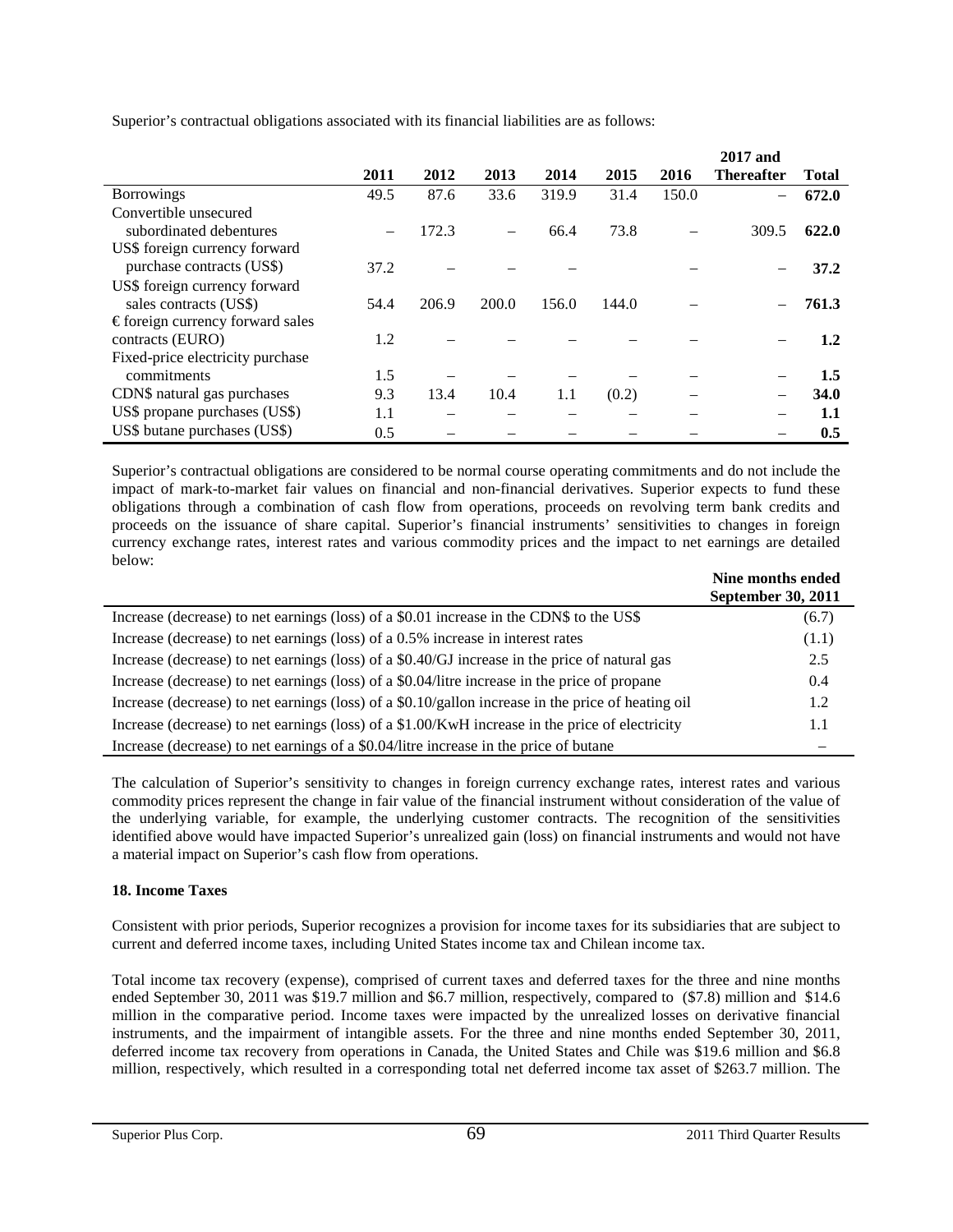deferred income tax recovery (expense) for the three and nine months ended September 30, 2010 was (\$7.3) million and \$15.5 million, respectively.

## **19. Equity**

Superior is authorized to issue an unlimited number of common shares and an unlimited number of preferred shares. The holders of common shares are entitled to dividends if, as and when declared by the Board of Directors; to one vote per share at meetings of the holders of common shares; and upon liquidation, dissolution or winding up of Superior to receive pro rata the remaining property and assets of Superior, subject to the rights of any shares having priority over the common shares, of which none are outstanding.

Preferred shares are issuable in series with each class of preferred share having such rights as the Board of Directors may determine. Holders of preferred shares are entitled, in priority to holders of common shares, to be paid ratably with holders of each other series of preferred shares the amount of accumulated dividends, if any, specified to be payable preferentially to the holders of such series upon liquidation, dissolution or winding up of Superior to be paid rateably with holders of each other series of preferred shares the amount, if any, specified as being payable preferentially to holders of such series. Superior does not have any preferred shares outstanding.

Common shares outstanding as at January 1, 2010, December 31, 2010 and September 30, 2011 have par value of \$nil million. No common shares have been reserved in relation to any share option programs.

|                                                              | Issued Number of     |               |
|--------------------------------------------------------------|----------------------|---------------|
|                                                              | <b>Common Shares</b> | Shareholders' |
|                                                              | (Millions)           | Equity        |
| Shareholders' equity, January 1, 2010                        | 99.9                 | 935.1         |
| <b>Shareholders' equity, December 31, 2010</b>               | 107.7                | 753.2         |
| Net loss for the period                                      |                      | (71.2)        |
| Other comprehensive income                                   |                      | 13.3          |
| Issuance of common shares for the dividend reinvestment plan | 2.2                  | 23.4          |
| Dividends paid to shareholders <sup>(1)</sup>                |                      | (105.6)       |
| <b>Shareholders' equity, September 30, 2011</b>              | 109.9                | 613.1         |

(1) Dividends to shareholders are declared at the discretion of Superior. During the nine months ended September 30, 2011, Superior paid dividends of \$105.6 million or \$0.96 per share (2010: \$127.7 million or \$1.17 per share).

Accumulated other comprehensive income (loss) consisted of the following components:

|                                                              | September 30,<br>2011 | December<br>31, 2010 | January<br>0.10 |
|--------------------------------------------------------------|-----------------------|----------------------|-----------------|
| Currency translation adjustment                              |                       |                      |                 |
| Balance at beginning of period                               | (27.4)                |                      |                 |
| Unrealized foreign currency losses on translation of foreign |                       |                      |                 |
| operations                                                   | 24.6                  | (27.4)               |                 |
| Balance at end of period                                     | (2.8)                 | (27.4)               |                 |
| <b>Actuarial defined benefits</b>                            |                       |                      |                 |
| Balance at beginning of period                               | (14.8)                |                      |                 |
| Actuarial defined benefit losses                             | (20.1)                | (19.9)               |                 |
| Income tax recovery                                          | 3.5                   | 5.1                  |                 |
| Balance at end of period                                     | (31.4)                | (14.8)               |                 |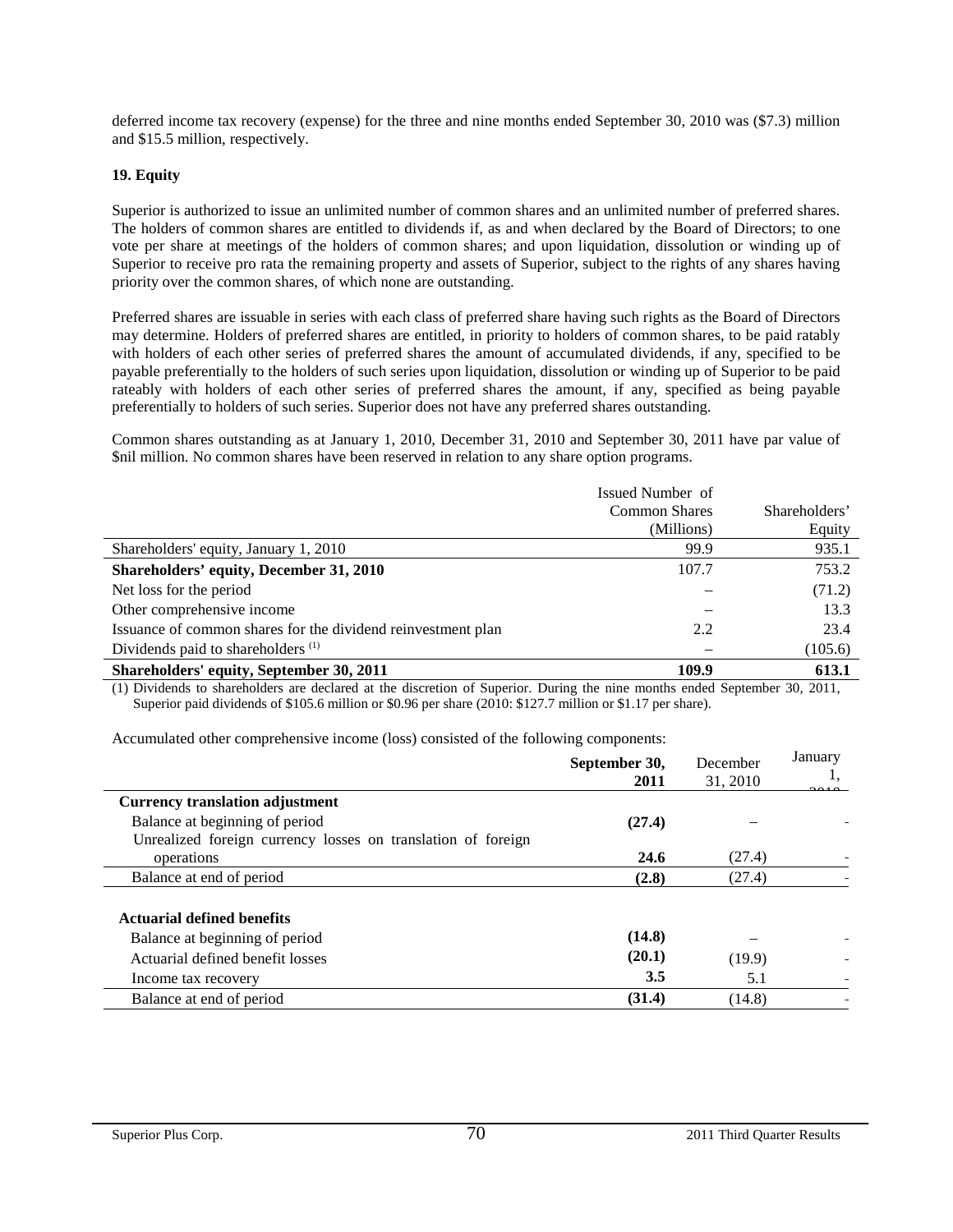| <b>Accumulated derivative gains (losses)</b>             |        |        |        |
|----------------------------------------------------------|--------|--------|--------|
| Balance at beginning of period                           | (11.9) | (21.1) | (21.1) |
| Reclassification of derivative gains previously deferred | 5.3    | 12.1   |        |
| Income tax recovery (expense)                            |        | (2.9)  |        |
| Balance at end of period                                 | (6.6)  | (11.9) | (21.1) |
| Accumulated other comprehensive loss at end of period    | (40.8) | (54.1) | ′21.1  |

### **Other Capital Disclosures**

### **Additional Capital Disclosures**

Superior's objectives when managing capital are: (i) to maintain a flexible capital structure to preserve its ability to meet its financial obligations, including potential obligations from acquisitions; and (ii) to safeguard Superior's assets while at the same time maximizing the growth of its businesses and returns to its shareholders.

In the management of capital, Superior includes shareholders' equity (excluding accumulated other comprehensive income) (AOCI), current and long-term debt, convertible debentures, securitized accounts receivable and cash and cash equivalents.

Superior manages its capital structure and makes adjustments in light of changes in economic conditions and nature of the underlying assets. In order to maintain or adjust the capital structure, Superior may adjust the amount of dividends to Shareholders, issue additional share capital, issue new debt or convertible debentures, issue new debt or convertible debentures with different characteristics and/or increase or decrease the amount of securitized accounts receivable.

Superior monitors its capital based on the ratio of senior debt outstanding to net earnings before interest, taxes, depreciation, amortization and other non-cash expenses (EBITDA), as defined by its revolving term credit facility, and the ratio of total debt outstanding to EBITDA. Superior's reference to EBITDA as defined by its revolving term credit facility may be referred to as compliance EBITDA in other public reports of Superior.

Superior is subject to various financial covenants in its credit facility agreements, including senior debt and total debt to EBITDA ratios, which are measured on a quarterly basis. As at September 30, 2011, December 31, 2010 and January 1, 2010 Superior was in compliance with all of its financial covenants.

Superior's financial objectives and strategy related to managing its capital as described above have remained unchanged from the prior fiscal year. Superior believes that its debt to EBITDA ratios are within reasonable limits, in light of Superior's size, the nature of its businesses and its capital management objectives.

#### **Non-IFRS Financial Measures utilized for bank covenant purposes**  *Compliance EBITDA*

Compliance EBITDA represents earnings before interest, taxes, depreciation, amortization and other non-cash expenses calculated on a 12 month trailing basis giving pro forma effect to acquisitions and divestitures and is used by Superior to calculate its debt covenants and other credit information. Compliance EBITDA is not a defined performance measure under IFRS. Superior's calculation of compliance EBITDA may differ from similar calculations used by comparable entities.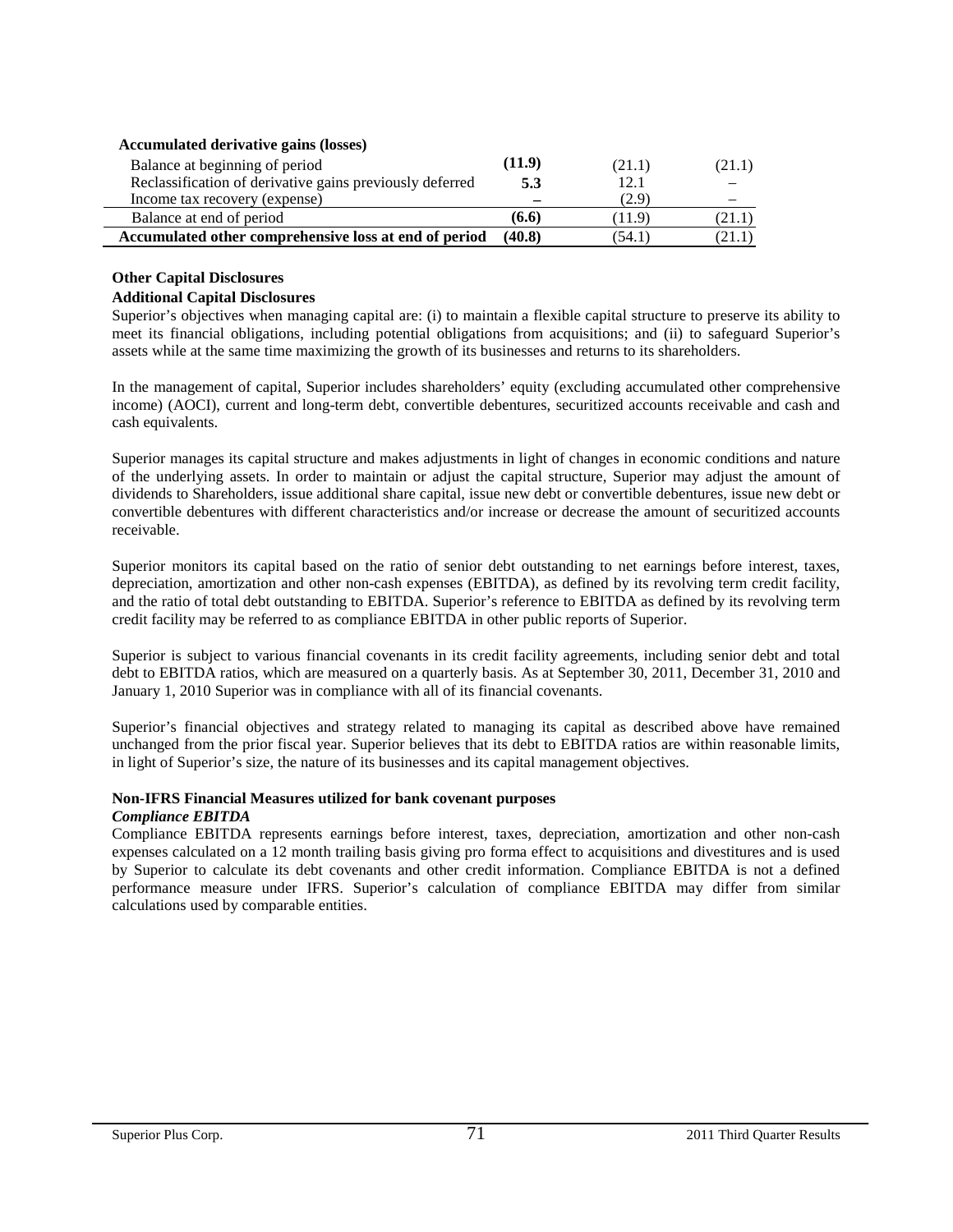The capital structure of Superior and the calculation of its key capital ratios are as follows:

| As at                                                        | September 30, 2011 | December 31, 2010 |
|--------------------------------------------------------------|--------------------|-------------------|
| Total shareholders' equity                                   | 613.1              | 753.2             |
| Exclude accumulated other comprehensive loss                 | 40.8               | 54.1              |
| Shareholders' equity (excluding AOCI)                        | 653.9              | 807.3             |
| Current borrowings                                           | 49.5               | 136.2             |
| Borrowings <sup>(1)</sup>                                    | 622.5              | 603.8             |
| Less: Senior unsecured debentures                            | (150.0)            | (150.0)           |
| Consolidated secured debt                                    | 522.0              | 590.0             |
| Add: Senior unsecured debentures                             | 150.0              | 150.0             |
| Consolidated debt                                            | 672.0              | 740.0             |
| Convertible unsecured subordinated debentures <sup>(1)</sup> | 638.4              | 638.0             |
| Total debt                                                   | 1,310.4            | 1,378.0           |
| Total capital                                                | 1,964.3            | 2,185.3           |

| <b>Twelve months ended</b>                                    | <b>September 30, 2011</b> | December 31, 2010 |
|---------------------------------------------------------------|---------------------------|-------------------|
| Net loss                                                      | (128.4)                   | (77.0)            |
| Adjusted for:                                                 |                           |                   |
| Finance expense                                               | 83.0                      | 75.2              |
| Depreciation of property, plant and equipment                 | 46.9                      | 51.4              |
| Depreciation and amortization included in cost of sales       | 43.1                      | 46.4              |
| Amortization of intangible assets                             | 42.2                      | 28.0              |
| Impairment of intangible assets and goodwill                  | 167.5                     | 89.5              |
| Income tax expense                                            | 14.4                      | 6.5               |
| Unrealized (gains) losses on derivative financial instruments | (19.0)                    | 2.2               |
| Realized gain on derivative financial instruments included in |                           |                   |
| finance expense                                               | 2.7                       | 2.9               |
| Proforma impact of acquisitions                               | 2.0                       | 4.8               |
| Compliance EBITDA <sup>(2)</sup>                              | 254.4                     | 229.9             |

|                                                | <b>September 30, 2011</b> | December 31, 2010 |
|------------------------------------------------|---------------------------|-------------------|
| Consolidated debt to Compliance $EBITDA(2)$    | 2.6:1                     | 3.2:1             |
| Total debt to Compliance EBITDA <sup>(2)</sup> | 5.2:1                     | 6.0:1             |

(1) Borrowings and convertible unsecured subordinated debentures are before deferred issue costs.

(2) EBITDA, as defined by Superior's revolving term credit facility, is calculated on a trailing 12-month basis taking into consideration the pro forma impact of acquisitions and dispositions in accordance with the requirements of Superior's credit facility. Superior's calculation of EBITDA and debt to EBITDA ratios may differ from those of similar entities.

### **20. Net Earnings (loss) per Share**

|                                                                  | Three months ended<br>September 30, |          | Nine months ended<br>September 30, |          |
|------------------------------------------------------------------|-------------------------------------|----------|------------------------------------|----------|
|                                                                  | 2011                                | 2010     | 2011                               | 2010     |
| Net loss per share computation, basic and diluted <sup>(1)</sup> |                                     |          |                                    |          |
| Net loss for the period                                          | (113.4)                             | (13.8)   | (71.2)                             | (19.8)   |
| Weighted average shares outstanding                              | 109.5                               | 106.6    | 108.8                              | 104.9    |
| Net loss per share, basic and diluted                            | \$(1.04)                            | \$(0.13) | \$(0.65)                           | \$(0.19) |

(1) All outstanding convertible debentures have been excluded from this calculation as they were anti-dilutive.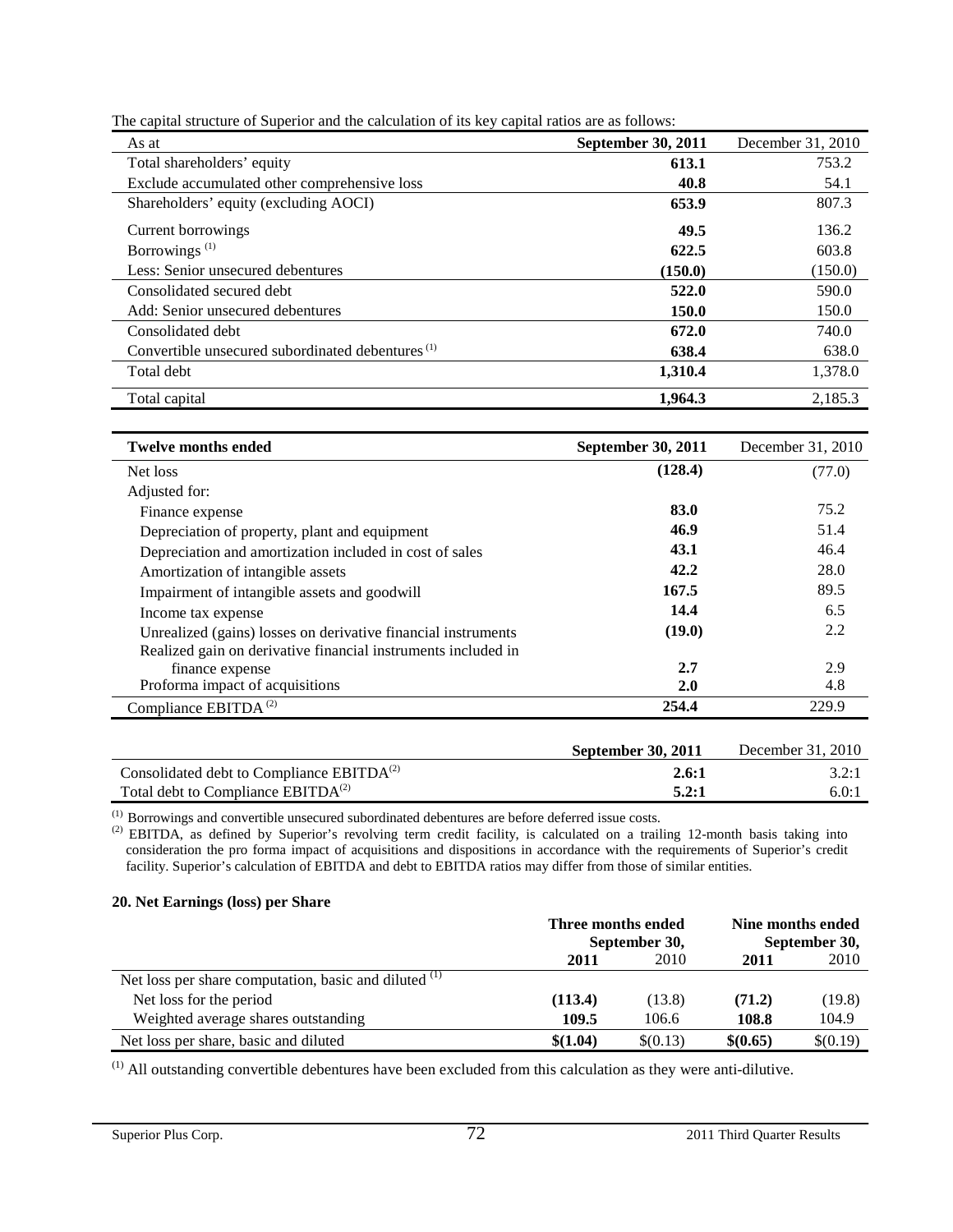| $\frac{1}{2}$                   |              | Three months ended | September 30, | Nine months ended<br>September 30, |      |  |
|---------------------------------|--------------|--------------------|---------------|------------------------------------|------|--|
|                                 | <b>Notes</b> | 2011               | 2010          | 2011                               | 2010 |  |
| Convertible Debentures          |              |                    |               |                                    |      |  |
| 5.75% Series III                | 15           | 4.9                | 4.9           | 4.9                                | 4.9  |  |
| 5.85% Series IV                 | 15           | 2.4                | 2.4           | 2.4                                | 2.4  |  |
| 7.50% Series V                  | 15           | 5.3                | 5.3           | 5.3                                | 5.3  |  |
| 5.75% Series VI                 | 15           | 9.1                | 9.9           | 9.1                                | 9.1  |  |
| 6.00% Series VII                | 15           | 9.9                |               | 9.9                                |      |  |
| Total anti-dilutive instruments |              | 31.6               | 22.5          | 31.6                               | 21.7 |  |

The following potential ordinary shares are anti-dilutive and are therefore excluded from the weighted average number of ordinary shares for the purposes of diluted earnings per share.

# **21. Share Based Compensation**

# **Restricted/Performance Shares**

Under the terms of Superior's long-term incentive program, restricted shares (RSs) and/or performance shares (PSs) can be granted to directors, senior officers and employees of Superior. Both types of shares entitle the holder to receive cash compensation in relation to the value of a specified number of underlying notional shares. RSs vest evenly over a period of three years commencing from the date of grant, except for RSs issued to directors which vest three years from the date of grant. Payments are made on the anniversary dates of the RS to the holders entitled to receive them on the basis of a cash payment equal to the value of the underlying notional shares. PSs vest three years from the date of grant and their notional value is dependent on Superior's performance vis-à-vis other companies/trusts' performance and on certain benchmarks. As at September 30, 2011 there were 850,398 RSs outstanding (2010 –882,798 RSs) and 983,557 PSs outstanding (2010 – 716,995 PSs). For the three months and nine months ended September 30, 2011 total compensation expense related to RSs and PSs was \$(0.6) million (2010 - \$1.3 million) and \$4.1 million (2010 - \$3.6million) respectively. For the period ended September 30, 2011 the total carrying amount of the liability related to RSs and PSs was \$9.4 million (December 31, 2010 - \$8.8 million).

# **22. Supplemental Disclosure of Non-Cash Operating Working Capital Changes**

| 22. Suppicincium Discresure of Fron-Cash Operating ++ 01 King Capital Changes |                                    |        |                                    |        |  |  |  |
|-------------------------------------------------------------------------------|------------------------------------|--------|------------------------------------|--------|--|--|--|
|                                                                               | Three month ended<br>September 30, |        | Nine months ended<br>September 30. |        |  |  |  |
|                                                                               | 2011                               | 2010   |                                    | 2010   |  |  |  |
| Changes in non-cash working capital                                           |                                    |        |                                    |        |  |  |  |
| Trade receivable and other                                                    | 48.8                               | 0.8    | 136.8                              | (4.5)  |  |  |  |
| Inventories                                                                   | (40.7)                             | (13.7) | (29.7)                             | (13.4) |  |  |  |
| Trade and other payables                                                      | 45.7                               | (7.0)  | (12.4)                             | (32.1) |  |  |  |
| Purchased working capital                                                     | (0.5)                              |        | 0.6                                | 39.5   |  |  |  |
| Other                                                                         | 16.0                               | (16.5) | 3.5                                | (14.3) |  |  |  |
|                                                                               | 69.3                               | (36.4) | 98.8                               | (24.8) |  |  |  |

## **23. Supplemental Disclosure of Condensed Consolidated Statement of Comprehensive Income**

|                                                             | Three months ended<br>September 30, |       | Nine months ended<br>September 30, |                          |
|-------------------------------------------------------------|-------------------------------------|-------|------------------------------------|--------------------------|
|                                                             | 2011                                | 2010  | 2011                               | 2010                     |
| <b>Revenues</b>                                             |                                     |       |                                    |                          |
| Revenue from products and services                          | 840.4                               | 771.2 | 2,868.2                            | 2,525.4                  |
| Finance income                                              | (0.1)                               |       | 0.2                                | $\overline{\phantom{0}}$ |
| Realized gains (losses) on derivative financial instruments | 4.7                                 | (2.1) | 13.8                               | 0.8                      |
|                                                             | 845.0                               | 769.1 | 2,882.2                            | 2,526.2                  |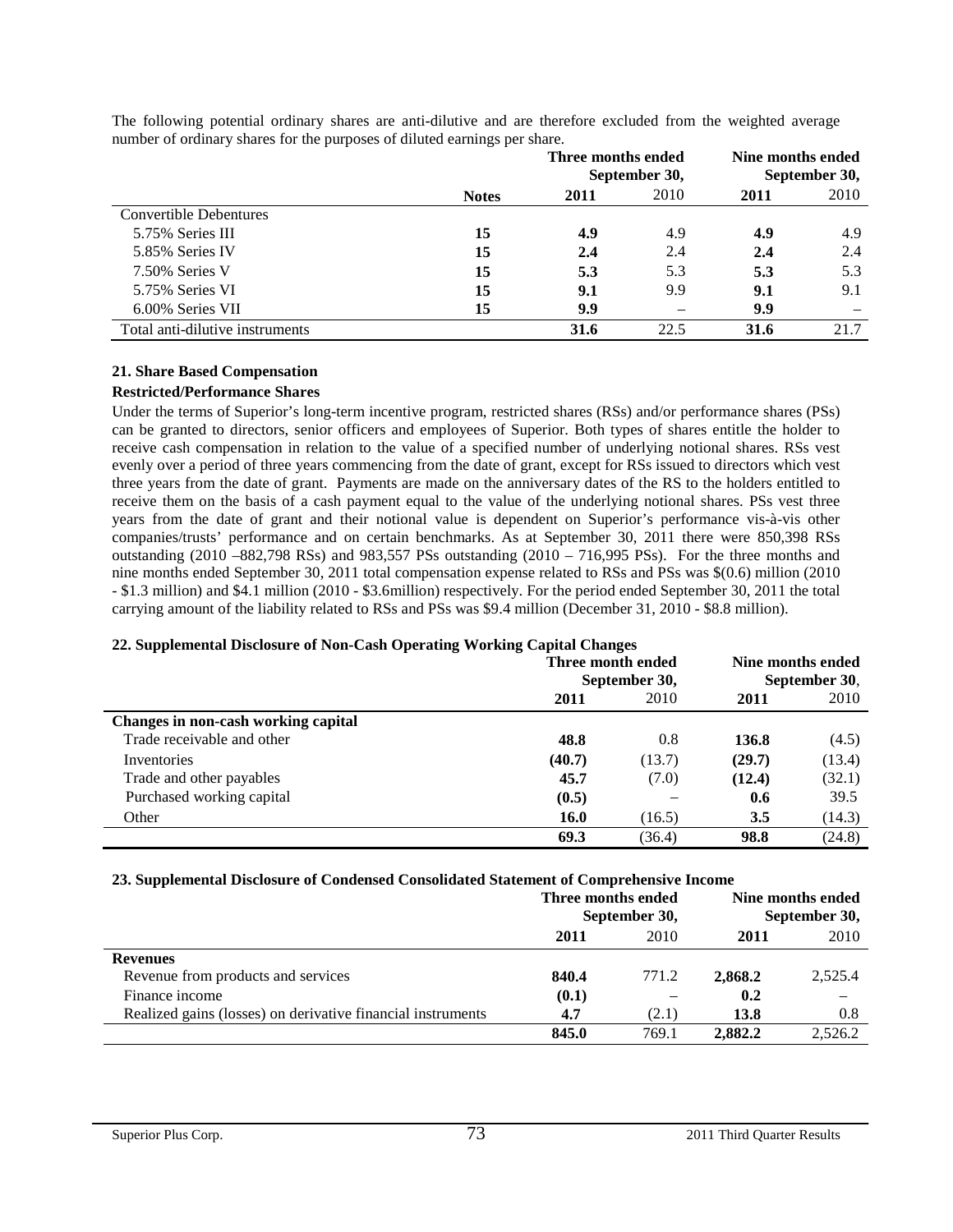| Cost of sales (includes products and services)            |         |         |                  |           |
|-----------------------------------------------------------|---------|---------|------------------|-----------|
| Cost of products and services                             | (636.7) | (565.1) | (2, 198.4)       | (1,870.0) |
| Depreciation of property, plant and equipment             | (11.2)  | (12.5)  | (33.5)           | (36.8)    |
| Realized losses on derivative financial instruments       | (18.6)  | (19.1)  | (57.4)           | (63.5)    |
|                                                           | (666.5) | (596.7) | (2,289.3)        | (1,970.3) |
| Selling, distribution and administration costs            |         |         |                  |           |
| Other selling, distribution and administrative costs      | (145.8) | (139.8) | (449.6)          | (442.3)   |
| Employee future benefit expense                           | (0.5)   | (0.8)   | (2.2)            | (1.7)     |
| Depreciation of property, plant and equipment             | (9.6)   | (14.2)  | (34.1)           | (38.6)    |
| Amortization of intangible assets                         | (13.4)  | (3.7)   | (28.7)           | (17.9)    |
| Impairment of property, plant and equipment               | (3.4)   |         | (3.4)            |           |
|                                                           | (172.7) | (158.5) | (518.0)          | (498.8)   |
| <b>Finance expense</b>                                    |         |         |                  |           |
| Interest on borrowings                                    | (9.4)   | (9.8)   | (28.2)           | (29.8)    |
| Interest on convertible unsecured subordinated debentures | (9.8)   | (7.5)   | (29.0)           | (20.2)    |
| Interest on obligations under finance leases              | (1.3)   | (1.2)   | (3.8)            | (3.4)     |
| Unwind of discount on debentures, borrowing and           |         |         |                  |           |
| decommissioning liabilities                               | (1.7)   | (1.6)   | (5.0)            | (5.0)     |
| Realized gains on derivative financial instruments        |         |         | $1.2\phantom{0}$ | 1.4       |
|                                                           | (22.2)  | (20.1)  | (64.8)           | (57.0)    |

# **24. Related Party Transactions**

Transactions between Superior and its subsidiaries, which are related parties, have been eliminated on consolidation and are not disclosed in this note.

For the three and nine months ended September 30, 2011, Superior incurred \$0.2 million (2010 - \$0.3 million) and \$1.3 million (2010 - \$0.8 million) in legal fees respectively, with Macleod Dixon LLP. Macleod Dixon LLP is a related party with Superior as a board member is a Partner at the law firm.

## **25. Reportable Segment Information**

Superior has adopted IFRS 8 *Operating Segments*, which requires operating segments to be identified on the basis of internal reports about components of the Company that are regularly reviewed by the chief operating decision maker in order to allocate resources to the segments and to assess their performance. Segment revenues reported below represents revenues generated from external customers.

|                                                   |                 |                  | <b>Construction</b> |        |                               |
|---------------------------------------------------|-----------------|------------------|---------------------|--------|-------------------------------|
|                                                   | Energy          | <b>Specialty</b> | <b>Products</b>     |        | <b>Total</b>                  |
| For the three months ended September 30, 2011     | <b>Services</b> | <b>Chemicals</b> | <b>Distribution</b> |        | <b>Corporate Consolidated</b> |
| <b>Revenues</b>                                   | 522.6           | 133.1            | 189.3               |        | 845.0                         |
| Cost of sales (includes product $\&$ services)    | (437.3)         | (84.6)           | (144.6)             |        | (666.5)                       |
| <b>Gross Profit</b>                               | 85.3            | 48.5             | 44.7                |        | 178.5                         |
| <b>Expenses</b>                                   |                 |                  |                     |        |                               |
| Selling, distribution and administrative costs    | 100.3           | 31.1             | 39.8                | 1.5    | 172.7                         |
| Finance expense                                   | 0.9             | 0.1              | 0.4                 | 20.8   | 22.2                          |
| Impairment of intangible assets and goodwill      |                 |                  | 78.0                |        | 78.0                          |
| Unrealized losses (gains) on derivative financial |                 |                  |                     |        |                               |
| instruments                                       | (12.8)          |                  |                     | 51.5   | 38.7                          |
|                                                   | 88.4            | 31.2             | 118.2               | 73.8   | 311.6                         |
| Net earnings (loss) before income taxes           | (3.1)           | 17.3             | (73.5)              | (73.8) | (133.1)                       |
| Income tax recovery                               |                 | -                |                     | 19.7   | 19.7                          |
| Net earnings (loss)                               | (3.1)           | 17.3             | (73.5)              | (54.1) | (113.4)                       |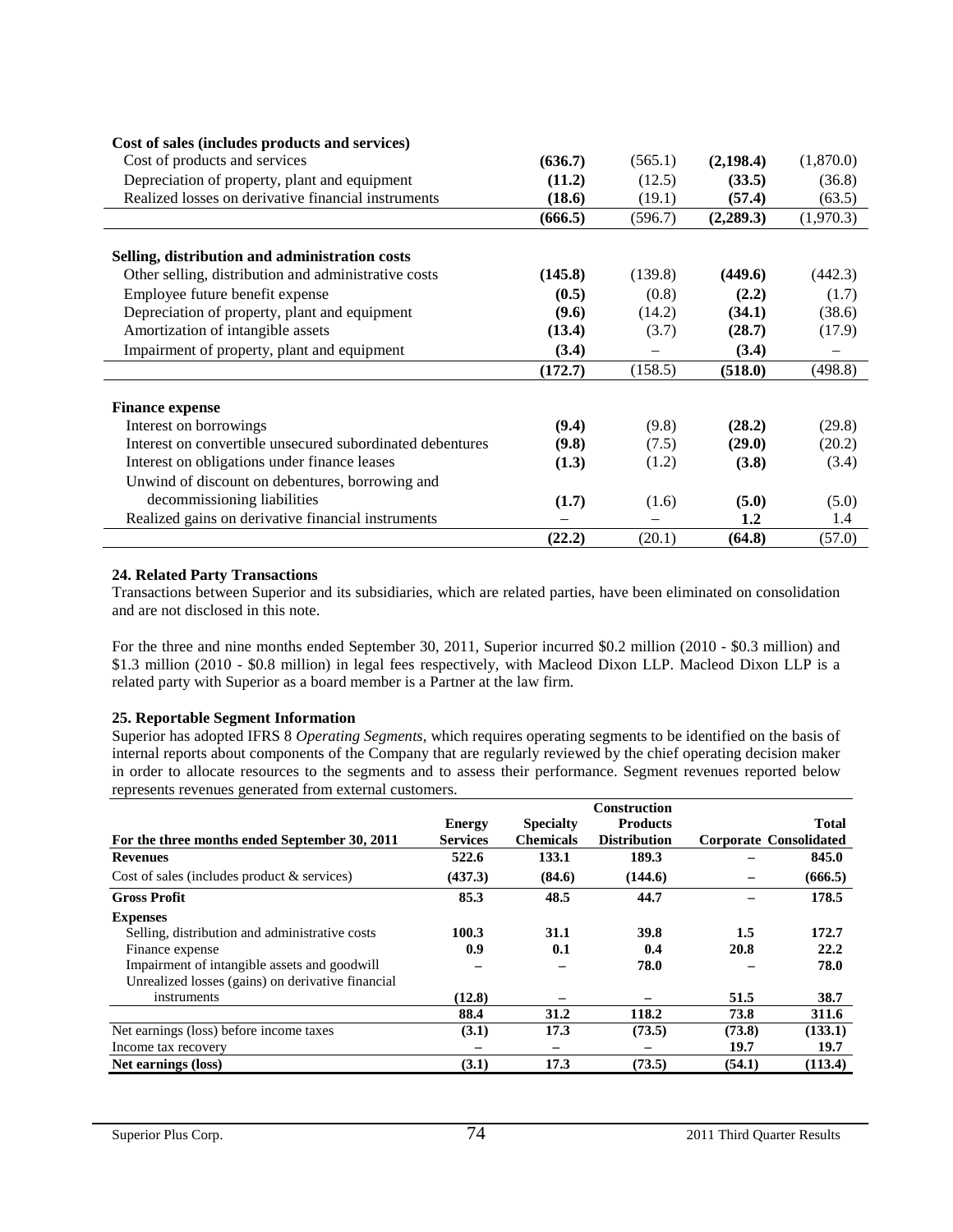|                                                   |                 |                  | <b>Construction</b> |        |                               |
|---------------------------------------------------|-----------------|------------------|---------------------|--------|-------------------------------|
|                                                   | <b>Energy</b>   | <b>Specialty</b> | <b>Products</b>     |        | <b>Total</b>                  |
| For the three months ended September 30, 2010     | <b>Services</b> | <b>Chemicals</b> | <b>Distribution</b> |        | <b>Corporate Consolidated</b> |
| <b>Revenues</b>                                   | 454.6           | 124.3            | 190.2               |        | 769.1                         |
| Cost of sales (includes products $&$ services)    | (373.5)         | (80.8)           | (142.4)             |        | (596.7)                       |
| <b>Gross Profit</b>                               | 81.1            | 43.5             | 47.8                |        | 172.4                         |
| <b>Expenses</b>                                   |                 |                  |                     |        |                               |
| Selling, distribution and administrative costs    | 86.3            | 30.7             | 41.1                | 0.4    | 158.5                         |
| Other expenses                                    | 1.0             |                  |                     |        | 1.0                           |
| Finance expense                                   | 1.0             | 0.1              | 0.2                 | 18.8   | 20.1                          |
| Unrealized losses (gains) on derivative financial |                 |                  |                     |        |                               |
| instruments                                       | 18.7            | 5.2              |                     | (25.1) | (1.2)                         |
|                                                   | 107.0           | 36.0             | 41.3                | (5.9)  | 178.4                         |
| Net earnings (loss) before income taxes           | (25.9)          | 7.5              | 6.5                 | 5.9    | (6.0)                         |
| Income tax expense                                |                 |                  |                     | (7.8)  | (7.8)                         |
| Net earnings (loss)                               | (25.9)          | 7.5              | 6.5                 | (1.9)  | (13.8)                        |

| For the nine months ended September 30, 2011                                                                                                                                              | Energy<br><b>Services</b> | <b>Specialty</b><br><b>Chemicals</b> | <b>Construction</b><br><b>Products</b><br><b>Distribution</b> | Corporate   | <b>Total</b><br><b>Consolidated</b> |
|-------------------------------------------------------------------------------------------------------------------------------------------------------------------------------------------|---------------------------|--------------------------------------|---------------------------------------------------------------|-------------|-------------------------------------|
| <b>Revenues</b>                                                                                                                                                                           | 1,958.5                   | 390.0                                | 533.7                                                         |             | 2,882.2                             |
| Cost of sales (includes product $\&$ services)                                                                                                                                            | (1,630.1)                 | (252.5)                              | (406.7)                                                       |             | (2,289.3)                           |
| <b>Gross Profit</b>                                                                                                                                                                       | 328.4                     | 137.5                                | 127.0                                                         |             | 592.9                               |
| <b>Expenses</b><br>Selling, distribution and administrative costs<br>Finance expense<br>Impairment of intangible assets and goodwill<br>Unrealized losses (gains) on derivative financial | 297.6<br>2.9              | 95.2<br>0.2                          | 116.6<br>0.9<br>78.0                                          | 8.6<br>60.8 | 518.0<br>64.8<br>78.0               |
| instruments                                                                                                                                                                               | (35.8)                    | 5.4                                  |                                                               | 40.4        | <b>10.0</b>                         |
|                                                                                                                                                                                           | 264.7                     | 100.8                                | 195.5                                                         | 109.8       | 670.8                               |
| Net earnings (loss) before income taxes                                                                                                                                                   | 63.7                      | 36.7                                 | (68.5)                                                        | (109.8)     | (77.9)                              |
| Income tax recovery                                                                                                                                                                       |                           | $\overline{\phantom{0}}$             |                                                               | 6.7         | 6.7                                 |
| Net earnings (loss)                                                                                                                                                                       | 63.7                      | 36.7                                 | (68.5)                                                        | (103.1)     | (71.2)                              |

|                                                   |                 |                  | <b>Construction</b> |        |                               |
|---------------------------------------------------|-----------------|------------------|---------------------|--------|-------------------------------|
|                                                   | Energy          | <b>Specialty</b> | <b>Products</b>     |        | Total                         |
| For the nine months ended September 30, 2010      | <b>Services</b> | <b>Chemicals</b> | <b>Distribution</b> |        | <b>Corporate Consolidated</b> |
| <b>Revenues</b>                                   | 1,636.0         | 353.4            | 536.8               |        | 2,526.2                       |
| Cost of sales (includes products $\&$ services)   | (1,333.1)       | (228.8)          | (408.4)             |        | (1,970.3)                     |
| <b>Gross Profit</b>                               | 302.9           | 124.6            | 128.4               |        | 555.9                         |
| <b>Expenses</b>                                   |                 |                  |                     |        |                               |
| Selling, distribution and administrative costs    | 279.6           | 93.4             | 117.7               | 8.1    | 498.8                         |
| Other expenses                                    | 3.1             |                  | 0.2                 |        | 3.3                           |
| Finance expense                                   | 3.0             | 0.2              | 0.4                 | 53.4   | 57.0                          |
| Unrealized losses (gains) on derivative financial |                 |                  |                     |        |                               |
| instruments                                       | 36.7            | 7.4              |                     | (12.9) | 31.2                          |
|                                                   | 322.4           | 101.0            | 118.3               | 48.6   | 590.3                         |
| Net earnings (loss) before income taxes           | (19.5)          | 23.6             | 10.1                | (48.6) | (34.4)                        |
| Income tax recovery                               |                 |                  |                     | 14.6   | 14.6                          |
| Net earnings (loss)                               | (19.5)          | 23.6             | 10.1                | (34.0) | (19.8)                        |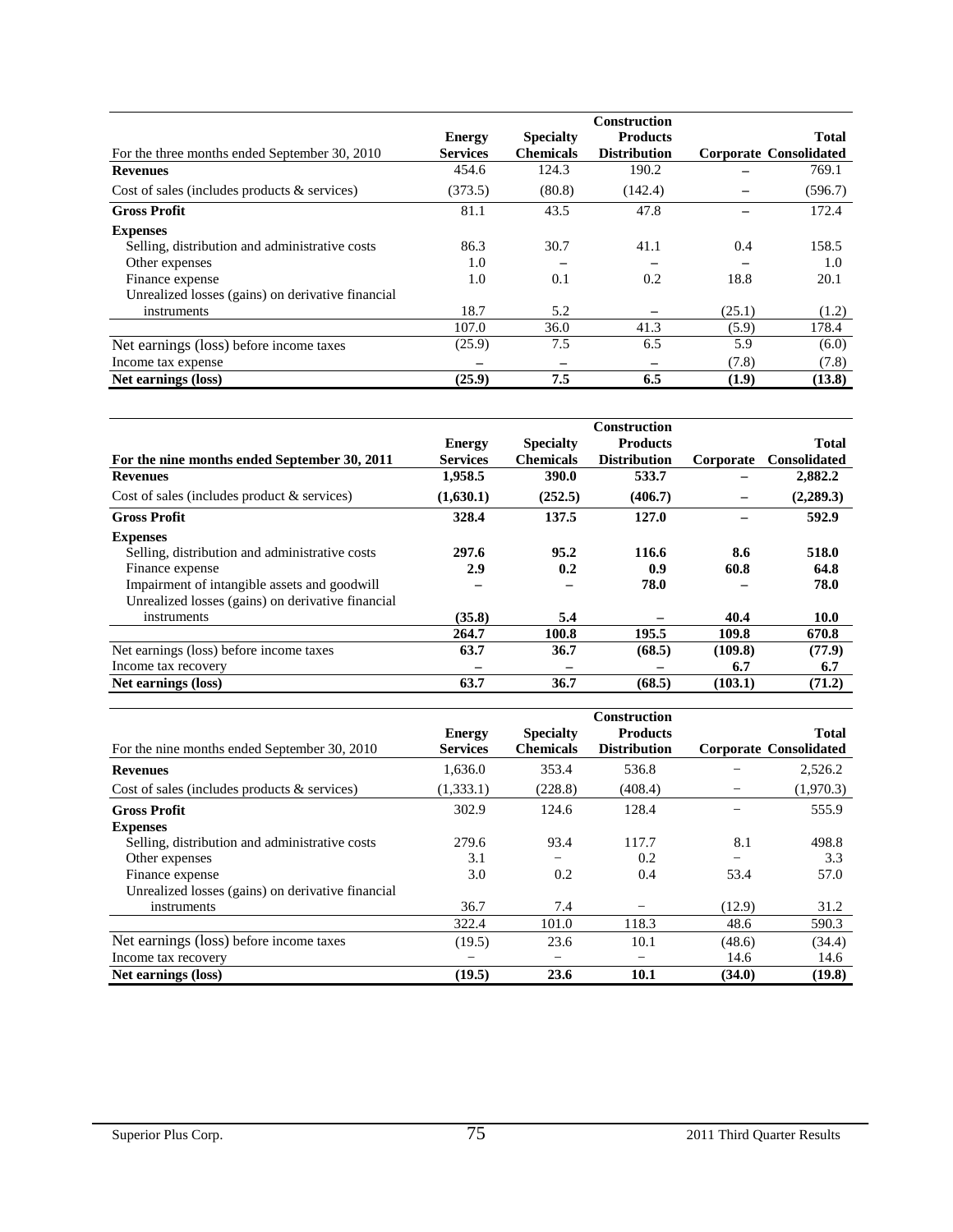|                                               |                 |                  | Construction        |           |                     |
|-----------------------------------------------|-----------------|------------------|---------------------|-----------|---------------------|
|                                               | <b>Energy</b>   | <b>Specialty</b> | <b>Products</b>     |           | <b>Total</b>        |
|                                               | <b>Services</b> | <b>Chemicals</b> | <b>Distribution</b> | Corporate | <b>Consolidated</b> |
| As at September 30, 2011                      |                 |                  |                     |           |                     |
| Net working capital <sup>(1)</sup>            | 199.7           | 19.4             | 114.6               | (38.7)    | 295.0               |
| Total assets                                  | 1,259.0         | 633.3            | 226.6               | 342.2     | 2,461.1             |
| Total liabilities                             | 361.7           | 222.9            | 91.7                | 1,171.7   | 1,848.0             |
| As at December 31, 2010                       |                 |                  |                     |           |                     |
| Net working capital <sup>(1)</sup>            | 290.2           | 33.5             | 107.2               | (31.1)    | 399.8               |
| Total assets                                  | 1,406.7         | 653.1            | 279.4               | 385.4     | 2,724.6             |
| <b>Total liabilities</b>                      | 447.2           | 177.3            | 75.0                | 1,271.9   | 1,971.4             |
| For the three months ended September 30, 2011 |                 |                  |                     |           |                     |
| Acquisitions                                  | 8.8             |                  |                     |           | 8.8                 |
| Purchase of property, plant and equipment     | 4.3             | 4.3              | 0.4                 |           | 9.0                 |
| For the three months ended September 30, 2010 |                 |                  |                     |           |                     |
| Acquisitions                                  |                 |                  |                     |           |                     |
| Purchase of property, plant and equipment     | 4.3             | 1.5              | 0.4                 | 0.2       | 6.4                 |
| For the nine months ended September 30, 2011  |                 |                  |                     |           |                     |
| Acquisitions                                  | 13.7            |                  |                     |           | 13.7                |
| Purchase of property, plant and equipment     | 11.7            | 10.4             | 1.5                 |           | 23.6                |
| For the nine months ended September 30, 2010  |                 |                  |                     |           |                     |
| Acquisitions                                  | 142.6           |                  | 18.1                |           | 160.7               |
| Purchase of property, plant and equipment     | 11.4            | 9.6              | 2.3                 | 1.2       | 24.5                |

**Net working capital, Total assets, Total liabilities, Acquisitions and Purchase of property, plant and equipment** 

 (1) Net working capital reflects amounts as at the quarter end and is comprised of trade and other receivables, prepaid expenses and inventories, less trade and other payables, deferred revenue and dividends and interest payable to shareholders and debenture holders.

## **26. Geographic Information**

|                                                        | Canada  | <b>United</b><br><b>States</b> | <b>Other</b> | <b>Total</b><br><b>Consolidated</b> |
|--------------------------------------------------------|---------|--------------------------------|--------------|-------------------------------------|
| Revenues for the three months ended September 30, 2011 | 363.0   | 459.5                          | 22.5         | 845.0                               |
| Revenues for the nine months ended September 30, 2011  | 1,252.3 | 1,564.0                        | 65.9         | 2,882.2                             |
| Property, plant and equipment as at September 30, 2011 | 488.5   | 353.3                          | 50.8         | 892.6                               |
| Goodwill as at September 30, 2011                      | 385.7   | 28.2                           |              | 413.9                               |
| Total assets as at September 30, 2011                  | 1,616.3 | 775.4                          | 69.4         | 2,461.1                             |
| Revenues for the three months ended September 30, 2010 | 353.5   | 392.8                          | 22.8         | 769.1                               |
| Revenues for the nine months ended September 30, 2010  | 1,208.9 | 1,253.3                        | 64.0         | 2,526.2                             |
| Property, plant and equipment as at December 31, 2010  | 503.0   | 352.5                          | 54.7         | 910.2                               |
| Goodwill as at December 31, 2010                       | 391.9   | 79.8                           |              | 471.7                               |
| Total assets as at December 31, 2010                   | 1,930.6 | 737.3                          | 56.7         | 2,724.6                             |

# **27. Subsequent Event**

On October 4, 2011, Superior completed the issuance of \$75,000,000 aggregate principal amount of 7.50% convertible unsecured subordinated debentures at a price of \$1,000 per Debenture. The Underwriters maintain an over-allotment option to purchase up to an additional \$11,250,000 aggregate principal amount of Debentures at the same price, exercisable in whole or in part at any time for a period of up to 30 days following October 4, 2011. The Debentures are listed on the Toronto Stock Exchange under the symbol "SPB.DB.G".

On October 4, 2011, Superior also announced that it has provided notice that it will redeem \$75 million principal amount of its previously issued 5.75% convertible subordinated debentures due December 31, 2012 on November 7, 2011. As previously announced, Superior will use the net proceeds from the Offering and funds from its bank facility to fund the redemption of the 2012 Debentures. The 5.75% convertible subordinated debentures will, in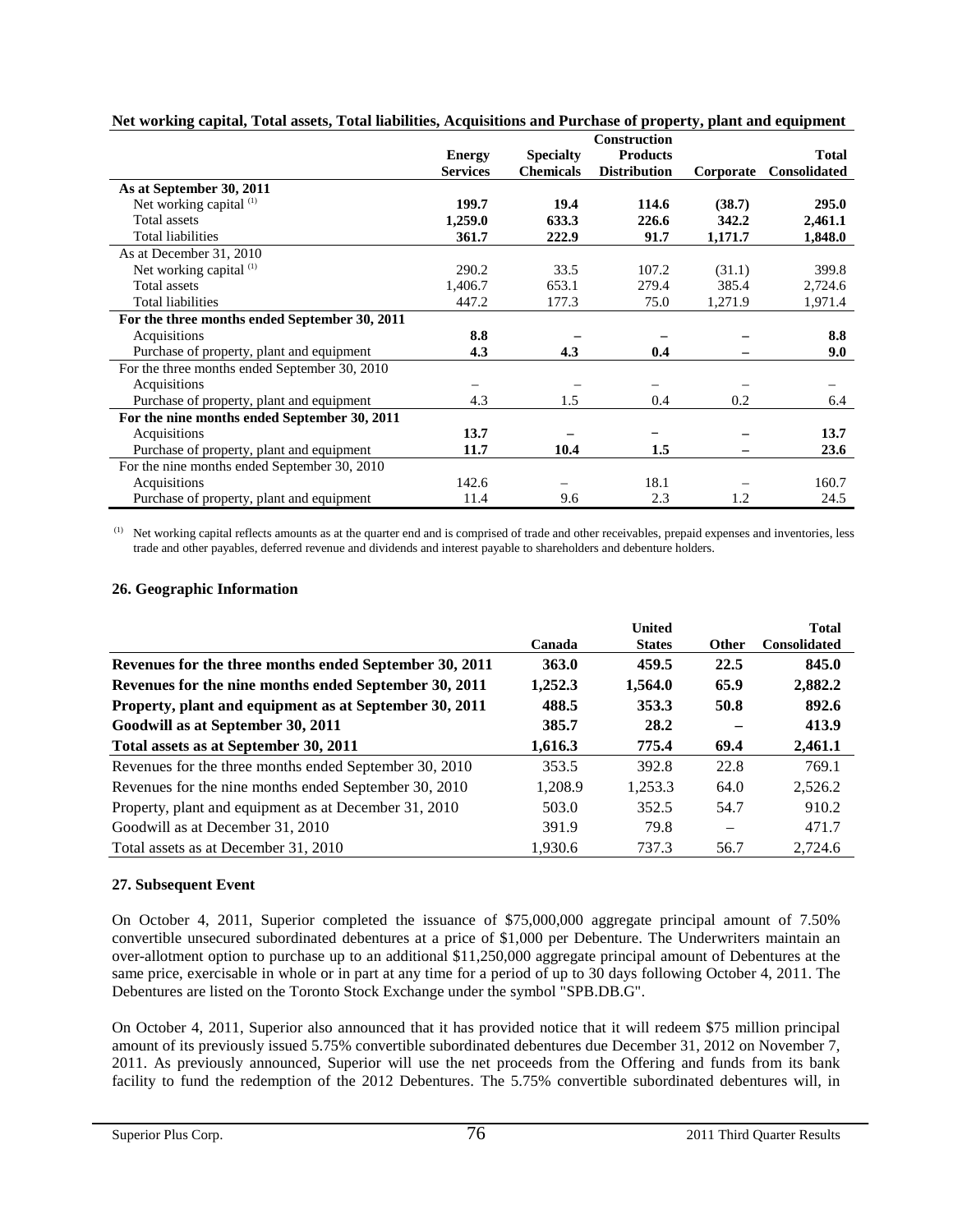accordance with their terms, be redeemed at the redemption price of \$1,000 in cash per \$1,000 principal amount of 2012 Debentures plus accrued and unpaid interest up to but excluding the redemption date. The record date for the partial redemption is November 4, 2011.

# **28. Comparative Figures**

Certain reclassifications of prior year amounts have been made to conform to current period presentation. Specifically, \$16.1 million, \$11.8 million and \$15.4 million have been reclassified to trade and other receivables from trade and other payables to provide comparative presentation of certain of Construction Products Distribution vendor and customer rebates as at January 1, 2010, September 30, 2010 and December 31, 2010, respectively.

## **29. Explanation of transition to IFRS**

Superior's financial statements for the year ending December 31, 2011 will be the first annual financial statements that comply with IFRS and these financial statements were prepared as described in Note 2, including the application of IFRS 1. IFRS 1 requires an entity to adopt IFRS in its first annual financial statements prepared under IFRS by making an explicit and unreserved statement in those financial statements of compliance with IFRS. Superior will make this statement when it issues its 2011 annual financial statements.

IFRS also requires that comparative financial information be provided. As a result, the first date at which Superior has applied IFRS was January 1, 2010 (Transition Date). IFRS 1 requires first-time adopters to retrospectively apply all effective IFRS standards as of the reporting date, which for Superior will be December 31, 2011. However, it also provides for certain optional exemptions and certain mandatory exceptions for first time IFRS adopters.

# **First-time adoption of IFRS**

Set forth below are the applicable IFRS 1 elective exemptions and mandatory exceptions applied in the conversion from GAAP to IFRS.

## *IFRS Elective Exemptions*

## *Share-Based Payment Transactions*

IFRS 2, *Share-based Payments*, encourages application of its provisions to equity instruments granted on or before November 7, 2002, but requires the application only to equity instruments granted after November 7, 2002 that had not vested by the Transition Date. Superior has elected to utilize this exemption to avoid applying IFRS 2 *Share-Based Payments* retrospectively and restate all share-based liabilities that were settled before the date of transition to IFRS. Accordingly, all unsettled liabilities arising from share-based payment transactions are in compliance with the principles of IFRS after the Transition Date.

## *Changes in the Decommissioning Liabilities Included in the Cost of Property, Plant and Equipment*

Superior as elected to utilize this exemption to avoid retrospective restatement of all changes in decommissioning, restoration, and similar liabilities that are included in property, plant and equipment prior to the Transition Date.

## *Leases*

Superior has elected to apply the transitional provisions of IFRIC 4 *Determining Whether an Arrangement Contains a Lease* to determine only whether any existing contract or arrangements at the Transition Date contains a lease under IFRIC 4 and if so, to apply IAS 17 *Leases* from the inception of that arrangement. Furthermore, Superior has elected to utilize the leases exemption to avoid the reassessment of determining whether an arrangement contained a lease at the Transition Date for all arrangements assessed prior to the Transition Date which resulted in the same outcome under IFRS and previous GAAP.

# *Fair Value or Revaluation as Deemed Cost*

Generally, for Energy Services, Specialty Chemicals and Construction Products Distribution property, plant, equipment, Superior has elected to use the fair value as deemed cost exemption. Deemed cost will be the cost under previous GAAP that was established by measuring items at fair value due to business combinations. For certain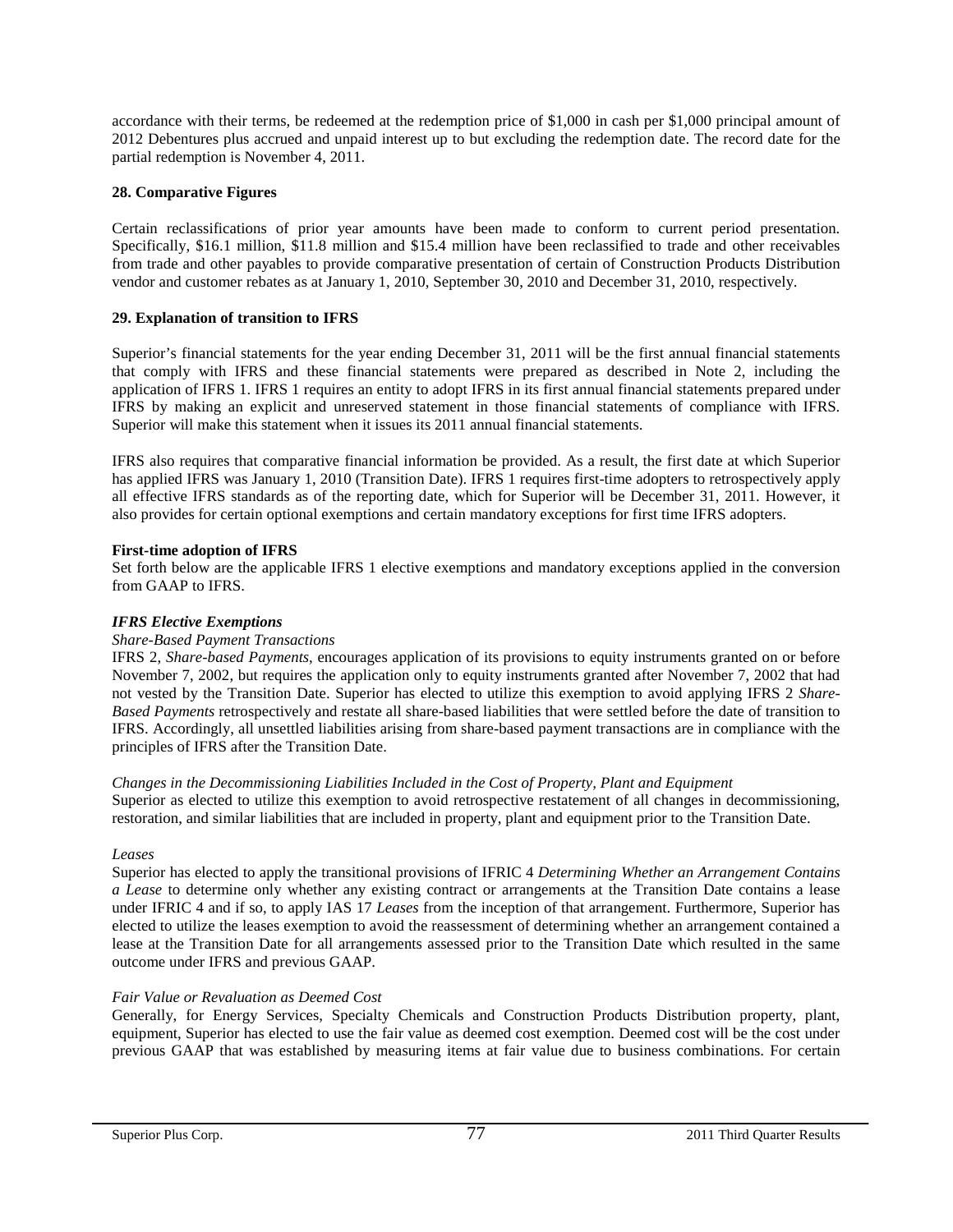Energy Services property, plant and equipment, Superior has revalued assets at deemed cost and recorded accumulated depreciation and amortization of its property, plant and equipment in accordance with its IFRS policies.

# *Business Combinations*

A first-time adopter may elect not to apply IFRS 3 *Business Combinations*, retrospectively to business combinations completed before the Transition Date. However, if a first-time adopter restates any business combinations to comply with IFRS 3, it shall restate all later business combinations and shall also apply IAS 27 from that same date. Superior has elected not to apply IFRS 3 to business combinations completed before the Transition Date. Superior has applied IFRS 3, *Business Combinations*, to all acquisitions completed during 2010 in accordance with IFRS. Superior has also tested all goodwill for impairment from acquisitions completed in 2010 and restated under IFRS 3. Superior also tested goodwill for impairment at the Transition Date to IFRS which resulted in no adjustments to goodwill.

# *Employee Benefits*

IFRS 1 provides the option to retrospectively apply the corridor approach under IAS 19, *Employee Benefits*, for the recognition of actuarial gains and losses, or recognize all cumulative gains and losses deferred under GAAP in opening retained earnings at the Transition Date. Superior elected to recognize all cumulative actuarial gains and losses that existed at its Transition Date in opening deficit for all of its employee benefit plans.

# *Cumulative Translation Differences*

Retrospective application of IFRS would require Superior to determine cumulative currency translation differences in accordance with IAS 21, *The Effects of Changes in Foreign Exchange Rates*, from the date a subsidiary or equity method investee was formed or acquired. IFRS 1 permits cumulative translation gains and losses to be reset to zero at the Transition Date. Superior elected to reset all cumulative translation gains and losses to zero in opening deficit at its Transition Date.

## *Borrowing Costs*

IAS 23, *Borrowing Costs*, requires an entity to capitalize the borrowing costs related to all qualifying assets for which the commencement date for capitalization is on or after January 1, 2009 or date of transition whichever is later. Superior has applied the transitional provisions prescribed in IAS 23, which has constituted a change in accounting policy. All borrowing costs related to qualifying assets for which the commencement date for capitalization is on or after the Transition Date have been capitalized.

## *IFRS Mandatory Exceptions*

# *Derecognition of financial assets and liabilities*

A first-time adopter should apply the derecognition requirements in IAS 39 *Financial Instruments: Recognition and Measurement,* prospectively to transactions occurring on or after January 1, 2004. Superior has applied this mandatory exception which did not impact any of Superior's previously reported results.

## *Hedge Accounting*

Hedge accounting can only be applied prospectively from the Transition Date to transactions that satisfy the hedge accounting criteria in IAS 39 at that date. Hedging relationships cannot be designated retrospectively and the supporting documentation cannot be created retrospectively. Superior has applied this mandatory exception which did not impact any of Superior's previously reported results.

## *Non-controlling Interests*

A first-time adopter that applies IAS 27 *Consolidated and Separate Financial Statements*, should apply the standard retrospectively, with the exception of the following requirements which are applied prospectively from the Transition Date:

- o The requirement that total comprehensive income is attributed to the owners of the parent and to the noncontrolling interests have a deficit balance;
- o The requirements on accounting for changes in the parent's ownership interest in a subsidiary that do not results in a loss of control; and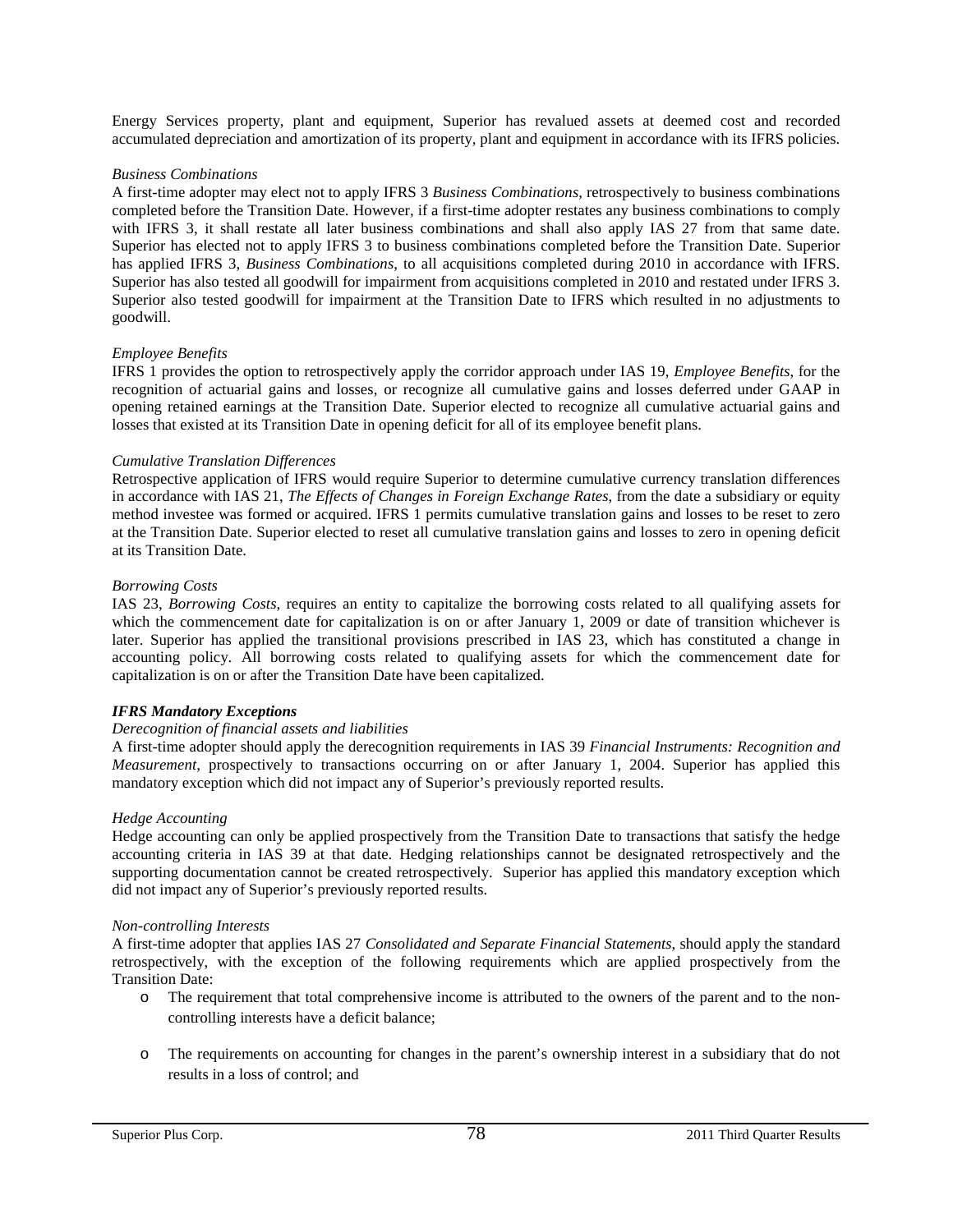o The requirements on accounting for a loss of control over a subsidiary, and the related requirements of IFRS 5 *Non-current Assets Held for Sale and Discontinued Operations.*

# *Estimates*

An entity's estimates in accordance with IFRS at the date of transition to IFRS shall be consistent with estimates made for the same date in accordance with previous GAAP (after adjustments to reflect any difference in accounting policies), unless there is objective evidence that those estimates were in error.

Superior has applied these mandatory exceptions which did not impact any of Superior's previously reported results.

# **Reconciliations between GAAP and IFRS**

IFRS 1 requires an entity to reconcile equity, net earnings (loss) and comprehensive income and cash flows for prior periods. The Company's first time adoption of IFRS did not have a material impact on the total operating, investing or financing cash flows. The following represents the reconciliations from GAAP to IFRS for the respective periods noted for equity, earnings and comprehensive income.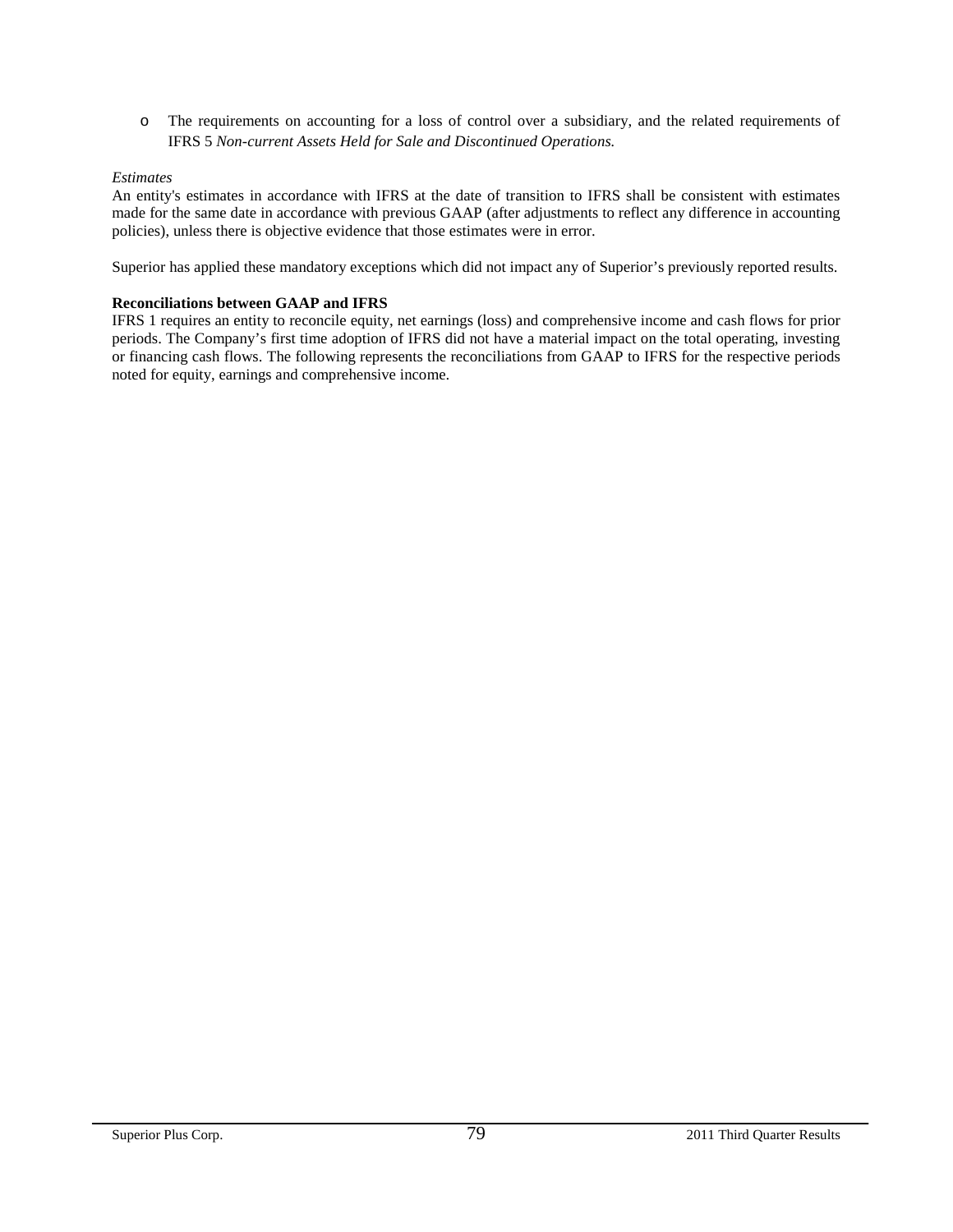| reconcinumon or equity as at summary 1, 2010<br>GAAP accounts (millions of dollars) | <b>Notes</b> | GAAP                     |                          | Adjustments Reclassifications | <b>IFRS</b>              | <b>IFRS</b> accounts                                     |
|-------------------------------------------------------------------------------------|--------------|--------------------------|--------------------------|-------------------------------|--------------------------|----------------------------------------------------------|
| <b>Assets</b>                                                                       |              |                          |                          |                               |                          |                                                          |
| <b>Current Assets</b>                                                               |              |                          |                          |                               |                          | <b>Current Assets</b>                                    |
| Cash and cash equivalents                                                           |              | 24.3                     |                          |                               | 24.3                     | Cash and cash equivalents                                |
| Accounts receivable and other                                                       | $(a)$ $(j)$  | 329.9                    | 85.7                     | (21.3)                        | 394.3                    | Trade and other receivables                              |
|                                                                                     |              | $\overline{\phantom{0}}$ | $\frac{1}{2}$            | 21.3                          | 21.3                     | Prepaid expenses                                         |
| Inventories                                                                         | (k)          | 145.7                    | (2.2)                    | $\overline{\phantom{0}}$      | 143.5                    | Inventories                                              |
| Future income tax asset                                                             |              | 59.0                     | $\overline{\phantom{0}}$ | (59.0)                        | $\overline{\phantom{0}}$ |                                                          |
| Current portion of unrealized gains on                                              |              |                          |                          |                               |                          | Unrealized gains on derivative financial                 |
| derivative financial instruments                                                    |              | 22.2                     | $\qquad \qquad -$        |                               | 22.2                     | instruments                                              |
|                                                                                     |              | 581.1                    | 83.5                     | (59.0)                        | 605.6                    |                                                          |
|                                                                                     |              |                          |                          |                               |                          | <b>Non Current Assets</b>                                |
| Property, plant and equipment                                                       | $(b)$ $(d)$  | 668.0                    | 213.6                    | (1.6)                         | 880.0                    | Property, plant and equipment                            |
| Intangible assets                                                                   | (1)          | 180.0                    | 4.0                      | 1.6                           | 185.6                    | Intangible assets and investment property                |
| Goodwill                                                                            | (m)          | 528.4                    | (0.9)                    | $\overline{\phantom{m}}$      | 527.5                    | Goodwill                                                 |
| Accrued pension asset                                                               | (c)          | 18.2                     | (18.2)                   | $\overline{\phantom{0}}$      | $\overline{\phantom{0}}$ | Pension Asset                                            |
| Deferred income tax asset                                                           | (g)          | 165.7                    | (18.3)                   | 179.2                         | 326.6                    | Deferred tax                                             |
| Investment tax credits                                                              |              | 120.2                    | $\overline{\phantom{0}}$ | (120.2)                       | $\equiv$                 | Deferred tax                                             |
| Long-term portion of unrealized gains on                                            |              |                          |                          |                               |                          | Unrealized gains on derivative financial                 |
| derivative financial instruments                                                    |              | 28.5                     | $\overline{\phantom{0}}$ |                               | 28.5                     | instruments                                              |
|                                                                                     |              | 2,290.1                  | 263.7                    | $\equiv$                      | 2,553.8                  |                                                          |
| <b>Liabilities and Shareholders' Equity</b>                                         |              |                          |                          |                               |                          |                                                          |
| <b>Current Liabilities</b>                                                          |              |                          |                          |                               |                          | <b>Current Liabilities</b>                               |
| Accounts payable and accrued liabilities                                            | (n)          | 296.8                    | (1.4)                    |                               | 295.4                    | Trade and other payables                                 |
| Unearned revenue                                                                    |              | 5.8                      | $\overline{\phantom{0}}$ | $\overline{\phantom{0}}$      | 5.8                      | Deferred revenue                                         |
| Current portion of term loans                                                       | $(a)$ $(d)$  | 5.1                      | 103.8                    | L,                            | 108.9                    | <b>Borrowings</b>                                        |
| Dividends and interest payable to                                                   |              |                          |                          |                               |                          | Dividends and interest payable to                        |
| shareholders and debenture-holders                                                  |              | 14.2                     | $\overline{\phantom{0}}$ |                               | 14.2                     | shareholders and debenture-holders                       |
| Current portion of deferred credit                                                  | (e)          | 24.5                     | (24.5)                   |                               | $\overline{\phantom{0}}$ |                                                          |
| Current portion of unrealized losses on<br>derivative financial instruments         |              | 77.8                     | $\overline{\phantom{0}}$ | $\qquad \qquad -$             | 77.8                     | Unrealized losses on derivative financial<br>instruments |
|                                                                                     |              | 424.2                    | 77.9                     | $\overline{\phantom{0}}$      | 502.1                    |                                                          |
|                                                                                     |              |                          |                          |                               |                          | <b>Non Current Liabilities</b>                           |
| Revolving term bank credits and term loans                                          | (d)          | 633.2                    | 46.9                     | $\overline{\phantom{0}}$      | 680.1                    | Borrowings                                               |
| Convertible unsecured subordinated                                                  |              |                          |                          |                               |                          | Convertible unsecured subordinated                       |
| debentures                                                                          | $\circ$      | 309.0                    | (0.6)                    | $\overline{\phantom{0}}$      | 308.4                    | debentures                                               |
| Asset retirement obligations and                                                    |              |                          |                          |                               |                          |                                                          |
| environmental liabilities                                                           | (f)          | 0.9                      | 6.0                      |                               | 6.9                      | Provisions                                               |
| Employee future benefits                                                            | (c)          | 17.2                     | 12.9                     | $\overline{\phantom{0}}$      | 30.1                     | Employee future benefits                                 |
| Future income tax liability                                                         | (g)          | 22.1                     | 16.4                     |                               | 38.5                     | Deferred income tax liability                            |
| Deferred credit                                                                     | (e)          | 246.4                    | (246.4)                  |                               |                          |                                                          |
| Long-term portion of unrealized losses on                                           |              |                          |                          |                               |                          | Unrealized losses on derivative financial                |
| derivative financial instruments                                                    |              | 52.6                     |                          |                               | 52.6                     | instruments                                              |
| <b>Total Liabilities</b>                                                            |              | 1,705.6                  | (86.9)                   |                               | 1,618.7                  |                                                          |
|                                                                                     |              |                          |                          |                               |                          |                                                          |
| <b>Shareholders' Equity</b>                                                         |              |                          |                          |                               |                          |                                                          |
| Shareholders' capital                                                               |              | 1,502.0                  | $\qquad \qquad -$        | 5.3                           | 1,507.3                  | Capital                                                  |
| Contributed surplus                                                                 |              | 5.3                      | $\qquad \qquad$          | (5.3)                         |                          |                                                          |
| Deficit                                                                             |              | (883.3)                  | 332.2                    | $\qquad \qquad -$             | (551.1)                  | Deficit                                                  |
| Accumulated other comprehensive loss                                                | (h)          | (39.5)                   | 18.4                     | $\qquad \qquad -$             | (21.1)                   | Accumulated other comprehensive loss                     |
| <b>Total Shareholders' Equity</b>                                                   |              | 584.5                    | 350.6                    | $\overline{\phantom{0}}$      | 935.1                    |                                                          |
|                                                                                     |              | 2,290.1                  | 263.7                    | $\overline{\phantom{0}}$      | 2,553.8                  |                                                          |

# **Reconciliation of equity as at January 1, 2010**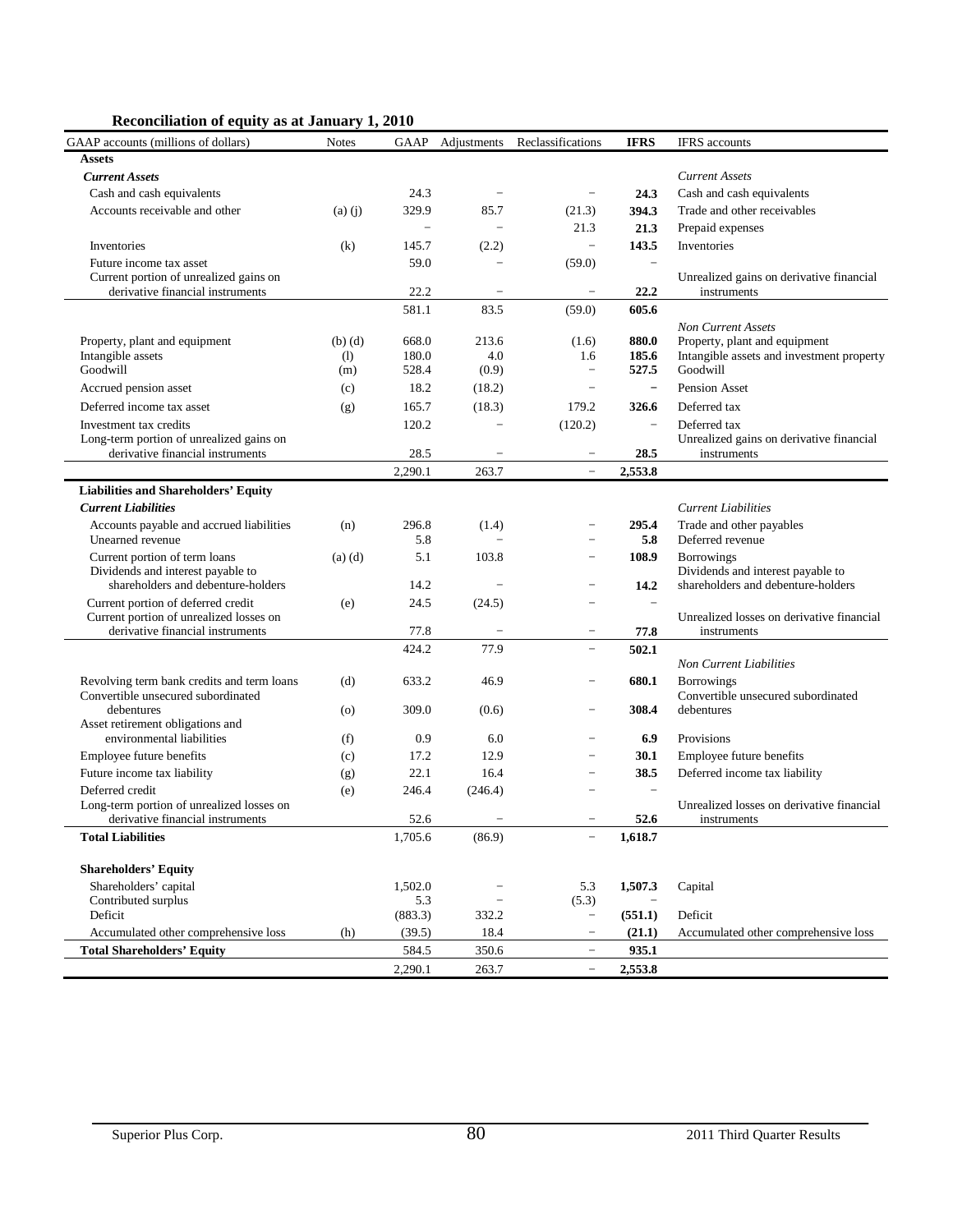| GAAP accounts (millions of dollars)                                           | <b>Notes</b>       |               |                          | GAAP Adjustments Reclassifications | <b>IFRS</b>              | <b>IFRS</b> accounts                                     |
|-------------------------------------------------------------------------------|--------------------|---------------|--------------------------|------------------------------------|--------------------------|----------------------------------------------------------|
| Assets                                                                        |                    |               |                          |                                    |                          |                                                          |
| <b>Current Assets</b>                                                         |                    |               |                          |                                    |                          |                                                          |
| Cash and cash equivalents                                                     |                    | 8.9           |                          | $\qquad \qquad -$                  | 8.9                      | Cash and cash equivalents                                |
| Accounts receivable and other                                                 | (a)(j)             | 487.2         | 87.1                     | (23.3)                             | 551.0                    | Trade and other receivables                              |
|                                                                               |                    |               | $\overline{\phantom{0}}$ | 23.3                               | 23.3                     | Prepaid expenses                                         |
| Inventories                                                                   | (k)                | 173.3         | (6.2)                    | $\overline{\phantom{m}}$           | 167.1                    | Inventories                                              |
| Future income tax asset                                                       |                    | 48.6          |                          | (48.6)                             | $\overline{\phantom{a}}$ |                                                          |
| Current portion of unrealized gains on                                        |                    |               |                          |                                    |                          | Unrealized gains on derivative                           |
| derivative financial instruments                                              |                    | 31.4          |                          | $\qquad \qquad -$                  | 31.4                     | financial instruments                                    |
|                                                                               |                    | 749.4         | 80.9                     | (48.6)                             | 781.7                    |                                                          |
| Property, plant and equipment                                                 | (b)(d)             | 687.7         | 223.7                    | (1.2)                              | 910.2                    | Property, plant and equipment                            |
|                                                                               |                    |               |                          |                                    |                          | Intangible assets and investment                         |
| Intangible assets                                                             |                    | 181.0         |                          | 1.2                                | 182.2                    | property                                                 |
| Goodwill                                                                      | (i)(m)             | 478.7         | (7.0)                    | $\overline{\phantom{0}}$           | 471.7                    | Goodwill                                                 |
| Accrued pension asset                                                         | (c)                | 21.0          | (21.0)                   | ÷                                  | $\overline{\phantom{a}}$ | Employee future benefits                                 |
| Long-term portion of notes and finance lease<br>receivable                    |                    |               |                          |                                    |                          | Notes and finance lease<br>receivables                   |
| Future income tax asset                                                       | (g)                | 12.1<br>191.1 | (17.0)                   | $\qquad \qquad -$<br>166.0         | 12.1<br>340.1            | Deferred tax                                             |
| Investment tax credits                                                        |                    | 117.4         |                          | (117.4)                            | $\overline{\phantom{a}}$ |                                                          |
| Long-term portion of unrealized gains on                                      |                    |               |                          |                                    |                          | Unrealized gains on derivative financial                 |
| derivative financial instruments                                              |                    | 26.6          |                          |                                    | 26.6                     | instruments                                              |
|                                                                               |                    | 2,465.0       | 259.6                    | $\qquad \qquad -$                  | 2,724.6                  |                                                          |
| <b>Liabilities and Shareholders' Equity</b>                                   |                    |               |                          |                                    |                          |                                                          |
| <b>Current Liabilities</b>                                                    |                    |               |                          |                                    |                          |                                                          |
| Accounts payable and accrued liabilities                                      | (n)                | 317.8         | 1.5                      |                                    | 319.3                    | Trade and other payables                                 |
| Unearned revenue                                                              |                    | 6.8           |                          |                                    | 6.8                      | Deferred revenue                                         |
| Current portion of term loans                                                 | (a)(d)             | 32.2          | 104.0                    | $\overline{\phantom{0}}$           | 136.2                    | <b>Borrowings</b>                                        |
| Dividends and interest payable to                                             |                    |               |                          |                                    |                          | Dividends and interest payable to                        |
| shareholders and debenture-holders                                            |                    | 15.5          |                          |                                    | 15.5                     | shareholders and debenture-holders                       |
| Current portion of deferred credit                                            | (e)                | 18.2          | (18.2)                   |                                    |                          |                                                          |
| Future income tax liability                                                   |                    | 1.3           |                          | (1.3)                              |                          |                                                          |
| Current portion of unrealized losses on                                       |                    |               |                          |                                    |                          | Unrealized losses on derivative                          |
| derivative financial instruments                                              |                    | 78.6          |                          | ÷                                  | 78.6                     | financial instruments                                    |
|                                                                               |                    | 470.4         | 87.3                     | (1.3)                              | 556.4                    |                                                          |
| Revolving term bank credits and term loans                                    | (d)                | 540.9         | 55.8                     |                                    | 596.7                    | <b>Borrowings</b>                                        |
| Convertible unsecured subordinated                                            |                    |               |                          |                                    |                          | Convertible unsecured subordinated                       |
| debentures                                                                    | $\left( 0 \right)$ | 621.7         | (0.8)                    | (1.8)                              | 619.1                    | debentures                                               |
| Asset retirement obligations and                                              |                    |               |                          |                                    |                          |                                                          |
| environmental liabilities                                                     | (f)                | 7.1           | 3.9                      |                                    | <b>11.0</b>              | Provisions                                               |
| Employee future benefits                                                      | (c)                | 19.2          | 26.3                     | $\overline{\phantom{0}}$           | 45.5                     | Employee future benefits                                 |
| Future income tax liability                                                   | (g)                | 70.0          | 13.6                     | 1.3                                | 84.9                     | Deferred tax                                             |
| Deferred credit                                                               | (e)                | 229.6         | (229.6)                  | ÷                                  |                          |                                                          |
| Long-term portion of unrealized losses on<br>derivative financial instruments |                    | 56.0          | $\qquad \qquad -$        | 1.8                                | 57.8                     | Unrealized losses on derivative<br>financial instruments |
| <b>Total Liabilities</b>                                                      |                    | 2,014.9       | (43.5)                   | $\overline{\phantom{a}}$           | 1,971.4                  |                                                          |
|                                                                               |                    |               |                          |                                    |                          |                                                          |
| <b>Shareholders' Equity</b>                                                   |                    |               |                          |                                    |                          |                                                          |
| Shareholders' capital                                                         | (i)                | 1,601.2       | (0.3)                    | 5.5                                | 1,606.4                  | Capital                                                  |
| Contributed surplus                                                           |                    | 5.5           |                          | (5.5)                              |                          |                                                          |
| Deficit                                                                       |                    | (1,101.3)     | 302.2                    | $\qquad \qquad -$                  | (799.1)                  | Deficit                                                  |
| Accumulated other comprehensive loss                                          | (h)                | (55.3)        | 1.2                      | $\overline{\phantom{m}}$           | (54.1)                   | Accumulated other comprehensive loss                     |
| <b>Total Shareholders' Equity</b>                                             |                    | 450.1         | 303.1                    | $\overline{\phantom{a}}$           | 753.2                    |                                                          |
|                                                                               |                    | 2,465.0       | 259.6                    | $\overline{\phantom{m}}$           | 2,724.6                  |                                                          |

# **Reconciliation of equity as at December 31, 2010 (balance sheet last reported under GAAP)**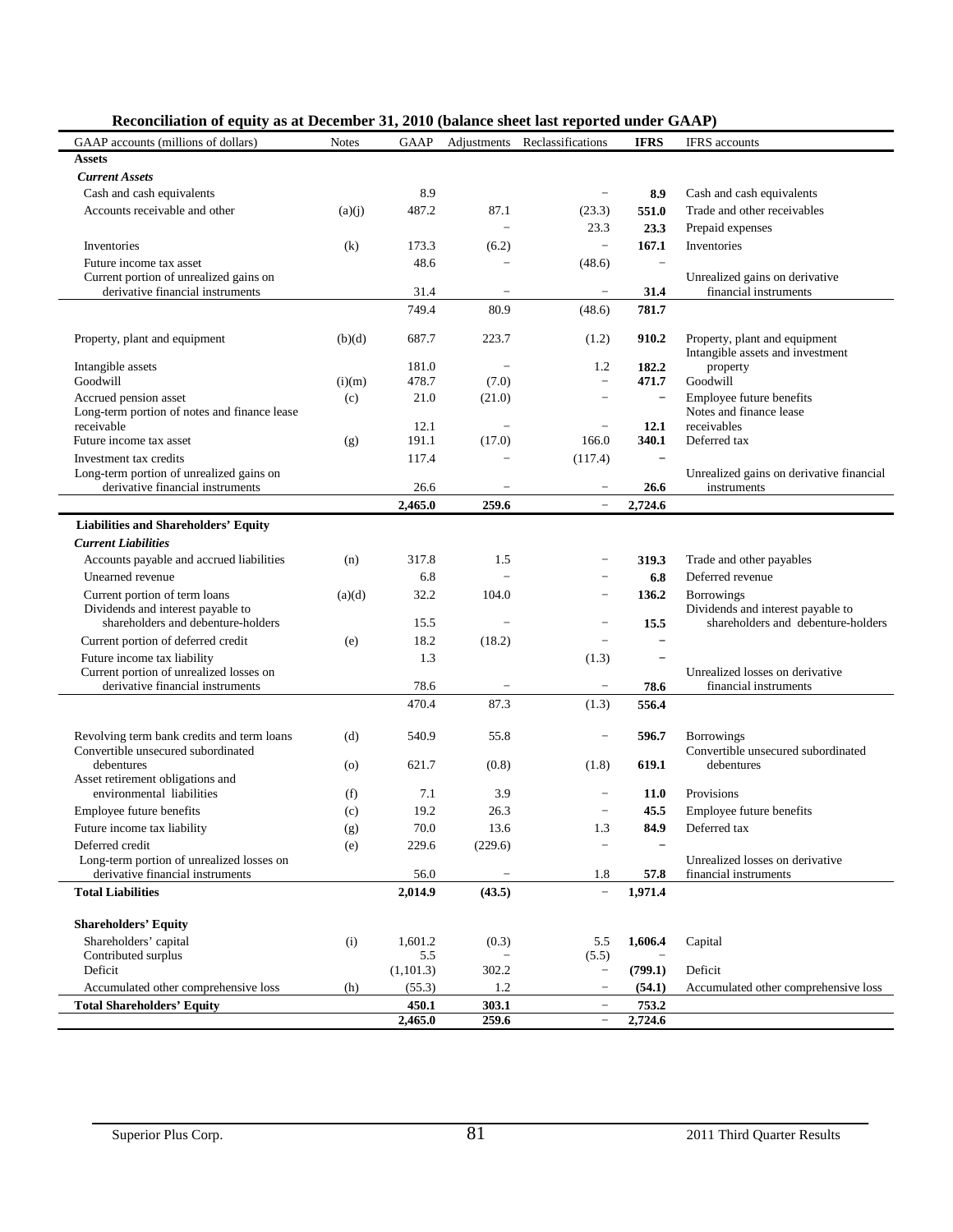| Reconciliation of equity as at September 30, 2010 (balance sheet last reported under GAAP) |  |  |  |  |
|--------------------------------------------------------------------------------------------|--|--|--|--|
|                                                                                            |  |  |  |  |

| GAAP accounts (millions of dollars)                                           | <b>Notes</b>       | <b>GAAP</b> | Adjustments              | Reclassifications        | <b>IFRS</b>              | <b>IFRS</b> accounts                                                    |
|-------------------------------------------------------------------------------|--------------------|-------------|--------------------------|--------------------------|--------------------------|-------------------------------------------------------------------------|
| <b>Assets</b>                                                                 |                    |             |                          |                          |                          |                                                                         |
| <b>Current Assets</b>                                                         |                    |             |                          |                          |                          |                                                                         |
| Cash and cash equivalents                                                     |                    | 3.2         | $\overline{\phantom{0}}$ | $\overline{\phantom{0}}$ | 3.2                      | Cash and cash equivalents                                               |
| Accounts receivable and other                                                 | $(a)$ $(i)$        | 335.6       | 80.2                     | (17.8)                   | 398.0                    | Trade and other receivables                                             |
|                                                                               |                    |             | $\overline{\phantom{0}}$ | 17.8                     | 17.8                     | Prepaid expenses                                                        |
| Inventories                                                                   | $\rm(k)$           | 163.1       | (6.2)                    |                          | 156.9                    | Inventories                                                             |
| Future income tax asset                                                       |                    | 57.4        |                          | (57.4)                   |                          |                                                                         |
| Current portion of unrealized gains on                                        |                    | 29.4        |                          | L,                       | 29.4                     | Unrealized gains on derivative financial                                |
| derivative financial instruments                                              |                    |             |                          |                          |                          | instruments                                                             |
|                                                                               |                    |             |                          |                          |                          |                                                                         |
|                                                                               |                    | 588.7       | 74.0                     | (57.4)                   | 605.3                    |                                                                         |
| Property, plant and equipment                                                 | (b)(d)             | 705.4       | 225.5                    | (1.0)                    | 929.9                    | Property, plant and equipment                                           |
| Intangible assets                                                             | (1)                | 188.8       | 3.1                      | 1.0                      | 192.9                    | Intangible assets and investment property                               |
| Goodwill                                                                      | (i)(m)             | 570.8       | (7.3)                    | $\qquad \qquad -$        | 563.5                    | Goodwill                                                                |
| Accrued pension asset                                                         | (c)                | 18.9        | (18.9)                   | $\overline{\phantom{0}}$ | $\overline{\phantom{a}}$ | Employee future benefits                                                |
| Long-term portion of notes and                                                |                    |             |                          |                          |                          |                                                                         |
| finance lease receivable                                                      |                    | 4.3         | $\overline{\phantom{0}}$ | $\overline{\phantom{0}}$ | 4.3                      | Notes and lease receivables                                             |
| Future income tax asset                                                       | (g)                | 184.8       |                          | 170.2                    | 355.0                    | Deferred tax                                                            |
| Investment tax credits                                                        |                    | 117.4       |                          | (117.4)                  |                          |                                                                         |
| Long-term portion of unrealized gains on                                      |                    |             |                          |                          |                          | Unrealized gains on derivative financial                                |
| derivative financial instruments                                              |                    | 19.0        |                          |                          | 19.0                     | instruments                                                             |
|                                                                               |                    | 2,398.1     | 276.4                    | (4.6)                    | 2,669.9                  |                                                                         |
|                                                                               |                    |             |                          |                          |                          |                                                                         |
| Liabilities and Shareholders' Equity                                          |                    |             |                          |                          |                          |                                                                         |
| <b>Current Liabilities</b>                                                    |                    |             |                          |                          |                          |                                                                         |
| Accounts payable and accrued liabilities                                      | $(i)$ $(n)$        | 266.0       | (4.2)                    |                          | 261.8                    | Trade and other payables                                                |
| Unearned revenue                                                              |                    | 7.3         | $\overline{\phantom{0}}$ | $\overline{\phantom{0}}$ | 7.3                      | Deferred revenue                                                        |
| Current portion of term loans                                                 | $(a)$ $(d)$        | 2.6         | 96.1                     | L,                       | 98.7                     | <b>Borrowings</b>                                                       |
| Dividends and interest payable to shareholders                                |                    |             |                          |                          |                          | Dividends and interest payable to<br>shareholders and debenture-holders |
| and debenture-holders                                                         |                    | 22.7        |                          |                          | 22.7                     |                                                                         |
| Future income tax liability                                                   |                    | 1,2         |                          | (1.2)                    | ÷                        |                                                                         |
| Current portion of deferred credit                                            | (e)                | 21.9        | (21.9)                   | $\equiv$                 | $\overline{\phantom{a}}$ |                                                                         |
| Current portion of unrealized losses on<br>derivative financial instruments   |                    | 91.3        | $\overline{\phantom{0}}$ | $\overline{\phantom{0}}$ | 91.3                     | Unrealized losses on derivative financial<br>instruments                |
|                                                                               |                    | 413.0       | 70.0                     | (1.2)                    | 481.8                    |                                                                         |
|                                                                               |                    |             |                          |                          |                          |                                                                         |
| Revolving term bank credits and term loans                                    | (d)                | 591.0       | 57.4                     | $\qquad \qquad -$        | 648.4                    | <b>Borrowings</b>                                                       |
| Convertible unsecured subordinated                                            |                    |             |                          |                          |                          | Convertible unsecured subordinated                                      |
| debentures                                                                    | $\left( 0 \right)$ | 476.4       | (0.7)                    |                          | 475.7                    | debentures                                                              |
| Asset retirement obligations and<br>environmental liabilities                 | (f)                | 3.9         | 7.3                      |                          | 11.2                     | Provisions                                                              |
| Employee future benefits                                                      | (c)                | 18.9        | 33.0                     | $\qquad \qquad -$        | 51.9                     | Employee future benefits                                                |
|                                                                               |                    |             |                          |                          |                          |                                                                         |
| Future income tax liability                                                   | (g)                | 65.7        | $10.6\,$                 | 1.2                      | 77.5                     | Deferred tax                                                            |
| Deferred credit                                                               | (e)                | 232.7       | (232.7)                  | $\qquad \qquad -$        |                          |                                                                         |
| Long-term portion of unrealized losses on<br>derivative financial instruments |                    |             |                          |                          |                          | Unrealized losses on derivative financial                               |
|                                                                               |                    | 60.6        |                          | $\qquad \qquad -$        | 60.6                     | instruments                                                             |
| <b>Total Liabilities</b>                                                      |                    | 1,862.2     | (55.1)                   | $\qquad \qquad -$        | 1,807.1                  |                                                                         |
|                                                                               |                    |             |                          |                          |                          |                                                                         |
| <b>Shareholders' Equity</b>                                                   |                    |             |                          |                          |                          |                                                                         |
| Shareholders' capital                                                         | (i)                | 1,592.4     | (0.3)                    | 5.5                      | 1,597.6                  | Capital                                                                 |
| Contributed surplus                                                           |                    | 5.5         |                          | (5.5)                    |                          |                                                                         |
| Deficit                                                                       |                    | (1,024.2)   | 325.8                    | $\qquad \qquad -$        | (698.4)                  | Deficit                                                                 |
| Accumulated other comprehensive loss                                          | (h)                | (37.8)      | 1.4                      |                          | (36.4)                   | Accumulated other comprehensive loss                                    |
| <b>Total Shareholders' Equity</b>                                             |                    | 535.9       | 326.9                    | $\overline{\phantom{0}}$ | 862.8                    |                                                                         |
|                                                                               |                    | 2,398.1     | 271.8                    | $\qquad \qquad -$        | 2,669.9                  |                                                                         |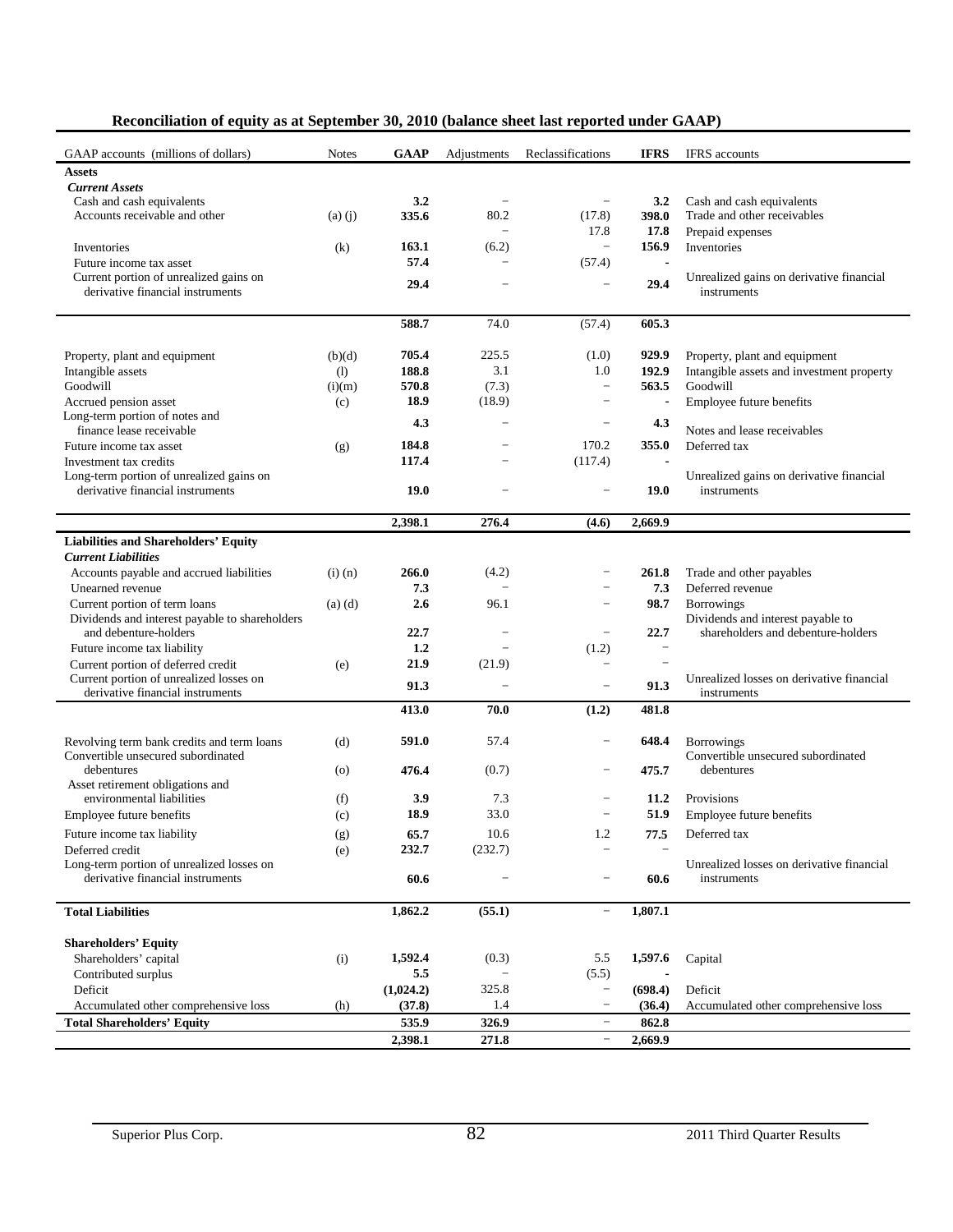The following narratives explain the significant differences between the previous historical GAAP accounting policies and the current IFRS policies applied by Superior.

# *(a) Derecognition of Financial Assets*

GAAP: Certain financial assets are derecognized under GAAP when entities do not retain access to all the economic benefits of the asset after a transfer of the receivable to a third party, including the accounts receivable securitization program.

**IFRS:** Under IFRS only certain financial assets can be derecognized when the related criteria are met. Based on a review of the IFRS criteria Superior's accounts receivable securitization program does not qualify for derecognition. As such the previously derecognized balances have been recognized under IFRS and included under trade and other receivables and borrowings.

# **(b)** *Property, Plant and Equipment*

# *Componentization and Major inspection and repairs*

**GAAP:** The cost of an item of property, plant and equipment made up of significant separable component parts should be allocated to the component parts when practicable. Costs meeting the criteria to be classified as a betterment are capitalized. GAAP specifies that the costs incurred in the maintenance of the service potential of an item of property, plant and equipment is a repair, not betterment.

**IFRS:** An entity is required to separately depreciate each part of property, plant and equipment that is significant in relation to the total cost of the property, plant and equipment item. Also, major inspections or overhauls required at regular intervals over the useful life of an item of property, plant and equipment which allows the continued use of the asset are required to be capitalized. As a result, Superior adjusted its depreciation of property, plant and equipment based on the each item's component parts and capitalized certain recertification, inspections and overhauls related to certain Energy Services assets.

# *Reversal of Prior Asset Impairment*

**GAAP:** An impairment loss recognized in a prior period shall not be reversed if the fair value of the asset subsequently increases.

**IFRS:** An impairment loss recognized in a prior period for an asset other than goodwill may be reversed if, and only if, there has been a change in the estimates used to determine the recoverable amount of the asset since the last impairment loss was recognized. Under previous GAAP, Superior recognized an impairment loss on a Specialty Chemicals' facility. Upon transition to IFRS, Superior has reversed this impairment based on several market factor developments including the lower power rate trend in the facility's region, major cell upgrade investments made between the time the impairment was recognized and the Transition Date and improved North American pulp and paper fundamentals.

# *Capitalized assets related to finance leases*

**GAAP:** To determine the appropriate classification of a lease as either capital or operating, an entity uses the following tests: the fair value versus the present value of the minimum lease payments, the lease term versus economic useful life, and the transfer or risks and rewards.

**IFRS:** To determine the appropriate classification of a lease as either finance or operating, an entity uses the same tests as under GAAP keeping in mind that IFRS adds an additional criterion noting that leased assets of a highly specialized nature might also be an indicator of a finance lease. Although the tests are consistent with GAAP and IFRS, the criteria in IAS 17 *Leases* is not framed in the same context as they do not provide a "bright line" and leaves more room for judgment when assessing when a lease transfers substantially all of the risks and rewards incidental to ownership. As a result, on transition to IFRS, Superior re-evaluated its leases and determined the appropriate classification between finance and operating leases. For those resulting finance leases, certain assets were capitalized and associated liabilities were recorded related to Energy Services and Construction Products Distribution.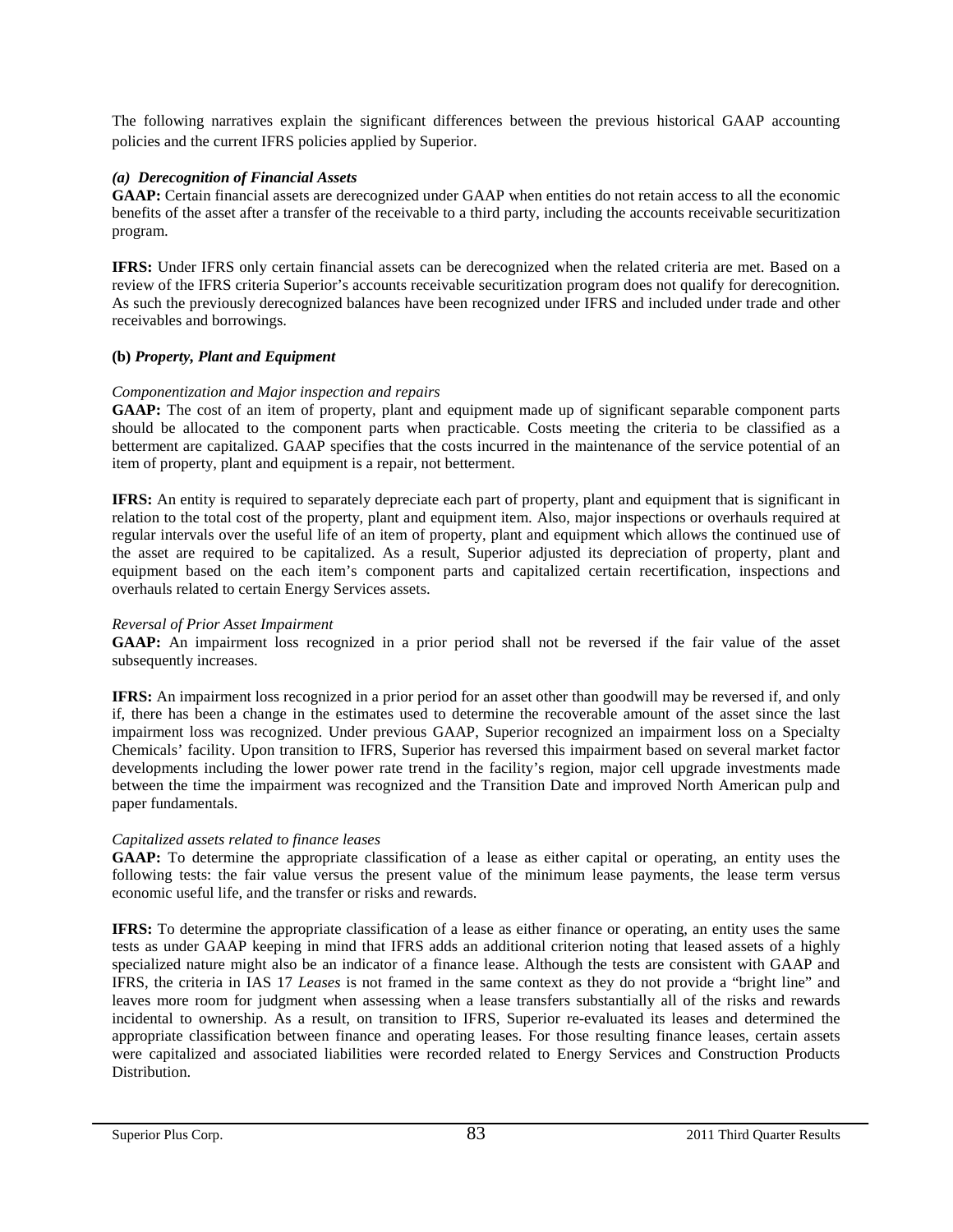# **(c)** *Accrued Pension Asset and Employee Future Benefits*

As noted in the section discussing the IFRS applicable elective exemptions applied in the conversion from GAAP to IFRS, Superior has elected to recognize all cumulative actuarial gains and losses that existed at the Transition Date in opening retained earnings for all of its employee future benefit plans.

# *Actuarial Gains and Losses*

**GAAP:** Actuarial gains and losses that arise in calculating the present value of the defined benefit obligation and the fair value of plan assets are recognized on a systematic and consistent basis, subject to a minimum required amortization based on a "corridor" approach. The corridor was 10% of the greater of the accrued benefit obligation at the beginning of the year and the fair value of plan assets at the beginning of the year. This excess is amortized as a component of pension expense into net earnings (loss) over the expected average remaining life of the active employees participating in the plans. Actuarial gains and losses below the 10% corridor are deferred.

**IFRS:** Superior has elected to recognize all actuarial gains and losses immediately in a separate statement of comprehensive income without recycling to the income statement in subsequent periods. As a result, actuarial gains and losses are not amortized to net earnings (loss) but rather are recorded directly to other comprehensive income at the end of each period. As a result, Superior adjusted its pension expense to remove the amortization of actuarial gains and losses. Also Superior reclassified any accrued pension asset related to actuarial gains (loss) to Deficit at the Transition Date.

# *Measurement Date*

**GAAP:** The measurement date of the defined benefit and plan assets can be a date up to three months prior to the date of the financial statements, provided the entity adopted this practice consistently from year to year. Superior used a measurement date of November  $30<sup>th</sup>$  for the pension plans and December  $31<sup>st</sup>$  for the other post-employment plans.

**IFRS:** An entity is required to determine the present value of the pension obligation and the fair value of plan assets with sufficient regularity such that the amounts recognized in the financial statements do not differ materially from the amounts that would be determined at the balance sheet date. As a result, on transition to IFRS, Superior remeasured its pension obligations and plan assets as of January 1, 2010, which impacted the calculation of the pension expense.

## *Fair Value of Expected Return on Plan Assets*

**GAAP:** The expected return on plan assets is the product of the expected long-term rate of return on plan assets and a market-related fair value of plan assets. The market-related fair value recognized changes in the fair value of plan assets over a five year period.

**IFRS:** The expected return on plan assets is a product of the expected long-term rate of return on plan assets and the fair value of plan assets on the balance sheet date. As a result, Superior adjusted its pension expense to reflect an expected return on plan assets using the fair value of its plan assets at the end of each reporting period.

# **(d)** *Finance Leasing Obligations*

**GAAP:** To determine the appropriate classification of a lease as either capital or operating, an entity uses the following tests: the fair value versus the present value of the minimum lease payments, the lease term versus economic useful life, and the transfer or risks and rewards.

**IFRS:** To determine the appropriate classification of a lease as either finance or operating, an entity uses the same tests as under GAAP keeping in mind that IFRS adds an additional criterion noting that leased assets of a highly specialized nature might also be an indicator of a finance lease. Although the tests are consistent with GAAP and IFRS, the criteria in IAS 17 *Leases* is not framed in the same context as they do not provide a "bright line" and leaves more room for judgment when assessing when a lease transfers substantially all of the risks and rewards incidental to ownership. As a result, on transition to IFRS, Superior re-evaluated its leases and determined the appropriate classification between finance and operating leases. Any finance lease obligations have been grouped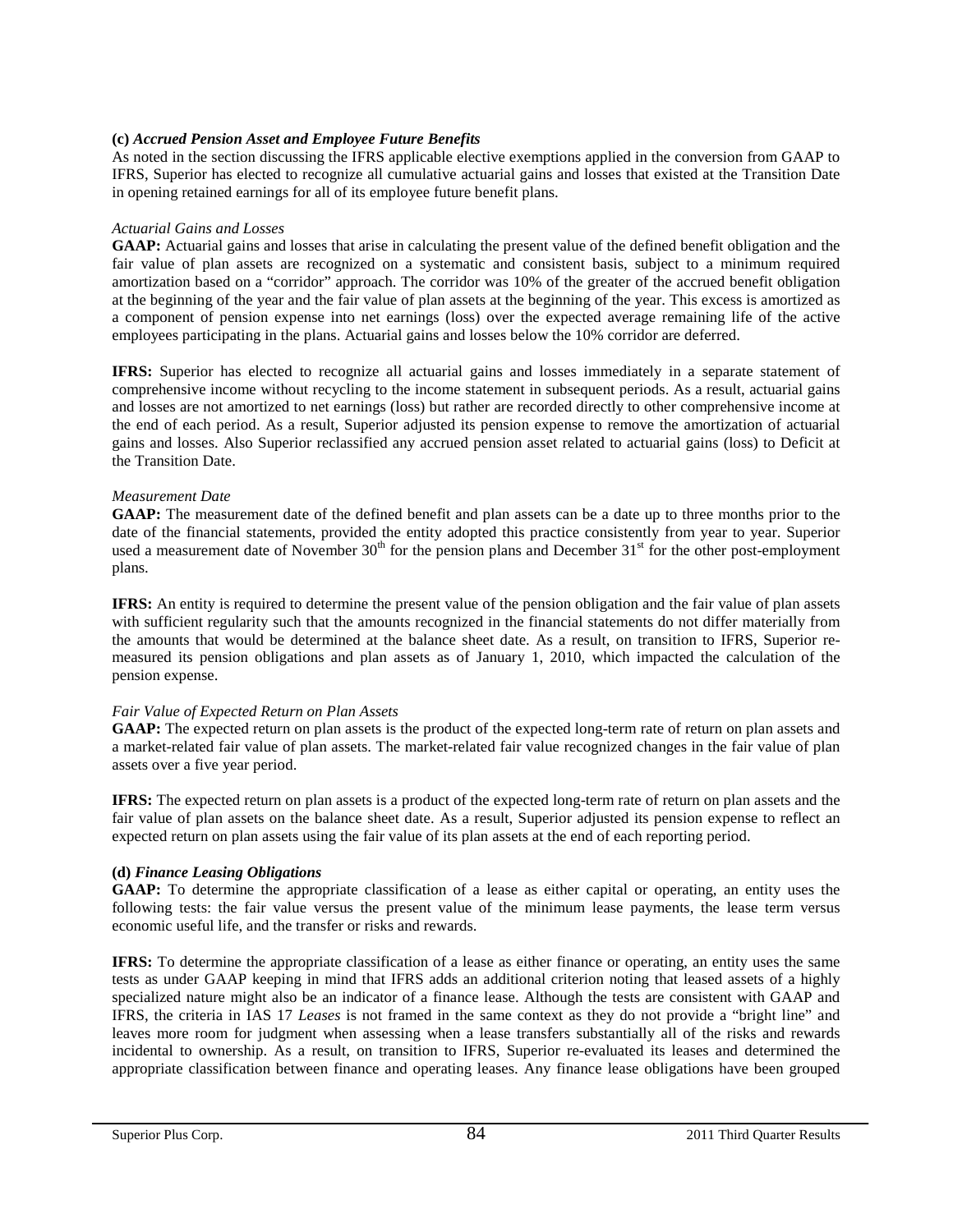with current and non-current borrowings. For those resulting finance leases, certain assets were capitalized and associated liabilities were recorded related to Energy Services and Construction Products Distribution.

# **(e)** *Deferred Credit*

**GAAP:** When, through a business combination or reorganization, an entity obtains tax basis that can be used to offset future income taxes payable, EIC-110 stipulates that these future tax benefits should be recorded as future tax assets on the balance sheet. Any excess of the amounts assigned to the acquired assets over the consideration paid should be allocated pro rata to reduce the values assigned to any non-monetary assets acquired. If the allocation reduces the non-monetary assets to zero, then the remainder should be classified as a deferred credit and amortized to net earnings (loss) over the life of the tax asset.

**IFRS:** When, through a business combination or reorganization, an entity obtains tax basis that can be used to offset future income taxes payable, IFRS stipulates that the difference between the recognized tax asset and the consideration paid to a third party to obtain those benefits is to be fully recognized in the income statement during the period in which the transaction occurred. As a result, on transition to IFRS, all deferred credits related to prior acquisitions were reclassified to opening deficit.

# **(f)** *Provisions*

**GAAP:** An entity is required to recognize a liability for an asset retirement obligation in the period in which it is incurred when a reasonable estimate of the amount of the obligation can be made. If a reasonable estimate of the amount of the obligation cannot be made in the period the asset retirement obligation is incurred, the liability shall be recognized when a reasonable estimate of the amount of the obligation can be made. Additionally, only a legal obligation associated with the retirement of a tangible long-lived asset establishes a clear duty or responsibility to another party that justifies the recognition of the liability.

**IFRS:** An entity is required to recognize a provision for obligations arising from both legal and constructive obligations regardless of the uncertainty of the nature or timing of the provision. As a result, on transition to IFRS, a provision for decommissioning costs related to certain Specialty Chemicals facilities has been recorded.

Also restructuring provisions are only included as part of acquired liabilities when the acquiree has recognized an existing liability for restructuring in accordance with application IFRS standards. As a result, restructuring provisions recorded as part of the purchase price allocation under GAAP are charged to earnings under IFRS. Superior recognized various restructuring provisions related to business combinations completed in 2010 which could not be recognized under IFRS, as such the related amounts were adjusted through retained earnings.

# **(g)** *Deferred Income taxes*

Superior has adjusted both deferred tax assets and liabilities due to recognizing deferred income taxes on the various adjustments made to Superior balance sheet due to the transition to IFRS.

# **(h)** *Accumulated Other Comprehensive Income (Loss)*

As noted in the section discussing the IFRS applicable elective exemptions applied in the conversion from GAAP to IFRS, Superior has applied the one-time exemption to set the unrealized foreign currency gains (losses) on translation of self-sustaining foreign operations ("currency cumulative translation adjustment" or "CTA") to zero as of January 1, 2010. The cumulative translation adjustment balance as of January 1, 2010 of \$22.1 million was recognized as an adjustment to opening deficit. The application of the exemption had no impact on net equity.

# *(i) Goodwill*

# *Business Combinations*

As stated in the section entitled "IFRS Exemption Options", Superior did not early adopt IFRS 3 for business combinations completed during 2010. Consequently, business combinations completed prior to January 1, 2010 have not been restated and the carrying amount of goodwill under IFRS as of January 1, 2010 is equal to the carrying amount under GAAP as of that date. The IFRS adjustments below relate to acquisitions completed on or after January 1, 2010.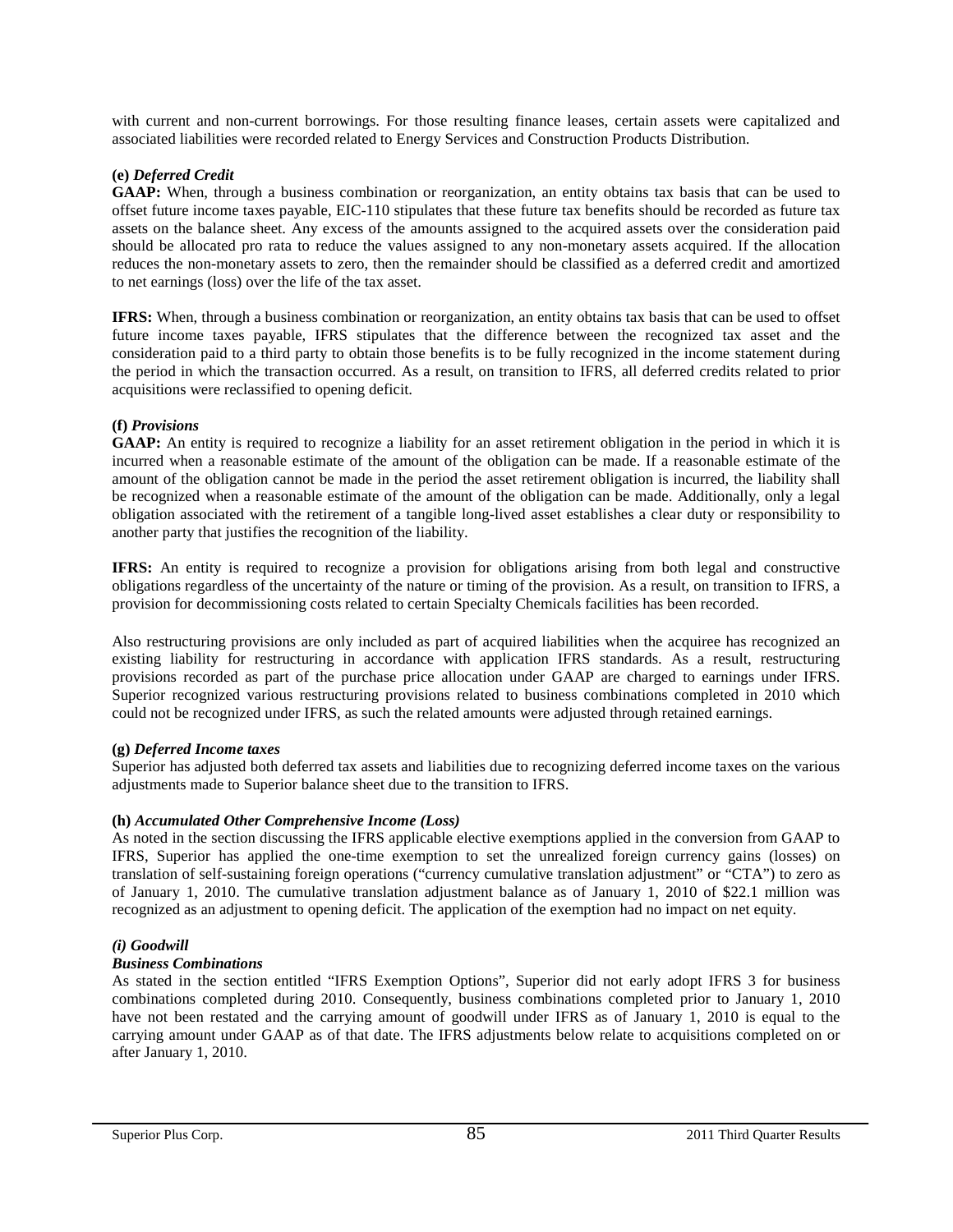#### **Measurement of Purchase Price**

**GAAP:** Share issued as consideration to complete a business combination are measured at their market price a few days before and after the date the parties reached an agreement on the purchase price and the proposed transaction is announced.

**IFRS:** Shares issued as consideration to complete a business combination are measured at their market value at the acquisition closing date. As a result, goodwill and shareholders' capital were reduced relative to the re-measurement of the shares issued as consideration for the Burnaby Assets acquisition.

#### **Acquisition related costs**

**GAAP:** If certain conditions are met, the costs of restructuring an acquisition can be included in the purchase price and the allocation of the acquisition costs. Also direct costs incurred to complete an acquisition can be included in the allocation of acquisition costs to the assets acquired.

**IFRS:** Restructuring provisions are only included as part of the acquired liabilities when the acquiree has recognized an existing liability for restructuring in accordance with application IFRS standards. As a result, restructuring provisions recorded as part of the purchase price allocation under GAAP are charged to earnings under IFRS. Superior recognized various restructuring provisions which could not be recognized under IFRS, as such the related amounts were adjusted through goodwill and other payables.

Under IFRS all direct acquisition costs incurred to complete a business combination are charged to earnings. As such, Superior has adjusted goodwill and earnings due to previously capitalizing acquisition costs under GAAP.

#### **Correction of historical GAAP differences**

The net impact of correcting historical GAAP differences was a decrease of \$3.2 million in total assets, a \$2.0 million increase in total liabilities and a \$5.2 million decrease in total equity, as at January 1, 2010. The net impact as at September 30, 2010 and December 31, 2010 was consistent with the above noted amounts. See below for further details on the corrected items.

(j) Superior has reduced accounts receivables within the Specialty Chemicals segment due to previous revenue recognition differences with GAAP.

(k) Superior has reduced inventories in order adjust for previous reconciliation issues associated with inventory balances within the Energy Services segment. Also inventories have been reduced due to a reclassification of parts related inventory within Specialty Chemicals into property, plant and equipment and retained earnings.

(l) Superior has increased the value of its intangible assets in order to correct a previous revaluation issue under GAAP.

(m) Superior has reclassified a portion of the Sunoco purchase equation under GAAP into property, plant and equipment as certain amounts were previously incorrectly grouped with goodwill.

(n) Superior has increased trade and other payables as certain liabilities under GAAP were not properly recognized.

(o) Superior has adjusted the outstanding convertible debentures in order to comply with the effective interest rate method under GAAP.

#### **Presentation Reclassifications**

#### 1) *Prepaid expenses*

All prepaid expenses are presented separately on the face of the balance sheet.

2) *Investment property*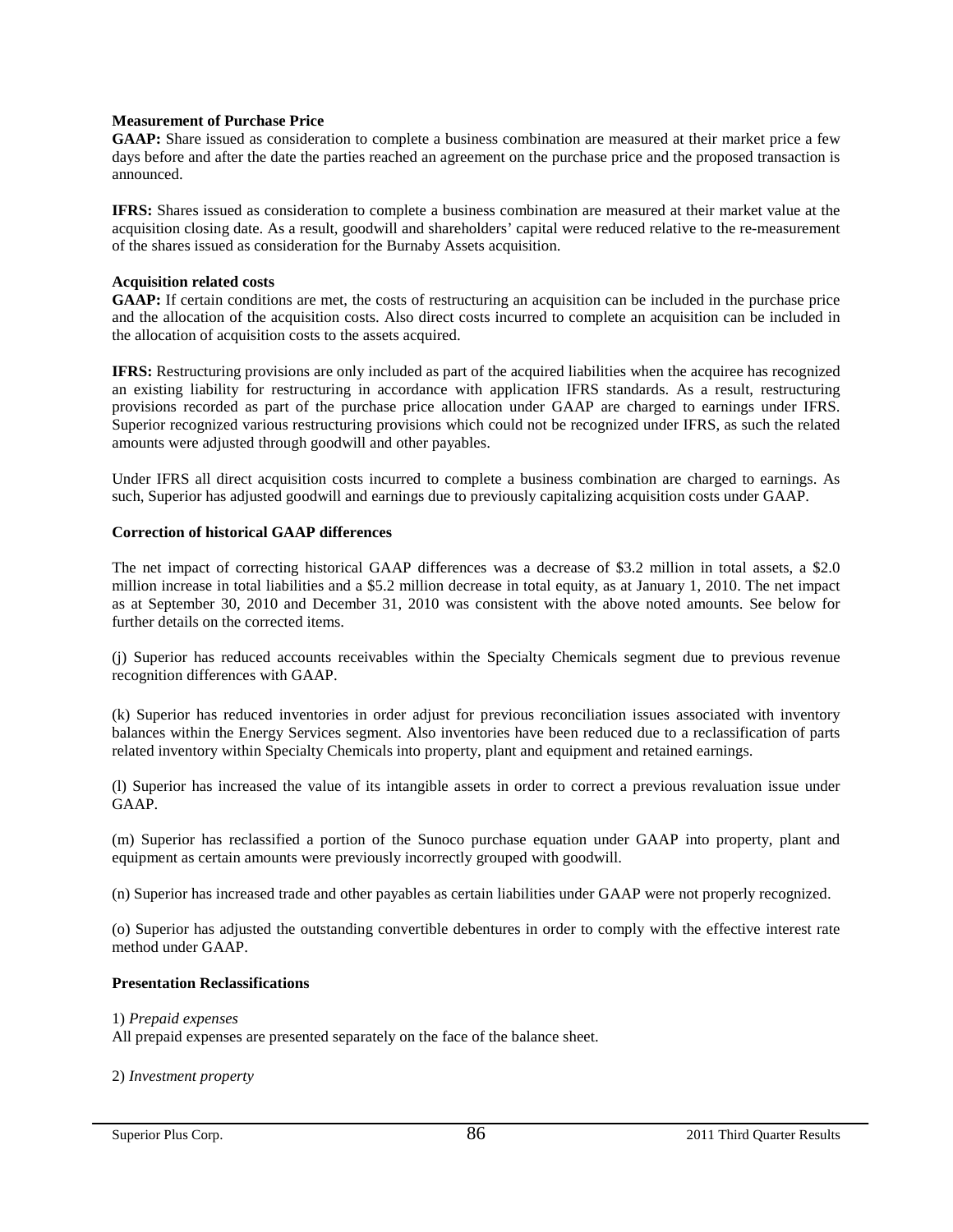Under GAAP investment properties can be grouped with property, plant and equipment and under IFRS any amounts associated with investment property should be reclassified. Superior has grouped all investment property with intangible assets and investment property.

#### 3) *Deferred taxes and Investment tax credits*

Superior has reclassified all current deferred tax amounts and investment tax credits with non-current deferred taxes on the face of the balance sheet.

#### 4) *Contributed Surplus*

Superior has reclassified all contributed surplus with share capital on the face of the balance sheet.

# **Reconciliation of Net Earnings (Loss) and Comprehensive Income (Loss) for the Three Months Ended September 30, 2010**

| (millions of dollars except per share amounts)                                        | <b>Notes</b> | <b>GAAP</b> | Adjustments              | Reclassifications        | <b>IFRS</b>    | <b>IFRS</b> Accounts                  |
|---------------------------------------------------------------------------------------|--------------|-------------|--------------------------|--------------------------|----------------|---------------------------------------|
| Revenues                                                                              | (i)          | 767.0       | (1.5)                    | 3.6                      | 769.1          | Revenues                              |
| Cost of products sold                                                                 | $(a)$ $(i)$  | (571.1)     | 0.7                      | (26.3)                   | (596.7)        | Cost of sales                         |
| Realized gains (losses) on derivative financial                                       |              |             |                          |                          |                |                                       |
| instruments                                                                           |              | (19.9)      | $\overline{\phantom{0}}$ | 19.9                     | $\blacksquare$ |                                       |
| Gross profit                                                                          |              | 176.0       | (0.8)                    | (2.8)                    | 172.4          | <b>Gross Profit</b>                   |
|                                                                                       |              |             |                          |                          |                |                                       |
|                                                                                       |              |             |                          |                          |                | Selling, distribution and             |
| Operating and administrative costs                                                    | (b)          | 148.8       | (5.4)                    | 15.1                     | 158.5          | administrative costs                  |
|                                                                                       | (c)          |             | 1.0                      | $\overline{\phantom{0}}$ | 1.0            | Other expenses                        |
| Deprecation of property, plant and equipment                                          | (d)          | 11.3        | 2.9                      | (14.2)                   |                |                                       |
| Amortization of intangible assets                                                     | (i)          | 3.2         | 0.5                      | (3.7)                    |                |                                       |
| Interest on revolving term bank credits                                               |              |             |                          |                          |                |                                       |
| and term loan                                                                         | (e)          | 9.8         | 1.3                      | 9.0                      | 20.1           | Finance expense                       |
| Interest on convertible unsecured subordinated                                        |              |             |                          |                          |                |                                       |
| debentures                                                                            |              | 7.4         |                          | (7.4)                    |                |                                       |
| Accretion of convertible debenture issue costs                                        |              | 1.6         |                          | (1.6)                    |                |                                       |
| and asset retirement obligations<br>Unrealized losses (gains) on derivative financial |              |             |                          |                          |                | Unrealized losses (gains) on          |
| instruments                                                                           |              | (1.2)       |                          |                          | (1.2)          | derivative financial instruments      |
|                                                                                       |              | 180.9       | 0.3                      | (2.8)                    | 178.4          |                                       |
|                                                                                       |              |             |                          |                          |                |                                       |
|                                                                                       |              |             |                          |                          |                | Net earnings (loss) before            |
| Net earnings (loss) before income taxes                                               |              | (4.9)       | (1.1)                    |                          | (6.0)          | income taxes                          |
| Income tax recovery (expense)                                                         | (f)          | 0.9         |                          | (8.7)                    | (7.8)          | Income tax recovery (expense)         |
| <b>Net Earnings (Loss)</b>                                                            |              | (4.0)       | (1.1)                    | (8.7)                    | (13.8)         | <b>Net Earnings (Loss)</b>            |
|                                                                                       |              |             |                          |                          |                |                                       |
| Net Earnings (Loss)                                                                   |              | (4.0)       | (1.1)                    | (8.7)                    | (13.8)         | Net Earnings (Loss)                   |
| Other comprehensive income (loss):                                                    |              |             |                          |                          |                |                                       |
|                                                                                       |              |             |                          |                          |                | Unrealized foreign currency gains     |
| Unrealized foreign currency gains (losses) on                                         |              |             |                          |                          |                | (losses) on translation of foreign    |
| translation of foreign operations                                                     | (g)          | (16.6)      | (1.6)                    | $\qquad \qquad -$        | (18.2)         | operations                            |
| Amortization of actuarial defined benefit                                             |              |             |                          |                          |                | Amortization of actuarial defined     |
| gains (losses)                                                                        | (h)          |             | (2.4)                    |                          | (2.4)          | benefit gains (losses)                |
| Reclassification of derivative losses                                                 |              |             |                          |                          |                | Reclassification of derivative losses |
| previously deferred                                                                   |              | 4.6         |                          | $\qquad \qquad -$        | 4.6            | previously deferred                   |
| <b>Comprehensive Loss</b>                                                             |              | (16.0)      | (5.1)                    | (8.7)                    | (29.8)         | <b>Comprehensive Loss</b>             |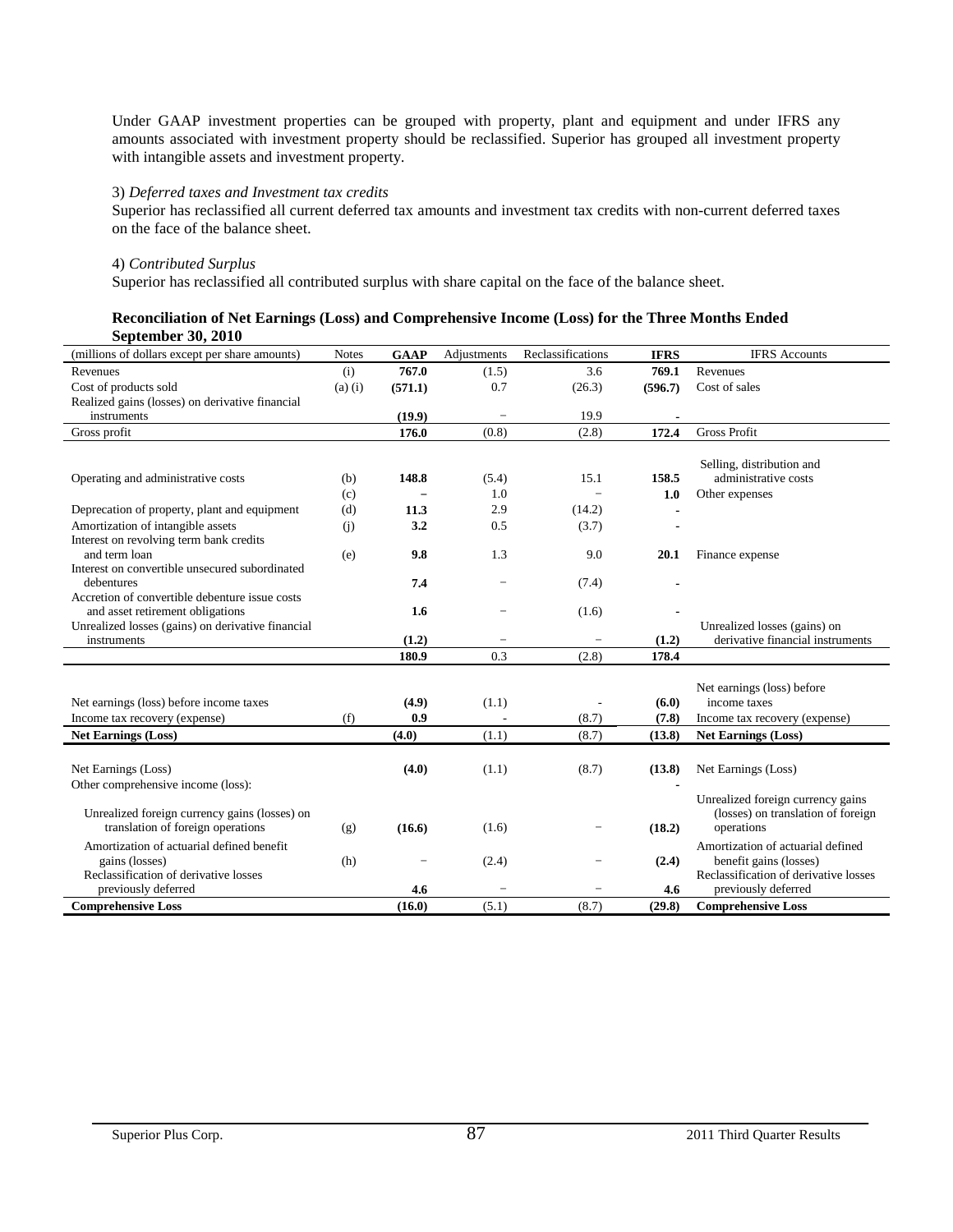| September 30, 2010                                               |              |                          |             |                          |             |                                                                  |
|------------------------------------------------------------------|--------------|--------------------------|-------------|--------------------------|-------------|------------------------------------------------------------------|
| (millions of dollars except per share amounts)                   | <b>Notes</b> | <b>GAAP</b>              | Adjustments | Reclassifications        | <b>IFRS</b> | <b>IFRS</b> Accounts                                             |
| Revenues                                                         | (i)          | 2,520.0                  | (0.1)       | 6.3                      | 2,526.2     | Revenues                                                         |
| Cost of products sold                                            | $(a)$ $(i)$  | (1,899.4)                | (1.9)       | (69.0)                   | (1,970.3)   | Cost of sales                                                    |
| Realized gains (losses) on derivative financial                  |              |                          |             |                          |             |                                                                  |
| instruments                                                      |              | (58.5)                   |             | 58.5                     |             |                                                                  |
|                                                                  |              |                          |             |                          |             |                                                                  |
| Gross profit                                                     |              | 562.1                    | (2.0)       | (4.2)                    | 555.9       | <b>Gross Profit</b>                                              |
|                                                                  |              |                          |             |                          |             |                                                                  |
| Operating and administrative costs                               | (b)          | 462.1                    | (16.9)      | 53.6                     | 498.8       | Selling, distribution and<br>administrative costs                |
|                                                                  | (c)          | $\overline{\phantom{0}}$ | 3.3         | $\equiv$                 | 3.3         | Other expenses                                                   |
| Deprecation of property, plant and equipment                     | (d)          | 28.5                     | 10.1        | (38.6)                   |             |                                                                  |
| Amortization of intangible assets                                | (i)          | 16.3                     | 1.6         | (17.9)                   |             |                                                                  |
| Interest on revolving term bank credits and                      |              |                          |             |                          |             |                                                                  |
| term loan                                                        | (e)          | 29.8                     | 3.5         | 23.7                     | 57.0        | Finance expense                                                  |
| Interest on convertible unsecured subordinated                   |              |                          |             |                          |             |                                                                  |
| debentures                                                       |              | 20.2                     |             | (20.2)                   |             |                                                                  |
| Accretion of convertible debenture issue costs                   |              |                          |             |                          |             |                                                                  |
| and asset retirement obligations                                 |              | 4.9                      |             | (4.9)                    |             |                                                                  |
| Unrealized losses (gains) on derivative financial<br>instruments |              | 31.2                     |             |                          | 31.2        | Unrealized losses (gains) on<br>derivative financial instruments |
|                                                                  |              |                          |             |                          |             |                                                                  |
|                                                                  |              | 593.0                    | 1.6         | (4.3)                    | 590.3       |                                                                  |
|                                                                  |              |                          |             |                          |             |                                                                  |
|                                                                  |              |                          |             |                          |             | Net earnings (loss) before income                                |
| Net earnings (loss) before income taxes                          |              | (30.9)                   | (3.6)       | 0.1                      | (34.4)      | taxes                                                            |
| Income tax recovery (expense)                                    | (f)          | 17.5                     |             | (2.9)                    | 14.6        | Income tax recovery (expense)                                    |
| <b>Net Earnings (Loss)</b>                                       |              | (13.4)                   | (3.6)       | (2.8)                    | (19.8)      | <b>Net Earnings (Loss)</b>                                       |
|                                                                  |              |                          |             |                          |             |                                                                  |
| Net Earnings (Loss)                                              |              | (13.4)                   | (3.6)       | (2.8)                    | (19.8)      | Net Earnings (Loss)                                              |
| Other comprehensive income (loss):                               |              |                          |             |                          |             |                                                                  |
|                                                                  |              |                          |             |                          |             | Unrealized foreign currency gains                                |
| Unrealized foreign currency gains (losses) on                    |              |                          |             |                          |             | (losses) on translation of foreign                               |
| translation of foreign operations                                | (g)          | (7.5)                    | (0.4)       |                          | (7.9)       | operations                                                       |
| Amortization of actuarial defined benefit<br>gains (losses)      | (h)          |                          | (16.6)      |                          | (16.6)      | Amortization of actuarial defined<br>benefit gains (losses)      |
| Reclassification of derivative losses                            |              | $\overline{\phantom{0}}$ |             |                          |             | Reclassification of derivative losses                            |
| previously deferred                                              |              | 9.2                      |             | $\overline{\phantom{0}}$ | 9.2         | previously deferred                                              |
|                                                                  |              |                          |             |                          |             |                                                                  |
| <b>Comprehensive Loss</b>                                        |              | (11.7)                   | (20.6)      | (2.8)                    | (35.1)      | <b>Comprehensive Loss</b>                                        |

# **Reconciliation of Net Earnings (Loss) and Comprehensive Income (Loss) for the Nine Months Ended September 30, 2010**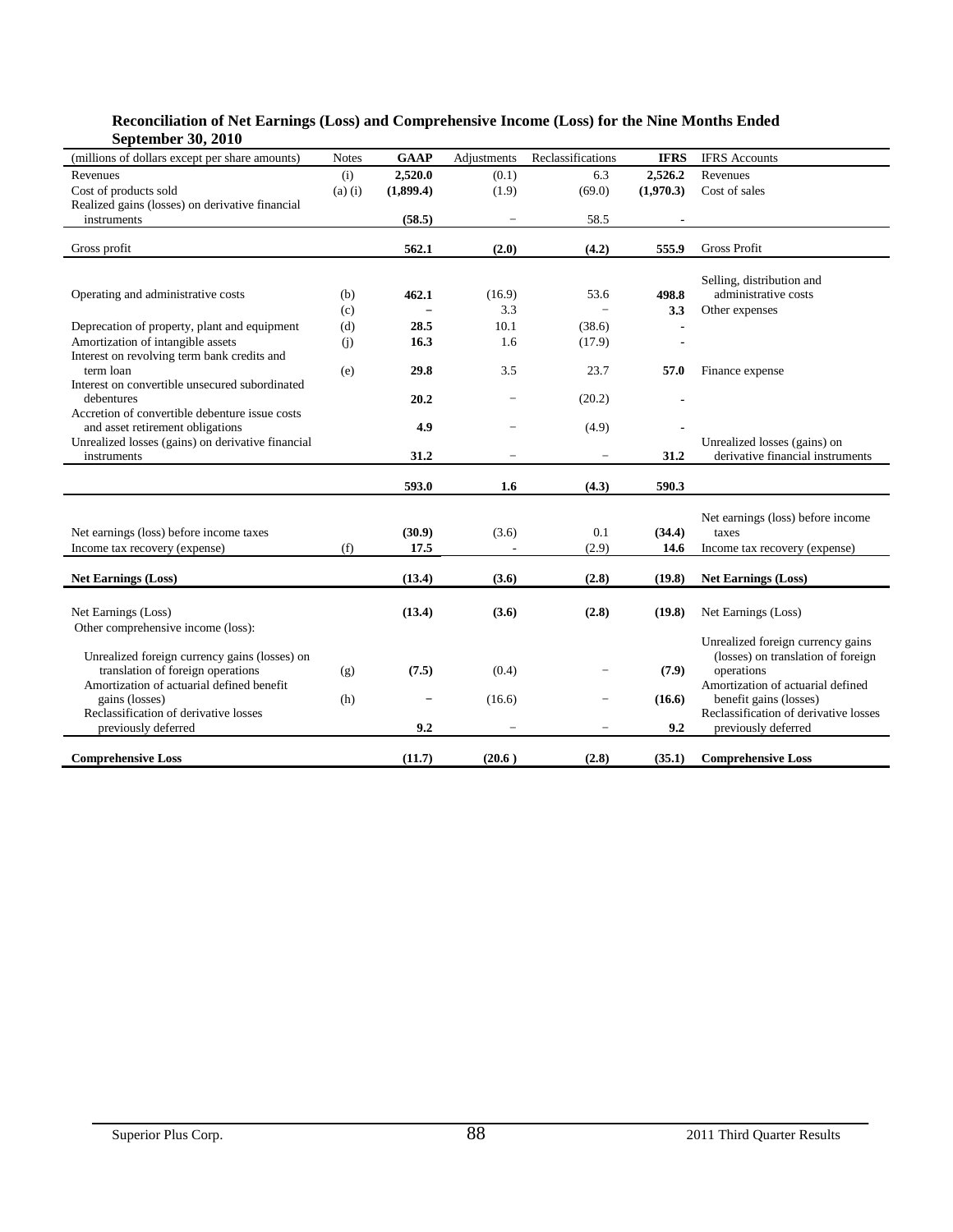| Reconciliation of Net Earnings (Loss) and Comprehensive Income (Loss) for the Year Ended December 31, |  |
|-------------------------------------------------------------------------------------------------------|--|
| 2010                                                                                                  |  |

| <b>IFRS Accounts</b>                     |
|------------------------------------------|
|                                          |
|                                          |
|                                          |
|                                          |
|                                          |
|                                          |
| Selling, distribution and administrative |
|                                          |
|                                          |
|                                          |
|                                          |
|                                          |
|                                          |
|                                          |
|                                          |
|                                          |
|                                          |
| Impairment of goodwill and               |
| Unrealized losses (gains) on derivative  |
| financial instruments                    |
|                                          |
|                                          |
| Net earnings (loss) before income        |
| Income tax recovery (expense)            |
|                                          |
| <b>Net Earnings (Loss)</b>               |
|                                          |
| Net Earnings (Loss)                      |
|                                          |
| Unrealized foreign currency gains        |
| (losses) on translation of foreign       |
|                                          |
| Amortization of actuarial defined        |
| benefit gains (losses)                   |
| Reclassification of derivative losses    |
| previously deferred                      |
| <b>Comprehensive Loss</b>                |
| intangible assets                        |

The following narratives explain the significant differences between the previous historical GAAP accounting policies and the current IFRS policies applied by Superior.

# **(a)** *Cost of products sold*

GAAP: Under GAAP, all manufacturing costs are absorbed into the carrying cost of manufactured inventory and flow through the income statement only once the related inventory has been sold. These manufacturing costs (depreciation and amortization included) will then become part of the entity's cost of products sold.

**IFRS:** Under IFRS, inventory is accounted for in the same manner as under GAAP, with manufacturing costs being absorbed into the inventory's carrying value and expensed through the income statement as a cost of product sold. The depreciation and amortization component of inventory is larger under IFRS than GAAP, due to the componentization of Superior's property, plant & equipment described and the impairment reversal detailed above in note (b).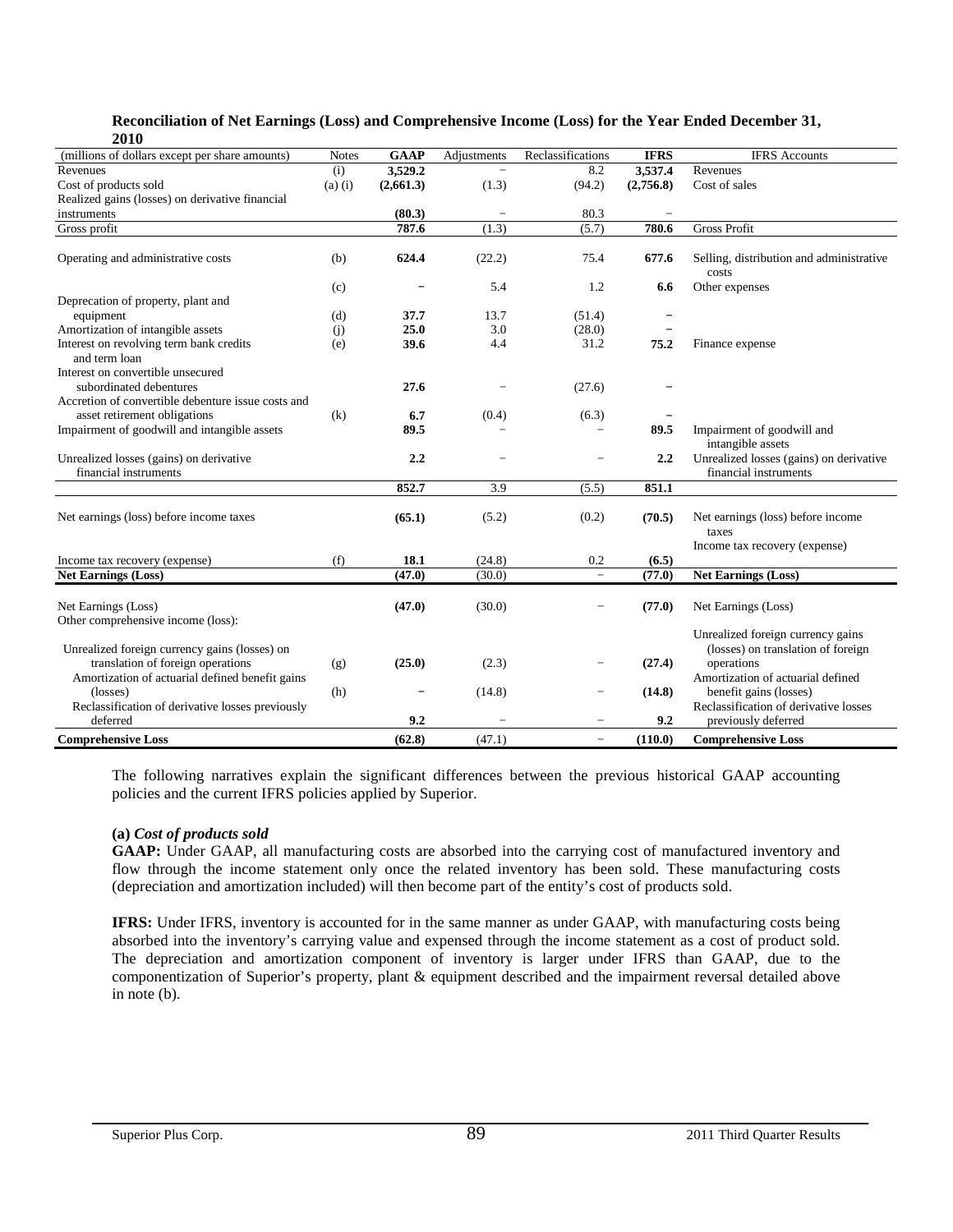#### **(b)** *Operating and administrative costs & selling, distribution and administrative costs*

## *Leases*

**GAAP:** To determine the appropriate classification of a lease as either capital or operating, an entity uses the following tests: the fair value versus the present value of the minimum lease payments, the lease term versus economic useful life, and the transfer or risks and rewards.

**IFRS:** To determine the appropriate classification of a lease as either finance or operating, an entity uses the same tests as under GAAP keeping in mind that IFRS adds an additional criterion noting that leased assets of a highly specialized nature might also be an indicator of a finance lease. Although the tests are consistent with GAAP and IFRS, the criteria in IAS 17 *Leases* is not framed in the same context as they do not provide a "bright line" and leaves more room for judgment when assessing when a lease transfers substantially all of the risks and rewards incidental to ownership. As a result, on transition to IFRS, Superior re-evaluated its leases and determined the appropriate classification between finance and operating leases, any finance lease obligations have been grouped with current and non-current borrowings. The classification of a number of leases as finance type has resulted in decrease in operating costs as lease payments are now broken into principal repayments and interest costs.

#### *Componentization and Major inspection and repairs*

**GAAP:** The cost of an item of property, plant and equipment made up of significant separable component parts should be allocated to the component parts when practicable. Costs meeting the criteria to be classified as a betterment are capitalized. GAAP specifies that the costs incurred in the maintenance of the service potential of an item of property, plant and equipment is a repair, not a betterment.

**IFRS:** An entity is required to separately depreciate each part of property, plant and equipment that is significant in relation to the total cost of the property, plant and equipment item. Also, major inspections or overhauls required at regular intervals over the useful life of an item of property, plant and equipment which allows the continued use of the asset are required to be capitalized. As a result operating costs were reduced due to the capitalization of various expenditures for major inspections and overhauls.

## *Employee benefit expense*

## *Fair Value of Expected Return on Plan Assets*

**GAAP:** The expected return on plan assets is the product of the expected long-term rate of return on plan assets and a market-related fair value of plan assets. The market-related fair value recognized changes in the fair value of plan assets over a five year period.

**IFRS:** The expected return on plan assets is a product of the expected long-term rate of return on plan assets and the fair value of plan assets on the balance sheet date. As a result, Superior adjusted its pension expense to reflect an expected return on plan assets using the fair value of its plan assets at the end of each reporting period. This adjustment has resulted in a reduction of the annual employee benefits expense during the period.

# **(c) Other expenses**

#### *Acquisition related costs*

**GAAP:** If certain conditions are met, the costs of restructuring an acquisition can be included in the purchase price and the allocation of the acquisition costs. Also direct costs incurred to complete an acquisition can be included in the allocation of acquisition costs to the assets acquired.

**IFRS:** Under IFRS all direct acquisition costs incurred to complete a business combination are charged to earnings. As such, Superior has increased other expenses due to the recognition in earnings of previously capitalizing acquisition costs under GAAP.

## **(d)** *Depreciation of property, plant and equipment*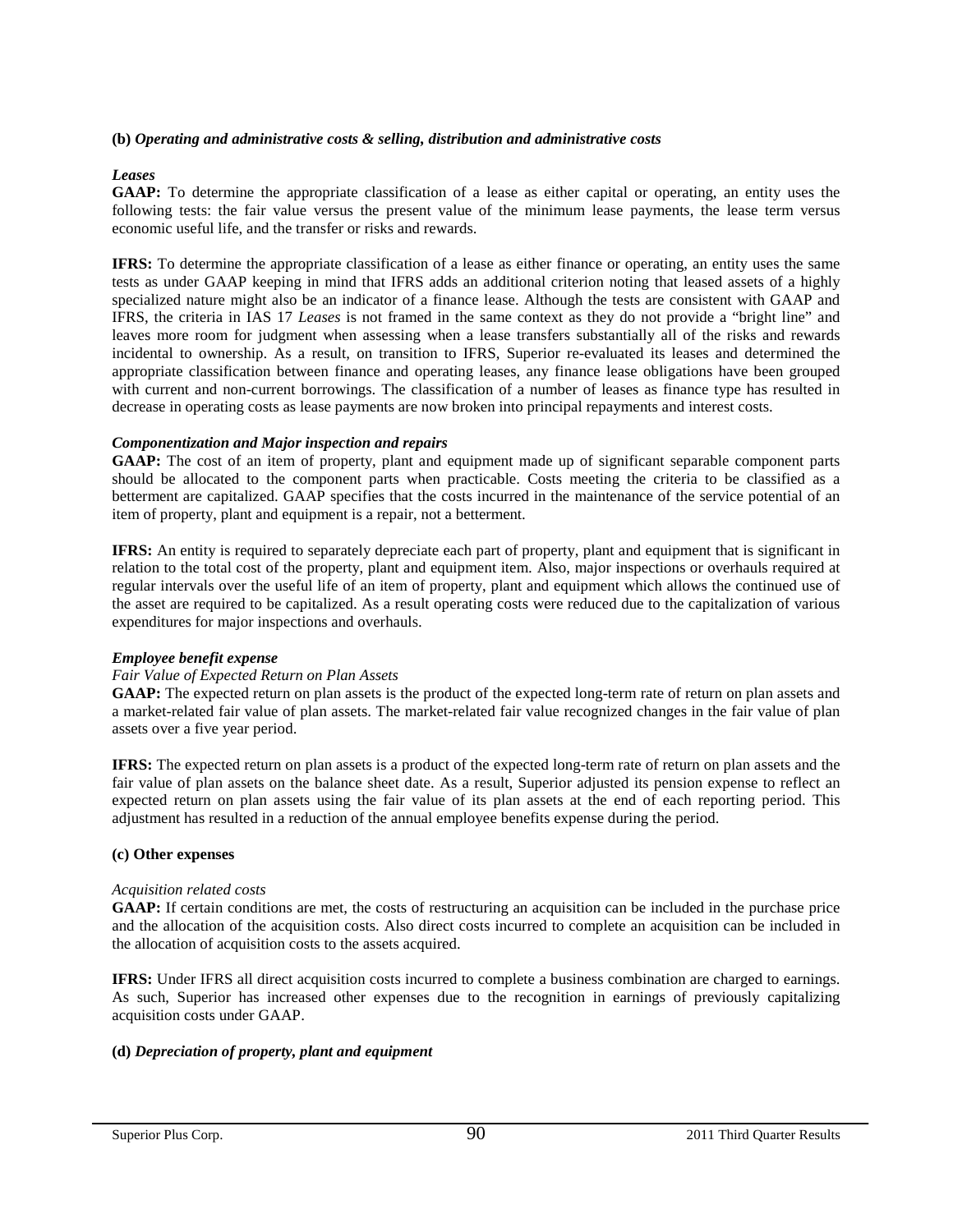GAAP: When an entity owns complex assets that are comprised of numerous parts, each of the asset's major components must be separated and depreciated over its particular useful life. A component should be separately tracked if its individual cost is significant in relation to the total cost of the asset. Although this concept was theoretically included in Canadian GAAP, it was only required to be applied when practical to do so.

**IFRS:** In contrast to GAAP's treatment of limiting the application of componentization to situations where such application is practical, IFRS requires that an entity will apply componentization to all of its assets.

## *Reversal of impairment of property, plant and equipment*

GAAP: Reversal of impairment losses in not permitted.

**IFRS:** Reversal of impairment losses is required for assets other than goodwill if certain criteria are met. As a result, Superior reversed the impairment on Specialty Chemicals Valdosta, Georgia sodium chlorate facility due changes in the North American chlorate market. The reversal of the impairment has increased the amount of depreciation of property, plant and equipment.

## *Capitalized assets related to finance leases*

**GAAP:** To determine the appropriate classification of a lease as either capital or operating, an entity uses the following tests: the fair value versus the present value of the minimum lease payments, the lease term versus economic useful life, and the transfer or risks and rewards.

**IFRS:** To determine the appropriate classification of a lease as either finance or operating, an entity uses the same tests as under GAAP keeping in mind that IFRS adds an additional criterion noting that leased assets of a highly specialized nature might also be an indicator of a finance lease. Although the tests are consistent with GAAP and IFRS, the criteria in IAS 17 *Leases* is not framed in the same context as they do not provide a "bright line" and leaves more room for judgment when assessing when a lease transfers substantially all of the risks and rewards incidental to ownership. As a result, on transition to IFRS, Superior re-evaluated its leases and determined the appropriate classification between finance and operating leases. For those resulting finance leases, certain assets were capitalized and associated liabilities were recorded related to Energy Services and Construction Products Distribution. Depreciation of property, plant and equipment has increased due to the capitalization of various finance type leases as part of the transition to IFRS.

## **(e)** *Finance expense*

**GAAP:** Consistent with note (d) to the above reconciliation of comprehensive income (loss), the criteria for capitalization of leases are narrower and less judgmental than under IFRS. Consequently, fewer leases were capitalized under GAAP as compared to IFRS, resulting in a smaller interest expense on Superior's leasing obligations.

**IFRS:** Consistent with note (d) to the above reconciliations of financial position, the criteria for capitalization of leases are broader and more judgmental under IFRS than GAAP. Consequently, upon transition to IFRS, Superior has capitalized numerous Energy Services and Construction Products Distribution leases under IFRS that were classified as operating leases under GAAP. The increased interest expense is reflective of the interest incurred on these additional leasing obligations.

## **(f)** *Income tax recovery (expense)*

Superior has adjusted income tax recovery (expense) due to the impact of the various adjustments made to Superior balance sheet as a result of the transition to IFRS. Specifically, the changes to income taxes are primarily related to the impact of reversing any amounts associated with previously recognized deferred credits and adjustments to property, plant and equipment.

## **(g) Unrealized foreign currency gains (losses) on translation of foreign operations**

The change in unrealized foreign currency gains (losses) on translation of foreign operations is due to the revaluation of IFRS related adjustments recognized in Superior's foreign operations.